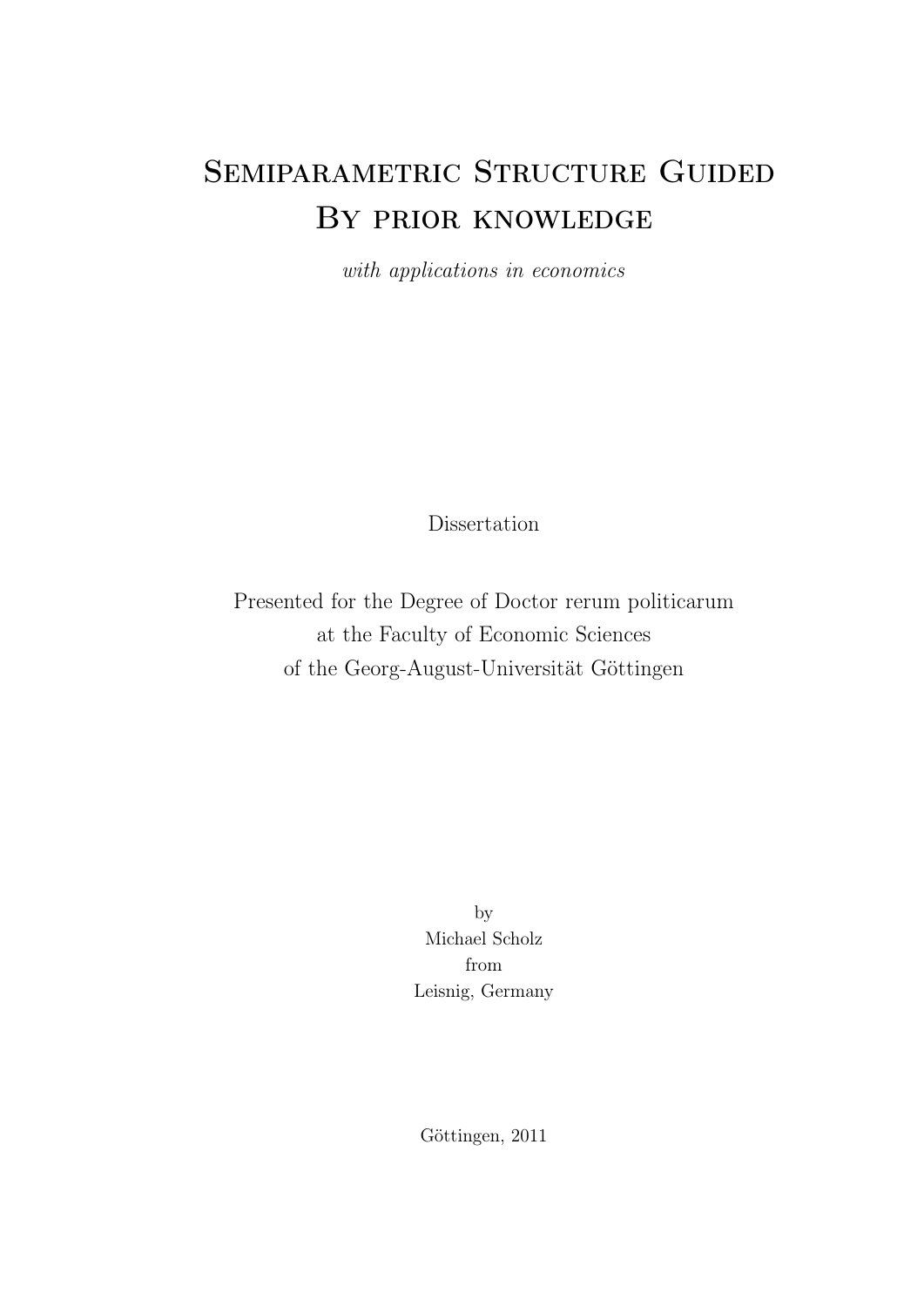First Examiner: Prof. Dr. Stefan Sperlich Second Examiner: J.Prof Xiaohua Yu, Ph.D. Day of oral exam: 08. April 2011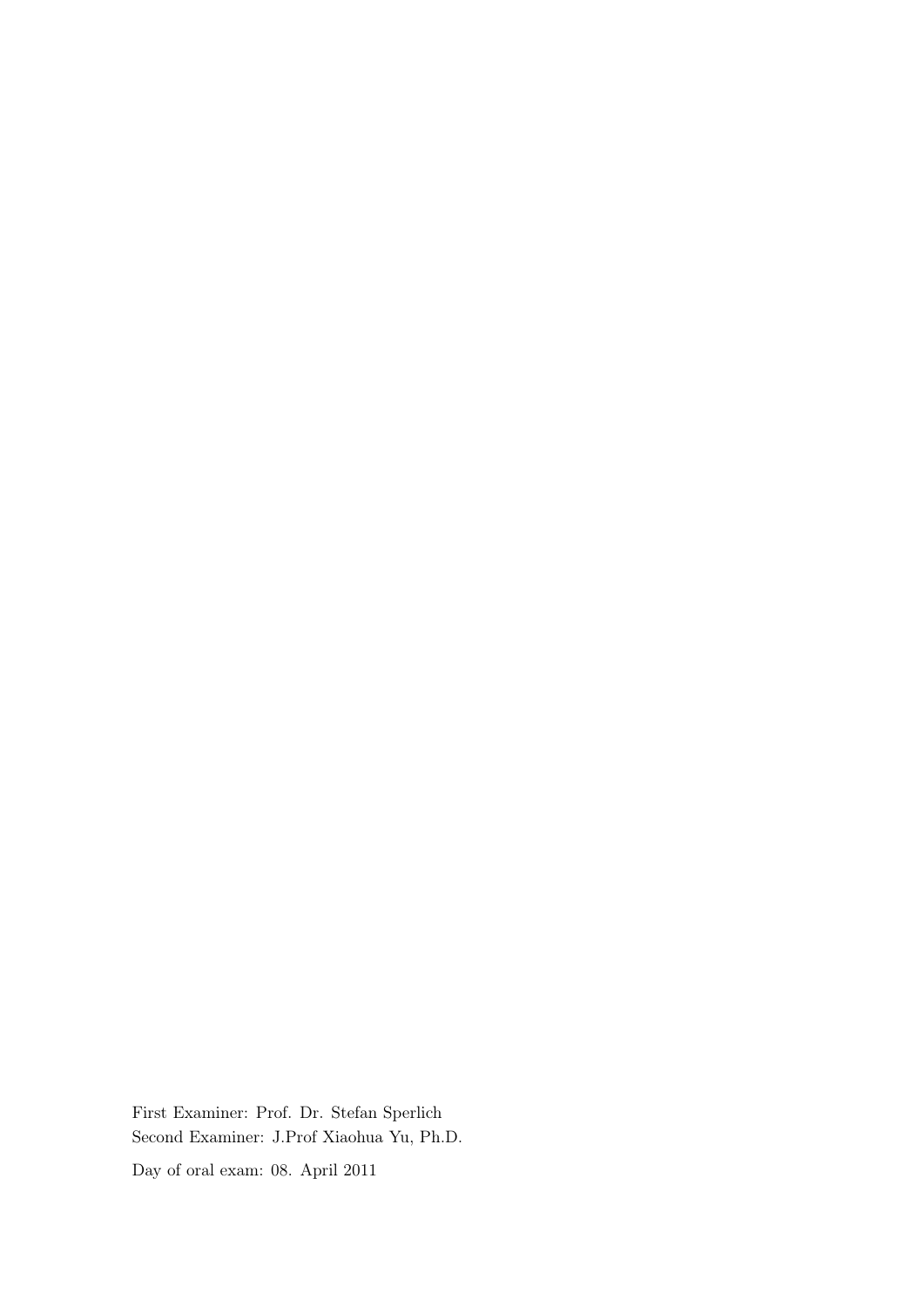# **Contents**

|                |                               | List of Figures |                                                     | vii            |  |  |  |
|----------------|-------------------------------|-----------------|-----------------------------------------------------|----------------|--|--|--|
|                | List of Tables<br>$\mathbf x$ |                 |                                                     |                |  |  |  |
|                |                               |                 | Abbreviations and Symbols                           | хi             |  |  |  |
|                |                               |                 | Acknowledgements                                    | <b>XV</b>      |  |  |  |
| 1              |                               | Overview        |                                                     | $\mathbf{1}$   |  |  |  |
| $\overline{2}$ |                               |                 | Semiparametric Indirect Utility and Consumer Demand | $\mathbf{5}$   |  |  |  |
|                | 2.1                           |                 |                                                     | $\overline{5}$ |  |  |  |
|                | 2.2                           |                 | A Semiparametric Model for Indirect Utility         | 8              |  |  |  |
|                |                               | 2.2.1           | A Partial Linear and Varying-Coefficients Model     | 8              |  |  |  |
|                |                               | 2.2.2           |                                                     | 9              |  |  |  |
|                | 2.3                           |                 |                                                     | 11             |  |  |  |
|                |                               | 2.3.1           |                                                     | 12             |  |  |  |
|                |                               | 2.3.2           |                                                     | 13             |  |  |  |
|                |                               | 2.3.3           |                                                     | 15             |  |  |  |
|                |                               | 2.3.4           |                                                     | 17             |  |  |  |
|                | 2.4                           |                 |                                                     | 18             |  |  |  |
|                |                               | 2.4.1           |                                                     | 18             |  |  |  |
|                |                               | 2.4.2           | Analysing Household Expenditures in Canada          | 21             |  |  |  |
|                | 2.5                           |                 |                                                     | 26             |  |  |  |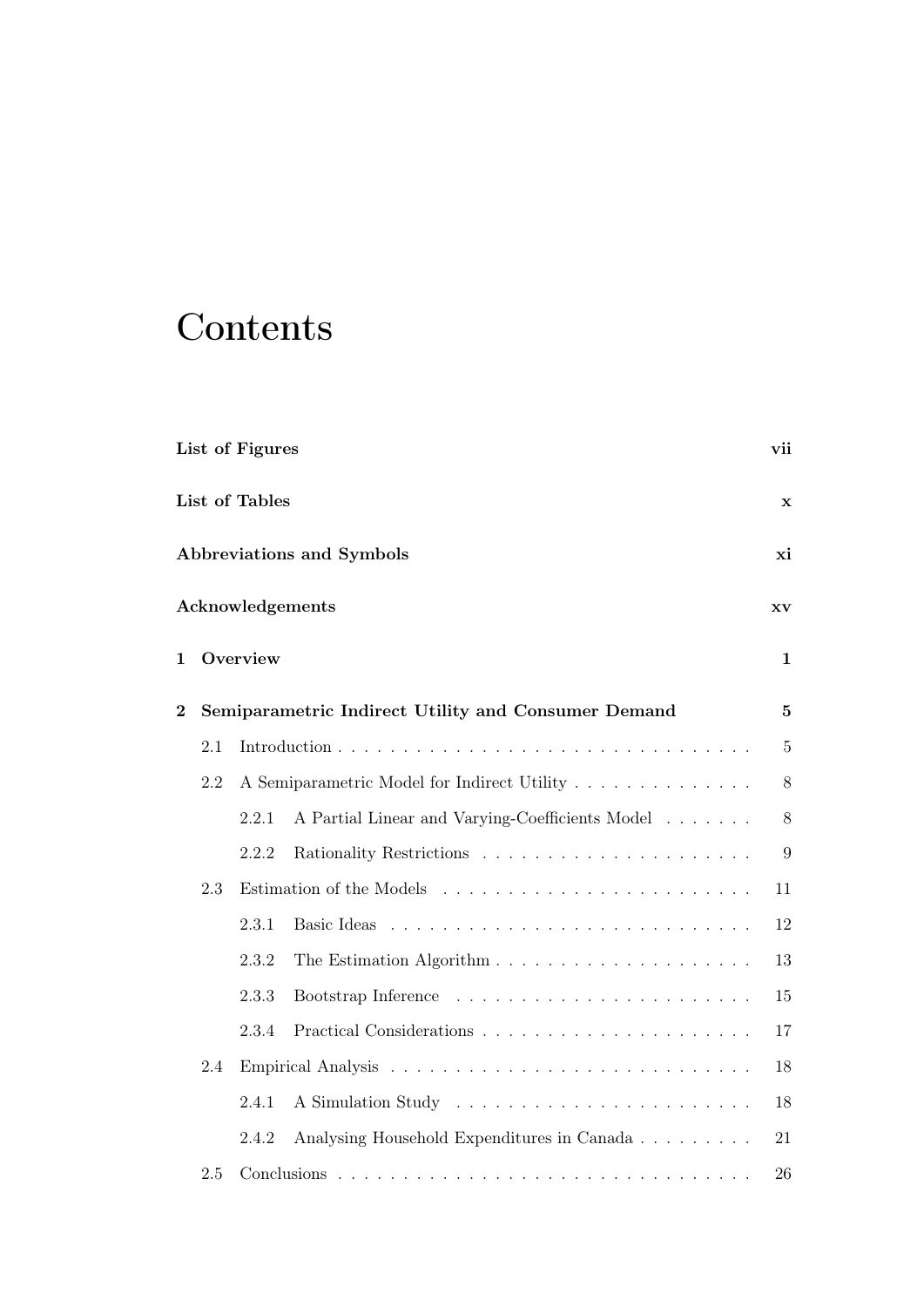|   | 2.6     |       |                                                             | 26 |
|---|---------|-------|-------------------------------------------------------------|----|
|   | 2.7     |       | Appendix B: Restricted Least Squares for a Symmetric Matrix | 27 |
| 3 |         |       | <b>Stock Returns with Generated Bond Yields</b>             | 31 |
|   | 3.1     |       |                                                             | 31 |
|   | 3.2     |       |                                                             | 34 |
|   | 3.3     |       |                                                             | 37 |
|   | $3.4\,$ |       |                                                             | 41 |
|   |         | 3.4.1 |                                                             | 41 |
|   |         | 3.4.2 |                                                             | 41 |
|   |         | 3.4.3 |                                                             | 42 |
|   | 3.5     |       | Concluding Remarks and Outlook                              | 45 |
|   | 3.6     |       |                                                             | 46 |
|   | 3.7     |       | Appendix B: Tables of Additional Results                    | 51 |
| 4 |         |       | <b>Stock Returns Guided by Prior Knowledge</b>              | 57 |
|   | 4.1     |       |                                                             | 57 |
|   | 4.2     |       |                                                             | 64 |
|   |         | 4.2.1 |                                                             | 64 |
|   |         | 4.2.2 |                                                             | 65 |
|   |         | 4.2.3 | The Simple Predictive Regression                            | 66 |
|   |         | 4.2.4 | The Nonparametric Model                                     | 67 |
|   |         | 4.2.5 | The Multivariate Parametric Model                           | 68 |
|   | 4.3     |       | Nonparametric Prediction Guided by Prior Knowledge          | 70 |
|   |         | 4.3.1 | The Fully Nonparametric Model                               | 70 |
|   |         | 4.3.2 | Improved Smoothing through Prior Knowledge                  | 70 |
|   |         | 4.3.3 | Prior Knowledge for Dimension Reduction                     | 73 |
|   |         | 4.3.4 | Extensions to Higher Dimensional Models                     | 76 |
|   | 4.4     |       |                                                             | 77 |
|   |         | 4.4.1 |                                                             | 77 |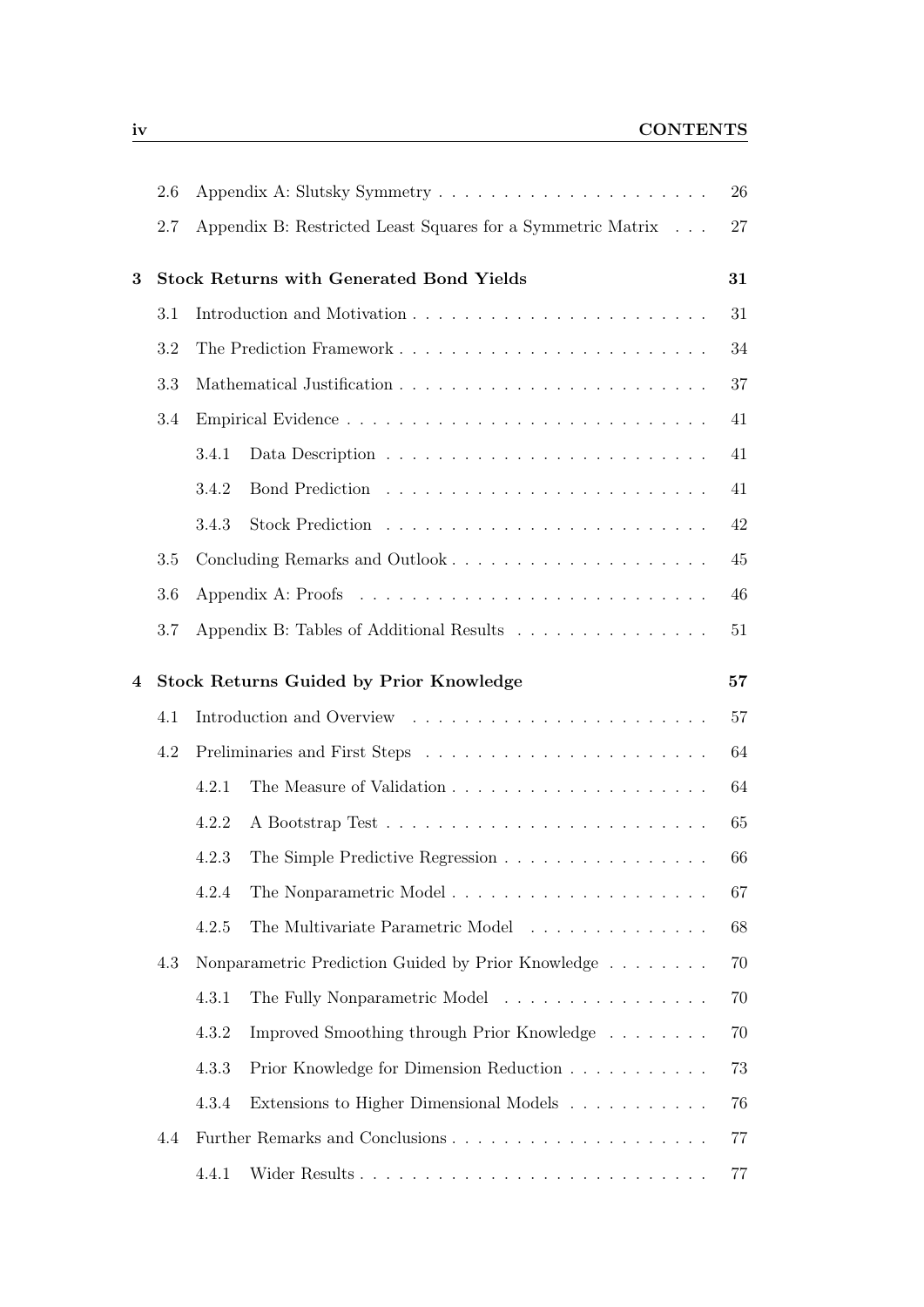|  |                     | 4.5 Appendix: Tables of Additional Results 80 |    |
|--|---------------------|-----------------------------------------------|----|
|  |                     | 5 Conclusions and Outlook                     | 83 |
|  | <b>Bibliography</b> |                                               |    |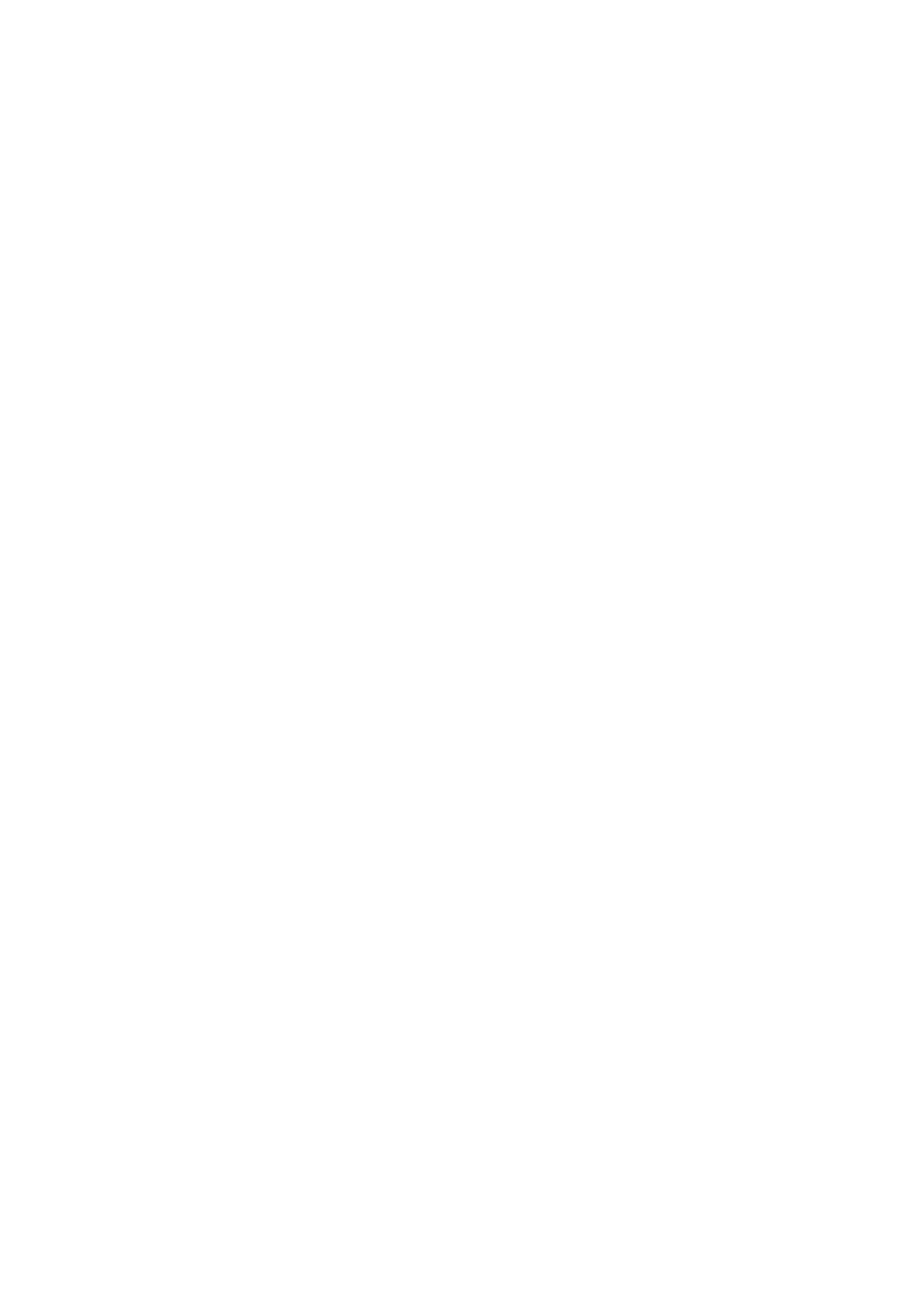# List of Figures

<span id="page-6-0"></span>

| 2.1 |                                                                                                                                           |    |
|-----|-------------------------------------------------------------------------------------------------------------------------------------------|----|
| 2.2 | Estimates and confidence bands for the categories food-in, food-out,                                                                      | 23 |
| 2.3 | Estimates and confidence bands for the categories household opera-<br>tions, furnishing and equipment, private transportation, and public |    |
| 4.1 | Estimated one-dimensional model for stock returns                                                                                         | 69 |
| 4.2 | Estimated two-dimensional model for stock returns                                                                                         | 75 |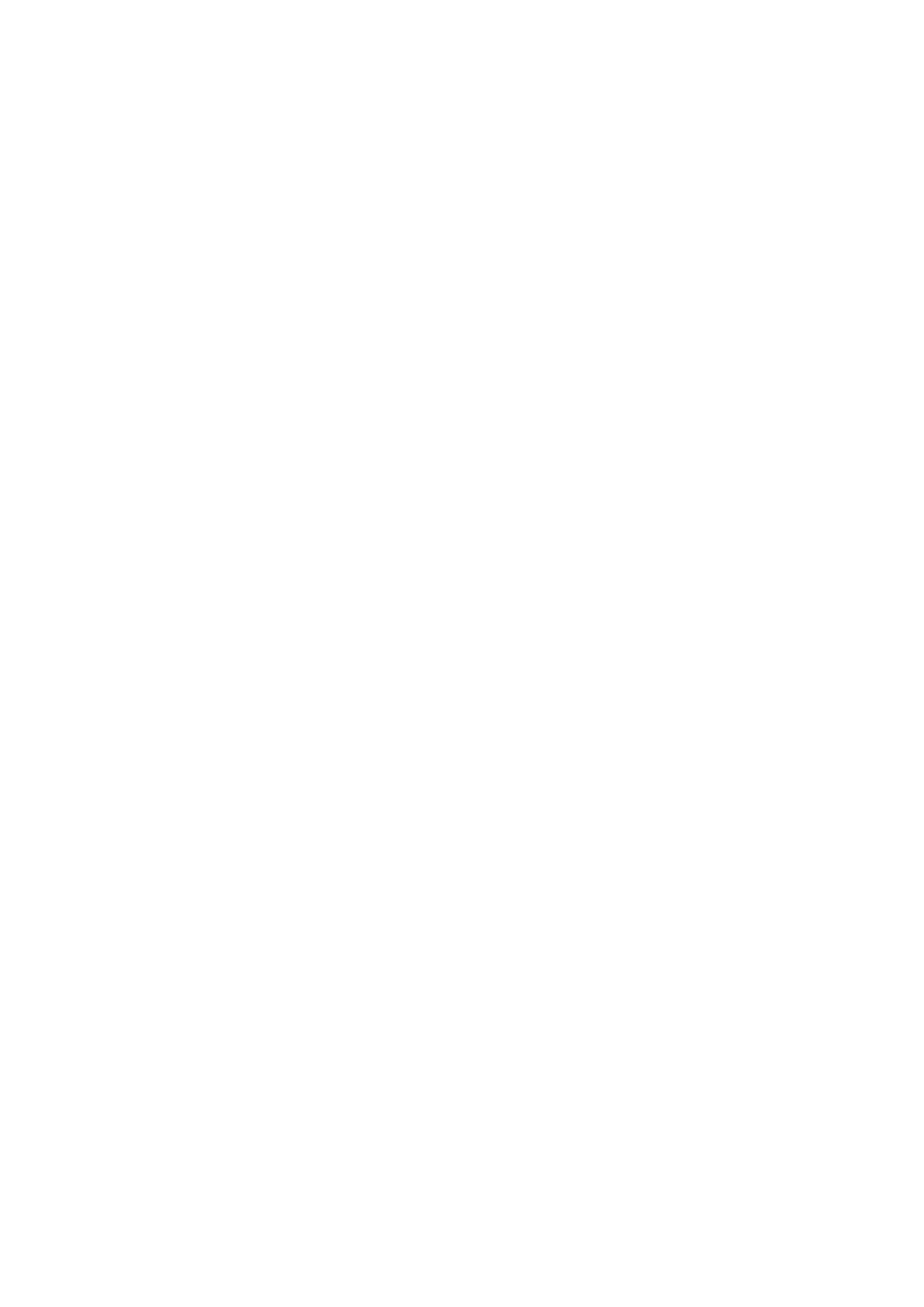# List of Tables

<span id="page-8-0"></span>

| 2.1     | Summary of price vectors used in the simulation $\ldots \ldots \ldots$                                                                                              | $18\,$ |
|---------|---------------------------------------------------------------------------------------------------------------------------------------------------------------------|--------|
| 2.2     | Price parameters used in the simulation $\ldots \ldots \ldots \ldots \ldots$                                                                                        | 20     |
| $2.3\,$ | Estimated price parameters and standard deviations                                                                                                                  | 20     |
| $2.4\,$ | Canadian household expenditure data                                                                                                                                 | $22\,$ |
| 2.5     | Estimated symmetric price effects $a^{jk}$                                                                                                                          | 25     |
| 3.1     | Danish stock and bond market data $(1923-1996)$                                                                                                                     | 42     |
| $3.2\,$ |                                                                                                                                                                     | $42\,$ |
| 3.3     |                                                                                                                                                                     | 43     |
| 3.4     |                                                                                                                                                                     | 45     |
| 3.5     | Results for stock prediction using the constructed bond with sepa-                                                                                                  | 51     |
| 3.6     | Results for stock prediction using constructed bonds with bandwidths<br>chosen in the final step (part I) $\ldots \ldots \ldots \ldots \ldots \ldots \ldots$        | $52\,$ |
| 3.7     | Results for stock prediction using constructed bonds with bandwidths<br>chosen in the final step $(\text{part II}) \dots \dots \dots \dots \dots \dots \dots \dots$ | 53     |
| 3.8     | Results for stock prediction using constructed bonds with bandwidths<br>chosen in the final step (part III) $\ldots \ldots \ldots \ldots \ldots \ldots \ldots$      | $54\,$ |
| 3.9     | Results for prediction of $Y^*$ , $Y^{**}$ , and $Y^{***}$ (part I)                                                                                                 | $55\,$ |
|         | 3.10 Results for prediction of $Y^*$ , $Y^{**}$ , and $Y^{***}$ (part II)                                                                                           | $56\,$ |
| 4.1     | Predictive power of the simple linear model                                                                                                                         | 67     |
| 4.2     | Predictive power of the one-dimensional nonparametric model                                                                                                         | 68     |
| 4.3     | Predictive power of the two-dimensional linear model                                                                                                                | 69     |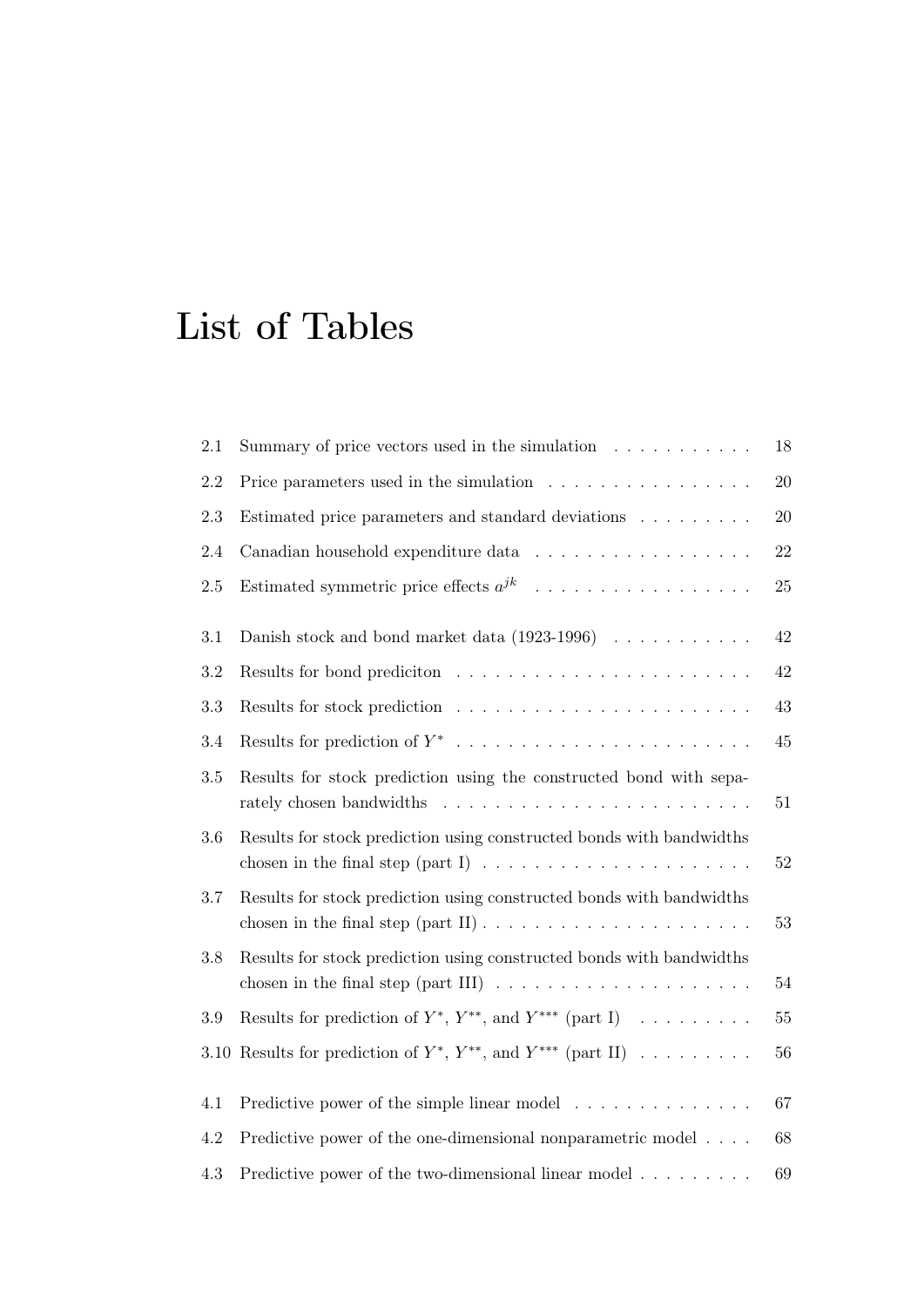| 4.4 | Predictive power of the fully two-dimensional nonparametric model.                                                                                                      | 71 |
|-----|-------------------------------------------------------------------------------------------------------------------------------------------------------------------------|----|
| 4.5 | Predictive power of the model guided by prior                                                                                                                           | 73 |
| 4.6 | Predictive power of the model guided by prior (dimension reduction)                                                                                                     | 74 |
| 4.7 | Predictive power of the model guided by prior (higher dimensions in<br>the prior) $\ldots \ldots \ldots \ldots \ldots \ldots \ldots \ldots \ldots \ldots \ldots \ldots$ | 76 |
| 4.8 | Predictive power of the model guided by prior (higher dimensions in<br>the correction factor) $\dots \dots \dots \dots \dots \dots \dots \dots \dots \dots \dots$       | 77 |
| 4.9 |                                                                                                                                                                         | 80 |
|     | 4.10 Predictive power of the two-dimensional linear model (additional re-                                                                                               | 80 |
|     | 4.11 Predictive power of the fully two-dimensional nonparametric model                                                                                                  | 81 |
|     | 4.12 Predictive power of the model guided by prior (dimension reduction;                                                                                                | 81 |
|     | 4.13 Predictive power of the model guided by prior (higher dimensions in<br>the prior; additional results) $\ldots \ldots \ldots \ldots \ldots \ldots \ldots \ldots$    | 82 |
|     | 4.14 Predictive power of the model guided by prior (higher dimensions in<br>the correction factor; additional results) $\ldots \ldots \ldots \ldots \ldots$             | 82 |
|     |                                                                                                                                                                         |    |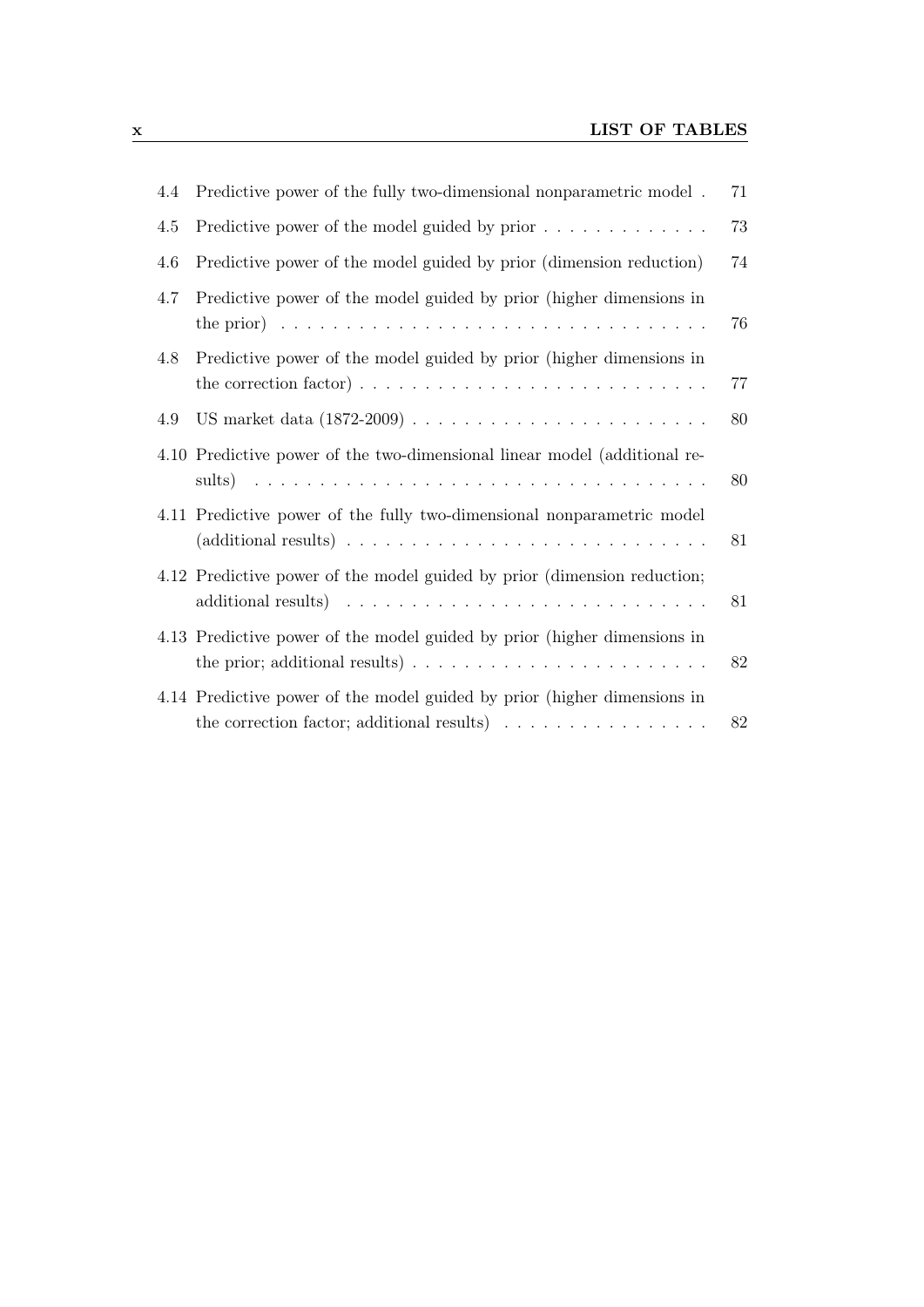# Abbreviations and Symbols

List of Symbols for Chapter [2:](#page-20-0)

<span id="page-10-0"></span>

| $V(\mathbf{p},x)$                            | indirect utility function                                       |
|----------------------------------------------|-----------------------------------------------------------------|
| $\mathbf{p}, \ \tilde{\mathbf{p}}$           | vector of log-prices and transformed log-prices                 |
| $x, \tilde{x}$                               | log-total expenditure and transformed log-total expenditure     |
| $\mathbf{W}$                                 | vector of expenditure share functions                           |
|                                              | expenditure share for good $j$ of individual $i$                |
| $W_i^j$ $P_i^j$                              | log-price for good $j$ of individual $i$                        |
| $X_i$                                        | $log$ -total expenditure of individual $i$                      |
| ${\bf A}$                                    | parameter matrix of price coefficients                          |
| f                                            | vector of Engel-Curves                                          |
| $\nabla_x$                                   | derivative (gradient) with respect to $x$                       |
| $\boldsymbol{0}$                             | vector of zeros                                                 |
| $\alpha$                                     | vector of local level of f                                      |
| $\boldsymbol{\beta}$                         | vector of local derivative of f                                 |
| $\Gamma$                                     | matrix of local level of A                                      |
| $\Delta$                                     | matrix of local derivative of $A$                               |
| $\Omega$                                     | weighting matrix                                                |
| $\Delta_i$ , $K_i$ , $S_i$ , $T_i$           | abbreviations defined on p. 13                                  |
| К                                            | symmetric kernel function                                       |
| $g, h, h_0$                                  | smoothing bandwidth                                             |
| $C_i^s,\ T_i^{s,-t}$                         | abbreviations defined on p. 15                                  |
| 11                                           | indicator function                                              |
| O, o                                         | Landau notation                                                 |
| $\varepsilon_i^j$ , $\sigma_{\varepsilon}^j$ | residuals and their standard deviation                          |
| $W_i^{j*}, \varepsilon_i^{j*}$               | bootstrap sample, bootstrap residual                            |
| $u_i$                                        | standard normal random variable                                 |
| $\chi^2_k$                                   | $\chi^2$ -distributed random variable with k degrees of freedom |
| $\lfloor z \rfloor$                          | largest integer not greater than $z$                            |
| $\cal M$                                     | number of price directions                                      |
| $N, N_0$                                     | sample size                                                     |
| $\langle \, \cdot \, , \, \cdot \, \rangle$  | dot product                                                     |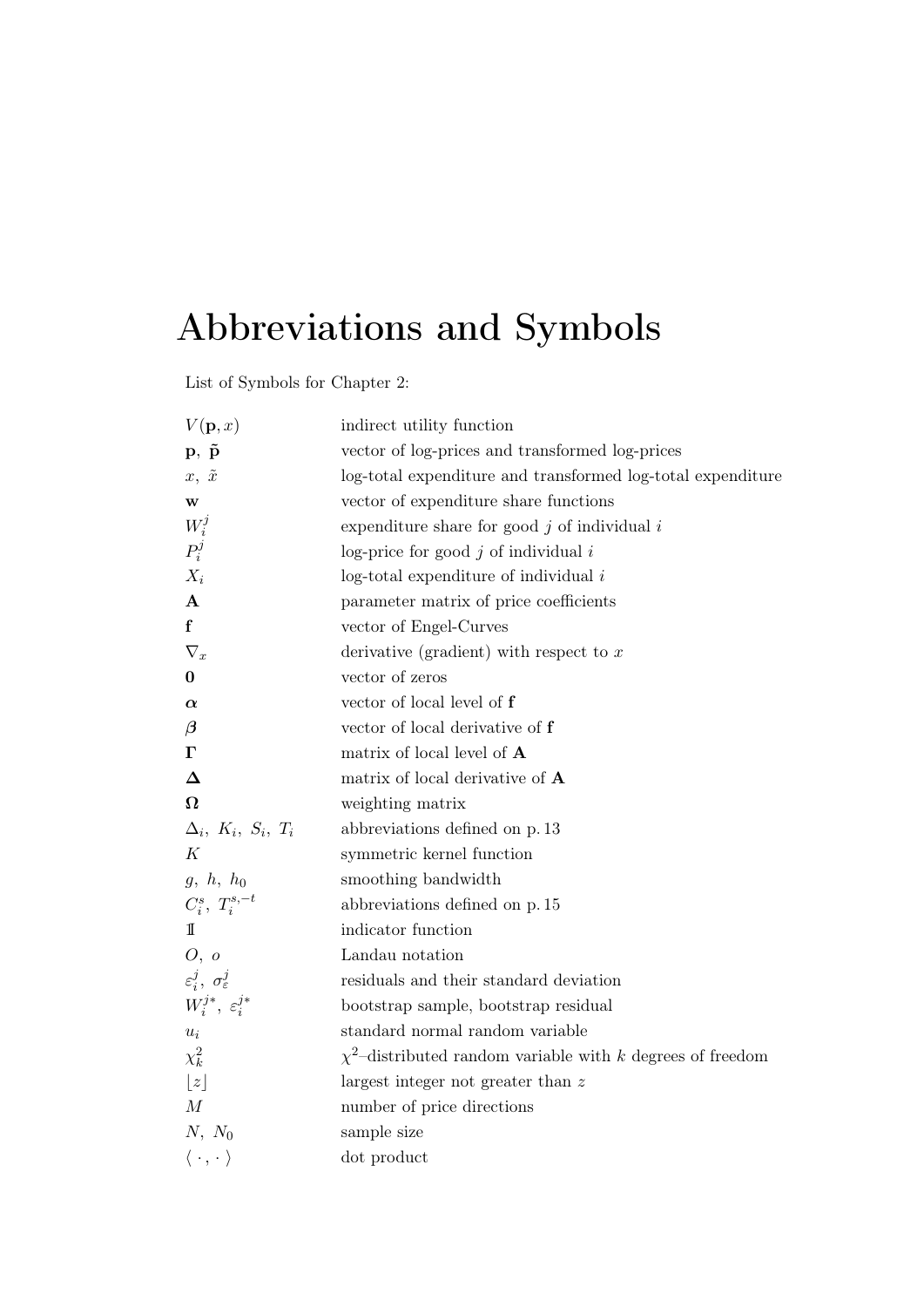| $R^2$ , $R^2_{adj}$ , $R^2_V$     | measures of prediction quality (classical, adjusted, validated) |
|-----------------------------------|-----------------------------------------------------------------|
| $Y, Y^*, Y^{**}, Y^{***}$         | dependent stochastic variables                                  |
| X, X, v, w                        | explanatory variables                                           |
| $\varepsilon, \zeta, \xi$         | mean zero error terms                                           |
| $\mu$                             | mean                                                            |
| $\bar{Y}$                         | sample mean                                                     |
| $g, p, \tilde{g}, m$              | unknown functions                                               |
| $h, h_0$                          | smoothing bandwidth                                             |
| $\hat{g}_{-t}, \overline{Y}_{-t}$ | cross-validated values                                          |
| S                                 | excess stock return                                             |
| $\boldsymbol{P}$                  | stock price                                                     |
| D                                 | dividend                                                        |
| $\boldsymbol{R}$                  | discount rate                                                   |
| G                                 | dividend growth                                                 |
| $\overline{d}$                    | dividend by price                                               |
| $\,e\,$                           | earnings by price                                               |
| $\,r\,$                           | risk-free rate                                                  |
| L                                 | long-term interest rate                                         |
| $\boldsymbol{b}$                  | bond yield                                                      |
| inf                               | inflation                                                       |
| T                                 | prediction horizon                                              |
| b(x)                              | deterministic part of predicted realisation                     |
| $\sigma(x)$                       | stochastic part of predicted realisation                        |
| $u_x, u^b$                        | random variable with mean zero and variance one                 |
| $\hat{m}_{NW}, \ \hat{m}_{LL}$    | Nadaraya-Watson and local-linear estimator                      |
| K                                 | kernel function                                                 |
| n, N, T                           | sample sizes                                                    |
| $f_X, f_{ij}$                     | densities                                                       |
| $\mathcal{F}^{\jmath}_i$          | $\sigma$ -algebra                                               |
| $\alpha(n)$                       | mixing coefficient                                              |
| $\Delta, \tilde{\Delta}$          | rate of convergence                                             |
| O, o                              | Landau notation                                                 |
| $\tau$                            | test statistic defined on page 65                               |
| $\hat{\varepsilon}^0$             | residuals under the null hypothesis                             |
| $F^\ast$                          | empirical distribution function                                 |
| $\beta, \beta$                    | regression coefficients                                         |
| $g_\theta$                        | parametric function with parameter $\theta$                     |
| c, C                              | generic constants                                               |

List of Symbols for Chapters [3](#page-46-0) and [4:](#page-72-0)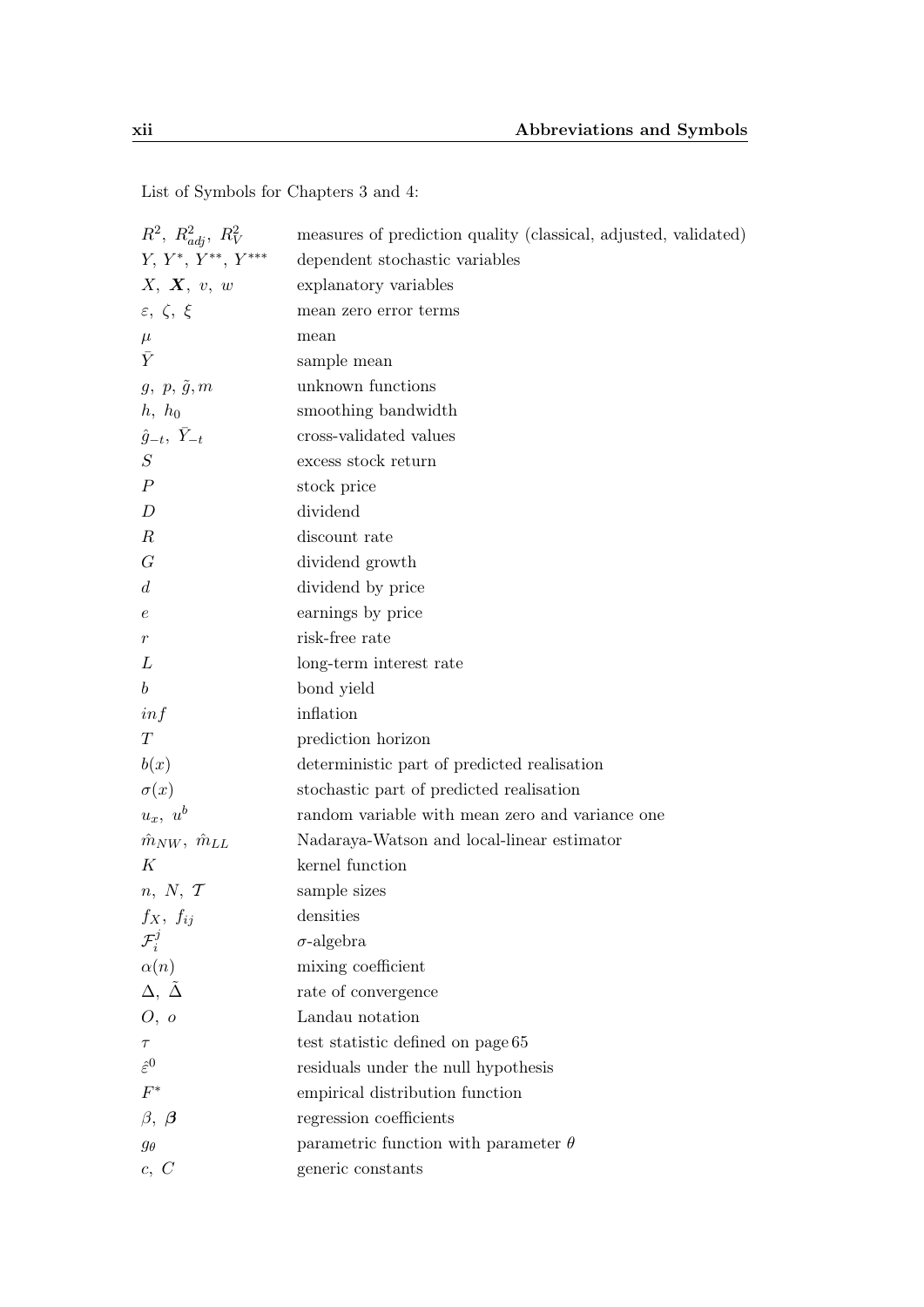List of Abbreviations:

| CSE        | Copenhagen stock exchange               |
|------------|-----------------------------------------|
| <b>FED</b> | Federal Reserve System                  |
| <b>MSE</b> | Mean squared error                      |
| <b>OLS</b> | Ordinary least squares                  |
| <b>SUR</b> | Seemingly unrelated regression          |
| <b>VAR</b> | Vector autoregression                   |
| cf.        | compare (Latin: confer)                 |
| e.g.       | for example (Latin: exempli gratia)     |
| i.e.       | that is (Latin: id est)                 |
| i.i.d.     | independent and identically distributed |
|            |                                         |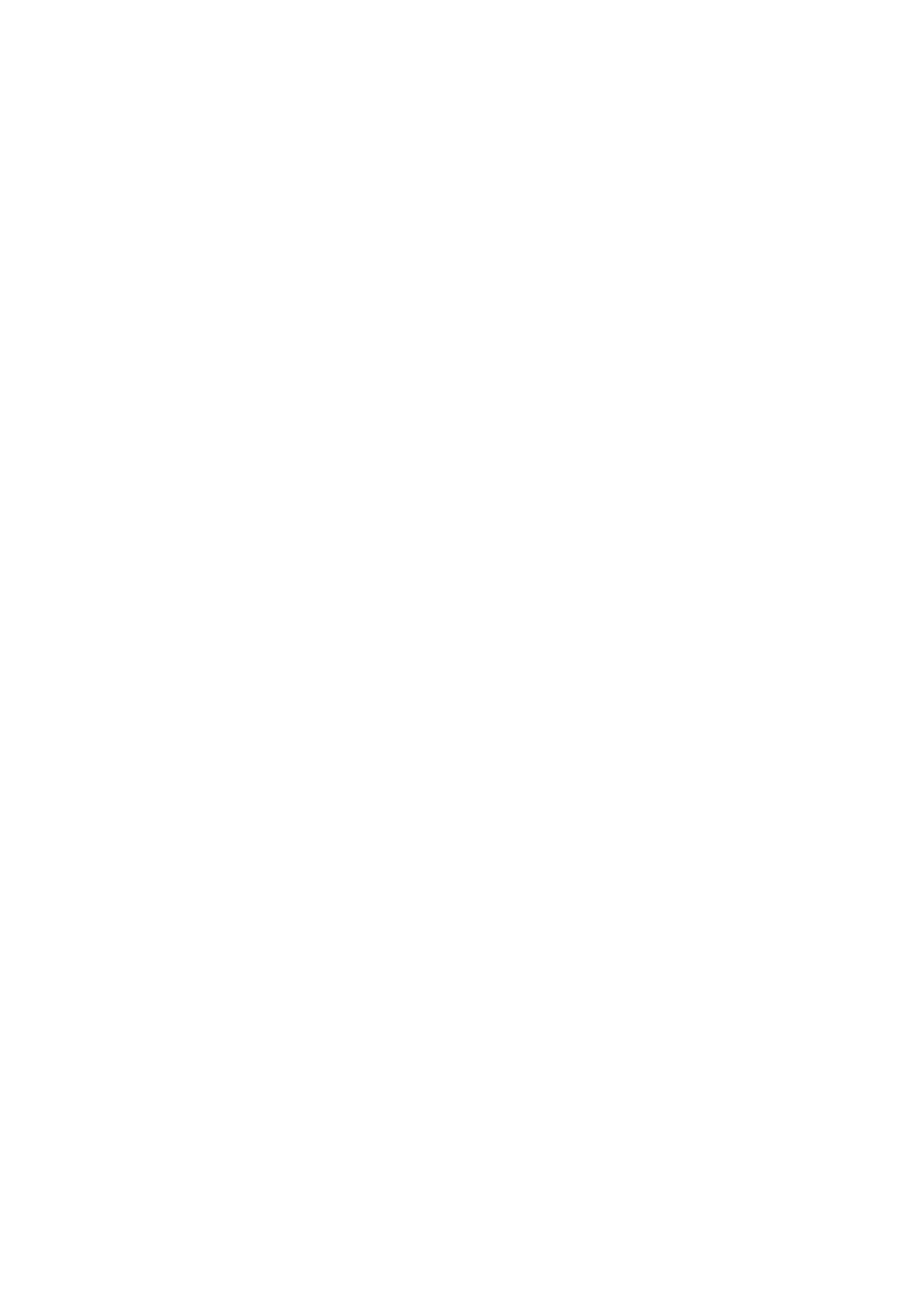# Acknowledgements

<span id="page-14-0"></span>It is a pleasure to thank those who made this thesis possible. I am especially grateful to my supervisor, Stefan Sperlich, Professor at the University of Geneva, whose encouragement, guidance, and academic support from the first ideas to the final version enabled me to develop a better understanding of the topic and my intuition for statistical and econometric problems. I am similarly grateful to Jens Perch Nielsen, Professor at Cass Business School, without whose knowledge and assistance this thesis would not have been successful. I am indebted to both of them for their practical advice, helpful comments, and the many insightful suggestions that they made in numerous meaningful debates.

Special thanks are also due to my colleagues at the University of Göttingen for the very enjoyable cooperation and invaluable assistance. In particular, I would like to thank Professor Xiaohua Yu for his willingness to act as examiner as well as for his detailed and patient course that gave me a deeper insight into consumer behavior and demand analysis. I gratefully acknowledge the support received from Professor Zucchini, whose door was always open, and from Professor Böker, whose clear and accurate approach sharpened my view for details.

Many thanks go to the co-authors, especially to Krishna Pendakur, Professor at the Simon Fraser University, who contributed his knowledge to the work on consumer behavior and demand analysis, and to Dietmar Ferger, Professor at the TU Dresden, who taught me basic and advanced mathematical statistics, and who guided me in the publishing process of my Diploma thesis.

Finally, I wish to express my love and gratitude to my family. Without their understanding, continuous support, and dedication throughout my studies, it would not have been possible for me to complete this thesis.

Göttingen, April 2011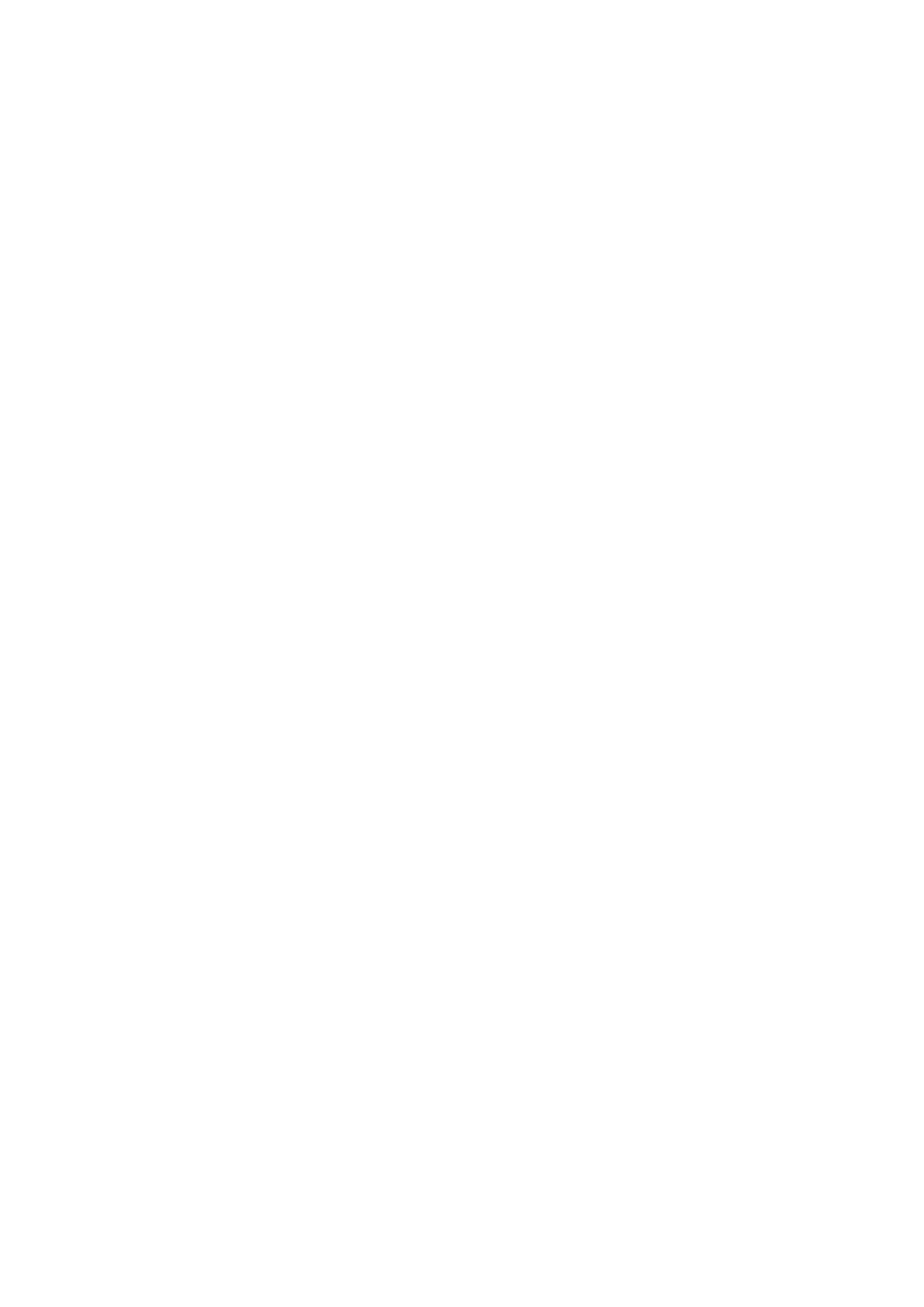## <span id="page-16-0"></span>Chapter 1

# **Overview**

"October. This is one of the peculiarly dangerous months to speculate in stocks. The others are July, January, September, April, November, May, March, June, December, August, and February." Mark Twain

Among many developments in statistical modelling in recent years, non- and semiparametric methods have proved to be a particularly powerful data-analytic tool. Nevertheless, there still exist justified doubts regarding there forecasting performance, for example in the context of financial time series. The aim of this thesis is to demonstrate that, by suitable modification, these techniques can perform well in different economic fields, like empirical demand analysis or prediction of stock returns, if they are adapted to the specific application under investigation.

The relationship between variables in many applications exhibit special features such as heteroscedasticity or nonlinear functional forms. Traditionally, the latter problem is addressed by making use of parametric models which are simple to apply. However, one is then faced to the problem of choosing among infinitely many different nonlinear forms, a choice that could be critical. The global structure for the underlying stochastic dynamics offered by a classical parametric approach is certainly useful for obtaining a first impression of the relationships of interest. But to find more detailed structures that help to better understand and, in particular, to better approximate the real world, more flexible techniques are required. Non- and semiparametric methods relax assumptions regarding the form of the regression function, thereby allowing for more flexibility in modelling the relationships in a more data-driven manner. An introduction to the concept of non- and semiparametric smoothing can be found, for example in [Härdle et al.](#page-106-0) [\(2004\)](#page-106-0). This thesis is based on local-polynomial modelling techniques which were constructed to solve a number of specific economic questions.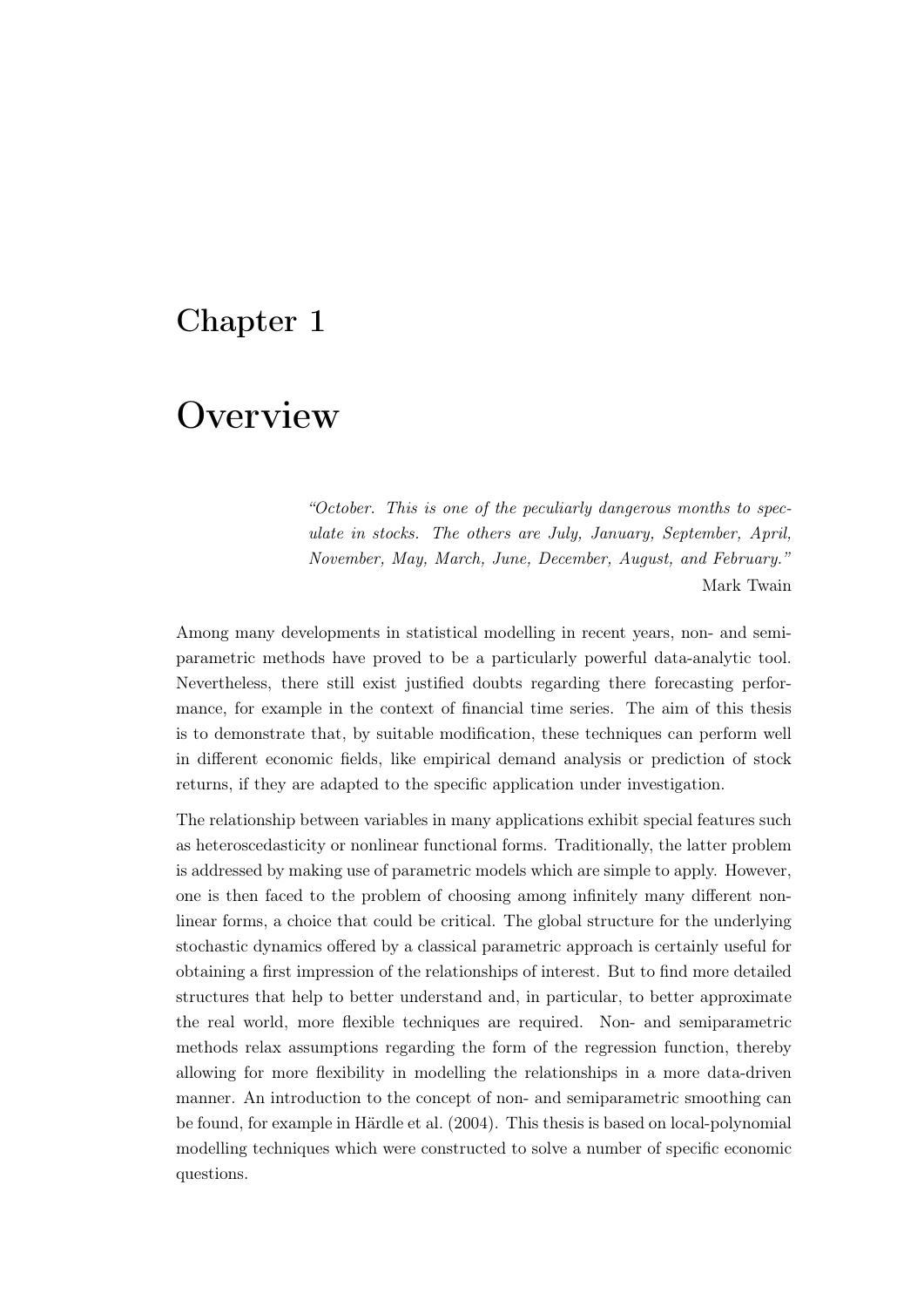Certain problems in data analysis cannot be solved using the described techniques. In particular, the so called *curse of dimensionality* is a case in point; the higher the dimension of the problem, the more sparsely distributed are the observations, leading to a deterioration in performance, and of the accuracy of the estimates. For illustrations of this difficulty see [Silverman](#page-110-0) [\(1986\)](#page-110-0), [Härdle](#page-106-1) [\(1990\)](#page-106-1), [Scott](#page-110-1) [\(1992\)](#page-110-1), or [Fan and Gijbels](#page-105-0) [\(1996\)](#page-105-0). To circumvent this problem, the imposition of structure in the model is often proposed in the statistical literature. Thus numerous articles use additivity or separability (e. g. [Stone](#page-110-2) [\(1985\)](#page-110-2), [Hastie and Tibshirani](#page-106-2) [\(1990\)](#page-106-2), or [Nielsen and Linton](#page-108-0) [\(1998\)](#page-108-0)). In contrast, this thesis makes use of the semiparametric nature of economic problems to reduce dimensionality, and is based on the structure that is inherent in the economic process that generates the data. A key feature in this thesis is to show how prior knowledge can guide the modelling process. This is done either by directly applying economic theory (to suggest limiting behavior, monotonicity, etc.) or by examining simple parametric models to identify the coarse features of the relationships. The use of prior knowledge not only improves the plausibility of the model but also the interpretability of the results. Furthermore, it can be used to address some other well-known problems associated with fully nonparametric approaches. For example, the estimation accuracy on boundaries can be improved by appropriate transformations motivated by the economic context, or the bias can sometimes be reduced by applying a semiparametric approach.

Each chapter of this thesis is self-contained. It is possible to skip a part such that the rest still remains understandable. Chapter [1](#page-16-0) sets the scene for this work and outlines the specific economic problems and their possible solutions. Chapter [2](#page-20-0) is a contribution to the analysis of consumer expenditure and price micro-data, while Chapter [3](#page-46-0) and [4](#page-72-0) address the prediction of excess stock returns. The use of nonparametrically generated bond yields is proposed and prior information about the shape of the unknown conditional mean function is used in the estimation process. Finally, Chapter [5](#page-98-0) concludes and gives a short outlook. Chapters [2](#page-20-0) to [4](#page-72-0) are based on separate papers. Consequently, this involves some replication especially in the introductions and the material related to non- and semiparametric techniques. To give an overview of the topics treated in this work, we now highlight the main ideas and results, as well as the contributions to the research.

In Chapter [2,](#page-20-0) a semiparametric model of consumer demand, defined as the relationship between quantity demands, prices and total expenditure, is considered. Since typical consumer demand micro-data have a large amount of variation in total expenditure across consumers, it might be possible to identify complex relationships between demands and expenditure. In this model, indirect utility is specified as a partially linear function with a nonparametric part for expenditure and a parametric part (with fixed- or varying-coefficients) for prices. Since the starting point is a model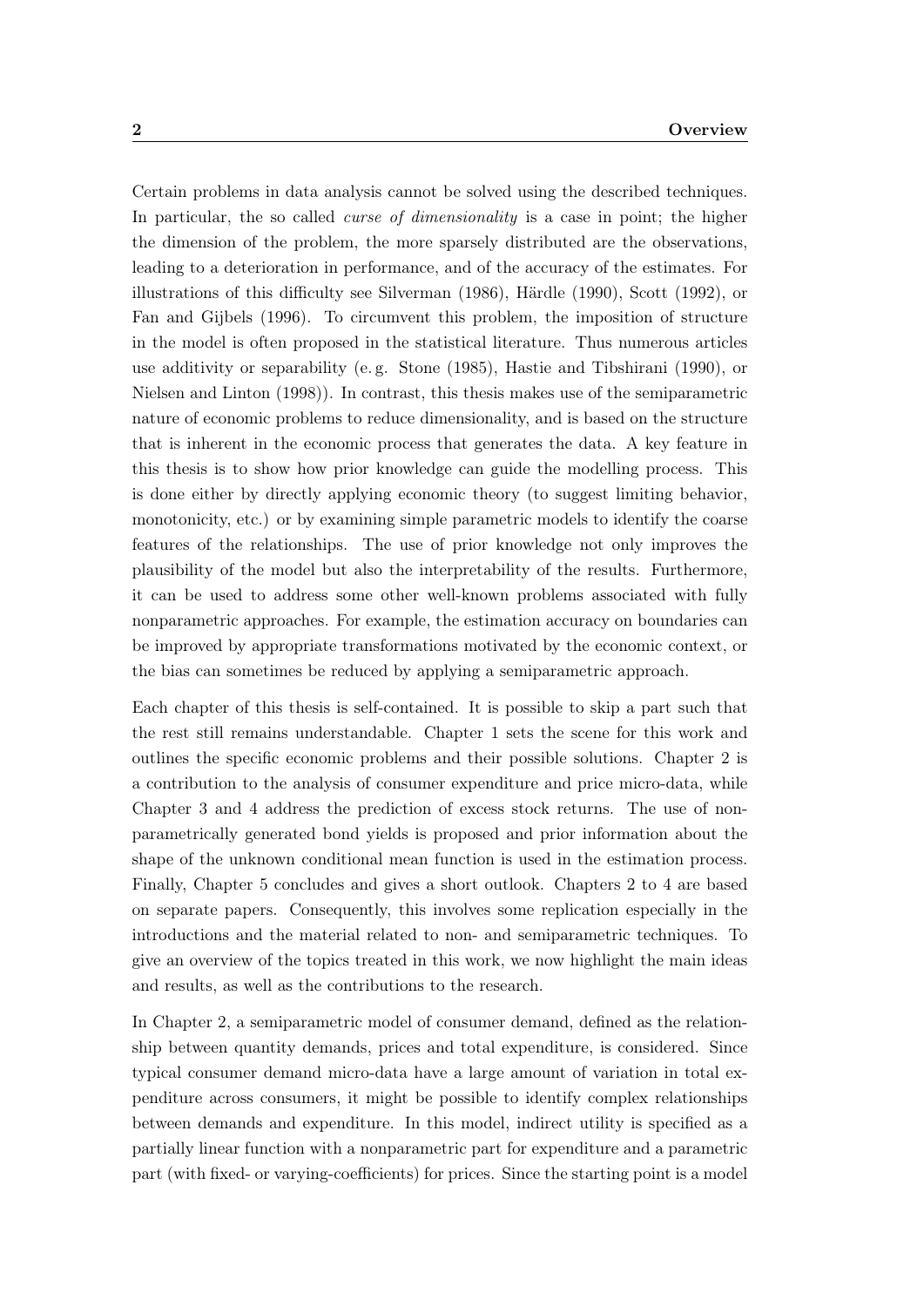of indirect utility, rationality restrictions like homogeneity and Slutsky symmetry are easily imposed. The resulting model for expenditure shares, comprising functions of expenditures and prices, is given (locally) by a fraction whose numerator is partially linear, but whose denominator is nonconstant and given by the derivative of the numerator. The key idea is that, by using a local polynomial model for the numerator, the denominator is given by a lower-order local polynomial. The model can thus be estimated using modified versions of local polynomial modelling techniques. A new asymmetric version of the wild bootstrap is introduced for inference. It takes into account that expenditure shares lie in the interval  $[0, 1]$ . To achieve this it is necessary to draw the bootstrap residuals in a special way. A modest Monte Carlo study verified that the proposed techniques work and that the bootstrap procedure achieves an acceptable level of accuracy. Finally an empirical study is described in which the model is implemented on Canadian expenditure and price micro-data. Some of the expenditure share equations in this model exhibit remarkable degrees of nonlinearity. The approach proposed in Chapter [2](#page-20-0) contributes to the methods available for addressing the curse of dimensionality, because the nonparametric part is reduced to a single dimension. In contrast to other semiparametric models, it is entirely based on observed variables, and does not require any numerical inversions to generate a latent regressor. Consequently, the algorithm is computationally efficient and numerically robust. Large data sets can be handled in acceptable time and the results are readily interpreted. Chapter [2](#page-20-0) is based on [Pendakur, Scholz, and Sperlich](#page-109-0) [\(2010\)](#page-109-0) and, in this thesis, two extra sections are included: (a) the imposition of the Slutsky symmetry in Section [2.6](#page-41-1) and (b) the restricted least square for a symmetric matrix in Section [2.7.](#page-42-0)

Chapter [3](#page-46-0) is a contribution to the discussion that addresses the question of whether empirical models are able to forecast the equity premium more accurately than the simple historical mean. This problem is intensively debated in the financial literature. The low predictive power is disappointing, even when using nonparametric models that make use of typical predictor variables. Classical approaches are based on the well-known Gordon growth or dividend discount model, and interpret the price of a stock today as the discounted present value of future cash flows to the investor. In contrast, the so called FED model directly relates yields on stocks to yields on bonds, but fails in predicting stock returns. Motivated by the co-movement of bond and stock returns, one could pose the question of whether expected returns on stocks and bonds are driven by the same information, and to what extend they move together. Chapter [3](#page-46-0) proposes the inclusion of the current bond yield in a prediction model, which results in a notable improvement of the prediction of stock returns, as measured by the *validated*  $R^2$ . This way, the bond captures the perhaps most important part of the stock return, namely the part related to the change in long-term interest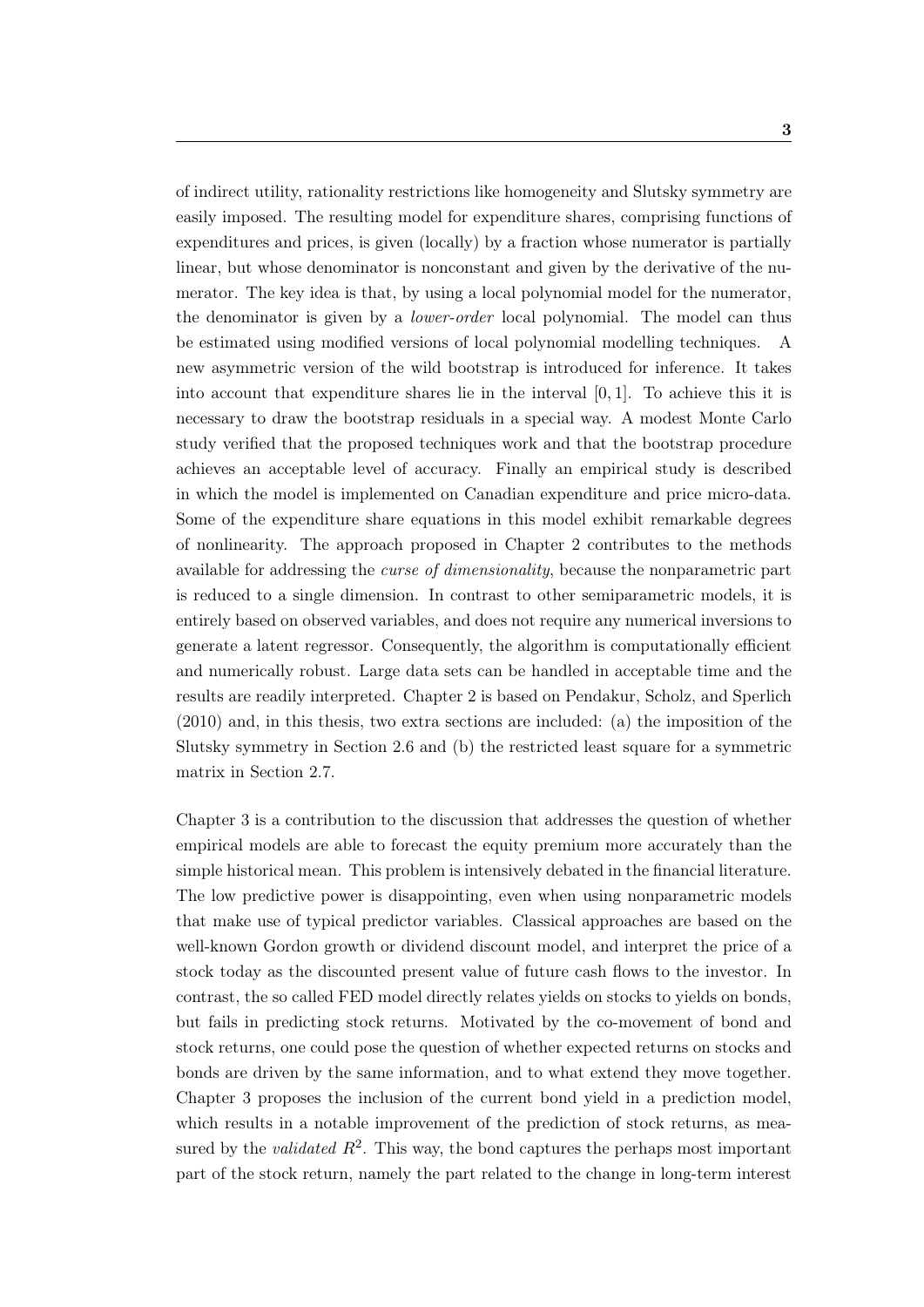rate. Since the current bond yield is unknown, it is nonparametrically predicted in a prior step. The essential point is that the inclusion of the generated bond can be seen as a kind of dimension reduction that imposes more structure in an appropriate way that circumvents the *curse of dimensionality and complexity*. Since nonparametrically generated regressors are included in a nonparametric prediction approach of dependent time series data, this chapter also provides a theoretical justification for the use of constructed variables in the nonparametric regression. In an empirical part the proposed method is implemented on Danish stock and bond market data. The inclusion of predicted bond yields greatly improves the prediction quality of stock returns. The best prediction model (for one-year stock returns) not only outperforms the simple historical mean, it also results in an increase of the prediction quality by a factor of almost 5 compared to the best model without constructed bonds. Chapter [3](#page-46-0) is based on [Scholz, Sperlich, and Nielsen](#page-110-3) [\(2011\)](#page-110-3) and presents additional tables of results in Section [3.7.](#page-66-0)

Chapter [4,](#page-72-0) which is based on [Scholz, Nielsen, and Sperlich](#page-110-4) [\(2011\)](#page-110-4), also investigates whether equity returns (or premiums) can be predicted by empirical models. While many authors favor the historical mean, or other simple parametric methods, this part of the thesis focuses on nonlinear relationships. A fully nonparametric approach serves as starting point and allows a flexible nonlinear form of the conditional mean function. A straightforward bootstrap-test confirms that non- and semiparametric techniques yield better forecasts than do parametric models. It establishes that the proposed techniques work and yield significantly better results. In contrast to the previous chapter, a new approach is proposed to include prior knowledge in the forecasting procedure of excess stock returns. Economic theory directly guides the modelling process in an innovative way. In consequence of this approach a dimension and bias reduction is achieved, both to impose more structure to circumvent the *curse of dimensionality*. It can be shown that certain boundary and bandwidth difficulties are thereby overcome using a *single* idea. The available prior information is included in a semiparametric fashion, where the nonparametric smoother is multiplicatively guided by the prior. Here, the direct application of economic theory, or the examination of standard parametric models, lead to the necessary prior. The potential of the proposed method is illustrated in an empirical part using annual American stock market data. The bootstrap test shows that non- and semiparametric models are more appropriate than linear regressions, and that the inclusion of prior knowledge greatly improves the prediction quality. The results show that the proposed approach outperforms the simple historical mean. Its predictive power is 35% higher than that of the best fully nonparametric model.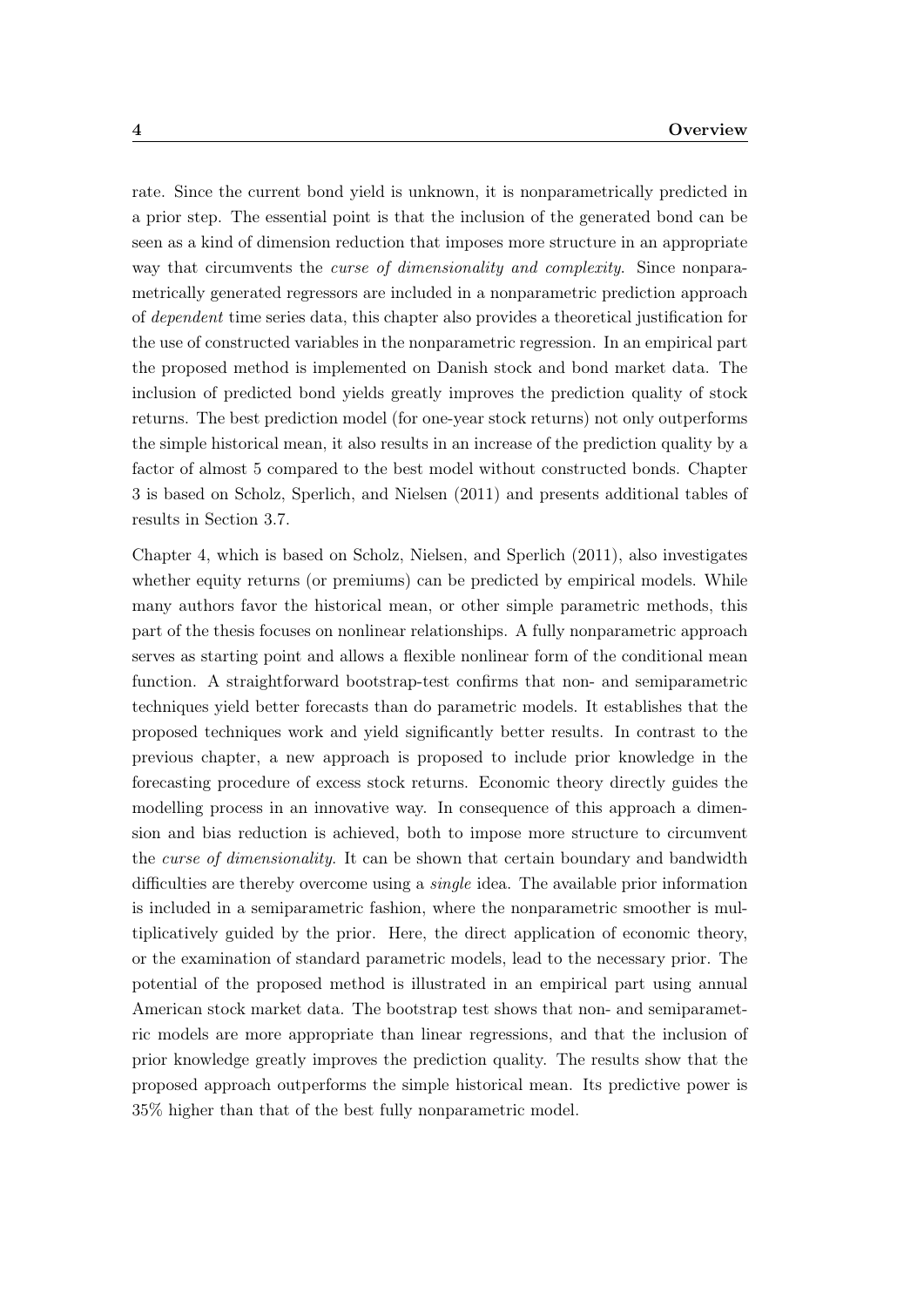## <span id="page-20-0"></span>Chapter 2

# Semiparametric Indirect Utility and Consumer Demand

## <span id="page-20-1"></span>2.1 Introduction

The specification and estimation of consumer demand systems, defined as the relationship between quantity demands, prices and total expenditures, represent many long-standing problems in econometric theory. Recent work has focused on the inclusion of highly nonlinear relationships between quantity demands (or expenditure shares) and total expenditures into empirical models of consumer demand. Since typical consumer demand micro-data have a large amount of variation in total expenditures across consumers, it might be possible to identify complex relationships between demands and expenditure. Consumer demand models must satisfy a set of nonlinear cross-equation rationality restrictions (see, for example, [Deaton and Muell](#page-104-0)[bauer](#page-104-0) [\(1980\)](#page-104-0), or [Varian](#page-111-0) [\(1978\)](#page-111-0)), known as the Slutsky symmetry restrictions. Such complex relationships have been hard to incorporate into semi- and nonparametric approaches.

This chapter presents a semiparametric approach to the consumer demand problem which allows for the imposition of the Slutsky symmetry restrictions. We use a flexible nonparametric estimation method in the total expenditure direction, where the data provide a lot of information, to get demands which are arbitrarily flexible in total expenditure (i. e., arbitrarily flexible Engel curves). However, in the price directions, where the data are less rich, we propose a parametric structure.

Like most models for consumer demand, our model uses the vector of expenditure shares commanded by each good as the dependent variable. In this chapter, we introduce a wild bootstrap that accounts for the fact that expenditure shares lie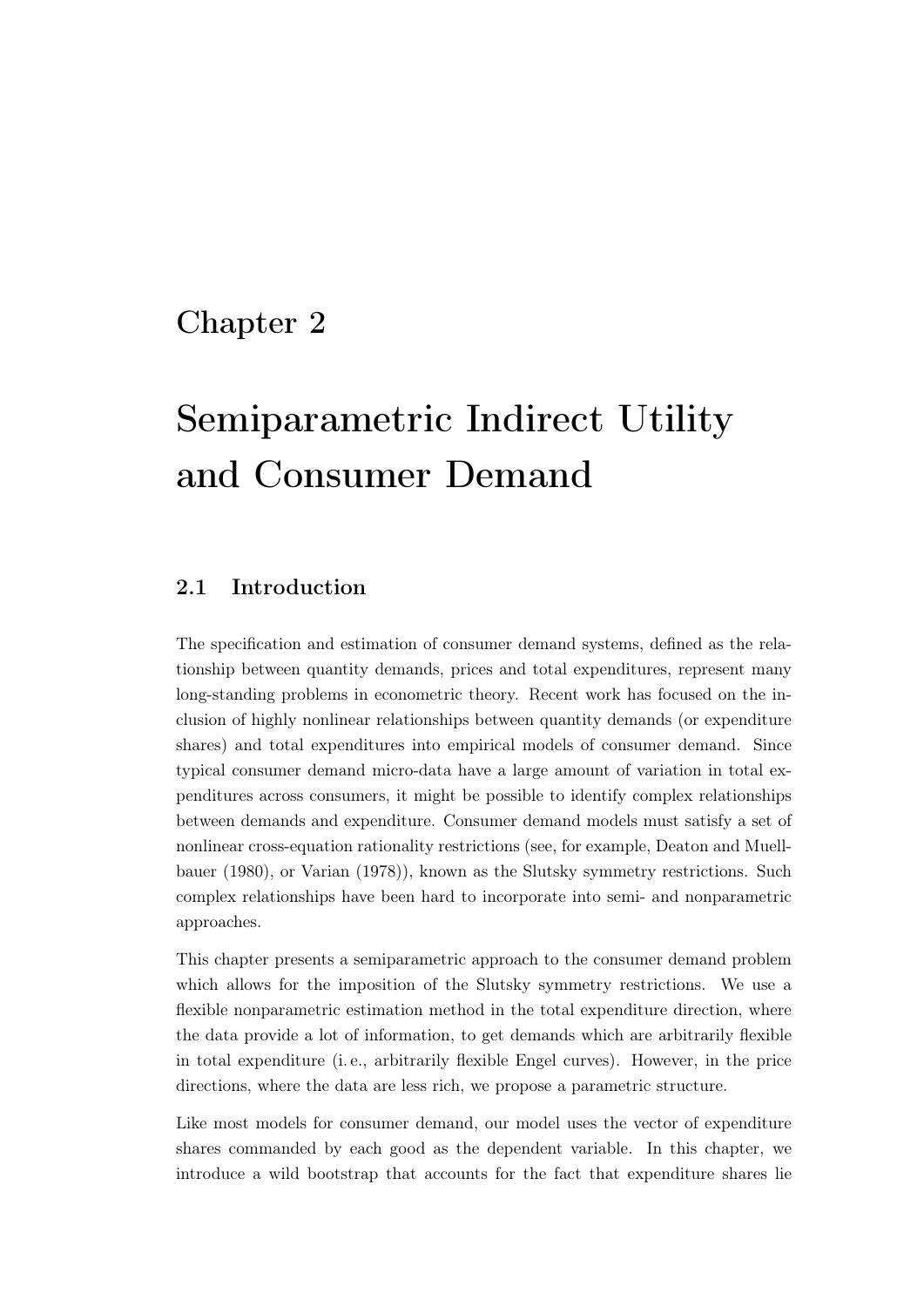in the interval  $[0,1]$ . The idea is to draw bootstrap residuals from a local adaptive distribution that respects the boundaries via asymmetry.

Nonparametric approaches to consumer demand started by considering Engel curves, defined as the relationship between expenditure shares and the total expenditures of the consumer at a fixed vector of prices. In these models only 1 nonparametric direction is considered while the others are fixed. Work by [Blundell, Duncan, and](#page-102-1) [Pendakur](#page-102-1) [\(1998\)](#page-102-1) or [Blundell, Chen, and Kristensen](#page-102-2) [\(2003\)](#page-102-2) revealed considerable complexity in the shapes of Engel curves. A fully nonparametric approach, which considers both price and expenditure directions together and which allows for the imposition of rationality restrictions, has been developed by [Haag, Hoderlein, and](#page-106-3) [Pendakur](#page-106-3) [\(2009\)](#page-106-3). In their article, the shapes of the demand equations are not restricted, but the curse of dimensionality is a case in point: with M price directions and 1 expenditure direction, the researcher is confronted with a  $M + 1$  dimensional problem. Even if homogeneity, another rationality condition, is imposed, the dimensionality of the problem reduces only to  $M$ , which is still very high in typical applications.

Parametric approaches like the popular Almost Ideal [\(Deaton and Muellbauer,](#page-104-0) [1980\)](#page-104-0), dynamic Almost Ideal [\(Mazzocchi,](#page-108-1) [2006\)](#page-108-1), Translog [\(Jorgensen, Lau, and Stoker,](#page-106-4) [1980\)](#page-106-4) and Quadratic Almost Ideal [\(Banks, Blundell, and Lewbel,](#page-102-3) [1997\)](#page-102-3) demand models typically impose strict limits on the functional complexity of Engel curves. In these cases, they must be linear, nearly linear, or quadratic, respectively, in the log of total expenditure. This lack of complexity is driven by the need for these parametric models to satisfy the Slutsky symmetry restrictions.

A major use of consumer demand systems is in policy analysis: demand systems are used to assess whether or not indirect tax changes are desirable, and are used to assess changes in the cost-of-living. In this regard, lack of complexity has costs: in particular, if the Engel curve is wrong, then all consumer surplus calculations (including cost-of-living calculations) are also wrong. For example [Banks, Blundell, and](#page-102-3) [Lewbel](#page-102-3) [\(1997\)](#page-102-3) or [Lewbel and Pendakur](#page-107-0) [\(2009\)](#page-107-0) show that the false imposition of linear and quadratic Engel curves can lead to very misleading estimates of behavioural and welfare responses to indirect tax changes.

In between the fully nonparametric and the fully parametric approaches, we have the realm of semiparametric econometrics. Two recent papers have explored this area. [Lewbel and Pendakur](#page-107-0) [\(2009\)](#page-107-0) propose a fully parametric approach which satisfies rationality restrictions and for which Engel curves can be arbitrarily complex. Because their model allows for arbitrarily complex Engel curves but parametrically restricted dependence of expenditure shares on prices, it may be interpreted as semiparametric. However, their approach relies critically on a particular interpretation of the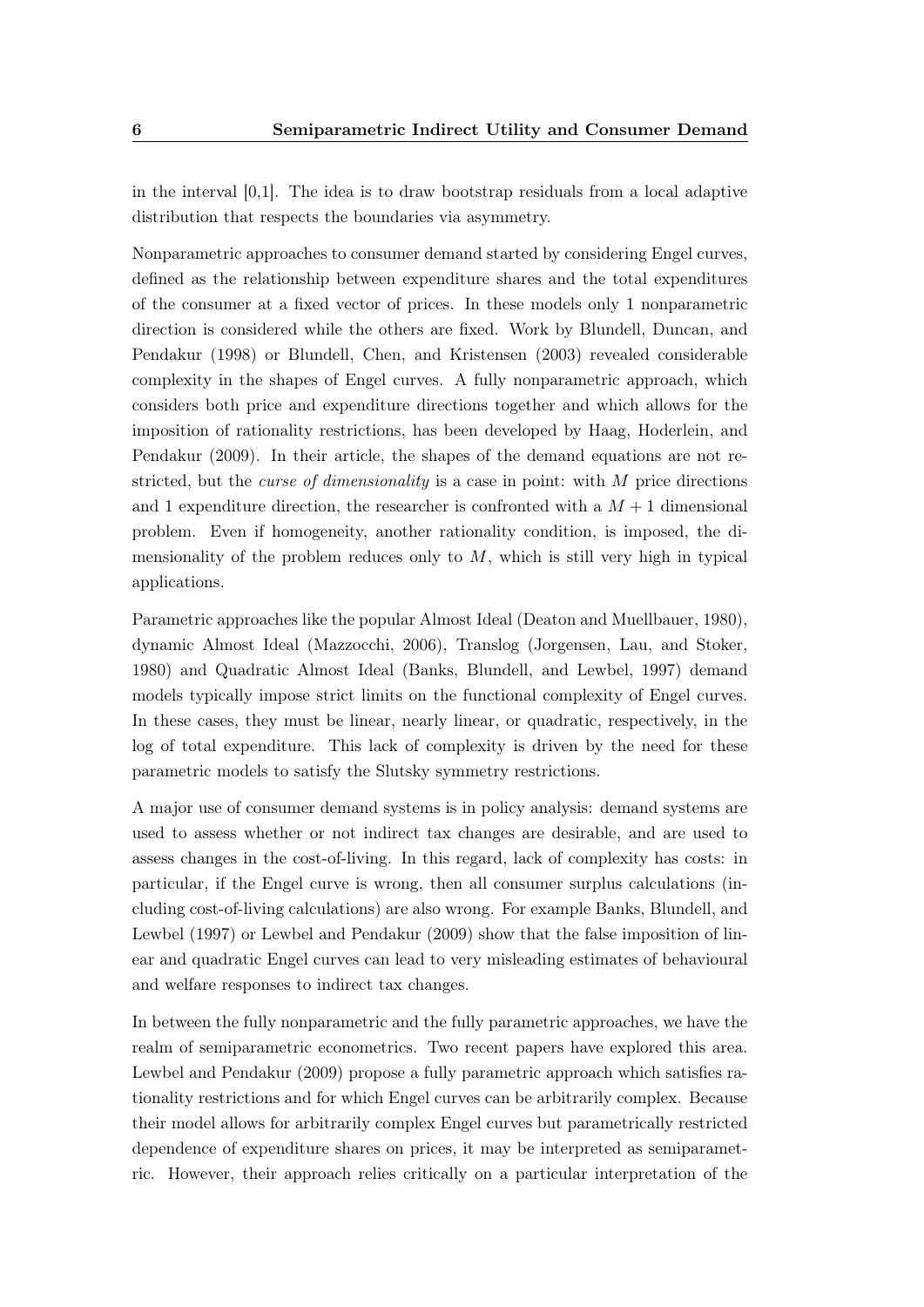error term in the regression: it must represent unobserved preference heterogeneity, and thus cannot be measurement error or any other deviations from optimal choice on the consumer's part. Further, [Lewbel and Pendakur](#page-107-0) [\(2009\)](#page-107-0) do not allow for a varying-coefficients structure for price effects.

[Pendakur and Sperlich](#page-109-1) [\(2010\)](#page-109-1) propose a semiparametric model which allows for these latter interpretations of the role of the error term, does not restrict the shape of Engel curves, and incorporates price effects either parametrically or semiparametrically (through fixed- or varying-coefficients, cf. [Sarmiento](#page-110-5) [\(2005\)](#page-110-5)). [Pendakur and Sperlich](#page-109-1) [\(2010\)](#page-109-1) propose a model in which expenditure-shares are nonparametric in utility, an unobserved regressor, and (semi-)parametric in log-prices. The familiarity of this partially linear form makes the model appealing, but the unobserved regressor (utility) must be constructed under the model via numerical inversion of the (unknown) cost function. In the present approach, we propose a model in which utility is nonparametric in log-expenditure and parametric in log-prices. This results in a model of expenditure-shares which is locally nonlinear but has no unobserved or generated regressors. All of these semiparametric approaches address the curse of dimensionality: each of them has just 1 nonparametric dimension.

The local nonlinearity of our approach is based on the fact that we model indirect utility as a partially linear function. Since Roy's Identity [\(Roy](#page-109-2) [\(1947\)](#page-109-2)) gives expenditure shares as the ratio of derivatives of indirect utility, expenditure shares in our model are also given by a ratio. This ratio has nonparametric functions in the numerator and their derivatives in the denominator. The key idea is that, by using a local polynomial model for the numerator, the denominator is given by a *lower-order* local polynomial that comprises the derivatives of the numerator. This fact suggests a natural iterative procedure to estimate the model. Our algorithm is computationally efficient and numerically robust. Large data sets can be handled in acceptable time and the results are readily interpreted.

In Section [2.2](#page-23-0) we introduce the model. In Section [2.3](#page-26-0) we discuss the basic estimation idea, give the associated algorithm and describe the bootstrap inference. The nonparametric part of the model is estimated with an univariate local linear smoother on transformed data, a method that can easily be applied in empirical research. For the parametric part of the model we use a restricted least squares estimator to satisfy the Slutsky symmetry restrictions. For inference we introduce an asymmetric version of the wild bootstrap. To fulfill the constraints that the (bootstrap) responses must be in the interval [0, 1], we propose a local adaptive  $\chi^2$ -distribution for the bootstrap errors. A nice feature of our approach is that confidence intervals created this way are narrower than those based on standard wild bootstrap.

In Section [2.4](#page-33-0) we evaluate our proposed methods and the accuracy of the bootstrap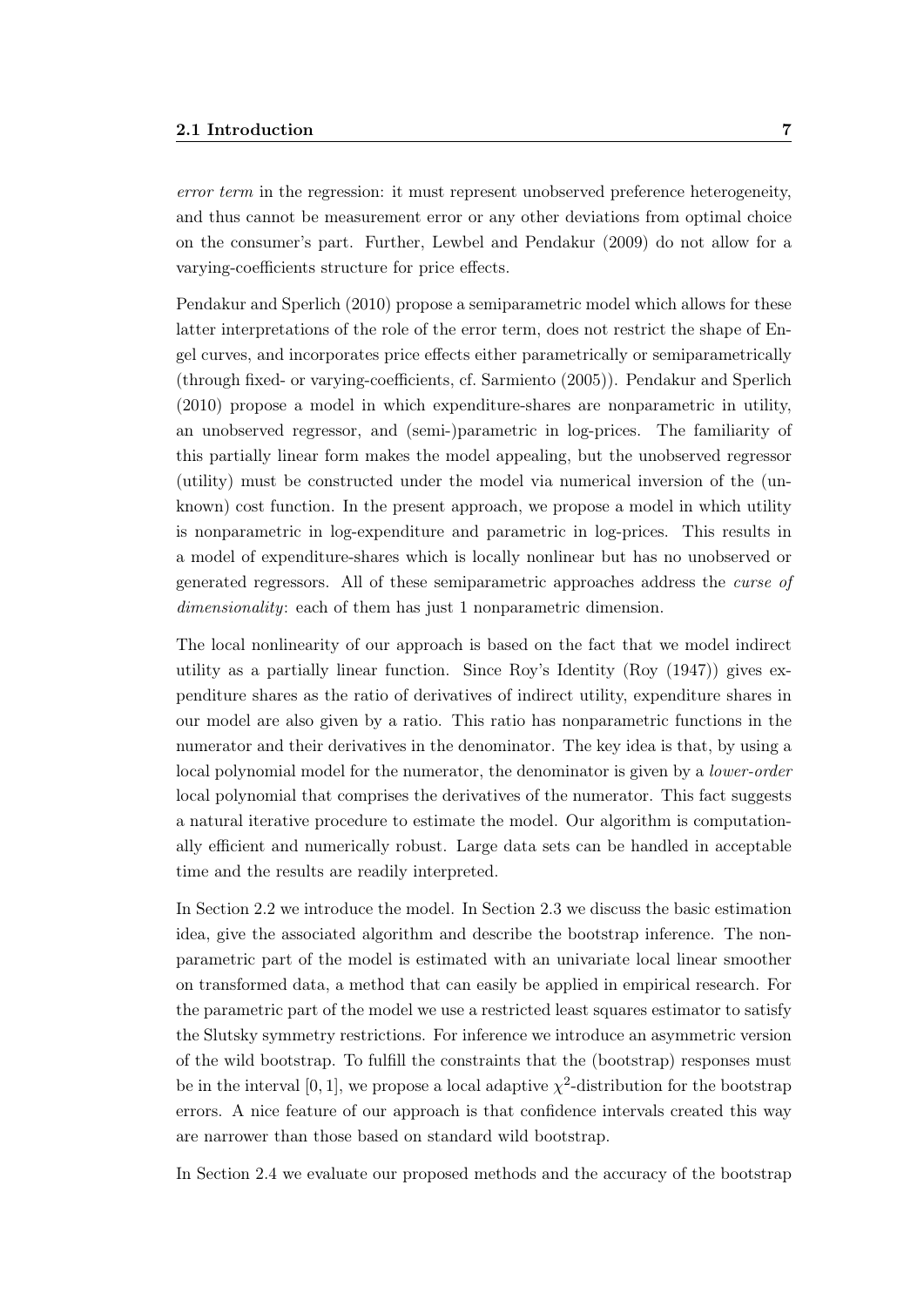procedure in a small simulation study. We also implement the model on Canadian price and expenditure data. In the empirical part we find that some expenditure share equations in this model exhibit remarkable degrees of nonlinearity. Section [2.5](#page-41-0) concludes and discusses extensions.

## <span id="page-23-0"></span>2.2 A Semiparametric Model for Indirect Utility

Define the indirect utility function  $V(\mathbf{p},x)$  to give the maximum utility attained by a consumer when faced with a vector of log-prices  $\mathbf{p} = (p^1, \dots, p^M)$  and log-total expenditure  $x$ . Let the expenditure share of a good be defined as the expenditure on that good divided by the total expenditure available to the consumer. Denote  $w =$  $(w^1, \ldots, w^M)$  as the vector of expenditure share functions and note that since expenditure shares sum to 1,  $w^M = 1 - \sum_{j=1}^{M-1} w^j$  . Let  $\{W_i^1, \ldots, W_i^M, P_i^1, \ldots, P_i^M, X_i\}_{i=1}^N$ be a random vector giving the expenditure shares, log–prices and log–total expenditure of a population of  $N$  individuals. Note that, as commonly done in the literature of demand systems, we use the superscript notation for single elements of vectors or matrices, i. e. for single goods or commodities, and the subscript for individuals.

### <span id="page-23-1"></span>2.2.1 A Partial Linear and Varying-Coefficients Model

We consider two semiparametric specifications of the indirect utility function. First, we consider a partially linear (or, fixed-coefficients) specification of the form

<span id="page-23-3"></span>
$$
V(\mathbf{p},x) = x - \sum_{k=1}^{M} f^k(x) p^k - \frac{1}{2} \sum_{k=1}^{M} \sum_{l=1}^{M} a^{kl} p^k p^l,
$$
\n(2.1)

or, in matrix notation,

$$
V(\mathbf{p},x) = x - \mathbf{f}(x)^{\top} \mathbf{p} - \frac{1}{2} \mathbf{p}^{\top} \mathbf{A} \mathbf{p},
$$
\n(2.2)

where  $\mathbf{f} = (f^1, \ldots, f^M)^\top$  are unknown differentiable functions of log-total expenditure and  $\mathbf{A} = \{a^{kl}\}_{k,l=1}^M$  are parameters. We impose the normalisation that  $a^{kl} = a^{lk}$ , or, equivalently,  $\mathbf{A} = \mathbf{A}^{\top}$ . This is not a restriction: since  $p^k p^l = p^l p^k$ , there is a symmetric version of  $\bf{A}$  that yields the same V as any asymmetric version. Second, we consider the varying-coefficients extension of this model:

<span id="page-23-2"></span>
$$
V(\mathbf{p},x) = x - \sum_{k=1}^{M} f^k(x)p^k - \frac{1}{2} \sum_{k=1}^{M} \sum_{l=1}^{M} a^{kl}(x)p^k p^l,
$$
\n(2.3)

or, in matrix notation,

$$
V(\mathbf{p},x) = x - \mathbf{f}(x)^{\top}\mathbf{p} - \frac{1}{2}\mathbf{p}^{\top}\mathbf{A}(x)\mathbf{p},
$$
\n(2.4)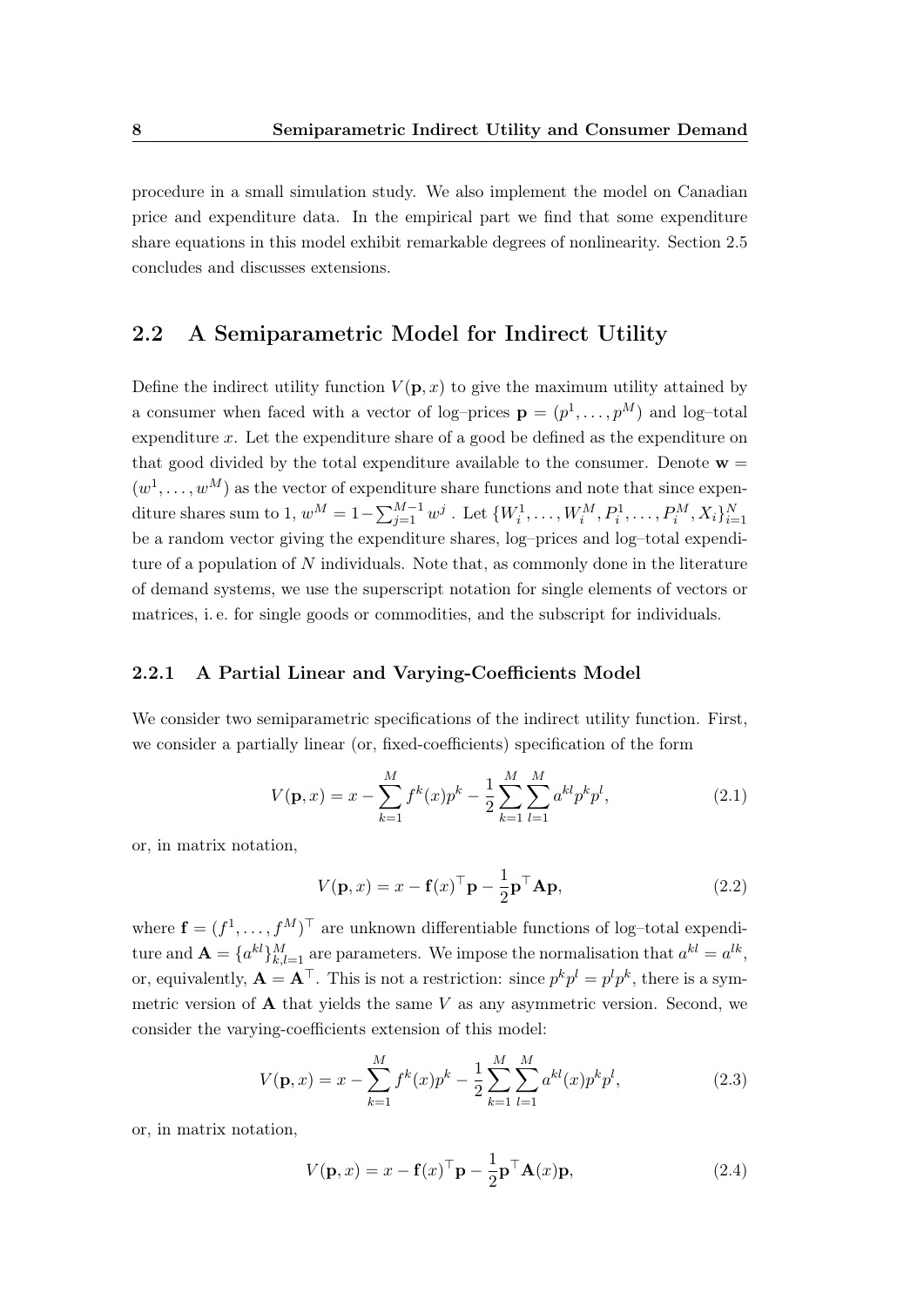where  $a^{kl}(x) = a^{lk}(x)$  for all k, l, or, equivalently,  $\mathbf{A}(x) = \mathbf{A}(x)^\top$ .

Expenditure shares are functions of total expenditure and all prices. Roy's Identity relates the expenditure share for good j,  $w^{j}(\mathbf{p},x)$ , to derivatives of the indirect utility function:  $w^{j}(\mathbf{p},x) = -\left[\partial V(\mathbf{p},x)/\partial p^{j}\right]/\left[\partial V(\mathbf{p},x)/\partial x\right]$ . Application of Roy's Identity to the fixed-coefficients model yields

$$
w^{j}(\mathbf{p},x) = \frac{f^{j}(x) + \sum_{k=1}^{M} a^{jk} p^{k}}{1 - \sum_{k=1}^{M} \nabla_{x} f^{k}(x) p^{k}},
$$

with  $\nabla_x$  indicating the derivative (here of  $f^k(x)$ ) with respect to x; or, in matrix notation,

$$
\mathbf{w}(\mathbf{p},x) = \frac{\mathbf{f}(x) + \mathbf{A}\mathbf{p}}{1 - \nabla_x \mathbf{f}(x)^\top \mathbf{p}}.
$$

For the varying-coefficients model we get

$$
w^{j}(\mathbf{p},x) = \frac{f^{j}(x) + \sum_{k=1}^{M} a^{jk}(x)p^{k}}{1 - \sum_{k=1}^{M} \nabla_{x} f^{k}(x)p^{k} - \frac{1}{2} \sum_{k=1}^{M} \sum_{l=1}^{M} \nabla_{x} a^{kl}(x)p^{k}p^{l}},
$$

or, in matrix notation,

$$
\mathbf{w}(\mathbf{p},x) = \frac{\mathbf{f}(x) + \mathbf{A}(x)\mathbf{p}}{1 - \nabla_x \mathbf{f}(x)^\top \mathbf{p} - \frac{1}{2}\mathbf{p}^\top \nabla_x \mathbf{A}(x)\mathbf{p}}
$$

.

We describe how to estimate these expenditure share equations in Section [2.3.](#page-26-0)

The motivation for these models is as follows. In real-world applications, there is typically a large amount of observed variation in total expenditures, so one may reasonably hope to identify a nonparametric component in that direction. However, typical micro-data sources do not have nearly as much variation in the price directions, which suggests that partially linear modelling might describe these effects sufficiently well. If in addition, the researcher feels that more may be identified on the strength of observed price variation, the varying-coefficients model allows price effects in the model [\(2.3\)](#page-23-2) to be different at different expenditure levels. This would seem to be a pure advantage of the varying-coefficients approach. However, in practise, this extension seriously increases the variance and computational cost of the estimates. In particular, the algorithm for model [\(2.3\)](#page-23-2) is about five times slower than the one for model [\(2.1\)](#page-23-3). The important feature here is that nonparametric dimensionality is 1 in both models.

### <span id="page-24-0"></span>2.2.2 Rationality Restrictions

Rationality is comprised of three conditions: homogeneity, symmetry and concavity. Here we will deal only with symmetry and homogeneity (concavity is a topic of its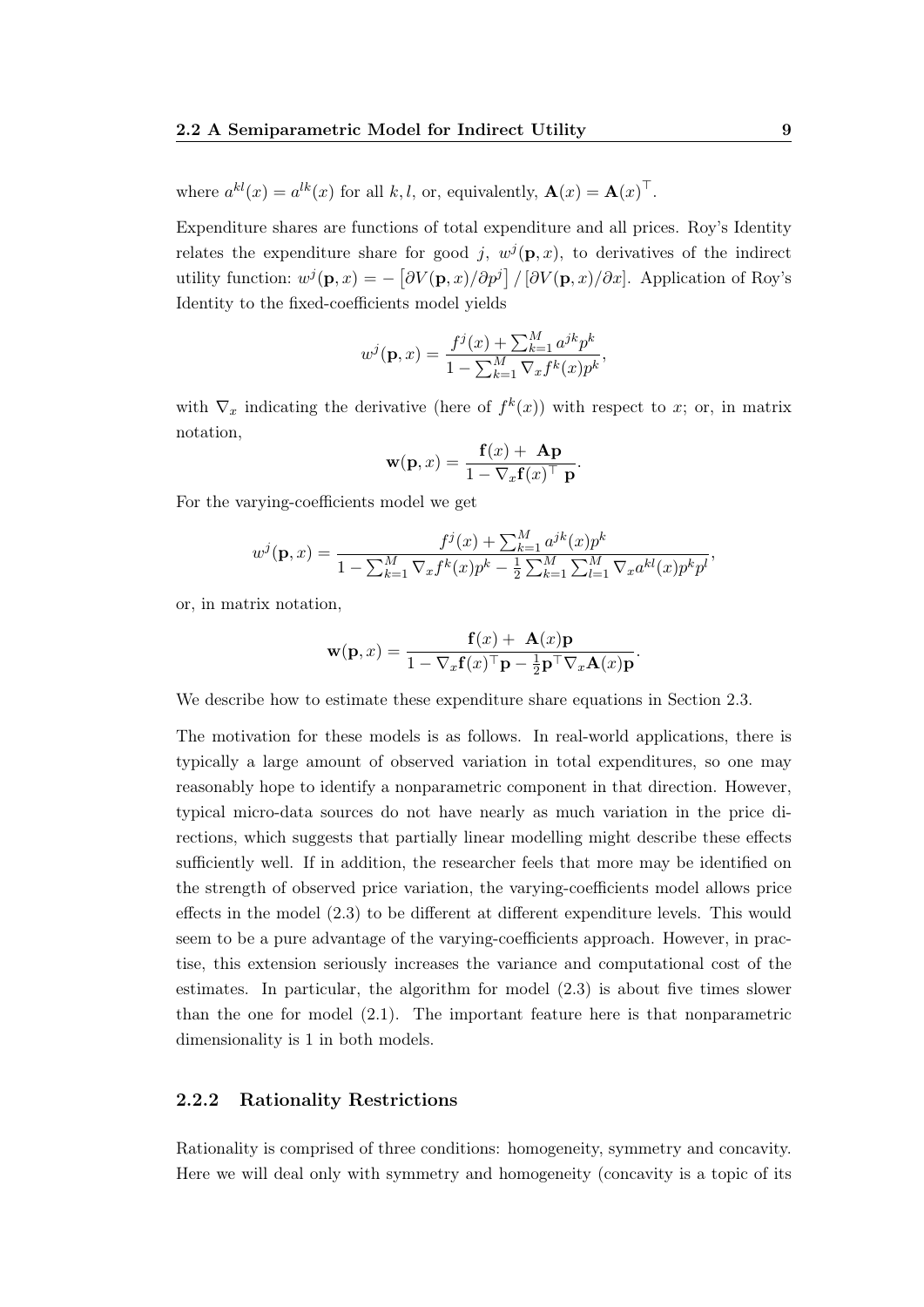own, investigated, e. g. in [Millimet and Rusty](#page-108-2) [\(2008\)](#page-108-2)). Slutsky symmetry (see, for example, [Mas-Colell, Whinston, and Green](#page-108-3) [\(1995\)](#page-108-3)) relates to the fact that expenditure share equations are derived in terms of the derivatives of indirect utility  $V$ . Slutsky symmetry gives minimal restrictions under which expenditure share equations lead to a unique indirect utility function. In our context it is satisfied if and only if  $A = A^{\top}$  in the expenditure share equations<sup>1</sup> (or, in the varying-coefficients case, if  $\mathbf{A}(x) = \mathbf{A}(x)^\top$ . In the indirect utility function the restriction of these matrices to symmetry is only a normalisation. However, in the expenditure share equations, this constraint is crucial. In particular, because each expenditure share equation could be estimated separately, the estimated matrix could be asymmetric. In our estimation section below we use an algorithm which maintains symmetry, and which is the semiparametric analog to a linearly restricted Seemingly Unrelated Regression  $(SUR)$  estimator<sup>2</sup>.

Homogeneity is sometimes referred to as no money illusion. If consumers do not suffer from money illusion, then scaling prices and expenditures by the same factor cannot affect utility. This requires that indirect utility is homogeneous of degree zero in (unlogged) prices and expenditure. This can be achieved by dividing all prices and expenditure by the price of the  $M$ -th expenditure category. Note that we use logarithms, so we subtract  $p^M$  from each log-price and from log-expenditure in the indirect utility function. For the fixed-coefficients case, this yields

$$
V(\mathbf{p},x) = (x - p^M) - \sum_{k=1}^{M-1} f^k(x - p^M) \cdot (p^k - p^M) - \frac{1}{2} \sum_{k=1}^{M-1} \sum_{l=1}^{M-1} a^{kl} (p^k - p^M)(p^l - p^M),
$$

in model [\(2.1\)](#page-23-3) and analogously in model [\(2.3\)](#page-23-2). The sums go only to  $M-1$  because the M-th element of each sum (which multiplies  $p^M - p^M$ ) is zero. Denoting  $\tilde{x} = x - p^M$ ,  $\tilde{p}^j = p^j - p^M$  and  $\tilde{\mathbf{p}} = (\tilde{p}^1, \dots, \tilde{p}^{M-1})$  we may write this more compactly as

$$
V(\tilde{\mathbf{p}}, \tilde{x}) = \tilde{x} - \sum_{k=1}^{M-1} f^k(\tilde{x}) \cdot \tilde{p}^k - \frac{1}{2} \sum_{k=1}^{M-1} \sum_{l=1}^{M-1} a^{kl} \tilde{p}^k \tilde{p}^l,
$$
\n(2.5)

with  $a^{kl}$  depending on  $\tilde{x}$  in the varying-coefficients case. We thus estimate only the first  $(M-1)$  elements of **f** and **w**, and the first  $(M-1)$  rows and columns of **A**. In matrix notation, this may be written with  $\mathbf{f} = (f^1, \ldots, f^{M-1})^\top$  and  $\mathbf{A} = \{a^{kl}\}_{k,l=1}^{M-1}$  $k,l=1$ as

$$
V(\mathbf{\tilde{p}}, \tilde{x}) = \tilde{x} - \mathbf{f}(\tilde{x})^{\top} \mathbf{\tilde{p}} - \mathbf{\tilde{p}}^{\top} \mathbf{A} \mathbf{\tilde{p}},
$$

for the fixed-coefficients case and

$$
V(\mathbf{\tilde{p}}, \tilde{x}) = \tilde{x} - \mathbf{f}(\tilde{x})^{\top} \mathbf{\tilde{p}} - \mathbf{\tilde{p}}^{\top} \mathbf{A}(\tilde{x}) \mathbf{\tilde{p}},
$$

<sup>&</sup>lt;sup>1</sup>For reasons of clarity and comprehensibility, we skip here the presentation of the imposition of Slutsky symmetry and defer it to the appendix in Section [2.6.](#page-41-1)

<sup>2</sup>For more details, cf. Section [2.7.](#page-42-0)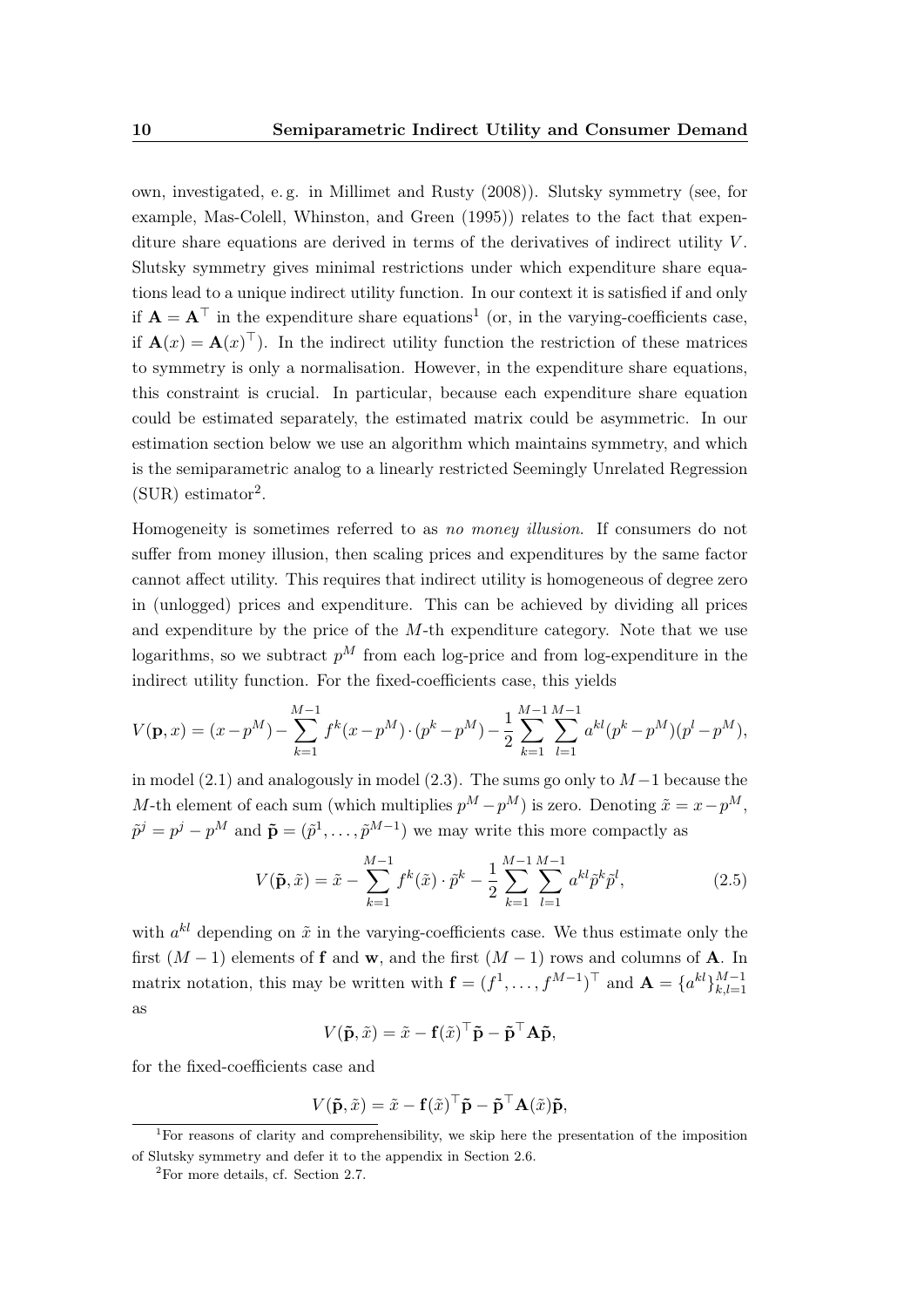for the varying-coefficients case. Once again, since expenditures sum to 1 by construction, we have  $w^M(\tilde{\mathbf{p}}, \tilde{x}) = 1 - \sum_{i=1}^{M-1} w^i(\tilde{\mathbf{p}}, \tilde{x})$ , and we need only consider the first  $(M - 1)$  expenditure share equations.

As before, we get the expenditure share equations

<span id="page-26-2"></span>
$$
\mathbf{w}(\tilde{\mathbf{p}}, \tilde{x}) = \frac{\mathbf{f}(\tilde{x}) + \mathbf{A}\tilde{\mathbf{p}}}{1 - \nabla_{\tilde{x}} \mathbf{f}(\tilde{x})^{\top} \tilde{\mathbf{p}}},
$$
(2.6)

for the fixed-coefficients model [\(2.1\)](#page-23-3), and

<span id="page-26-1"></span>
$$
\mathbf{w}(\tilde{\mathbf{p}}, \tilde{x}) = \frac{\mathbf{f}(\tilde{x}) + \mathbf{A}(\tilde{x})\tilde{\mathbf{p}}}{1 - \nabla_{\tilde{x}}\mathbf{f}(\tilde{x})^{\top}\tilde{\mathbf{p}} - \frac{1}{2}\tilde{\mathbf{p}}^{\top}\nabla_{\tilde{x}}\mathbf{A}(\tilde{x})\tilde{\mathbf{p}}},
$$
(2.7)

for the varying-coefficients model [\(2.3\)](#page-23-2). Here,  $\nabla_{\tilde{x}}\mathbf{f}(\tilde{x})$  is the  $(M-1)$ -dimensional vector of the derivatives of  $f(\tilde{x})$  with respect to  $\tilde{x}$ , and  $\nabla_{\tilde{x}}\mathbf{A}(\tilde{x})$  is the  $(M-1) \times$  $(M-1)$  matrix function equal to the derivatives of **A** with respect to  $\tilde{x}$ .

These expressions for budget shares have a nice feature in comparison to [Pendakur](#page-109-1) [and Sperlich](#page-109-1) [\(2010\)](#page-109-1). Whereas their model for expenditure shares uses a nonparametric function of a generated regressor which must be constructed under the model using numerical inversion of the unknown cost function, the expression above uses only observed regressors. However, in comparison to [Pendakur and Sperlich](#page-109-1) [\(2010\)](#page-109-1), which is a partially linear model, the above expression is partially linear only in the numerator. The presence of the denominator seems to complicate the development of an estimation algorithm. However, as we show below, with the use of local polynomials this problem becomes manageable.

### <span id="page-26-0"></span>2.3 Estimation of the Models

In the following sections we show how to estimate the  $(M-1)$ –dimensional vector  $\mathbf{w}(\tilde{\mathbf{p}}, \tilde{x})$  under the model. These estimates satisfy *adding-up* by construction, since  $w^M(\tilde{\mathbf{p}}, \tilde{x}) = 1 - \sum_{i=1}^{M-1} w^i(\tilde{\mathbf{p}}, \tilde{x})$ . They satisfy homogeneity (no money illusion) also by construction due to the use of normalised prices and expenditures as regressors. Finally, they can satisfy Slutsky symmetry because  $\mathbf{A}$  (or  $\mathbf{A}(\tilde{x})$ ) is easily restricted to be a symmetric matrix (see, for example, [Deschamps](#page-104-1) [\(1988\)](#page-104-1)).

A more difficult question is the restriction of the estimated budget shares to be everywhere in the range  $[0, 1]$ . This problem is referred to as the *global regularity* problem in the literature on consumer demand. Roughly speaking, demand systems that are not homothetic (i. e. whose budget shares respond to total expenditure) cannot be globally regular without restricting either the domain of  $\mathbf{p}, x$  or the domain of model error terms in ad hoc ways. See [Pollack and Wales](#page-109-3) [\(1991\)](#page-109-3) for a discussion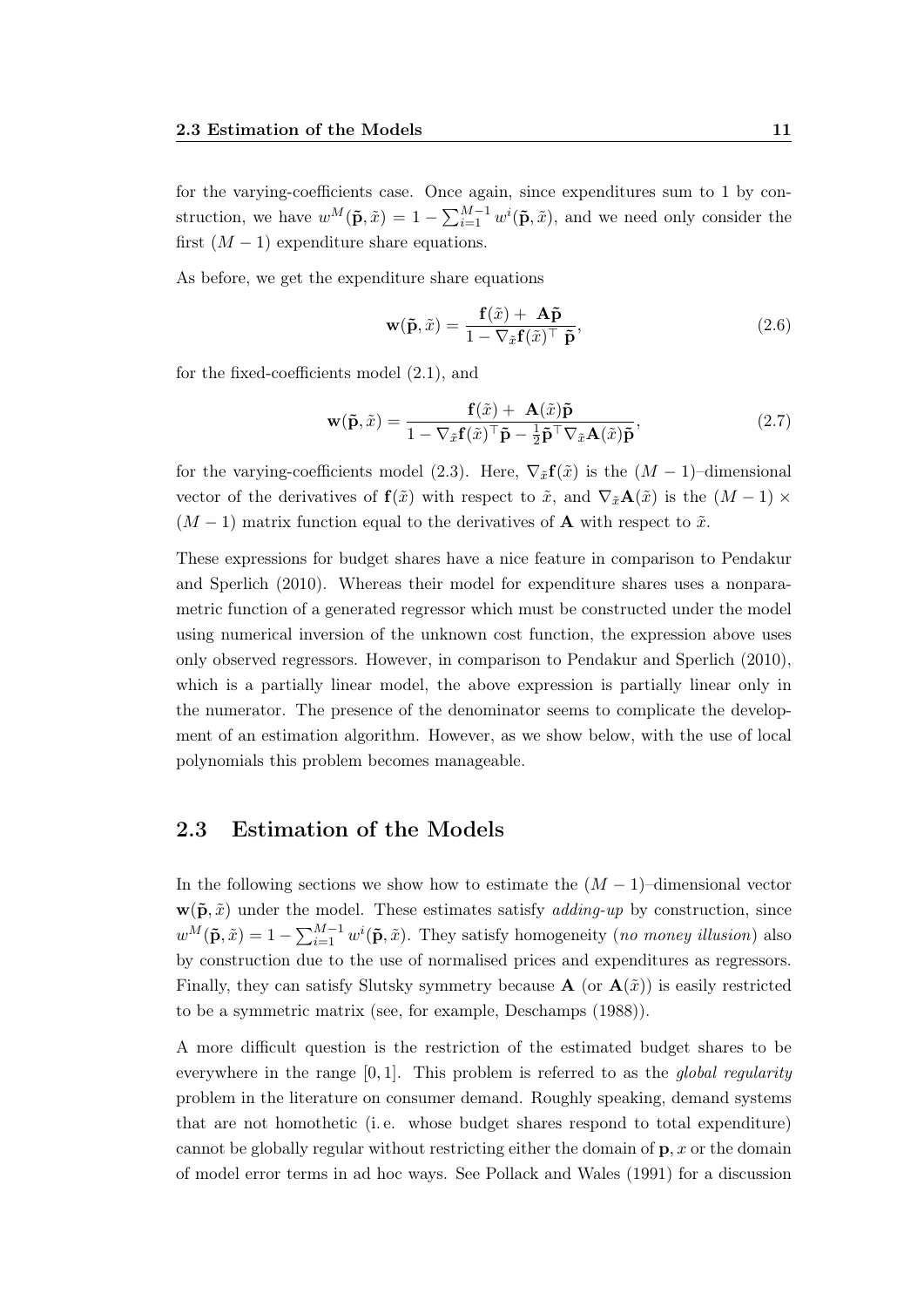of the former, and [Lewbel and Pendakur](#page-107-0) [\(2009\)](#page-107-0) for a discussion of the latter. We will judge our estimates in terms of *local regularity*, i.e. in terms of whether or not estimated budget shares are in the range  $[0, 1]$  in a  $\mathbf{p}, x$  domain of interest. In particular, under homogeneity and when  $p = 0_M$ , in both the fixed-coefficients and varying-coefficients model, we have

$$
\mathbf{w}(\mathbf{p},x) = \mathbf{w}(\tilde{\mathbf{p}},\tilde{x}) = \mathbf{f}(\tilde{x}) = \mathbf{f}(x).
$$

The estimated functions  $f(x)$  thus characterise budget shares over a domain spanned by x with log-prices fixed at  $\mathbf{0}_M$ . If these estimated functions lie in the interval [0, 1], then we say that our estimates are *locally regular* in this sense. Note also that the vast majority of the literature on estimating expenditure systems does not tackle this problem due to its complexity (an exception is [Moral-Arce, Rodríguez-Póo, and](#page-108-4) [Sperlich](#page-108-4) [\(2007\)](#page-108-4)).

#### <span id="page-27-0"></span>2.3.1 Basic Ideas

The basic idea of estimating the unknown nonparametric functions  $f^j$  and the (potentially varying) coefficients  $a^{jk}$ ,  $j, k = 1, ..., M - 1$ , consists of iteratively solving minimization problems, where the iteration is necessary only for the nonparametric part of the model. We use kernel smoothing for the nonparametric part, and least squares for the parametric coefficients in case of the fixed-coefficients model [\(2.1\)](#page-23-3). Again, to obtain estimates that fulfill the condition of Slutsky symmetry, (linearly) restricted least squares are used for the parametric part<sup>3</sup>.

Keeping the dependence on  $\tilde{x}$ , we may approximate

$$
\mathbf{f}(t) \approx \mathbf{f}(\tilde{x}) + \nabla_{\tilde{x}} \mathbf{f}(\tilde{x})(t - \tilde{x}) \approx \alpha(\tilde{x}) + \beta(\tilde{x})(t - \tilde{x}), \tag{2.8}
$$

where  $\alpha(\tilde{x})$  and  $\beta(\tilde{x})$  are the local level and derivative of  $f(t)$ . Then, for the partial linear model the local problem is

$$
\min_{\alpha(\tilde{x}), \beta(\tilde{x}), A} \sum_{i=1}^{N} \mathbf{e}_i^{\top} \Omega \mathbf{e}_i, \text{ with}
$$

$$
\mathbf{e}_i \equiv \mathbf{w}_i - \frac{\alpha(\tilde{x}) + (\tilde{x}_i - \tilde{x}) \beta(\tilde{x}) + A\tilde{\mathbf{p}}_i}{1 - \beta(\tilde{x})^{\top} \tilde{\mathbf{p}}_i},
$$

where  $\Omega$  is an  $(M-1) \times (M-1)$  weighting matrix.

<sup>3</sup>More details can be found in Section [2.7.](#page-42-0)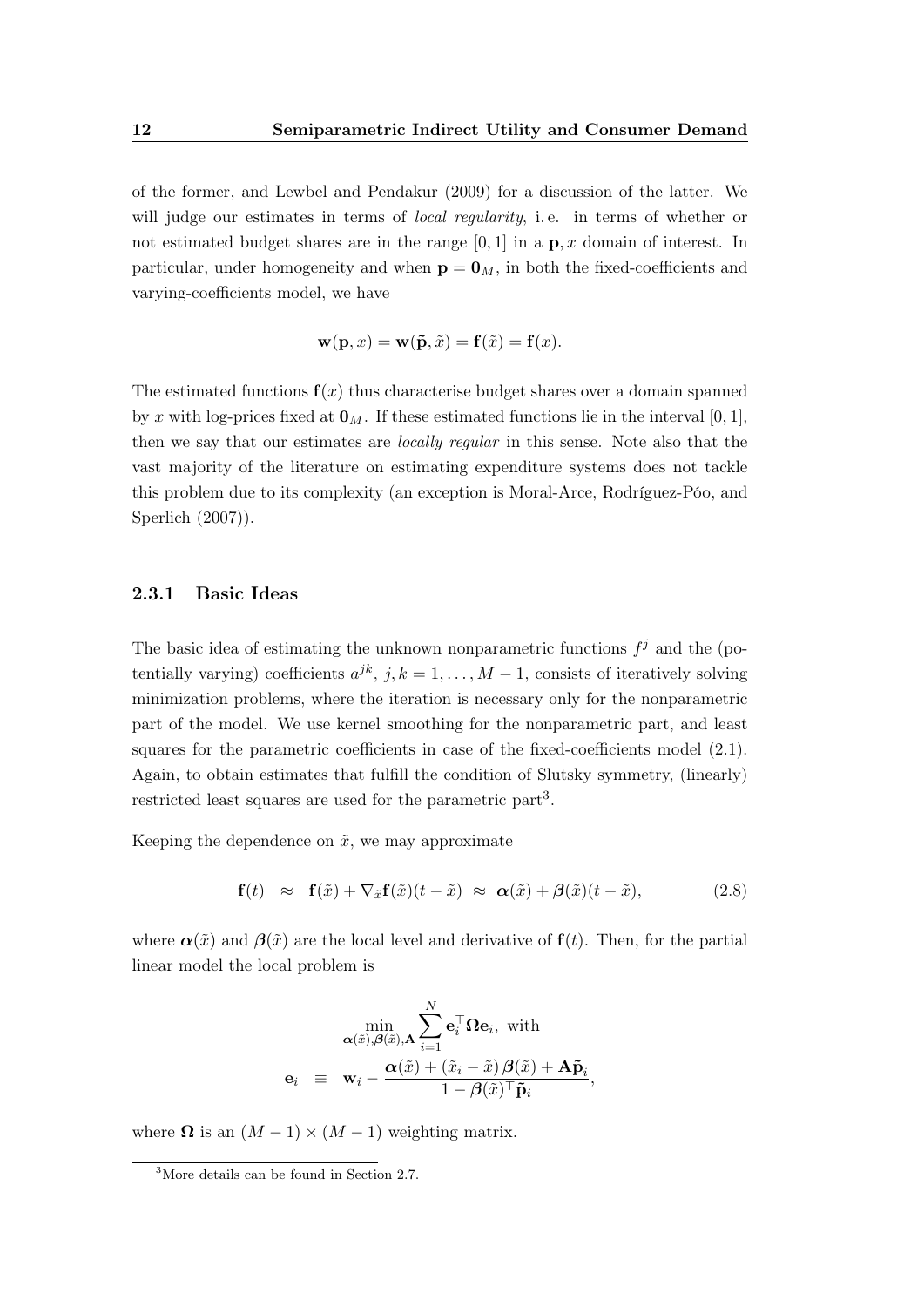Similarly, for the varying-coefficients model [\(2.7\)](#page-26-1), the local problem in the neighbourhood of each given  $\tilde{x}$  is

$$
\min_{\alpha(\tilde{x}),\beta(\tilde{x}),\ \Gamma(\tilde{x}),\Delta(\tilde{x})} \sum_{i=1}^{N} \mathbf{e}_{i}^{\top} \Omega \mathbf{e}_{i}, \text{ with}
$$
\n
$$
\mathbf{e}_{i} \equiv \mathbf{w}_{i} - \frac{\alpha(\tilde{x}) + (\tilde{x}_{i} - \tilde{x}) \beta(\tilde{x}) + \Gamma(\tilde{x}) \tilde{\mathbf{p}}_{i} + (\tilde{x}_{i} - \tilde{x}) \Delta(\tilde{x}) \tilde{\mathbf{p}}_{i}}{1 - \beta(\tilde{x})^{\top} \tilde{\mathbf{p}}_{i} - \frac{1}{2} \tilde{\mathbf{p}}_{i}^{\top} \Delta(\tilde{x}) \tilde{\mathbf{p}}_{i}},
$$

where  $\Omega$  is now a different  $(M-1) \times (M-1)$  weighting matrix and  $\Gamma(\tilde{x})$  and  $\Delta(\tilde{x})$ are the local level and derivative, respectively, of the price coefficients.

Here, the imposition of homogeneity is done via the use of normalised prices and expenditures (i.e.  $\tilde{x}$  instead of x etc.). The imposition of Slutsky symmetry is achieved by the restriction  $\mathbf{A} = \mathbf{A}^\top$ , or in the varying-coefficients case by  $\mathbf{A}(x) = \mathbf{A}(x)^\top$ , i.e. by restricting  $\Gamma(\tilde{x}) = \Gamma(\tilde{x})^{\top}$  and  $\Delta(\tilde{x}) = \Delta(\tilde{x})^{\top}$ . This local linear approach could easily be extended to higher order local polynomials, but for this we would need stronger assumptions on the data and the model.

#### <span id="page-28-0"></span>2.3.2 The Estimation Algorithm

Denote  $\Delta_i = \tilde{X}_i - \tilde{x}$ ,  $K_i = K((\tilde{X}_i - \tilde{x})/h)/h$ , where K is some symmetric kernel function with the usual properties and  $h$  a bandwidth that controls the smoothness of the estimate. We omit an extra subscript h in  $K_i$  for the sake of notation.

Let us start with the minimization problem for the partial linear model  $(2.1)$ . As above, the  $\alpha^j$  are related to the functions  $f^j$  at point  $\tilde{x}$  and the parameters  $\beta^j$  to its first derivatives, while the parameters  $a^{jk}$  are fixed for all  $\tilde{x}$ :

<span id="page-28-1"></span>
$$
\min_{\alpha^j, \beta^j} \sum_{j=1}^{M-1} \sum_{i=1}^N \left( W_i^j - \frac{\alpha^j + \Delta_i \beta^j + \sum_{k=1}^{M-1} a^{jk} \tilde{P}_i^k}{1 - \sum_{k=1}^{M-1} \beta^k \tilde{P}_i^k} \right)^2 K_i.
$$
 (2.9)

In order to minimize, we set the first derivative equal to zero. Taking the derivative of [\(2.9\)](#page-28-1) with respect to  $\alpha^j$ , and using the notations  $S_i = 1 - \sum_{k=1}^{M-1} \beta^k \tilde{P}_i^k$  and  $T_i^j = \sum_{k=1}^{M-1} a^{jk} \tilde{P}_i^k$ , we solve

$$
0 = \sum_{i=1}^{N} \left( W_i^j - \frac{\alpha^j + \Delta_i \beta^j + T_i^j}{S_i} \right) \frac{K_i}{S_i}.
$$
 (2.10)

This gives immediately (for  $j = 1, \ldots, M - 1$ )

$$
\alpha^j = \left[ \sum_{i=1}^N W_i^j K_i / S_i - \beta^j \sum_{i=1}^N K_i \Delta_i / S_i^2 - \sum_{i=1}^N K_i T_i^j / S_i^2 \right] \left[ \sum_{i=1}^N K_i / S_i^2 \right]^{-1}.
$$
 (2.11)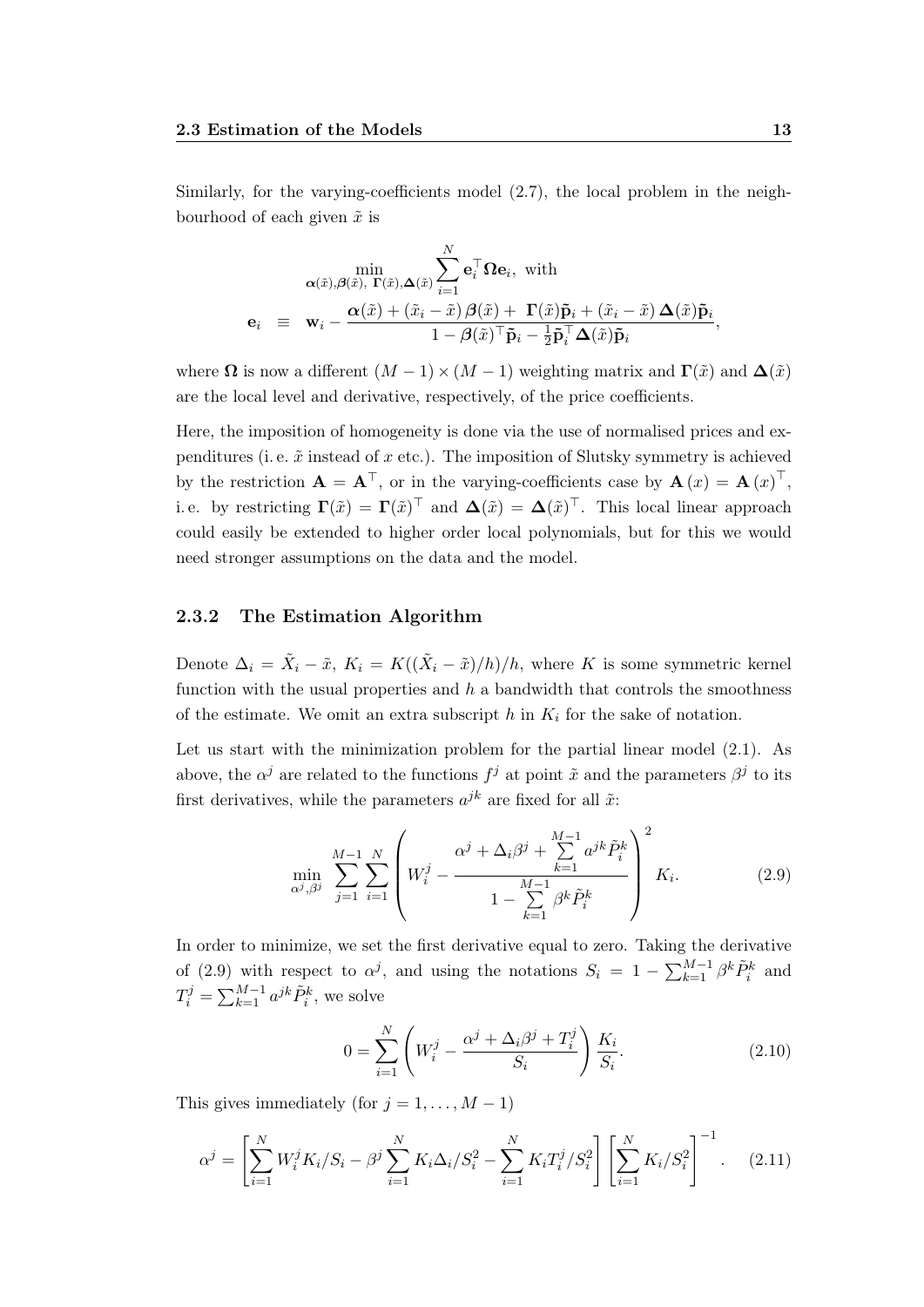On the other hand, by differentiating [\(2.9\)](#page-28-1) with respect to  $\beta^j$  (again for  $j = 1, \ldots, M-$ 1), we get the equations

$$
0 = \sum_{i=1}^{N} \left( W_i^1 - \frac{\alpha^1 + \Delta_i \beta^1 + T_i^1}{S_i} \right) K_i \cdot \frac{(\alpha^1 + \Delta_i \beta^1 + T_i^1) \tilde{P}_i^j}{S_i^2} + \dots + \sum_{i=1}^{N} \left( W_i^j - \frac{\alpha^j + \Delta_i \beta^j + T_i^j}{S_i} \right) K_i \cdot \frac{\Delta_i S_i + (\alpha^j + \Delta_i \beta^j + T_i^j) \tilde{P}_i^j}{S_i^2} + \dots + \sum_{i=1}^{N} \left( W_i^{M-1} - \frac{\alpha^{M-1} + \Delta_i \beta^{M-1} + T_i^{M-1}}{S_i} \right) K_i \frac{(\alpha^{M-1} + \Delta_i \beta^{M-1} + T_i^{M-1}) \tilde{P}_i^j}{S_i^2}.
$$

This is equivalent to

<span id="page-29-0"></span>
$$
0 = \sum_{k=1}^{M-1} \sum_{i=1}^{N} \left( W_i^k - \frac{\alpha^k + \Delta_i \beta^k + T_i^k}{S_i} \right) K_i \cdot \frac{(\alpha^k + \Delta_i \beta^k + T_i^k) \tilde{P}_i^j}{S_i^2} + \sum_{i=1}^{N} \left( W_i^j - \frac{\alpha^j + \Delta_i \beta^j + T_i^j}{S_i} \right) K_i \frac{\Delta_i}{S_i}.
$$
 (2.12)

Certainly, we can not solve equation [\(2.12\)](#page-29-0) analytically for  $\beta^j$ . But, for our iterative purpose it is enough to consider the following implicit representation:

<span id="page-29-1"></span>
$$
\beta^{j} = \left[ \sum_{k=1}^{M-1} \sum_{i=1}^{N} \left( W_{i}^{k} - \frac{\alpha^{k} + \Delta_{i} \beta^{k} + T_{i}^{k}}{S_{i}} \right) K_{i} \cdot \frac{(\alpha^{k} + \Delta_{i} \beta^{k} + T_{i}^{k}) \tilde{P}_{i}^{j}}{S_{i}^{2}} + \sum_{i=1}^{N} \left( W_{i}^{j} - \frac{\alpha^{j} + T_{i}^{j}}{S_{i}} \right) K_{i} \frac{\Delta_{i}}{S_{i}} \right] / \sum_{i=1}^{N} \frac{K_{i} \Delta_{i}^{2}}{S_{i}^{2}}.
$$
\n(2.13)

We use the implicit representation [\(2.13\)](#page-29-1) to calculate new values for  $\beta^j$ . With them we get new  $S_i$ , so that we can find new  $\alpha^j$ :

$$
\beta_{new}^{j} = \left[ \sum_{k=1}^{M-1} \sum_{i=1}^{N} \left( W_{i}^{k} - \frac{\alpha_{old}^{k} + \Delta_{i} \beta_{old}^{k} + T_{i,old}^{k}}{S_{i,old}} \right) K_{i} \frac{(\alpha_{old}^{k} + \Delta_{i} \beta_{old}^{k} + T_{i,old}^{k}) \tilde{P}_{i}^{j}}{S_{i,old}^{2}} + \sum_{i=1}^{N} \left( W_{i}^{j} - \frac{\alpha_{old}^{j} + T_{i,old}^{j}}{S_{i,old}} \right) K_{i} \frac{\Delta_{i}}{S_{i,old}} \right] / \sum_{i=1}^{N} \frac{K_{i} \Delta_{i}^{2}}{S_{i,old}^{2}},
$$
\n(2.14)

$$
S_{i,new} = 1 - \sum_{k=1}^{M-1} \beta_{new}^k \tilde{P}_i^k, \text{ and}
$$
\n
$$
\alpha_{new}^j = \frac{\sum_{i=1}^N W_i^j K_i / S_{i,new} - \beta_{new}^j \sum_{i=1}^N K_i \Delta_i / S_{i,new}^2 - \sum_{i=1}^N K_i T_{i,old}^j / S_{i,new}^2}{\sum_{i=1}^N K_i / S_{i,new}^2}.
$$
\n(2.15)

We repeat these steps until convergence. The optimal **A** will be the symmetric matrix that minimizes the least squares problem. In practice, at the end of each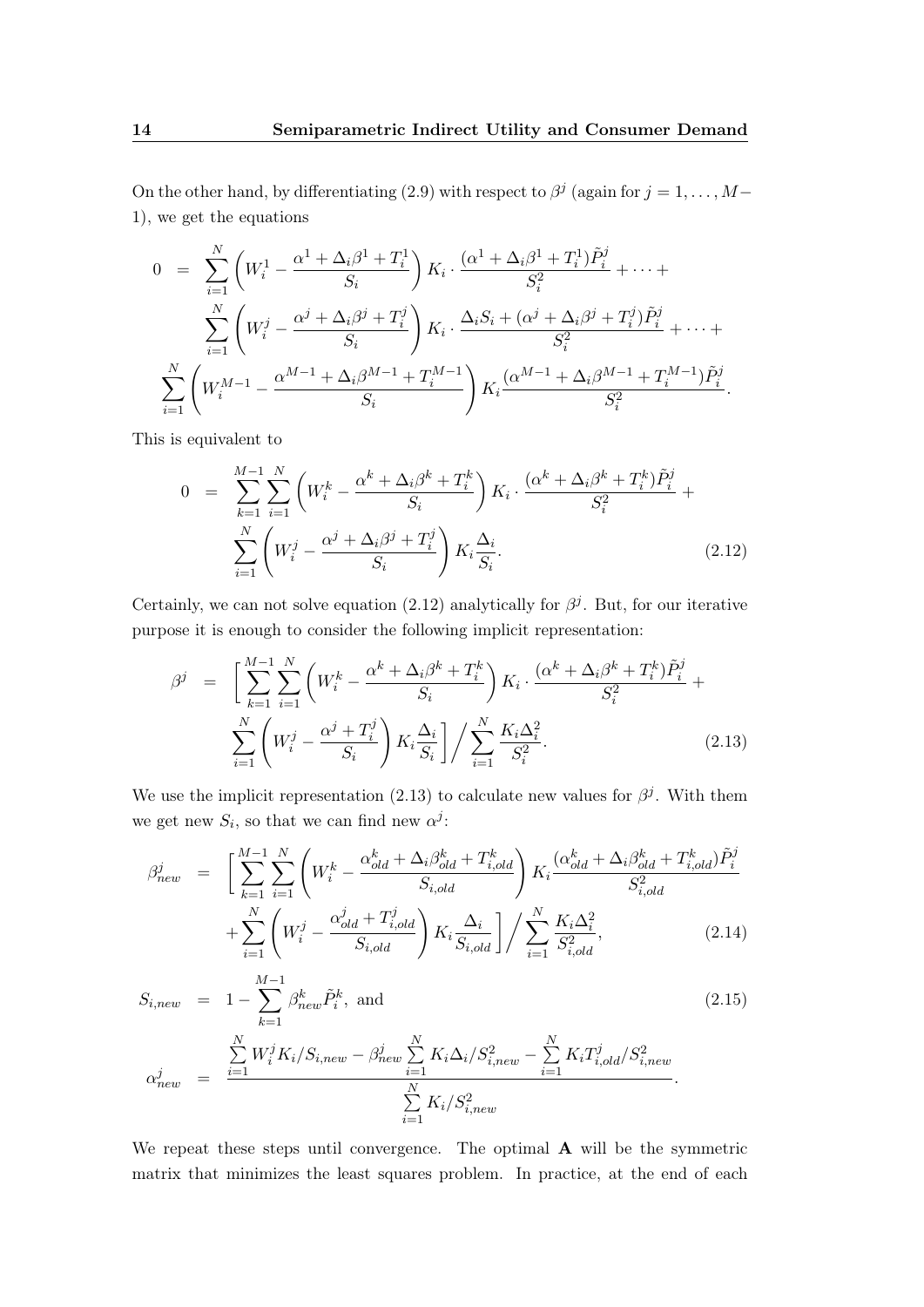iteration step, we solve the restricted least squares problem resulting from equation [\(2.6\)](#page-26-2). With some algebra, the problem is given by

$$
W_i^j \cdot (1 - \sum_{k=1}^{M-1} \beta_i^k \tilde{P}_i^k) - \alpha_i^j = \sum_{k=1}^{M-1} a^{jk} \tilde{P}_i^k.
$$
 (2.16)

The modification of the algorithm to take the varying coefficients  $\mathbf{A}(\tilde{x})$  into account is carried out along ideas of [Fan and Zhang](#page-105-1) [\(1999\)](#page-105-1), though it is more complex in our context. With the same local linear approximation arguments as above, we get the local problem in the neighbourhood of  $\tilde{x}$  as

<span id="page-30-1"></span>
$$
\min_{\theta} \sum_{j=1}^{M-1} \sum_{i=1}^{N} \left( W_i^j - \frac{\alpha^j + \Delta_i \beta^j + \sum_{k=1}^{M-1} (\gamma^{jk} + \Delta_i \delta^{jk}) \tilde{P}_i^k}{1 - \sum_{k=1}^{M-1} \beta^k \tilde{P}_i^k - \frac{1}{2} \sum_{k=1}^{M-1} \sum_{l=1}^{M-1} \delta^{kl} \tilde{P}_i^k \tilde{P}_i^l} \right)^2 K_i, \tag{2.17}
$$

with  $\theta$  denoting  $\alpha^j, \beta^j, \gamma^{jk}$  and  $\delta^{jk}$ . Note that  $\gamma^{jk}$  and  $\delta^{jk}$  are symmetric since we consider a symmetric matrix of functions  $a^{kl}(\tilde{x})$ . The minimization of [\(2.17\)](#page-30-1) in the usual way gives the extended algorithm in analogy to the first step of [2](#page-28-0).3.2. For  $\alpha^j$ and  $\beta^j$  we proceed as before but with  $S_i = 1 - \sum \beta^k \tilde{P}_i^k - 1/2 \sum \sum \delta^{kl} \tilde{P}_i^k \tilde{P}_i^l$  and  $T_i^j = \sum (\gamma^{jk} + \Delta_i \delta^{jk}) \tilde{P}_i^k$ . Furthermore, we obtain

$$
\gamma^{st} = \frac{\sum_{i=1}^N \left[ \left( W_i^s - \frac{C_i^s}{S_i} \right) \tilde{P}_i^t + \left( W_i^t - \frac{C_i^t}{S_i} \right) \tilde{P}_i^s \mathbb{I}_{s \neq t} \right] \frac{K_i}{S_i}}{\sum_{i=1}^N \left[ (\tilde{P}_i^t)^2 + (\tilde{P}_i^s)^2 \mathbb{I}_{s \neq t} \right] \frac{K_i}{S_i^2}},
$$

with  $C_i^s = \alpha^s + \Delta_i \beta^s + T_i^s - \gamma^{st} \tilde{P}_i^t$  and, defining  $T_i^{s,-t} = T_i^s - \Delta_i \delta^{st} \tilde{P}_i^t$ ,

$$
\delta^{st} = \left[ \sum_{k=1}^{M-1} \sum_{i=1}^{N} \left( W_i^k - \frac{\alpha^k + \Delta_i \beta^k + T_i^k}{S_i} \right) \frac{K_i}{S_i^2} (\alpha^k + \Delta_i \beta^k + T_i^k) \tilde{P}_i^t \tilde{P}_i^s + \sum_{i=1}^{N} \left\{ \left( W_i^s - \frac{\alpha^s + \Delta_i \beta^s + T_i^{s,-t}}{S_i} \right) \tilde{P}_i^t + \left( W_i^t - \frac{\alpha^t + \Delta_i \beta^t + T_i^{t,-s}}{S_i} \right) \tilde{P}_i^s \right\} \frac{K_i \Delta_i}{S_i} \right] \times \left[ \sum_{i=1}^{N} \left\{ (\tilde{P}_i^t)^2 + (\tilde{P}_i^s)^2 \mathbb{I}_{s \neq t} \right\} \frac{\Delta_i^2 K_i}{S_i^2} \right]^{-1} .
$$

#### <span id="page-30-0"></span>2.3.3 Bootstrap Inference

The wild bootstrap draws bootstrap responses based on the estimated model [\(2.1\)](#page-23-3) with given sample  $\{W_i, \tilde{X}_i, \tilde{P}_i\}_{i=1}^N$  and estimates  $\hat{\alpha}^j$ ,  $\hat{\beta}^j$  and  $\hat{a}^{jk}$ ,  $k, j = 1, ..., M - 1$ . Denote a prior bandwidth g with  $O(g) > O(h)$  (obeying the needs of asymptotic theory, cf. [Härdle and Marron](#page-106-5)  $(1991)$ , and let h be the bandwidth giving the desired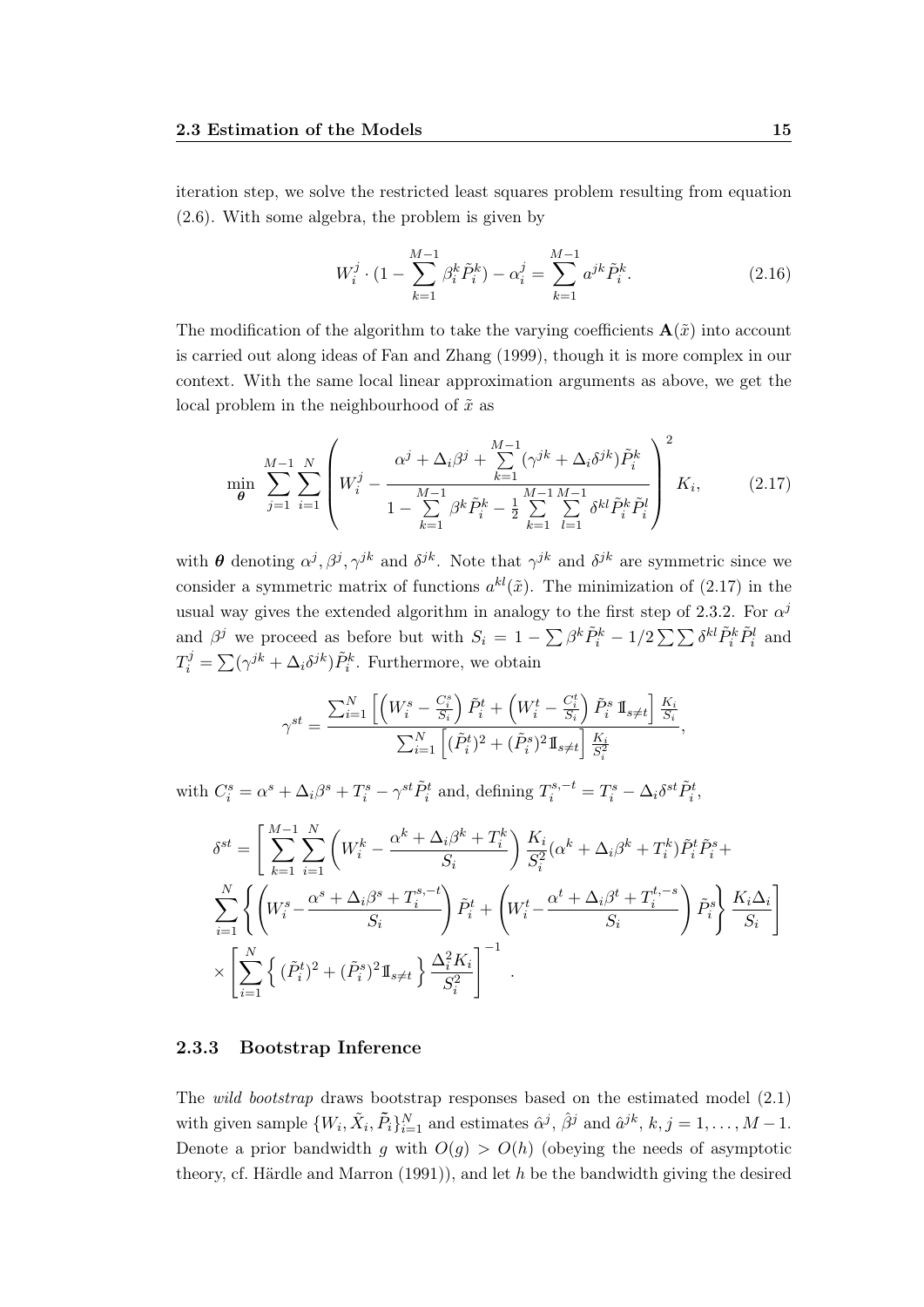smoothness in the original sample. The basic idea is now to use the estimated residuals from an estimate with bandwidth g,

<span id="page-31-0"></span>
$$
\hat{\varepsilon}_{i}^{j} = W_{i}^{j} - \frac{\hat{\alpha}^{j}(\tilde{X}_{i}) + \sum_{k=1}^{M-1} \hat{a}^{jk} \tilde{P}_{i}^{k}}{1 - \sum_{k=1}^{M-1} \hat{\beta}^{k}(\tilde{X}_{i}) \tilde{P}_{i}^{k}},
$$
\n(2.18)

to get wild bootstrap residuals  $\varepsilon_i^{j*}$  $i^*$ . Given them we create the bootstrap samples  $\{W_i^*, \tilde{X}_i, \tilde{P}_i\}_{i=1}^N$  by

$$
W_i^{j*} = \frac{\hat{\alpha}^j(\tilde{X}_i) + \sum_{k=1}^{M-1} \hat{a}^{jk} \tilde{P}_i^k}{1 - \sum_{k=1}^{M-1} \hat{\beta}^k(\tilde{X}_i) \tilde{P}_i^k} + \varepsilon_i^{j*},
$$
\n(2.19)

for  $i = 1, ..., N$  and  $j = 1, ..., M - 1$ . Here,  $\varepsilon_i^{j*}$  $i^{j*}$  are bootstrap residuals that replicate desired properties of the distribution(s) of  $\hat{\varepsilon}_i^j$  $i$ . The  $W_i^{M*}$  are generated using the adding-up restriction  $\sum_{j=1}^{M} W_i^{j*} = 1$ . Repeating this many times, we get estimates (for  $f$  and  $\bf{A}$ ) for each bootstrap sample and can use the bootstrap quantiles to construct pointwise confidence bands for the estimates.

There exists several strategies to obtain bootstrap residuals  $\varepsilon_i^{j*}$  $i^*$ . Typically, when no restriction is faced, one may use  $\varepsilon_i^{j*} = u_i \cdot \hat{\varepsilon}_i^j$  $i<sub>i</sub>$ , where  $u<sub>i</sub>$  is a standard normal random scalar. Under the additional assumption of homoscedasticity, this can even be simplified to  $\varepsilon_i^{j*} = u_i \cdot \hat{\sigma}_{\varepsilon}^j$ , where  $\sigma_{\varepsilon}^j$  is estimated from the residuals [\(2.18\)](#page-31-0).

In our case, one could argue that such bootstrap errors could cause the bootstrap values of  $W_i^{j*}$  $t_i^{j*}$  to lie outside the admissible range of  $[0, 1]$  for budget shares. On the one hand, this may not matter because the estimation algorithm does not control the constraint that  $\hat{W}_i^j \in [0,1]$ . However, given that actual expenditure shares are bounded, the bootstrap residuals may poorly reflect the true error distribution and misrepresent the confidence intervals, for example putting them outside [0, 1].

To address the possibility that inference is hampered by bootstrap budget-shares lying outside the interval [0, 1], we introduce an alternative formulation of the wild bootstrap. Because there are many expenditure shares, the main bounding problem is the lower bound at 0, and this is the problem we deal with. Thus, we are faced with a conditionally asymmetric (to the right) error distribution. We thus consider an asymmetric distribution for  $\varepsilon_i^{j*}$  $_{i}^{j*}$  given  $\hat{\varepsilon}_{i}^{j}$  $i<sub>i</sub>$  as follows. Generate bootstrap errors via

<span id="page-31-1"></span>
$$
\frac{\chi_k^2}{\sqrt{k}} \cdot \frac{|\hat{\varepsilon}_i^j|}{\sqrt{2}} - \frac{|\hat{\varepsilon}_i^j|}{\sqrt{2}} \cdot \sqrt{k} \le |\hat{W}_i^j|,\tag{2.20}
$$

where  $k \leq |(W_i^j)$  $\frac{j}{i}$  /  $\hat{\varepsilon}^j_i$  $\int_{i}^{j}$  2. In the case that k is less than one we draw the bootstrap residual  $\varepsilon_i^{j*}$  $j^*$  from  $\chi_1^2 \cdot |\hat{W}_i^j| - |\hat{W}_i^j|$ . Note that this fulfills  $E[\varepsilon_i^{j*}]$  $\binom{j^*}{i} = 0$  and  $E[(\varepsilon_i^{j^*})]$  $\binom{j*}{i}^2] =$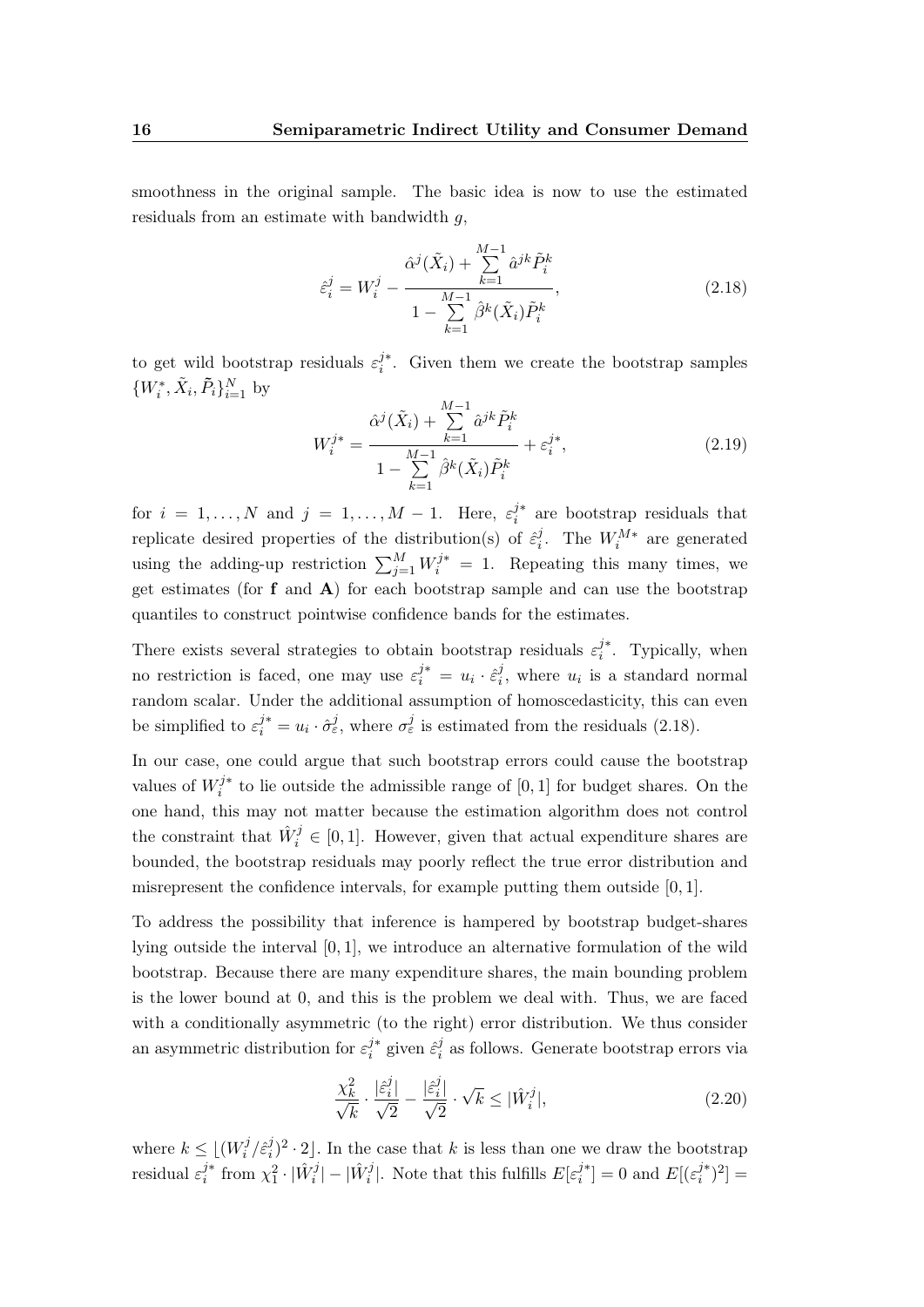$E[(\hat{\varepsilon}^j_i$  $[i]$ <sup>j</sup>)<sup>2</sup>] for all *i* and *j*. From [\(2.20\)](#page-31-1) we get that for positive  $\hat{W}_i^j$  the bootstrap analog is also always positive. This method leads automatically to confidence bands that lie almost fully inside the interval [0, 1] and are consequently narrower than those based on a simple normal bootstrap described above. In the simulation study below, we present empirical evidence that the above introduced asymmetric bootstrap is accurate.

### <span id="page-32-0"></span>2.3.4 Practical Considerations

One issue in such iterative procedures is the question of adequate initial values for the nonparametric part. Here we have a convenient model feature to exploit: when we normalise prices in the sample such that  $\tilde{\mathbf{p}}_i = (0, \ldots, 0)$  for some group of consumers, say  $N_0$ , equation [\(2.9\)](#page-28-1) reduces to the well-known local linear case. Since for the denominator term we have  $S_i = 1$ , we get the objective function

<span id="page-32-1"></span>
$$
\min_{\alpha^j, \beta^j} \sum_{j=1}^{M-1} \sum_{i=1}^{N_0} \left( W_i^j - \alpha^j + \Delta_i \beta^j \right)^2 K_i.
$$
 (2.21)

Solving this problem on the sample of consumers where  $\tilde{\mathbf{p}}_i = (0, \ldots, 0)$  gives us consistent estimates (though with a possibly large variance depending on the subsample size  $N_0$ ) which can be used as starting values for  $\alpha^j$  and  $\beta^j$ . For the varyingcoefficients model we also need starting values for the  $\gamma^{jk}$  and  $\delta^{jk}$ . As a natural choice for the  $\gamma^{jk}$  we use the results of the algorithm in Section [2.3.2](#page-28-0) and zero for all  $\delta^{jk}$  (i.e. starting in the first iteration with a simpler model).

For the bandwidth choice we recommend the use of the same bandwidth h for all expenditure categories because: (a) the functions refer to the same expenditure data in all equations; and (b) the economic theory does not suggest that the shares of some goods would be smoother than those of others. Plug-in bandwidths could be derived from the asymptotics of  $\hat{\mathbf{f}}$ , or, alternatively, one could construct a risk estimate similar to cross-validation but this time jointly for all elements of  $\hat{\mathbf{f}}$ . It is clear that the first possibility depends on derivatives of the unknown  $\hat{\mathbf{f}}$  and the density of expenditures, while the second approach would be computationally costly. A rough idea of a bandwidth to start with may be derived from [\(2.21\)](#page-32-1). Run a leave-one-out cross-validation for [\(2.21\)](#page-32-1) with the subsample of individuals fulfilling  $\tilde{\mathbf{p}}_i = (0, \ldots, 0)$ , and correct the obtained bandwidth  $h_0$  for the size of the full sample, i. e.  $h = N^{-1/5} h_0 N_0^{1/5}$  $0^{1/3}$ 

In the fixed-coefficients model [\(2.1\)](#page-23-3) we recommend running the estimation algorithm twice: first with an undersmoothing bandwidth in the nonparametric part to keep the possible smoothing bias small. The resulting estimate for the coefficient matrix  $\bf{A}$  is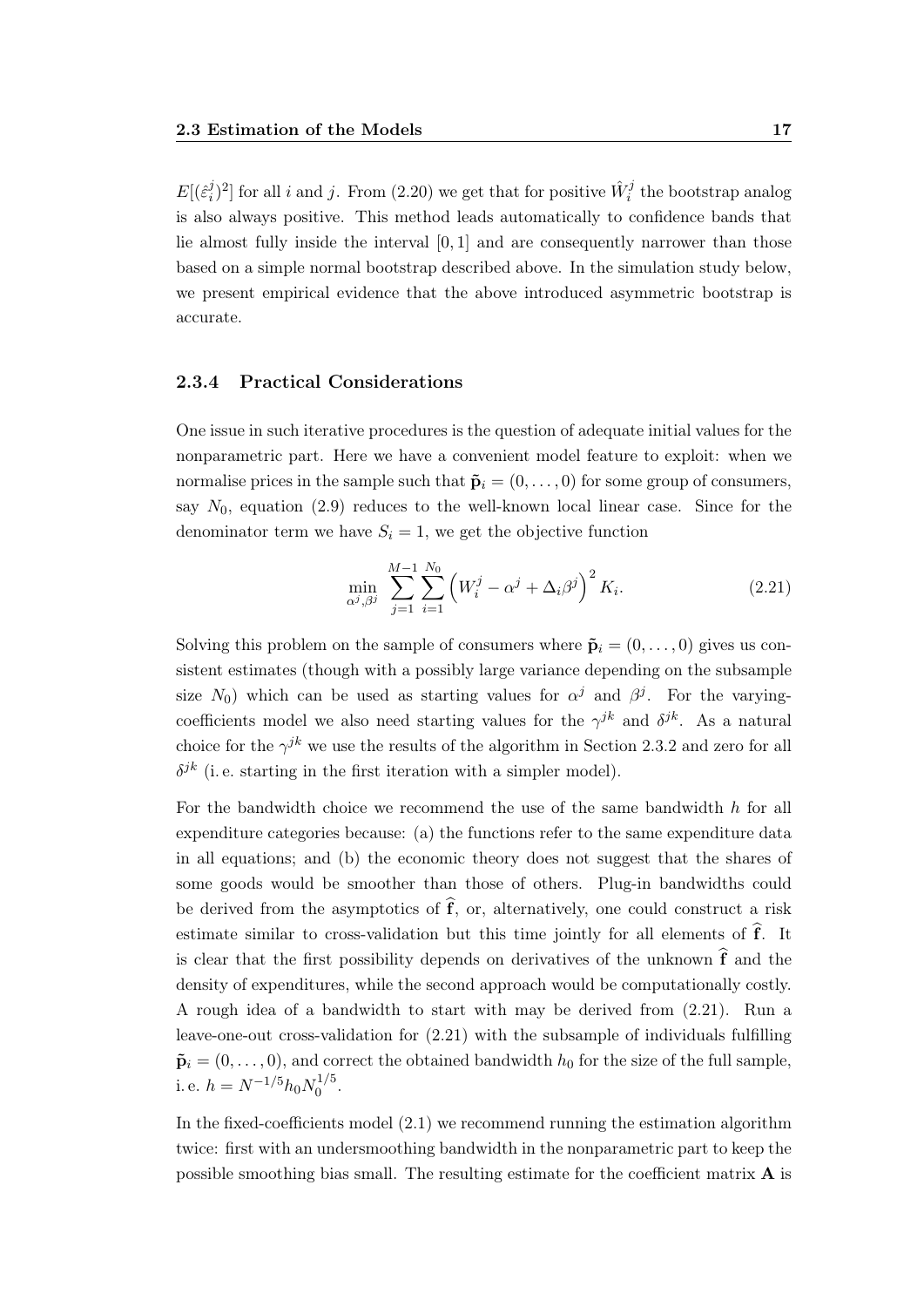saved and used in the second run, which uses a larger bandwidth for the nonparametric part to get reasonably smooth  $\hat{f}$ . This is unnecessary in the varying-coefficients model [\(2.3\)](#page-23-2), where we estimate only nonparametric functions.

Recall that the  $M<sup>th</sup>$  equation and its Engel curve is simply a result of the homogeneity and the adding-up condition  $\sum_{j=1}^{M} W_i^j = 1$ . In practice one might choose the item with the least variation in expenditure shares across the households.

## <span id="page-33-0"></span>2.4 Empirical Analysis

### <span id="page-33-1"></span>2.4.1 A Simulation Study

First, to produce some artificial data we generated 33 distinct price vectors, normally distributed in each dimension, for each of 6 expenditure categories (i. e. we have 6 items with different prices in 33 regions). As in typically observed micro-data, we did not allow for a wide price variety, see [Lewbel](#page-107-1) [\(2000\)](#page-107-1). Summary values for these price vectors can be found in Table [2.1.](#page-33-2)

|        | 1                 | $\mathcal{L}$                | -3 | 4     | 5.      |
|--------|-------------------|------------------------------|----|-------|---------|
| Min    |                   | 3.905 3.449 3.763 0.880      |    |       | 2.794   |
|        | $Max \quad 4.130$ | 3.585 3.919 1.121            |    |       | - 3.010 |
|        |                   | Mean 4.018 3.517 3.841 1.002 |    |       | 2.901   |
| Std. - |                   | $0.030$ $0.020$ $0.020$      |    | 0.030 | 0.030   |

<span id="page-33-2"></span>Table 2.1: Summary of price vectors used in the simulation.

For 32 regions (i. e. price vectors) we uniformly draw 30 log–total expenditure values from the interval [1, 2]. For the reference region (number 33) we draw 40 uniformly distributed values between one and two. In total this yields  $N = 1000$  observations. These are used to generate expenditure shares using the expenditure functions shown in Figure [2.1](#page-34-0) (solid lines), price parameters given in Table [2.2,](#page-35-0) and normal error terms with mean zero and standard deviation 0.01. In order to get shares which fulfill the conditions  $W^j \in [0,1]$  and  $\sum_j W^j = 1$  we applied the rejection method (we dropped and replaced values outside  $[0, 1]$ .

Next, we estimate the functions  $\alpha^{j}$  and the price parameters using our estimation algorithm introduced in Section [2.3.2.](#page-28-0) This is repeated 250 times (using the same functions, price parameters, and range of log–total expenditure values) to get an idea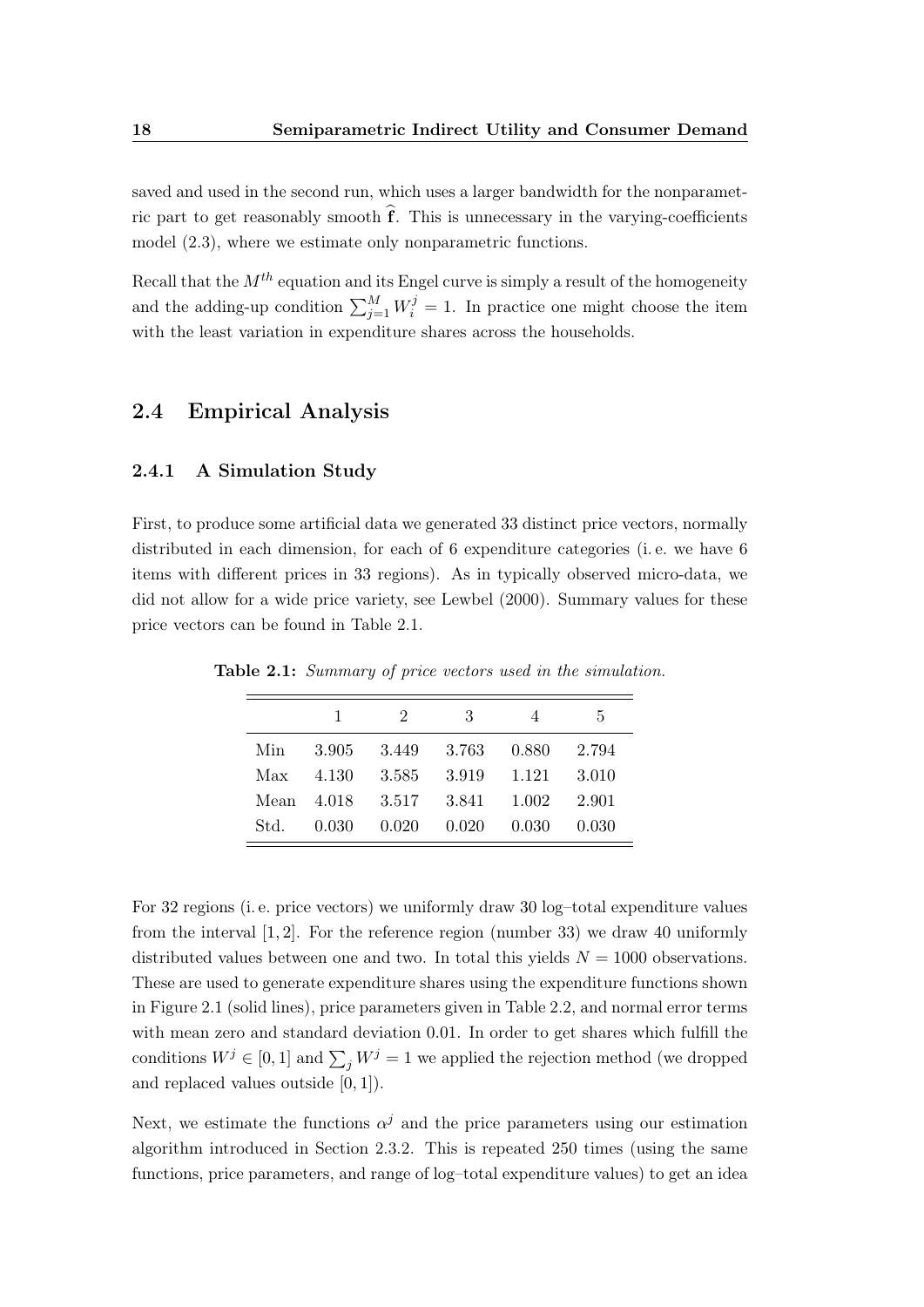<span id="page-34-0"></span>

Figure 2.1: Simulation of 6 different budget share functions (solid line) with 90% coverage probability (dotted lines) and asymptotic 90% bootstrap confidence intervals (dashed lines)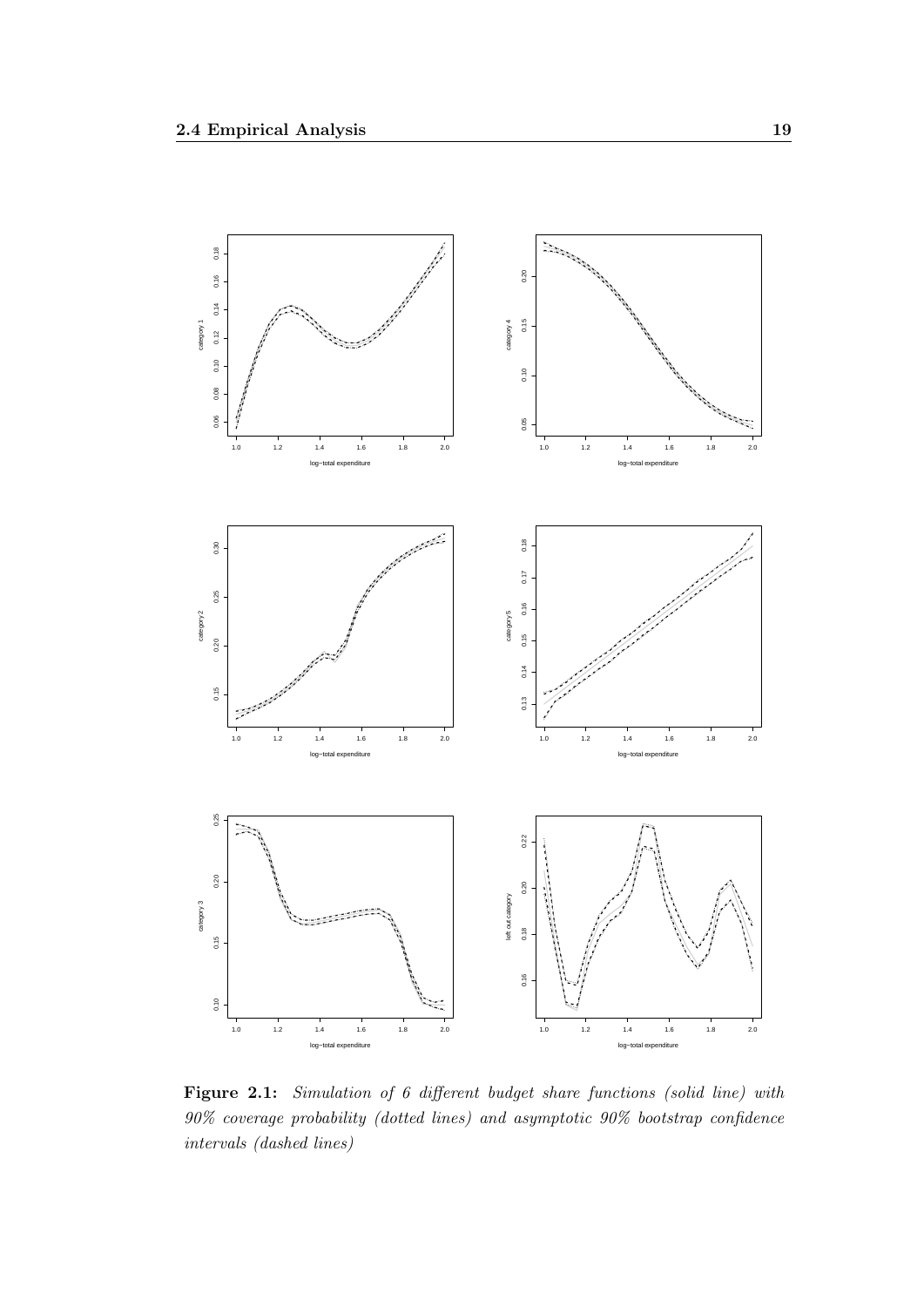<span id="page-35-0"></span>

|                | 1        | 2        | 3     | 4        | 5        |
|----------------|----------|----------|-------|----------|----------|
| $\mathbf{1}$   | $-0.150$ | $-0.100$ | 0.150 | 0.100    | 0.280    |
| $\overline{2}$ |          | 0.250    | 0.100 | $-0.250$ | 0.170    |
| 3              |          |          | 0.320 | $-0.220$ | $-0.190$ |
| 4              |          |          |       | $-0.200$ | 0.150    |
| 5              |          |          |       |          | $-0.180$ |

Table 2.2: Price parameters used in the simulation.

of the mean squared errors of our estimators. For estimating f we used the Gaussian kernel with  $h \approx 0.034$ , the smallest bandwidth giving smooth estimates.

In Figure [2.1](#page-34-0) we have plotted the true functions (solid lines) together with intervals of 90% coverage probabilities for the estimates (dotted lines) as a result of the 250 simulation runs. On the one hand, we see pretty narrow bands which accurately capture even those functions with flat plateaus in the intermediate range (category 3) and with bumps (category 2). Such functions are often hard to estimate in practise. We also see the limits of the method as for example boundary effects. Our smoother can estimate without any bias the linear function. In Table [2.3](#page-35-1) we give the estimated parameter means, together with the standard deviations. The exactness of our simulation is demonstrated by the small total MSE of only  $6.83 \cdot 10^{-6}$ .

|                | 1         | 2         | 3        | 4         | 5         |
|----------------|-----------|-----------|----------|-----------|-----------|
| 1              | $-0.1515$ | $-0.1006$ | 0.1494   | 0.0997    | 0.2799    |
|                | (0.0140)  | (0.0106)  | (0.0103) | (0.0090)  | (0.0087)  |
| $\overline{2}$ |           | 0.2494    | 0.0999   | $-0.2497$ | 0.1699    |
|                |           | (0.0176)  | (0.0129) | (0.0102)  | (0.0102)  |
| 3              |           |           | 0.3200   | $-0.2208$ | $-0.1891$ |
|                |           |           | (0.0170) | (0.0096)  | (0.0100)  |
| 4              |           |           |          | $-0.1992$ | 0.1490    |
|                |           |           |          | (0.0117)  | (0.0079)  |
| 5              |           |           |          |           | $-0.1803$ |
|                |           |           |          |           | (0.0117)  |

<span id="page-35-1"></span>Table 2.3: Estimated price parameters and standard deviations (in brackets).

To verify the functioning of our new bootstrap procedure we constructed 200 boot-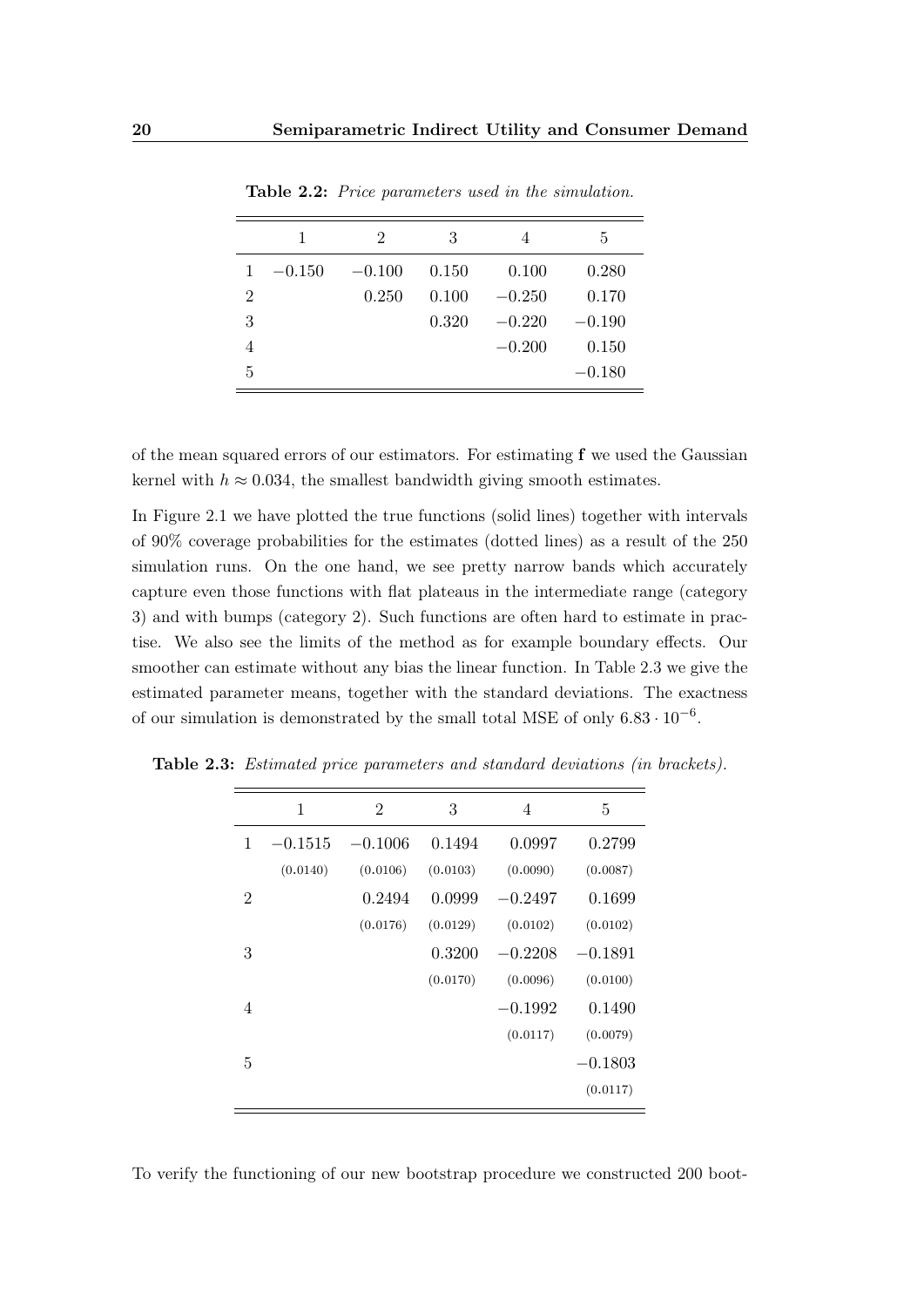strap samples (with  $q = h$  as N is relatively small) along Section [2.3.3](#page-30-0) for each of 100 simulation runs. We calculated 90% bootstrap confidence intervals around the estimator for each simulation. The mean of upper and lower bounds of these intervals are given in Figure [2.1](#page-34-0) (dashed lines). The fact that the 90% coverage probability intervals and the means of the 90% bootstrap intervals almost coincide indicates that our bootstrap procedure is acceptably accurate.

#### 2.4.2 Analysing Household Expenditures in Canada

In our empirical study we use the same Canadian data as in [Lewbel and Pendakur](#page-107-0) [\(2009\)](#page-107-0) and [Pendakur and Sperlich](#page-109-0) [\(2010\)](#page-109-0) which come from public sources (see also [Pendakur](#page-108-0) [\(2002\)](#page-108-0)). The price and expenditure data are available for 12 years in 5 regions: Atlantic, Quebec, Ontario, Prairies and British Columbia. This yields 60 distinct price vectors, where prices are normalised in a way that all prices of the categories from Ontario in 1986 are one, i.e.  $\tilde{\mathbf{p}}_{O,86} = (0,\ldots,0)$ . These 189 observations define the base price vector and we use them to get the starting values. Note further, to achieve homogeneity we subtracted  $p^M$ , the price of the left–out expenditure category, from all other prices and total expenditure.

We use 6952 observations of rental–tenure unattached individuals aged between 25 and 64 with no dependants to minimise demographic variation in preferences. Our analysis includes annual total–expenditure in nine categories: food–in, food–out, rent, clothing, household operations, household furnishing and equipment, private transportation, public transportation and personal care. The left–out category is personal care. We get thus a system of eight expenditure share equations which depend on eight (normalised) log–prices and (normalised) log–total expenditure. These expenditure categories account for about three-quarters of the current consumption of the households in the sample. Summary statistics of the observations are given in Table [2.4.](#page-37-0)

We note that this choice of commodities is arbitrary: one could divide these goods into subcategories, or aggregate them up into larger categories. We choose these categories because they offer the finest gradation consistent with largest possible time span for the price data (finer gradations of price data are available, but for shorter periods of time). Another advantage of this choice of commodities is that they are directly comparable with [Pendakur and Sperlich](#page-109-0) [\(2010\)](#page-109-0).

As noted above, when  $\tilde{\mathbf{p}} = (0, \ldots, 0)$  (as for the observations in Ontario 1986), the price effects in expenditure shares amount to zero, yielding

$$
\mathbf{w}(\mathbf{p},x) = \mathbf{w}(\tilde{\mathbf{p}},\tilde{x}) = \mathbf{f}(\tilde{x}) = \mathbf{f}(x),
$$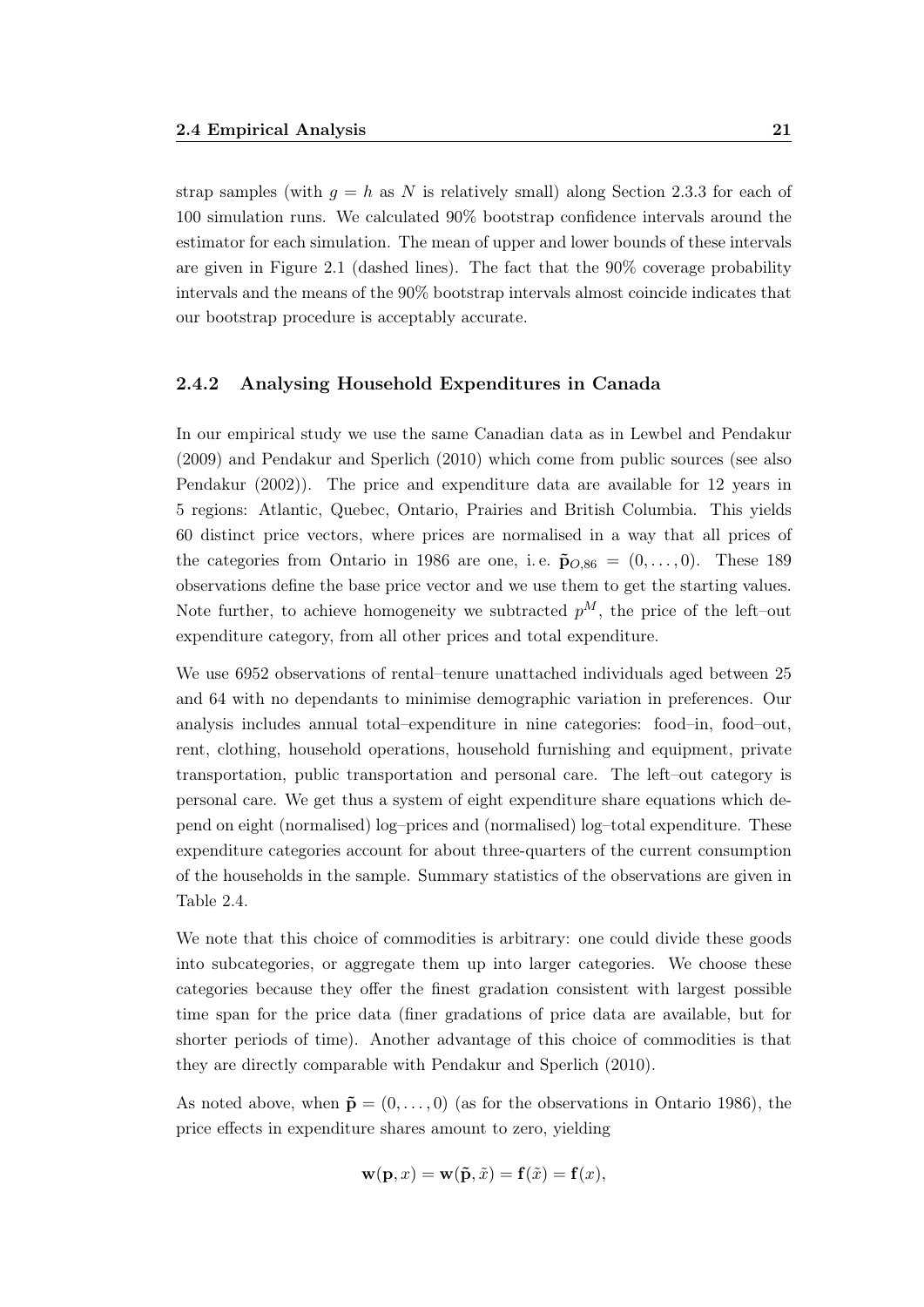<span id="page-37-0"></span>

|                       |               | Min     | Max  | Mean    | Std. |
|-----------------------|---------------|---------|------|---------|------|
| expenditure shares    | food-in       | 0.00    | 0.63 | 0.17    | 0.09 |
|                       | food-out      | 0.00    | 0.64 | 0.08    | 0.08 |
|                       | rent          | 0.01    | 0.95 | 0.40    | 0.13 |
|                       | operations    | 0.00    | 0.64 | 0.08    | 0.04 |
|                       | furnishing    | 0.00    | 0.65 | 0.04    | 0.06 |
|                       | clothing      | 0.00    | 0.53 | 0.09    | 0.06 |
|                       | private trans | 0.00    | 0.59 | 0.08    | 0.09 |
|                       | public trans  | 0.00    | 0.34 | 0.04    | 0.04 |
| log-prices            | food-in       | $-0.39$ | 0.07 | $-0.03$ | 0.09 |
|                       | food-out      | $-0.42$ | 0.25 | 0.05    | 0.12 |
|                       | rent          | $-0.35$ | 0.14 | $-0.12$ | 0.15 |
|                       | operations    | $-0.28$ | 0.10 | $-0.04$ | 0.08 |
|                       | furnishing    | $-0.16$ | 0.21 | $-0.03$ | 0.09 |
|                       | clothing      | $-0.07$ | 0.44 | 0.10    | 0.11 |
|                       | private trans | $-0.51$ | 0.30 | $-0.09$ | 0.18 |
|                       | public trans  | $-0.59$ | 0.40 | 0.01    | 0.25 |
| log-total expenditure |               | 3.03    | 6.26 | 4.61    | 0.45 |

Table 2.4: Canadian household expenditure data.

which we will refer to as the vector of Engel curves. The estimated Engel curves of all expenditure categories can be found in Figures [2.2](#page-38-0) and [2.3](#page-39-0) as solid lines, where the horizontal axes refer to  $\tilde{x}$ , i.e. the log total expenditures minus  $p^M$ .

We include pointwise  $90\%$  confidence intervals which we calculated, as described in Section [2.3.3,](#page-30-0) with heteroscedastic error terms and 500 bootstrap iterations using our new conditionally asymmetric wild bootstrap procedure. To generate the bootstrap samples we used  $g = h$  with  $h = 0.17$ . This is somewhat larger than  $h_0(N_0/N)^{1/5}$ which would give wiggly estimates  $\hat{f}$ . The estimation algorithm was implemented with the Gaussian kernel, and it converged in our setting after about 15 iterations. In all figures, the resulting Engel curves are compared to those of [Banks, Blundell, and](#page-102-0) [Lewbel](#page-102-0) [\(1997\)](#page-102-0) and those of [Pendakur and Sperlich](#page-109-0) [\(2010\)](#page-109-0) (assuming a partial linear cost function with Slutsky symmetry). In terms of local regularity, the estimated values of budget-shares lie entirely within the interval  $[0, 1]$ . Although we do not assess the global regularity of our estimates or estimator, it is notable that the estimated budget shares satisfy this condition locally.

Food-at-home and food-out are strong necessities and luxuries, respectively, with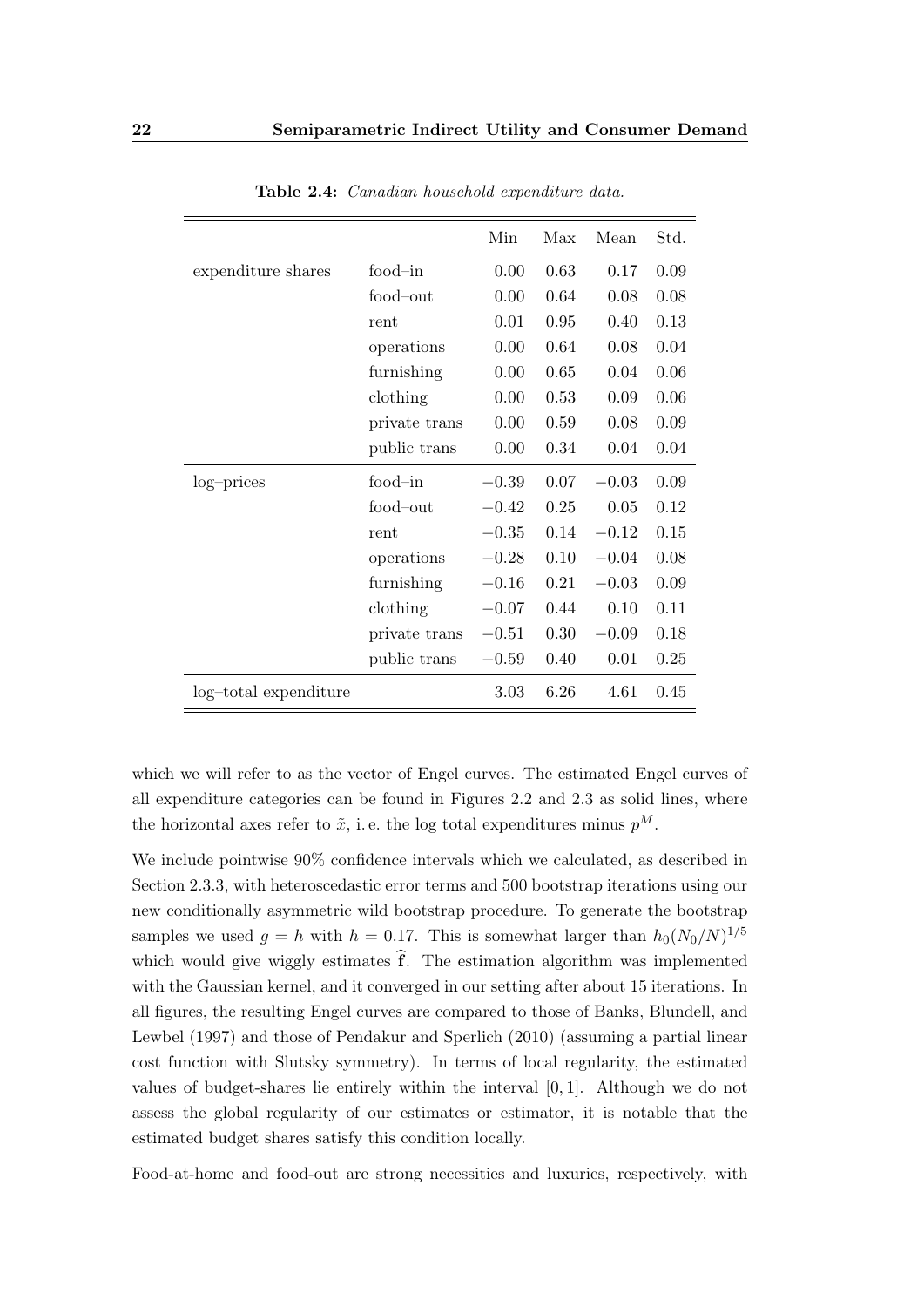<span id="page-38-0"></span>

Figure 2.2: Estimates of food-in, food-out, rent, and clothing (solid line) with  $90\%$ pointwise confidence bands (dotted), together with estimates using [Banks, Blundell,](#page-102-0) [and Lewbel](#page-102-0) [\(1997\)](#page-102-0) (triangles) and [Pendakur and Sperlich](#page-109-0) [\(2010\)](#page-109-0) (circles).

nearly linear Engel curves in both cases. The near-linearity of these Engel curves has been observed in a large number of empirical investigations, including [Banks,](#page-102-0) [Blundell, and Lewbel](#page-102-0) [\(1997\)](#page-102-0). Some curvature is observed in the rent and clothing equations, especially near the bottom of the distribution. This curvature is noted in semiparametric work, such as [Pendakur and Sperlich](#page-109-0) [\(2010\)](#page-109-0) and [Lewbel and](#page-107-0) [Pendakur](#page-107-0) [\(2009\)](#page-107-0). The most curvature is noted in smaller budget shares like household operation, private transportation and public transportation. The curvature in household operation seems quite strong, and that in private transportation seems decidedly non-quadratic. In the figures one can see that most of the expenditure-share equations are very similar between the present approach and the partially linear cost function approach of [Pendakur and Sperlich](#page-109-0) [\(2010\)](#page-109-0). However, two exceptions are the household-operation and public-transportation equations. These are estimated about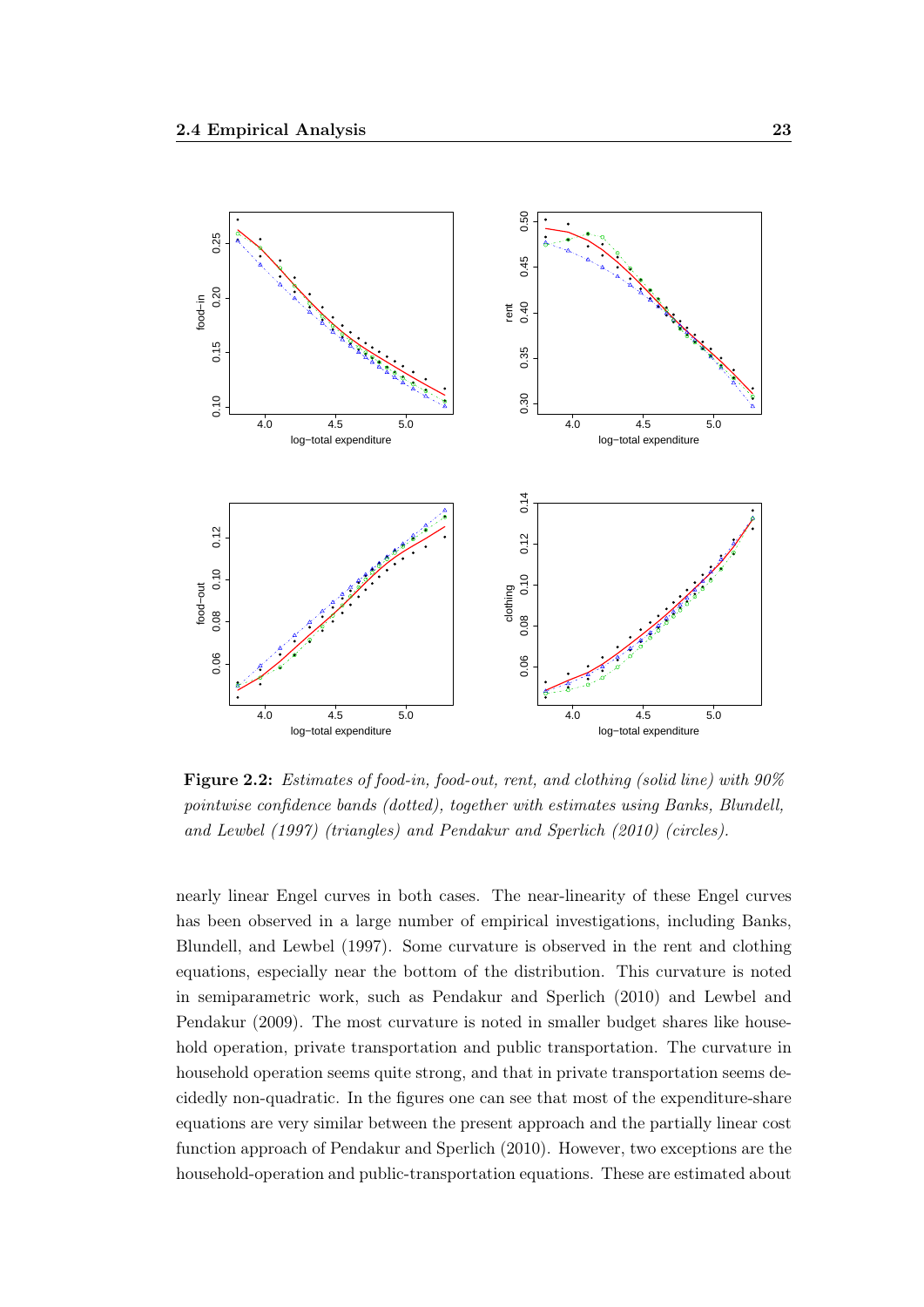<span id="page-39-0"></span>

Figure 2.3: Estimates of household operations, furnishing and equipment, private and public transportation (solid line) with 90% pointwise confidence bands (dashed), together with estimates using [Banks, Blundell, and Lewbel](#page-102-0) [\(1997\)](#page-102-0) (triangles) and [Pendakur and Sperlich](#page-109-0) [\(2010\)](#page-109-0) (circles).

0.5 percentage points higher in the present approach. We note that this variation between estimated models is not overwhelmingly large. For example, in some expenditure shares equations [Pendakur and Sperlich](#page-109-0) [\(2010\)](#page-109-0) report a difference of more than 0.5 percentage points between symmetry-restricted and symmetry-unrestricted estimates of their partially linear cost function model. This highlights the fact that although the two models are similar in spirit, they are not identical in practise.

Table [2.5](#page-40-0) gives the estimated symmetric price parameters and in brackets the bootstrapped standard deviations<sup>4</sup>. These estimated price effects are in the plausible range, and are similar to those found in [Pendakur and Sperlich](#page-109-0) [\(2010\)](#page-109-0).

<sup>4</sup>Note that we do not display estimated price elasticities in Tables [2.3](#page-35-0) and [2.5](#page-40-0) but only estimated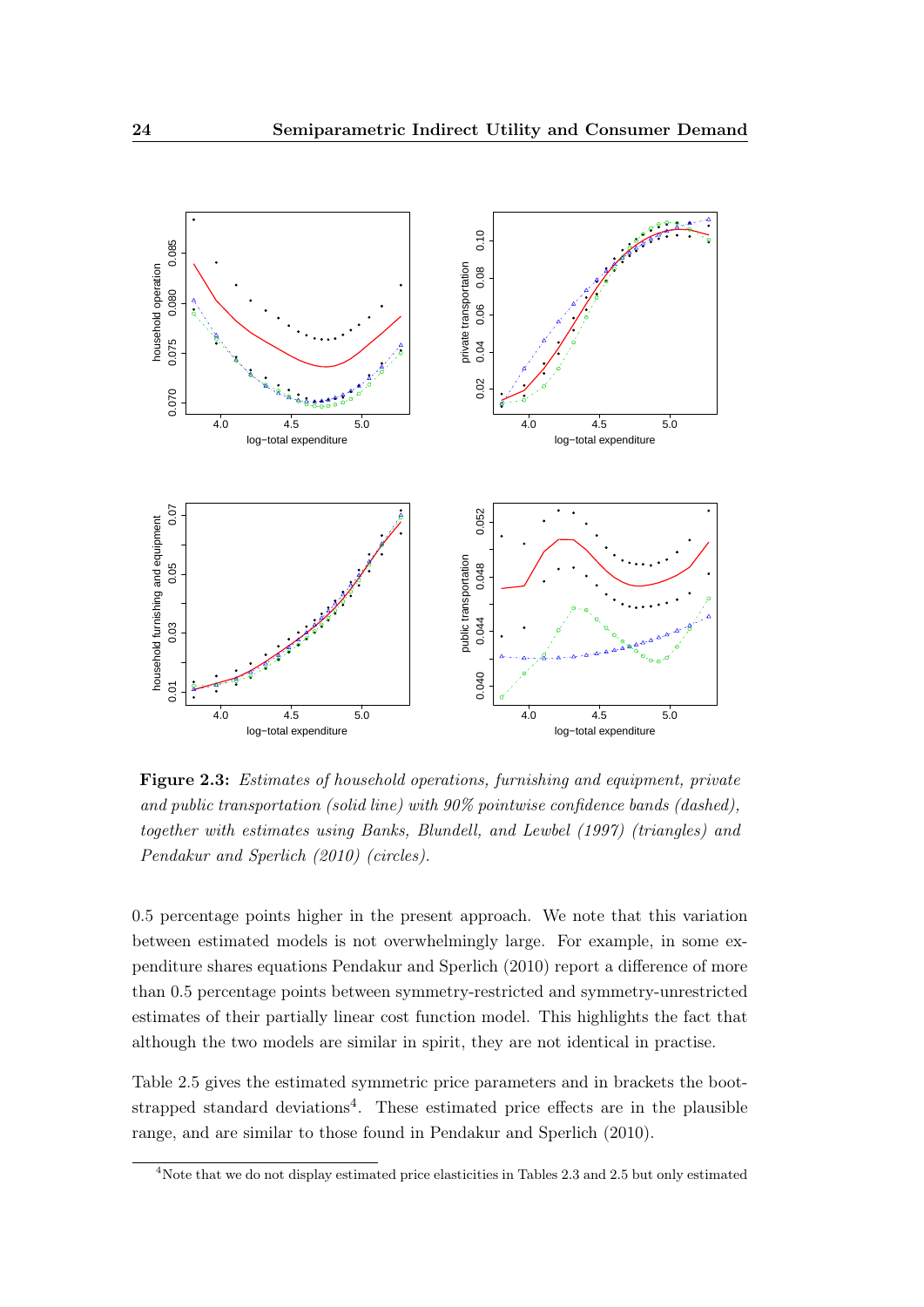| food-in          | food-out | rent     | oper     | furn     | clothing | priv tr  | pub tr   |
|------------------|----------|----------|----------|----------|----------|----------|----------|
| food-in $-0.026$ | 0.013    | $-0.006$ | $-0.008$ | 0.009    | 0.006    | 0.037    | $-0.058$ |
| (0.036)          | (0.018)  | (0.012)  | (0.019)  | (0.014)  | (0.015)  | (0.007)  | (0.006)  |
| food-out         | $-0.035$ | 0.047    | 0.012    | $-0.002$ | $-0.069$ | 0.001    | $-0.045$ |
|                  | (0.014)  | (0.007)  | (0.012)  | (0.010)  | (0.009)  | (0.005)  | (0.005)  |
| rent             |          | 0.186    | 0.023    | $-0.026$ | $-0.021$ | $-0.036$ | 0.087    |
|                  |          | (0.017)  | (0.007)  | (0.005)  | (0.008)  | (0.006)  | (0.005)  |
| oper             |          |          | 0.040    | 0.010    | $-0.016$ | $-0.029$ | 0.023    |
|                  |          |          | (0.017)  | (0.011)  | (0.011)  | (0.004)  | (0.005)  |
| furn             |          |          |          | $-0.038$ | 0.026    | $-0.017$ | $-0.024$ |
|                  |          |          |          | (0.016)  | (0.009)  | (0.004)  | (0.004)  |
| clothing         |          |          |          |          | 0.005    | $-0.002$ | $-0.014$ |
|                  |          |          |          |          | (0.010)  | (0.005)  | (0.004)  |
| priv tr          |          |          |          |          |          | 0.002    | 0.006    |
|                  |          |          |          |          |          | (0.006)  | (0.003)  |
| pub tr           |          |          |          |          |          |          | $-0.011$ |
|                  |          |          |          |          |          |          | (0.003)  |

<span id="page-40-0"></span>**Table 2.5:** Estimated symmetric price effects  $a^{jk}$  (with bootstrap standard deviations in brackets).

Thus, the estimated Engel curves are plausible and have some evidence of complexity beyond the quadratic form of [Banks, Blundell, and Lewbel](#page-102-0) [\(1997\)](#page-102-0). Compared to [Pendakur and Sperlich](#page-109-0) [\(2010\)](#page-109-0), the present approach has an important computational advantage: it is based entirely on observed regressors, and does not require any numerical inversions to generate a latent regressor. In comparison with [Lewbel and](#page-107-0) [Pendakur](#page-107-0) [\(2009\)](#page-107-0), the present approach has an important interpretational difference: whereas [Lewbel and Pendakur](#page-107-0) [\(2009\)](#page-107-0) must interpret model error terms as unobserved preference heterogeneity parameters, the present approach is based on the more standard view of error terms as measurement or other non-behavioural error.

The varying-coefficients extension is similarly easy to implement. The estimated Engel curves are almost identical to those found in the fixed-coefficients case, with some deviations in the tails. Depending on the bandwidth, the estimated price parameters evaluated at median log-expenditure are statistically indistinguishable from those of the fixed-coefficients model, but their estimated variance is much greater. In particular, we got approximately twice the standard errors for estimated parameters evaluated at median expenditures relative to their fixed-coefficients counterparts. We found that the varying-coefficients estimates of **f** were very similar to the fixed-

parameters which can also be positive in the diagonal.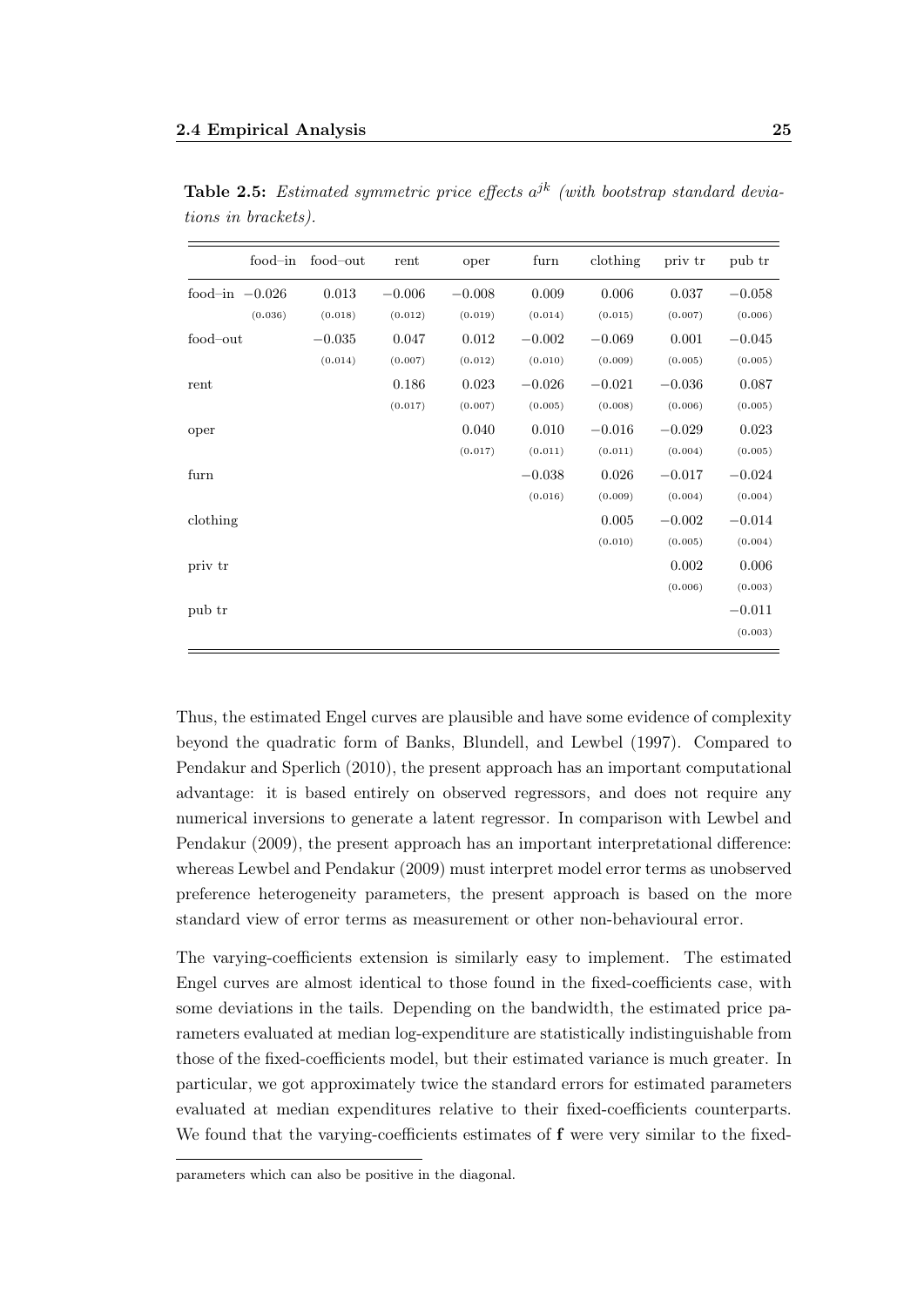coefficient estimates, and so we do not present them here.

## 2.5 Conclusions

We propose an indirect utility model which is nonparametric in the expenditure direction and parametric (with fixed- or varying-coefficients) in the price directions. The utility function implies a consumer demand system that has parametric log– price effects and nonparametric log–total expenditure effects. We avoid the curse of dimensionality, typically associated in fully nonparametric estimation of consumer demand, since the nonparametric part of the model is only one dimensional. The model is easily restricted to satisfy the rationality conditions of homogeneity and Slutsky symmetry.

We provide a new wild bootstrap procedure that allows for conditional asymmetries and guarantees positive shares. We show the finite sample performance of our estimators in a simulation study, and finally apply our method to Canadian expenditure data.

The application of this model to Canadian price and expenditure data shows not only the potential of the model but also suggests that some expenditure shares are more complex than the linear ones in popular parametric demand models. The simulation study reveals further that it is also possible to capture shapes which are difficult to estimate (cf. [Hastie and Tibshirani](#page-106-0) [\(1984\)](#page-106-0)), such as those with flat plateaus in the intermediate range or with bumps.

#### 2.6 Appendix A: Slutsky Symmetry

The imposition of Slutsky symmetry requires that  $a^{lk} = a^{kl} (a^{lk}(x) = a^{kl}(x))$  for all k, l, or equivalently, that  $\mathbf{A} = \mathbf{A}^\top (\mathbf{A}(x) = \mathbf{A}(x)^\top)$ . To see this, start with the definition of the Slutsky matrix, whose elements are given by

<span id="page-41-0"></span>
$$
s_{ij} = \frac{\partial h^i}{\partial b^j} = \frac{\partial g^i}{\partial y} \cdot q^j + \frac{\partial g^i}{\partial b^j},\tag{2.22}
$$

where  $h^i$  denotes the Hicksian demand,  $g^i$  the Marshallian demand, y total expenditure,  $b^j$  the price, and  $q^j$  the quantity of good/category j. With  $q^i = g^i = w^i \cdot y/b^i$ , where  $g^i$  and  $w^i$  are functions of  $y, b^1, \ldots, b^M$ , we get

<span id="page-41-1"></span>
$$
\frac{\partial g^i}{\partial y} = \frac{\partial w^i}{\partial y} \cdot \frac{y}{b^i} + \frac{w^i}{b^i} \quad \text{and} \quad \frac{\partial g^i}{\partial b^j} = \frac{\partial w^i}{\partial b^j} \cdot \frac{y}{b^i}.
$$
 (2.23)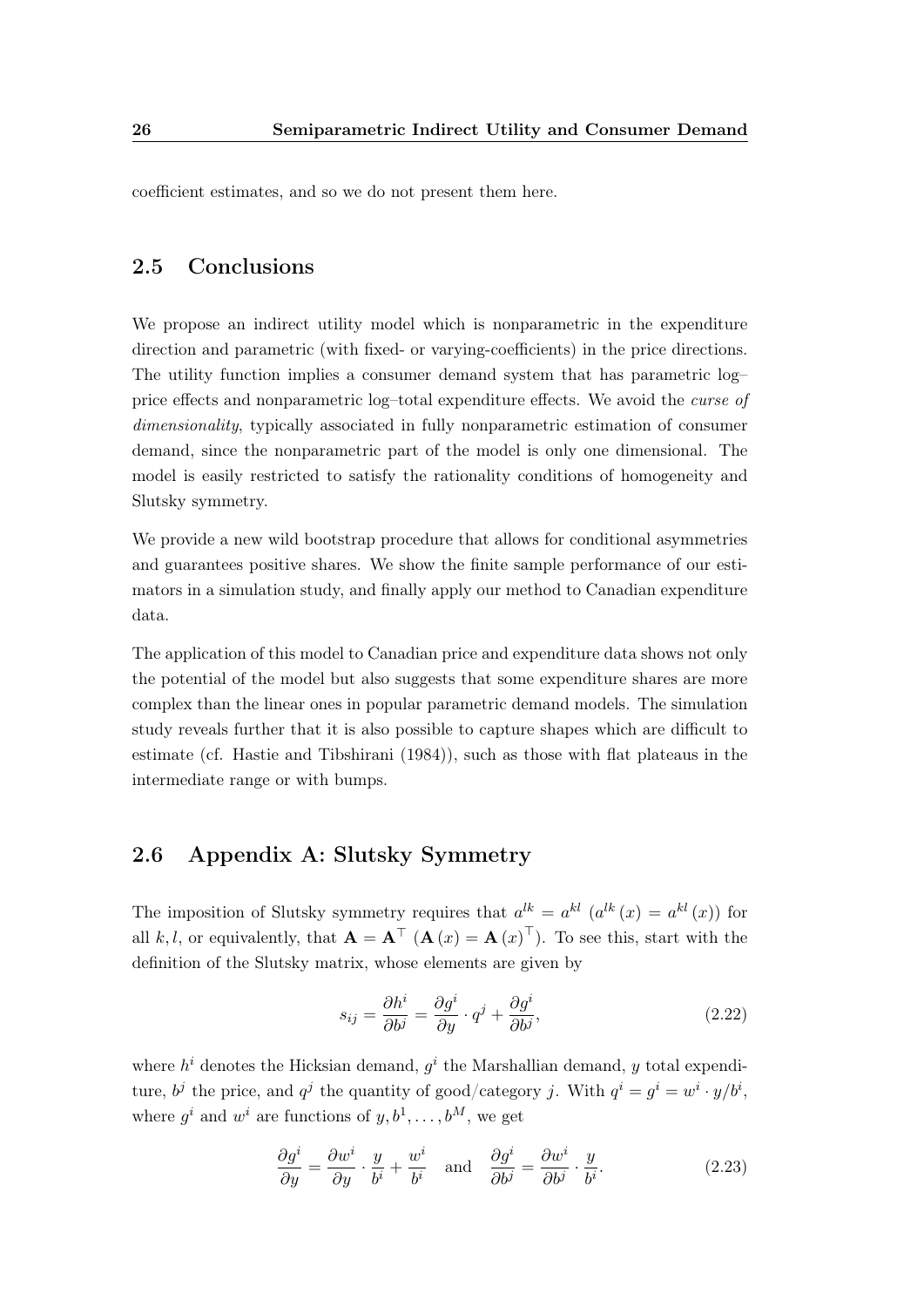Using the equations in [\(2.22\)](#page-41-0) and [\(2.23\)](#page-41-1) we can write the difference of  $s_{ij} - s_{ji}$ , for  $i, j = 1, \ldots, M - 1$ , as

<span id="page-42-1"></span>
$$
s_{ij} - s_{ji} = \left(\frac{\partial w^i}{\partial y} \cdot w^j - \frac{\partial w^j}{\partial y} \cdot w^i\right) \frac{y^2}{b^i b^j} + \left(\frac{\partial w^i}{\partial b^j} \cdot \frac{y}{b^i} - \frac{\partial w^j}{\partial b^i} \cdot \frac{y}{b^j}\right). \tag{2.24}
$$

With the abbreviations  $T^i = \sum a^{ik} \tilde{p}^k$ ,  $S = 1 - \sum \partial f^k / \partial \tilde{x} \cdot \tilde{p}^k$  and  $f^i = f^i(\tilde{x})$ , we can rewrite [\(2.6\)](#page-26-0) in the following way

<span id="page-42-0"></span>
$$
w^i = \frac{f^i + T^i}{S},\tag{2.25}
$$

but note that  $w^i$  depends on  $\tilde{x} = \log y - \log b^M$ , log-total expenditure, and  $\tilde{p}^j =$  $\log b^j - \log b^M$  the log-prices for  $j = 1, ..., M - 1$ . Now we can differentiate [\(2.25\)](#page-42-0) w.r.t. total expenditure and the j-th price, and obtain with  $U = \sum \partial^2 f^k / \partial \tilde{x}^2 \cdot \tilde{p}^k$ 

$$
\frac{\partial w^i}{\partial y} = \frac{\frac{\partial f^i}{\partial \tilde{x}} \cdot S + (f^i + T^i) \cdot U}{yS^2} \quad \text{and} \quad \frac{\partial w^i}{\partial b^j} = \frac{a^{ij}S + (f^i + T^i) \cdot \frac{\partial f^j}{\partial \tilde{x}}}{b^j S^2}.
$$

Plugging-in these results and equation [\(2.25\)](#page-42-0) in [\(2.24\)](#page-42-1), we get immediately that  $s_{ij} - s_{ji} = 0$  if  $a_{ij} = a_{ji}$ .

# 2.7 Appendix B: Restricted Least Squares for a Symmetric Matrix

Recall that to estimate the symmetric parameters  $a^{jk}$ ,  $j, k = 1, \ldots, d$ ,  $(d = M - 1)$ we use equation  $(2.6)$  and get, with some algebra, for a single individual i

<span id="page-42-2"></span>
$$
W_i^j \cdot (1 - \sum_{k=1}^d \beta_i^k \tilde{P}_i^k) - \alpha_i^j = \sum_{k=1}^d a^{jk} \tilde{P}_i^k.
$$
 (2.26)

Here, the parameters  $\alpha_i^j = \alpha_j(\tilde{X}_i)$  are related to the functions  $f^j$  at the point  $\tilde{X}_i$  and the parameters  $\beta_i^j = \beta^j(\tilde{X}_i)$  to its first derivatives. Defining  $(\boldsymbol{W})_{ij} :=$  $W_i^j$  $\tilde{r}_i^j \cdot (1 - \sum_{k=1}^d \beta_i^k \tilde{P}_i^k) - \alpha_i^j$  $i_j^j$ ,  $(P)_{ik} := \tilde{P}_i^k$  and  $(A)_{kj} := a^{kj}$  we can formulate equation [\(2.26\)](#page-42-2) using matrix notation:

<span id="page-42-3"></span>
$$
W = P \cdot A,\tag{2.27}
$$

where  $W, P$  are  $N \times d$  matrices and  $\boldsymbol{A}$  a  $d \times d$  symmetric matrix. Note that it is not necessary to start in the model description  $(2.1)$  with symmetric parameters  $a^{jk}$ . However, when we start with arbitrary parameters we will end nevertheless in [\(2.27\)](#page-42-3) with a symmetric parameter matrix. More specific, we get for  $(2.26)$ :

$$
W_i^j \cdot (1 - \sum_{k=1}^d \beta_i^k \tilde{P}_i^k) - \alpha_i^j = 1/2 \sum_{k=1}^d (a^{jk} + a^{kj}) \tilde{P}_i^k
$$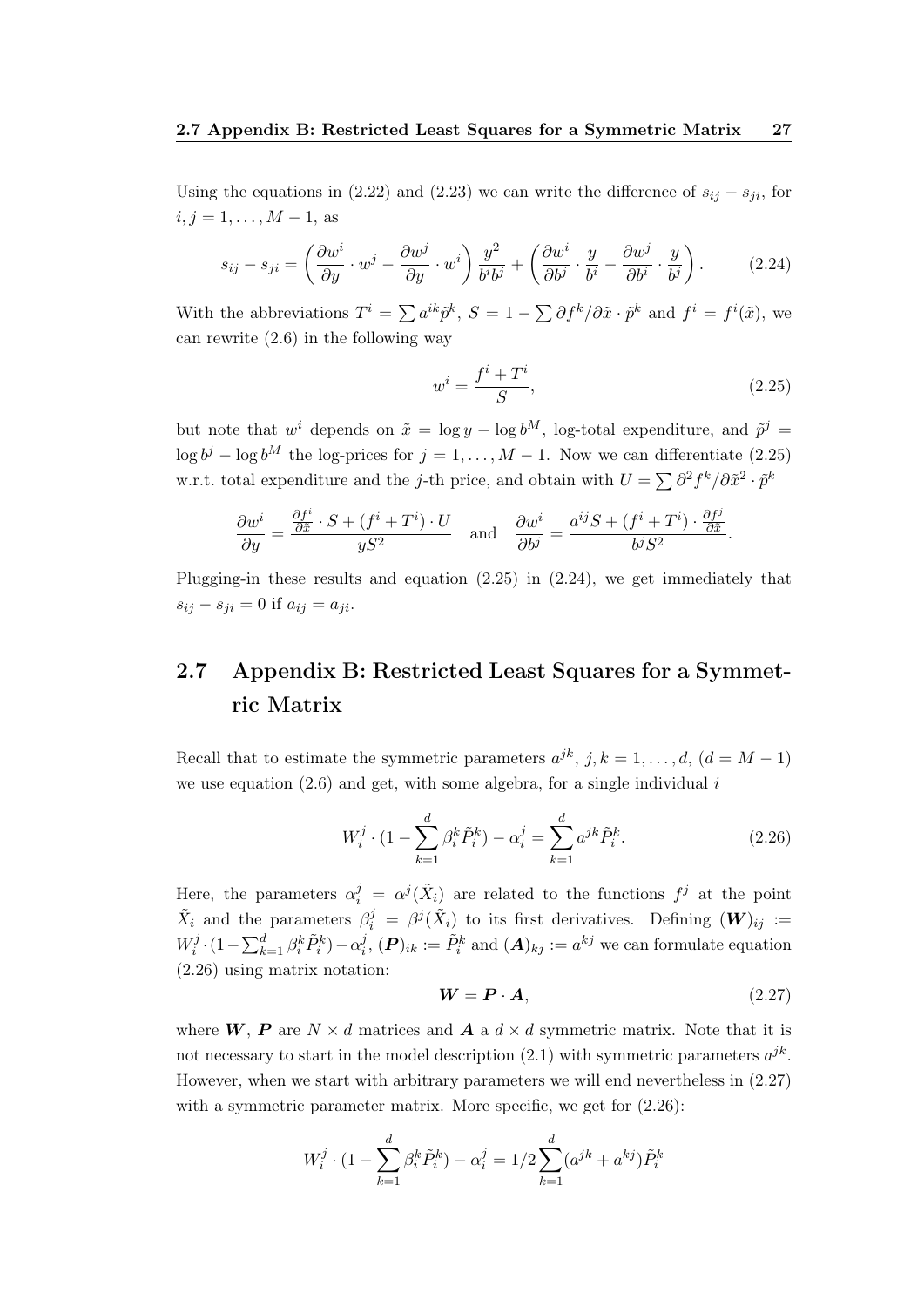and in matrix notation

$$
\boldsymbol{W} = \frac{1}{2} \, \boldsymbol{P} (\boldsymbol{A} + \boldsymbol{A}^\top).
$$

Obviously,  $\mathbf{A} + \mathbf{A}^{\top}$  is symmetric, and this fact would yield an identification problem for non-symmetric  $\boldsymbol{A}$ . In other words, even if symmetry is not required in the economic modelling process, only symmetry of A makes the estimation problem identifiable.

Next, to calculate the unknown matrix  $\boldsymbol{A}$  in equation [\(2.27\)](#page-42-3) we should not use the standard least square method but want directly make use of the symmetry of A. Denote  $w^{ij} = (\boldsymbol{W})_{ij}$  and  $w^j$  the j-th column of  $\boldsymbol{W}, p^{ij} = (\boldsymbol{P})_{ij}, p_i$  the i-th row and  $p^j$  the j–th column of the price–matrix  $P$  and  $a^j$  also the j–th row of  $A$ . Note that the symmetric matrix **A** comprises only  $(d^2 + d)/2$  different parameters which are found for example in the lower triangular part, including the diagonal elements

$$
\boldsymbol{A} = \begin{pmatrix} a_1 & a_2 & \dots & a_d \\ a_2 & a_{d+1} & \dots & a_{2d-1} \\ \dots & \dots & \dots & \dots \\ a_d & a_{2d-1} & \dots & a_{(d^2+d)/2} \end{pmatrix} = \begin{pmatrix} a^{11} & a^{12} & \dots & a^{1d} \\ a^{21} & a^{22} & \dots & a^{2d} \\ \dots & \dots & \dots & \dots \\ a^{d1} & a^{d2} & \dots & a^{dd} \end{pmatrix}.
$$

Let  $a_p$  be the one–dimensional array formed by these parameters,

$$
\boldsymbol{a}_p=(a_1,\ldots,a_{(d^2+d)/2}),
$$

then we have to find the vector  $a_p$  that minimises

<span id="page-43-0"></span>
$$
S := \sum_{j=1}^{d} \sum_{i=1}^{N} (w_{ij} - \langle p_i, a^j \rangle)^2 \longrightarrow \min_{\mathbf{a}_p}.
$$
 (2.28)

We obtain by differentiation of [\(2.28\)](#page-43-0) with respect to all elements of  $a_p$  the linear equation system  $Ba_p = c$  which can be solved by standard methods. In detail, we construct the coefficient matrix  $B$  and the constant vector  $c$  in the following way. For the diagonal elements of  $\boldsymbol{A}$  we get

$$
\frac{\partial S}{\partial a^{ll}} = -2 \sum_{i=1}^{N} (w^{il} - \langle p_i, a^l \rangle) p^{il} = 0
$$

for  $l = 1, \ldots, d$ . This is equivalent to

$$
\sum_{i=1}^{N} w^{il} p^{il} = \sum_{i=1}^{N} \langle p_i, a^l \rangle p^{il}
$$
  
= 
$$
\sum_{i=1}^{N} \sum_{j=1}^{d} p^{ij} a^{jl} p^{il} = \sum_{j=1}^{d} \sum_{i=1}^{N} p^{ij} p^{il} a^{jl},
$$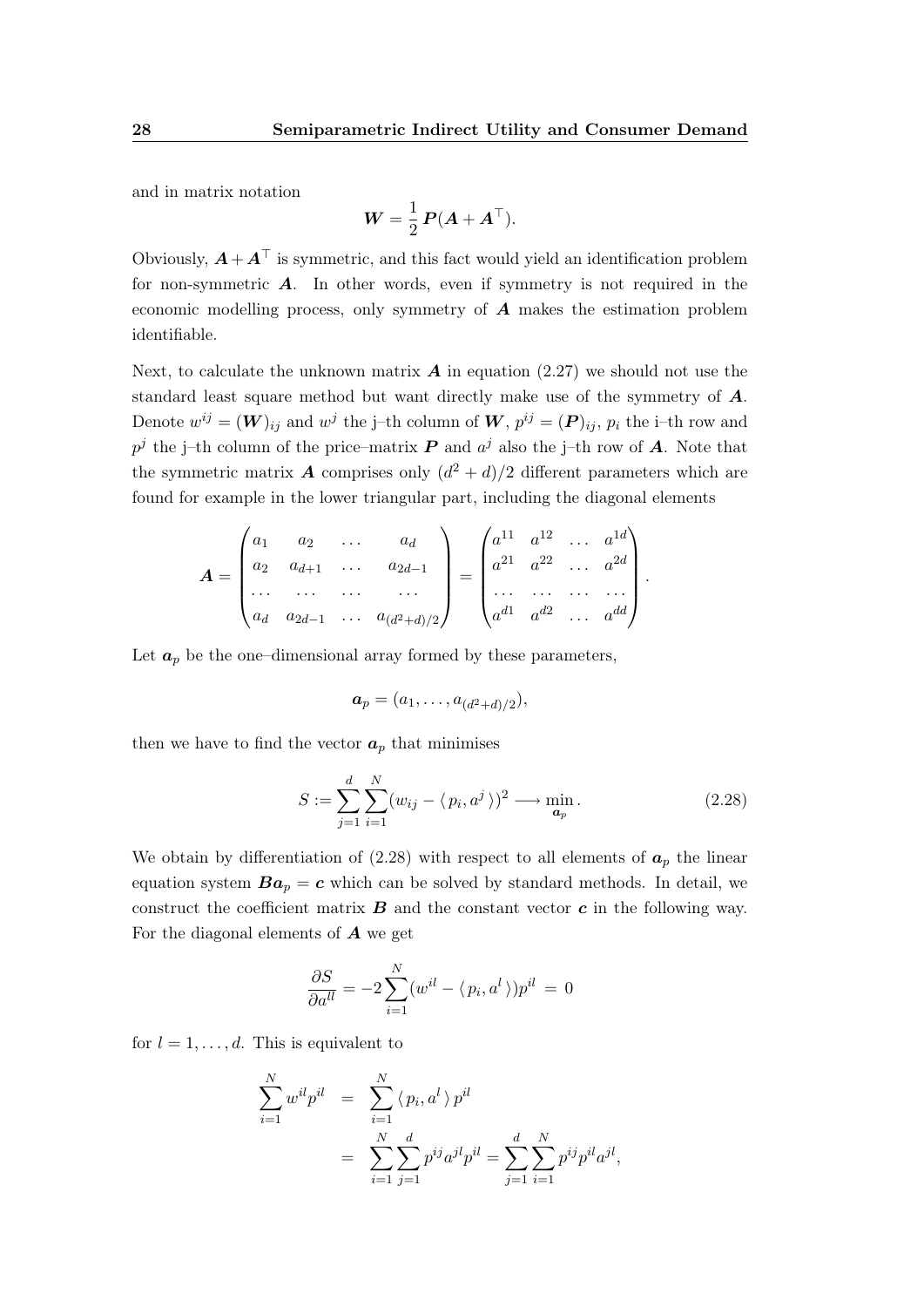what gives

<span id="page-44-0"></span>
$$
\langle w^l, p^l \rangle = \sum_{j=1}^d \langle p^j, p^l \rangle a^{jl}.
$$
 (2.29)

For the off–diagonal elements we obtain

$$
\frac{\partial S}{\partial a^{kl}} = -2 \sum_{i=1}^{N} (w^{il} - \langle p_i, a^l \rangle) p^{ik} - 2 \sum_{i=1}^{N} (w^{ik} - \langle p_i, a^k \rangle) p^{il} = 0
$$

for  $k, l = 1, \ldots, d$  and  $k > l$ . This is equivalent to

<span id="page-44-1"></span>
$$
\langle w^l, p^k \rangle + \langle w^k, p^l \rangle = \sum_{j=1}^d \langle p^j, p^k \rangle a^{jl} + \sum_{j=1}^d \langle p^j, p^l \rangle a^{jk}.
$$
 (2.30)

The t–th entry in c we get now by the left hand side of  $(2.29)$ , when  $a_p(t)$  corresponds to a diagonal element of  $\boldsymbol{A}$ , or by the left hand side of  $(2.30)$  otherwise. Note that  $t = k + (2d - l)(l - 1)/2$  for  $k \geq l$  and  $t = 1, ..., (d^2 + d)/2$ . The t-th row of **B** we obtain by the right hand side of  $(2.29)$  or  $(2.30)$ , where obviously the factors of the  $a^{jk}$  are our searched coefficients. An explicit solution is thus available and no iteration is necessary for estimating  $A$  in the partial linear model case. This is exactly the reason for both the much smaller variance of the resulting estimates in practice and the much higher speed of the algorithm for estimating model [\(2.1\)](#page-23-0) compared to the varying-coefficients model [\(2.3\)](#page-23-1).

**Example** For the simple case  $d = 3$  we get the linear equation system  $Ba_p = c$ with  $a_p = (a^{11}, a^{21}, a^{31}, a^{22}, a^{32}, a^{33})$ , the coefficient matrix **B** 

$$
\begin{pmatrix} \langle p^1, p^1 \rangle & \langle p^2, p^1 \rangle & \langle p^3, p^1 \rangle & 0 & 0 & 0 \\ \langle p^1, p^2 \rangle & \langle p^2, p^2 \rangle + \langle p^1, p^1 \rangle & \langle p^3, p^2 \rangle & \langle p^2, p^1 \rangle & \langle p^3, p^1 \rangle & 0 \\ \langle p^1, p^3 \rangle & \langle p^2, p^3 \rangle & \langle p^3, p^3 \rangle + \langle p^1, p^1 \rangle & 0 & \langle p^2, p^1 \rangle & \langle p^3, p^1 \rangle \\ 0 & \langle p^1, p^2 \rangle & 0 & \langle p^2, p^2 \rangle & \langle p^3, p^2 \rangle & 0 \\ 0 & \langle p^1, p^3 \rangle & \langle p^1, p^2 \rangle & \langle p^2, p^3 \rangle & \langle p^3, p^3 \rangle + \langle p^2, p^2 \rangle & \langle p^3, p^2 \rangle \\ 0 & 0 & \langle p^1, p^3 \rangle & 0 & \langle p^2, p^3 \rangle & \langle p^3, p^3 \rangle \end{pmatrix}
$$

and vector  $c$  as

$$
\begin{pmatrix} \langle\,w^1,p^1\,\rangle\\ \langle\,w^1,p^2\,\rangle+\langle\,w^2,p^1\,\rangle\\ \langle\,w^1,p^3\,\rangle+\langle\,w^3,p^1\,\rangle\\ \langle\,w^2,p^2\,\rangle\\ \langle\,w^2,p^3\,\rangle+\langle\,w^3,p^2\,\rangle\\ \langle\,w^3,p^3\,\rangle \end{pmatrix}
$$

.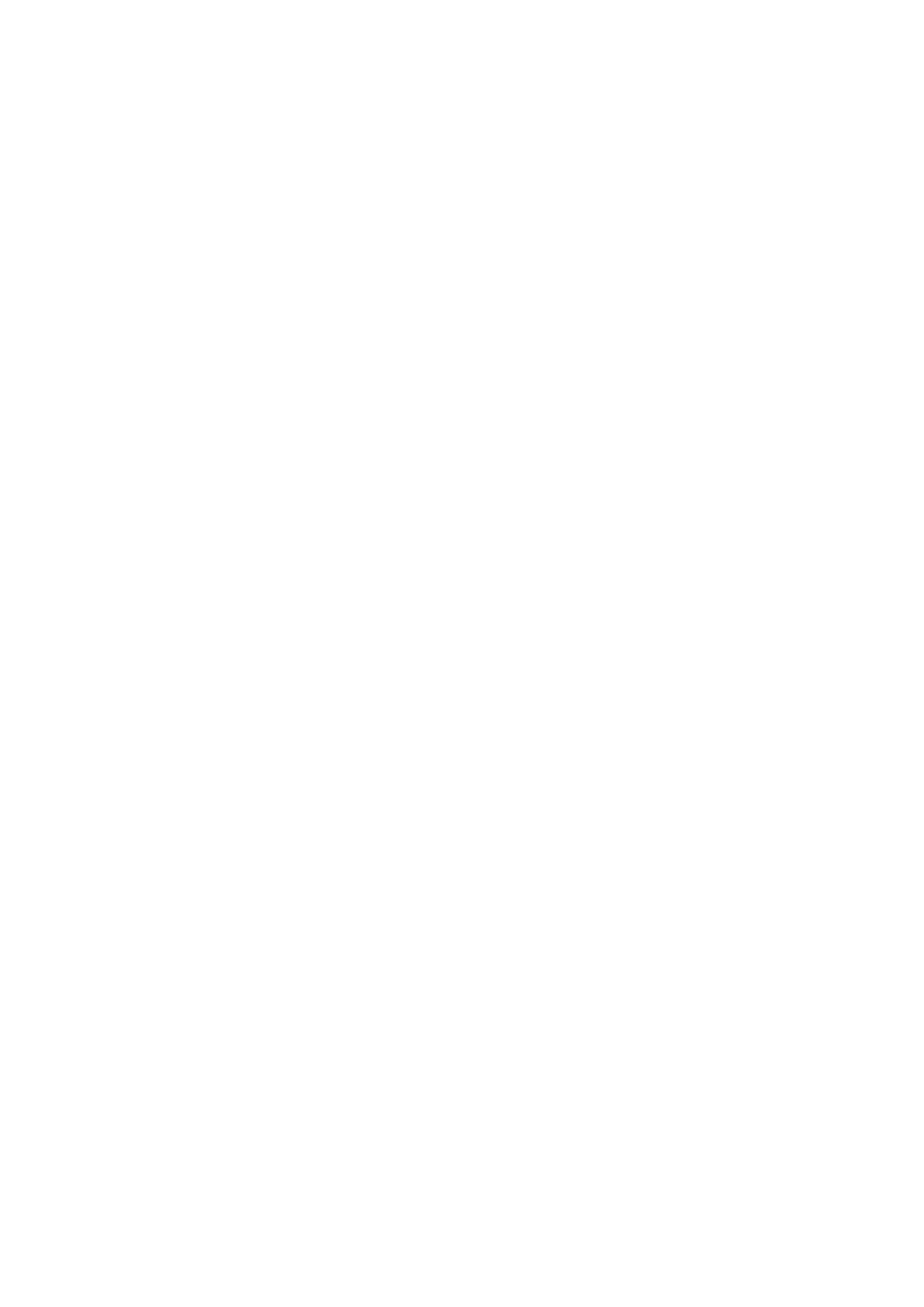# Chapter 3

# Nonparametric Prediction of Stock Returns with Generated Bond Yields

## <span id="page-46-0"></span>3.1 Introduction and Motivation

For a long time predicting asset returns was a main objective in the empirical finance literature. It started with simple regressions of independent predictor variables on stock market returns. Typically, valuation ratios are used that primarily characterize the stock, like the dividend price ratio, dividend yield, earnings price ratio or the book-to-market ratio (cf. [Wolf](#page-111-0) [\(2000\)](#page-111-0)). Other variables that are related to the interest rate, for example treasury-bill rates and long-term bond yield, or macroeconomic indicators like inflation are often incorporated to improve prediction; see also [Guo](#page-106-1) [and Savickas](#page-106-1) [\(2006\)](#page-106-1). For a detailed overview we refer to the examples in [Goyal and](#page-105-0) [Welch](#page-105-0) [\(2008\)](#page-105-0), the references in [Campbell and Thompson](#page-103-0) [\(2008\)](#page-103-0) or [Campbell and](#page-103-1) [Diebold](#page-103-1) [\(2009\)](#page-103-1).

The apparent predictability found by many authors was controversially discussed. As [Lettau and Nieuwerburgh](#page-107-1) [\(2008\)](#page-107-1) note, correct inference is problematic due to the high persistence of financial ratios, which have only poor out-of sample forecasting power that moreover shows significant instability over time. Therefore, the question of whether empirical models are able to forecast the equity premium more accurately than the simple historical mean was intensively debated in the financial literature. For example [Goyal and Welch](#page-105-0) [\(2008\)](#page-105-0) fail to provide benefits of predictive variables compared to the historical mean. Recently, [Rapach, Strauss, and Zhou](#page-109-1) [\(2010\)](#page-109-1) recommend a combination of individual forecasts, including this way the information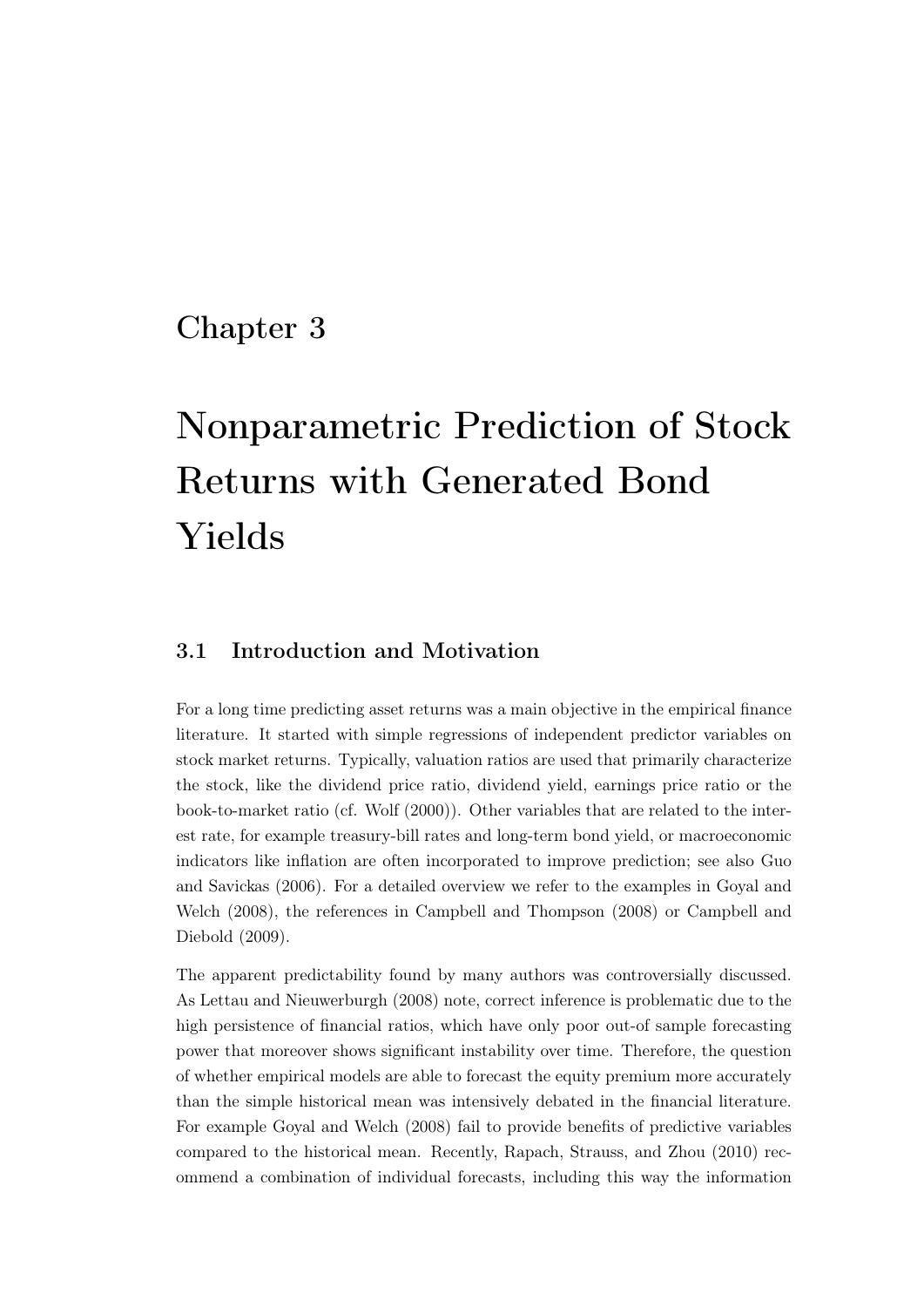provided from different variables and reducing forecast volatility.

Several authors report that long-horizon returns can be better predicted than shorthorizon returns, see, for example, [Valkanov](#page-111-1) [\(2003\)](#page-111-1). Among others, [Campbell, Lo,](#page-103-2) [and MacKinlay](#page-103-2) [\(1997\)](#page-103-2) document that the power to forecast stock returns increases with the horizon. In contrast, [Boudoukh, Richardson, and Whitelaw](#page-102-1) [\(2008\)](#page-102-1) criticize this findings as an illusion based on the fact that the classical  $R<sup>2</sup>$  of the typically used linear model is roughly proportional to the considered horizon.

A classical approach to valuate the price of a stock is the well-known Gordon growth or dividend discount model which expresses the dividend price ratio,  $d_t$ , in terms of the long-term discount rate,  $R$ , and the long-term growth rate of dividends,  $G$ , both hold constant,  $d_t = R - G$ . Allowing for time-varying discount rates, for example [Campbell and Shiller](#page-103-3) [\(1988b\)](#page-103-3) introduce a dividend ratio model, where the price of a stock today is seen as the discounted present value of future cash flows to the investor; compare also [Campbell and Diebold](#page-103-1) [\(2009\)](#page-103-1) or [Wolf](#page-111-0) [\(2000\)](#page-111-0). A well-known fact is the high correlation of any relevant discount rate to inflation and interest rate. Many authors conclude that a decrease in discount rate is related to an increase in the stock return, and point to the high correlation with an increase in the bond yield.

A direct comparison of stocks and bonds, mostly used by practitioners, makes the socalled FED model, which relates yields on stocks, as ratios of dividends or earnings to stock prices, to yields on bonds. [Asness](#page-102-2) [\(2003\)](#page-102-2) shows the empirical descriptive power of the model, but notes also that it fails in predicting stock returns. One of his criticisms is the comparison of real numbers to nominal ones. Actually, most studies discuss separately the predictability in stock and bond markets. However, [Engsted](#page-104-0) [and Tanggaard](#page-104-0) [\(2001\)](#page-104-0) pose the interesting question of whether expected returns on stocks and bonds are driven by the same information and to what extent they move together. In their empirical setting, they find that excess stock and bond returns are positively correlated, but they also note that simple present value models cannot explain this finding. Already ten years before, [Shiller and Beltratti](#page-110-0) [\(1992\)](#page-110-0) analyzed the relation between stock prices and changes in long-term bond yields.

Our article is based on the ideas from present value relations of stocks and bonds that expected returns are associated with variables related to longer-term aspects of business conditions, as mentioned in [Campbell](#page-103-4) [\(1987\)](#page-103-4) or [Campbell and Diebold](#page-103-1) [\(2009\)](#page-103-1). Consequently, we include in a fully nonparametric prediction model of excess stock returns the bond yield of the same year. This way, the bond captures the perhaps most important part of the stock return, the one related to the change in long-term interest rate. We do this nonparametrically due to the promising findings of [Nielsen and Sperlich](#page-108-1) [\(2003\)](#page-108-1). They improved significantly the prediction power by allowing for nonlinearities and interactions. Certainly, the use of nonparametric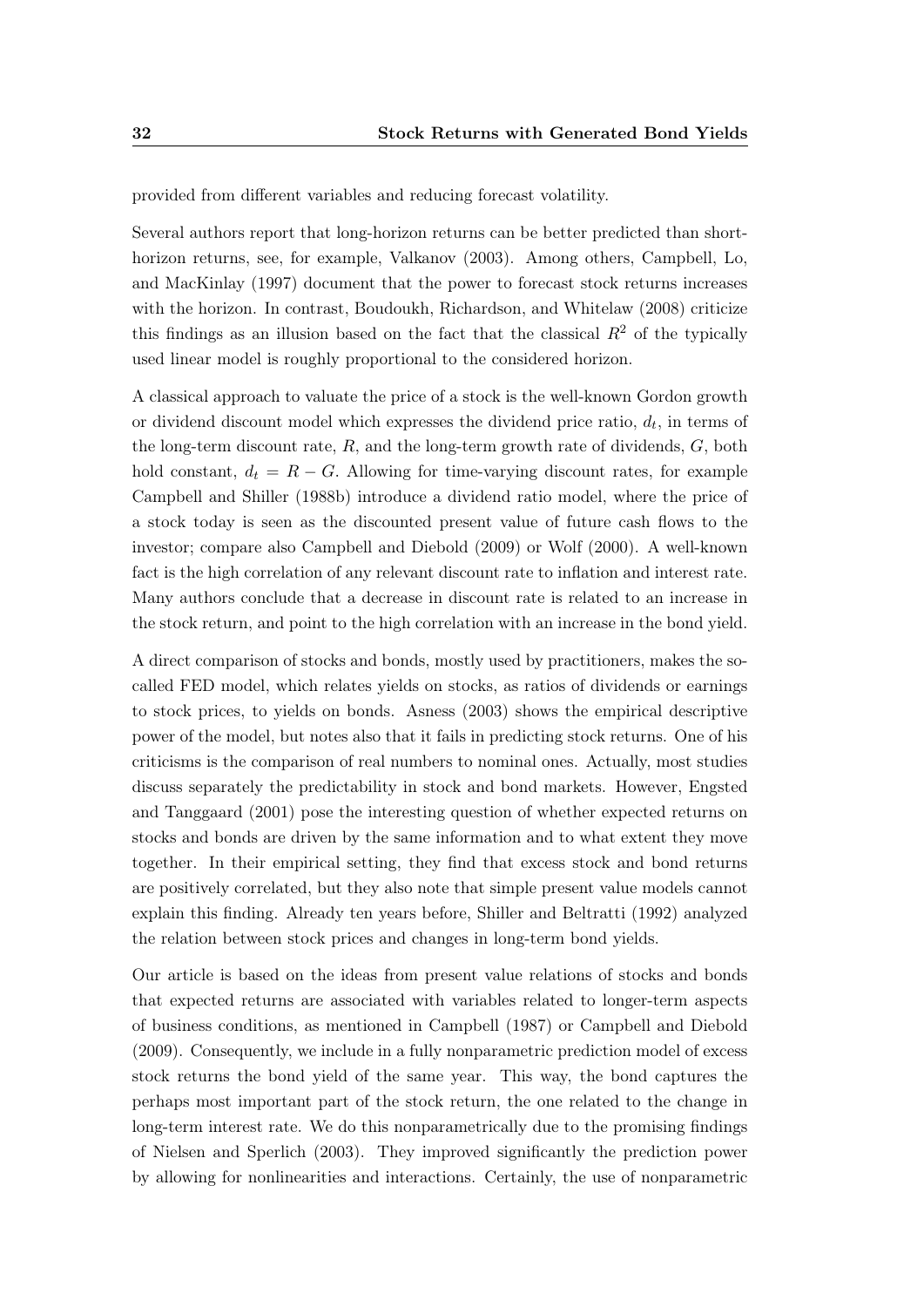methods is not undisputed, see, for example, the discussion in [Qi](#page-109-2) [\(1999\)](#page-109-2) or [Racine](#page-109-3) [\(2001\)](#page-109-3). We use local linear kernel regression to nest the linear model without bias. For the purpose of bandwidth selection and to measure the quality of prediction, we use the *validated*  $R^2$  of [Nielsen and Sperlich](#page-108-1) [\(2003\)](#page-108-1). This allows us to directly compare the proposed cross-validated model with the cross-validated mean.

An obvious problem is that the current bond yield is unknown. Thus, we have to predict it in a first step. This raises the question why it is necessary to use a twostep procedure. One could directly include the variables used for the bond prediction when forecasting stock returns. The problem is that such a model would suffer from the curse of dimensionality and complexity in several aspects: the dimension of the covariates, possible over-fitting and the interpretability. In nonparametrics it is well known that the import of structure is an adequate way to circumvent these problems. This Chapter is based on the structure that is inherent in the economic process that generates the data, resulting in the inclusion of bond yields when predicting stock returns. In other words, one may think of the inclusion of predicted bond yields as a kind of dimension (or say, complexity) reduction. Additionally, [Park et al.](#page-108-2) [\(1997\)](#page-108-2) showed that an appropriate transformation of the predictors can significantly improve nonparametric prediction. Here, we use the additional knowledge about structure to improve the prediction of stock returns. To our knowledge we are the first who include nonparametrically generated regressors for nonparametric prediction of time series data. Therefore we also have to develop the theoretical justification for the use of constructed variables in nonparametric regression when the data are dependent.

For the empirical part of our work we use the annual Danish stock market data from [Lund and Engsted](#page-107-2) [\(1996\)](#page-107-2). This has been done for reasons of comparability and reproducibility as these were also the data used in the above mentioned papers of [Engsted and Tanggaard](#page-104-0) [\(2001\)](#page-104-0) or [Nielsen and Sperlich](#page-108-1) [\(2003\)](#page-108-1). It will be shown that the inclusion of predicted bond yields improves greatly the prediction quality of stock returns in terms of the *validated*  $R^2$ . With our best prediction model for oneyear stock returns we not only beat the simple historical mean but we also obtain an impressive *validated*  $R^2$  of 28.3 compared to 5.9 from the best model without constructed bonds. We also include in our empirical analysis the prediction of the ratio of stock returns and dividend yields getting similar results.

Section [3.2](#page-49-0) describes the prediction framework: the measure used for quantifying the quality of prediction and the model in mathematical terms, Section [3.3](#page-52-0) the appertaining theoretical proof. Section [3.4](#page-56-0) presents our findings from the empirical study, and Section [3.5](#page-60-0) concludes. Some of the technical parts of the proof are deferred to the appendix in Section [3.6.](#page-61-0)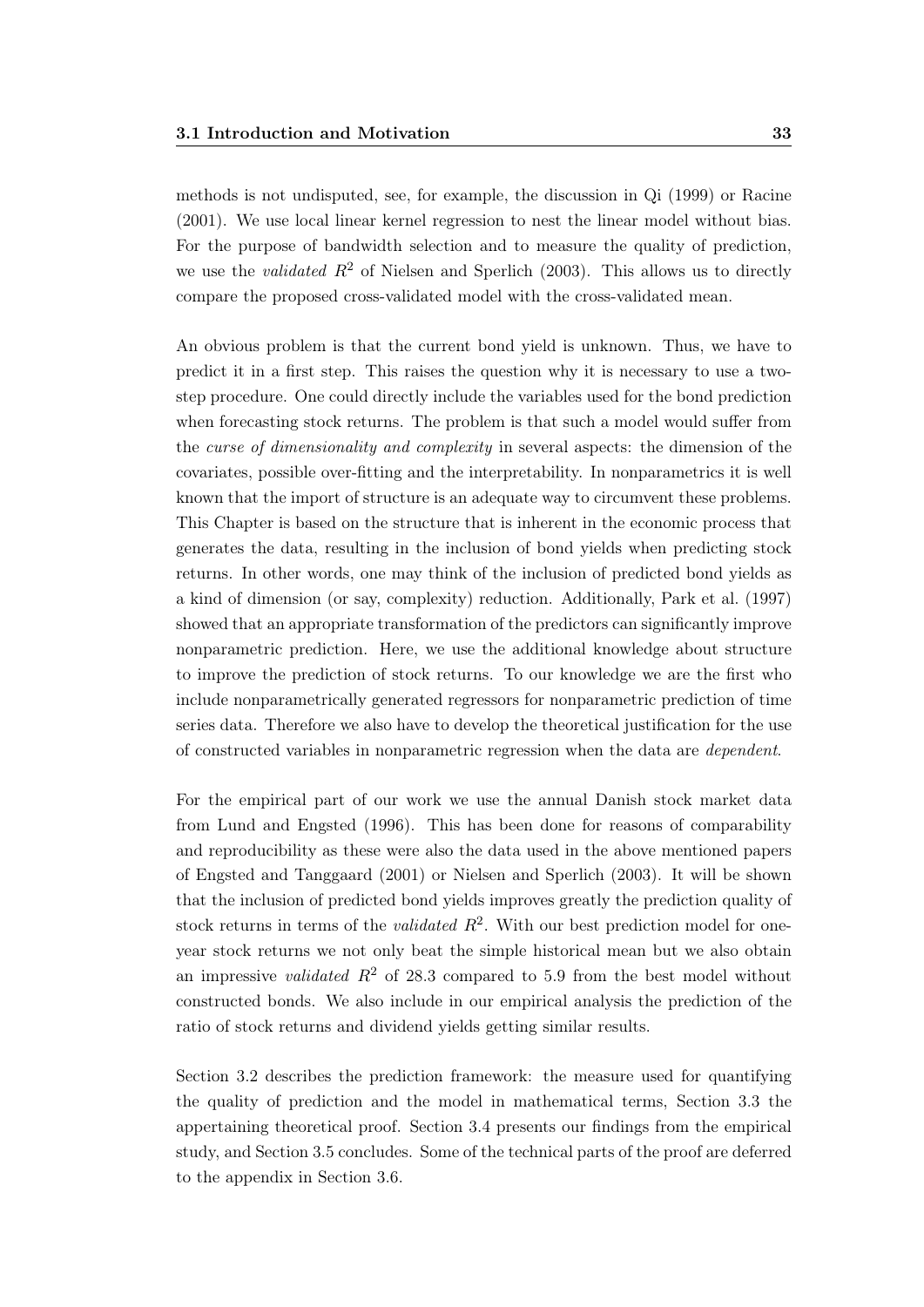#### <span id="page-49-0"></span>3.2 The Prediction Framework

The most used measures of prediction quality in the financial and actuarial literature are traditional in-sample approaches like the classic  $R^2$ , the adjusted  $R^2$ , goodness-offit or testing methods. In various articles the authors construct tests to check whether the apparent prediction power is only due to high persistency. In our study, we use the validated  $R^2$  – short  $R_V^2$  – which was introduced as a measure for prediction power. It measures how well the model predicts in the future compared to the sample mean. The classical  $R^2$  is often used in empirical finance because it is easy to calculate and has a straight forward interpretation. But it should be known that it can hardly be used for prediction nor for comparison issues as it always prefers here the most complex model. An other problem appears when the estimator is not consistent and consequently the  $R^2$ , as shown by [Valkanov](#page-111-1) [\(2003\)](#page-111-1). For comparison often the adjusted  $R^2$  is applied, which penalizes complexity via a degree of freedom adjustment. This gets meaningless when methods are applied for which it is not clear what degrees of freedom are. This is unfortunately the case in a nonparametric setting, see [Sperlich, Linton, and Härdle](#page-110-1) [\(1999\)](#page-110-1).

In prediction, we are not interested in how well the considered model explains the variation inside the sample – the interpretation of the  $R^2$  or  $R^2_{adj}$  – but we would like to know how well the estimate works outside the considered sample. The idea of the  $R_V^2$  is to replace total variation and not explained variation by their cross-validated analogues. Note that cross-validation is a quite common in the nonparametric time series context, see [Gyöfri et al.](#page-106-2) [\(1990\)](#page-106-2). More formally, consider the two models

$$
Y_t = \mu + \varepsilon_t
$$
 and  $Y_t = g(X_t) + \zeta_t$ ,

where  $\mu$  is estimated by the sample mean  $\bar{Y}$  and the unknown function g by local linear kernel regression. We suppress a subscription for the chosen smoothing parameter h, since we always apply the bandwidth h that maximizes the  $R_V^2$ . It is defined as

<span id="page-49-1"></span>
$$
R_V^2 = 1 - \frac{\sum_t \{Y_t - \hat{g}_{-t}\}^2}{\sum_t \{Y_t - \bar{Y}_{-t}\}^2}.
$$
\n(3.1)

Note that in [\(3.1\)](#page-49-1) cross-validated values  $\hat{q}_{-t}$  and  $\bar{Y}_{-t}$  are used, i.e. the function g and the mean  $\overline{Y}$  are predicted at t without the information contained in this point in time. In fact, it is a kind of out-of-sample measure. We apply the *leave-* $(2s+1)$ -out version of cross-validation, with s depending on the context. For time series this means that when one wants to predict stock returns over a four year horizon, it is important to exclude the t-th observation and the three years before and after year t, i.e.  $s = 3$ . This is the modified cross-validation for mixing data along [Chu and](#page-104-1) [Marron](#page-104-1) [\(1991\)](#page-104-1). Following [Gyöfri et al.](#page-106-2) [\(1990\)](#page-106-2), we use it also to find the optimal (prediction) bandwidth.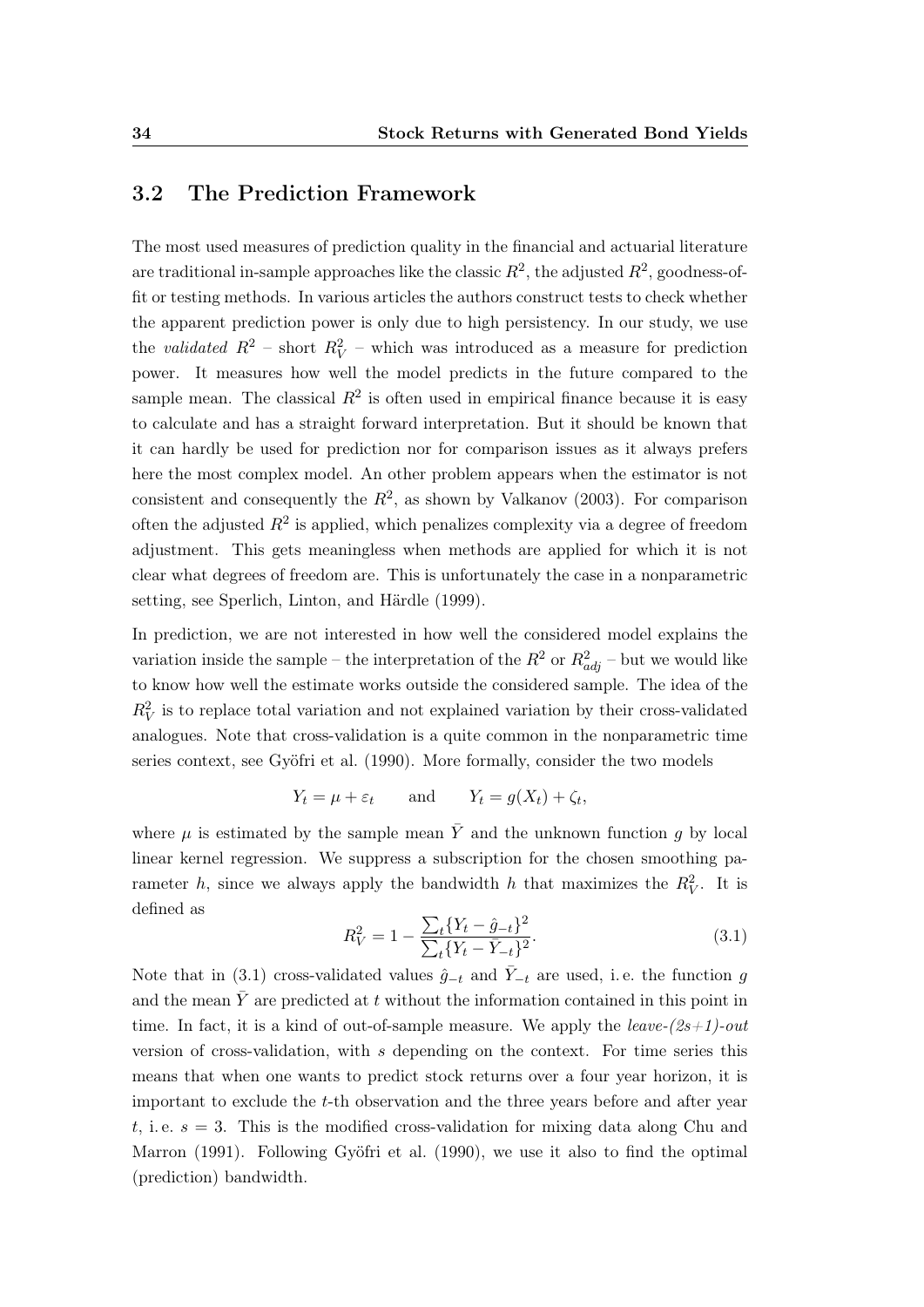Notice some basic properties of the  $R_V^2$ : it is independent of the amount of parameters and takes it values inside  $(-\infty, 1]$ . As it measures how well a given model and estimation principle predicts compared to the cross-validated mean, a negative  $R_V^2$ indicates that one predicts worse than the cross-validated mean. In practical prediction it is well known, and confirmed in our empirical study, that it is hard to find models with important explanatory variables which beat even this cross-validated mean. [Nielsen and Sperlich](#page-108-1) [\(2003\)](#page-108-1) mention that complexity is one of the worst enemies of a good prediction. Therefore, the  $R_V^2$  punishes overfitting (pretending a functional relationship that is not really there) resulting in  $R_V^2 < 0$ .

We analyze excess stock returns defined as

$$
S_t = \log\{(P_t + D_t)/P_{t-1}\} - r_{t-1},
$$

where  $D_t$  denotes the (nominal) dividends paid during year  $t$ ,  $P_t$  the (nominal) stock price at the end of year  $t$ , and  $r_t$  the short-term interest rate, which is

$$
r_t = \log(1 + R_t/100)
$$

using the discount rate  $R_t$ . For prediction, we consider  $Y_t = \sum_{i=0}^{T-1} S_{t+i}$ , the excess stock return at time  $t$  over the next  $T$  years.

Based on the motivations from the introduction, we include the same years bond yield as a single regressor or together with further lagged covariates in the model equation, i. e. we consider the model

<span id="page-50-0"></span>
$$
Y_t = g(\hat{b}_t, v_{t-1}) + \varepsilon_t, \tag{3.2}
$$

with the unknown function g, the constructed bond yield  $\hat{b}_t$ , a vector of further regressors  $v_{t-1}$  and error terms  $\varepsilon_t$ , i.e. mean zero variables given the past. As mentioned above, the problem which occurs is that the current bond yield is unknown. Therefore, we must predict them in a prior step, i. e. we construct the bond yield with the fully nonparametric model

<span id="page-50-1"></span>
$$
b_t = p(w_{t-1}) + \zeta_t,
$$
\n(3.3)

where p is an unknown function,  $w_{t-1}$  is a vector of explanatory variables as for example, lagged interest rates or bond yields, and  $\zeta_t$  an error. Both, model [\(3.2\)](#page-50-0) and [\(3.3\)](#page-50-1), are estimated with a local linear kernel smoother using cross-validation. For the choice of the bandwidth, we basically have two possibilities. Either we treat each model separately, determining first the best (in terms of  $R_V^2$ ) bond model and using this in the second step, or we choose the bandwidth in both steps according to the best  $R_V^2$  for the stock return prediction.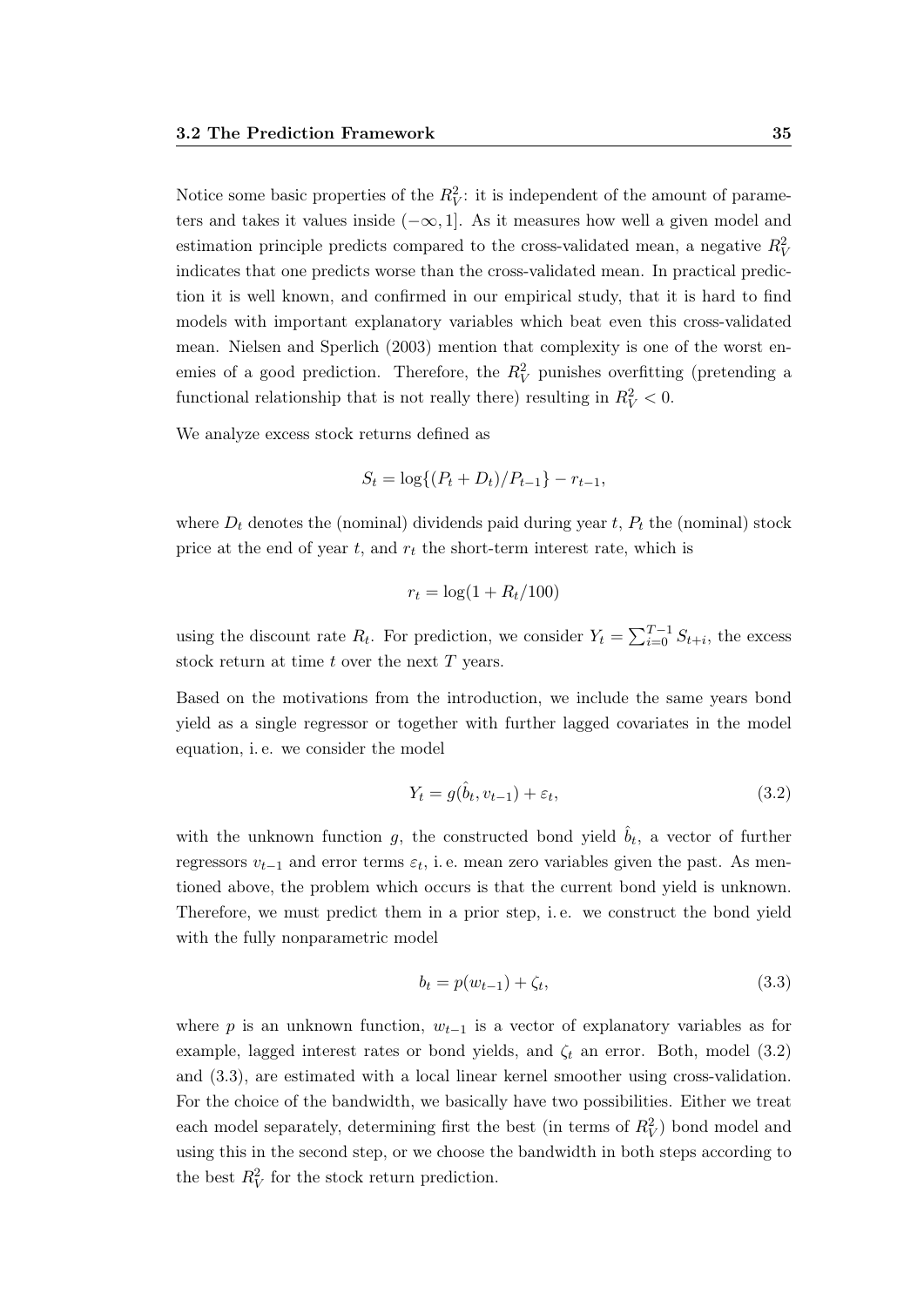As discussed, not only economic intuition motivates the inclusion of the constructed bond yields but also statistical arguments. In Theorem [3.3.7](#page-55-0) we will develop the mathematical justification for the use of constructed variables in the case of dependent data. In other words, when we nonparametrically estimate stock returns using a generated regressor, we asymptotically obtain the same function as had we observed the real bond yield. Basically, the bias of the final estimate is enlarged by an additive factor which is proportional to the bias of the predicted variable from the first step. A similar relationship holds for the variance which is increased by an additive term proportional to the variance of the constructed regressor. This relates the prediction of bonds to the prediction of stocks. For simplification ignore for a moment  $v_{t-1}$ in [\(3.2\)](#page-50-0), and call the function containing the actual bonds  $\tilde{g}$ . A closer look to the prediction error  $\varepsilon_t$  gives

<span id="page-51-0"></span>
$$
Y_t - g(\hat{b}_t) = Y_t - \tilde{g}(b_t) + \tilde{g}(b_t) - g(\hat{b}_t)
$$
  
\n
$$
\simeq \tilde{\varepsilon}_t + g'(\hat{b}_t)(b_t - \hat{b}_t). \tag{3.4}
$$

The gain in our two-step procedure comes from the fact that the second term in [\(3.4\)](#page-51-0) is quite predictable, as we confirm in the empirical part [3.4.2,](#page-56-1) especially documented in Table [3.2.](#page-57-0) An other idea would be the following: first, estimate q with the available bond data  $b_{t-1}$ , and second, evaluate  $\hat{g}$  at the constructed  $\hat{b}_t$ . Since, however, this procedure did not improve the stock forecasts, we skip it from further considerations.

On could directly use the variables in the vector  $w_{t-1}$  as regressors in model [\(3.2\)](#page-50-0). But the model would suffer from complexity and dimensionality in several aspects: the dimension of the covariates as well as their interplay. In the nonparametric literature, typically two strategies are proposed to circumvent this; either semiparametric modelling or additivity, both to import structure. [Nielsen and Sperlich](#page-108-1) [\(2003\)](#page-108-1) showed that additive models fail to improve the prediction of stock returns due to a non-ignorable interaction between the predictors. We believe that the imposition of additional structure, which is inherent in the underlying financial process, yields better results. We think of the same years bond yield as an important factor which captures some of the relevant features for the expected stock returns. In other words, the inclusion of bond yields, when predicting stock returns nonparametrically, can be seen as a kind of complexity and dimension reduction due to the import of more structure.

To see if it is possible to further improve the predictive power in our setting, we will also analyze the model [\(3.2\)](#page-50-0) with a different dependent variable. We consider the ratio between current stock returns and, first, dividend yield, i. e.  $Y_t^* = Y_t/d_t$ , second, long-term interest rate,  $L_t$ ,  $Y_t^{**} = Y_t/L_t$ , and third, risk-free rate,  $r_t$ ,  $Y_t^{***} = Y_t/r_t$ ; see Section [3.4.](#page-56-0)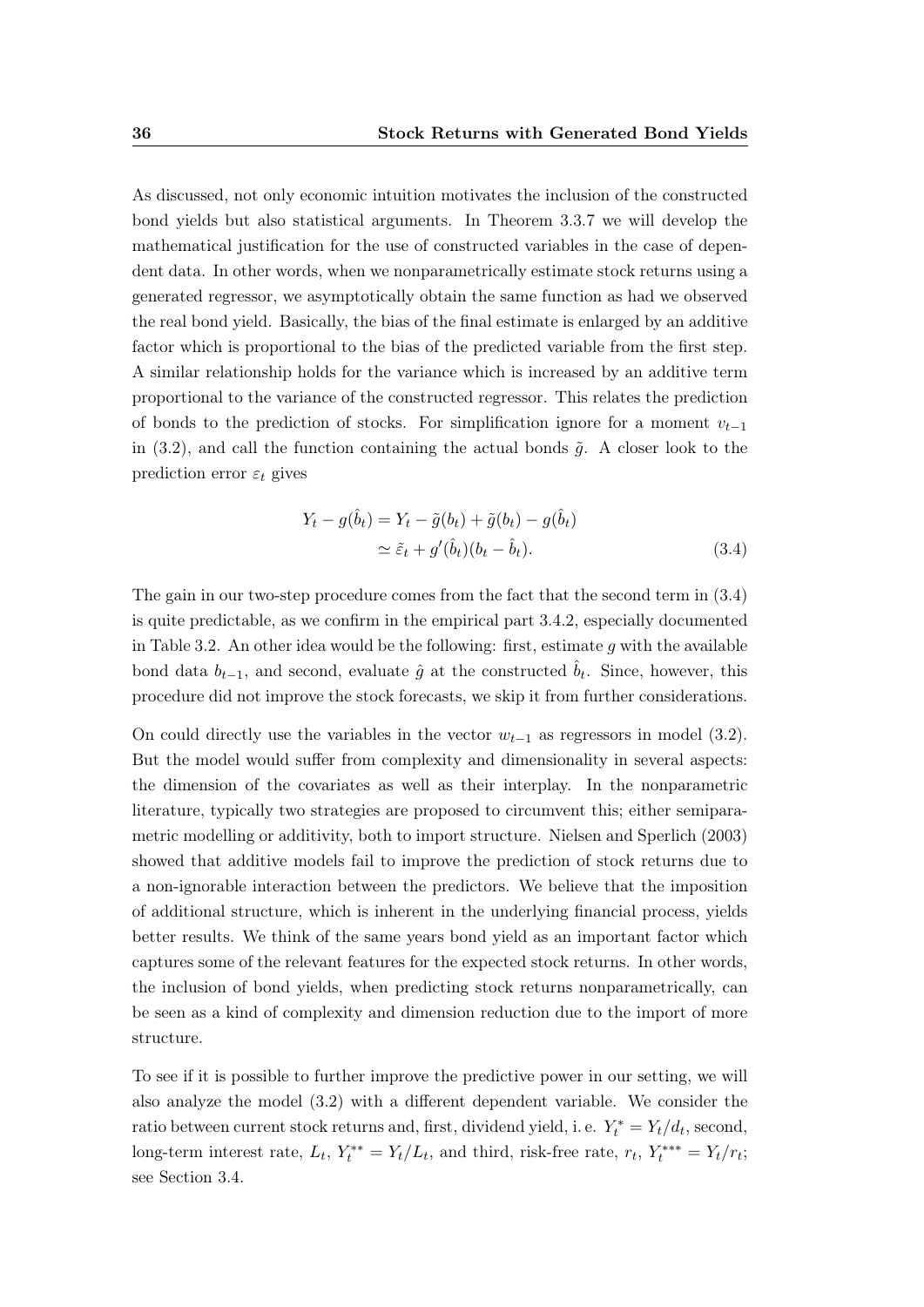#### <span id="page-52-0"></span>3.3 Mathematical Justification

We have to prove that asymptotically the function estimate which makes use of constructed variables will coincide with the real one, as it is the case for non predicted but observed covariates. For the prediction in the time series context, we follow the steps from [Ferraty, Núñez-Antón, and Vieu](#page-105-1) [\(2001\)](#page-105-1) and combine them with [Sperlich](#page-110-2) [\(2009\)](#page-110-2). More technical parts of the proofs can be found in Section [3.6.](#page-61-0)

Let us consider a sample of real random variables  $\{(X_i, Y_i), i = 1, \ldots, n\}$  which are not necessarily independent. We want to estimate the unknown function

$$
m(x) = E(Y|X = x), \quad x \in \mathbb{R},
$$

that should always exist. For a given time series  $\{(Z_i), i \in \mathbb{N}\}\$ a k-step ahead forecast is included in a natural way in the given context using  $Y_i = Z_{i+k}$  and  $X_i = Z_i$ . We concentrate only on the case of an auto-regression function of order one. Since we face constructed realisations for X, we assume a predictor<sup>5</sup> with an additive bias and a stochastic error:

<span id="page-52-2"></span>
$$
\hat{x} = x + b(x) + u_x \sigma_u(x),\tag{3.5}
$$

where the random variables  $u_x$  are independent, with conditional mean zero and conditional variance one. This is rather general as it holds for almost all nonparametric predictors. For technical reasons, we further assume finite higher moments for  $u_x$ . Then, for example the Nadaraya-Watson estimator can be defined with

$$
\hat{f}(x) = \frac{1}{nh} \sum_{i=1}^{n} K\left(\frac{\hat{X}_i - x}{h}\right) \quad \text{and} \quad \hat{q}(x) = \frac{1}{nh} \sum_{i=1}^{n} Y_i K\left(\frac{\hat{X}_i - x}{h}\right)
$$
\n
$$
\hat{m}_{NW}(x) = \frac{\hat{q}(x)}{\hat{f}(x)},\tag{3.6}
$$

as

where  $K$  denotes some kernel function with bandwidth  $h$ .

To measure the strength of dependence in the time series, we limit us to the strongor  $\alpha$ -mixing<sup>6</sup> defined in [Doukhan](#page-104-2) [\(1994\)](#page-104-2) or [Fan and Yao](#page-105-2) [\(2003\)](#page-105-2) as

<span id="page-52-1"></span>
$$
\lim_{n \to \infty} \alpha(n) = 0,
$$

for the mixing coefficient

$$
\alpha(n) = \sup_{A \in \mathcal{F}_{-\infty}^0, B \in \mathcal{F}_n^{\infty}} |P(A)P(B) - P(AB)|,
$$

<sup>5</sup>We do not specify a particular one but we will need some assumptions on it. The used sample of size N, for instance, consists of some instruments  $\mathbf{Z} \in \mathbb{R}^{\delta}$ . In the following, we have N=n, since we use the same series in both the prediction and final step.

<sup>&</sup>lt;sup>6</sup>The weakest of the usually defined mixing conditions.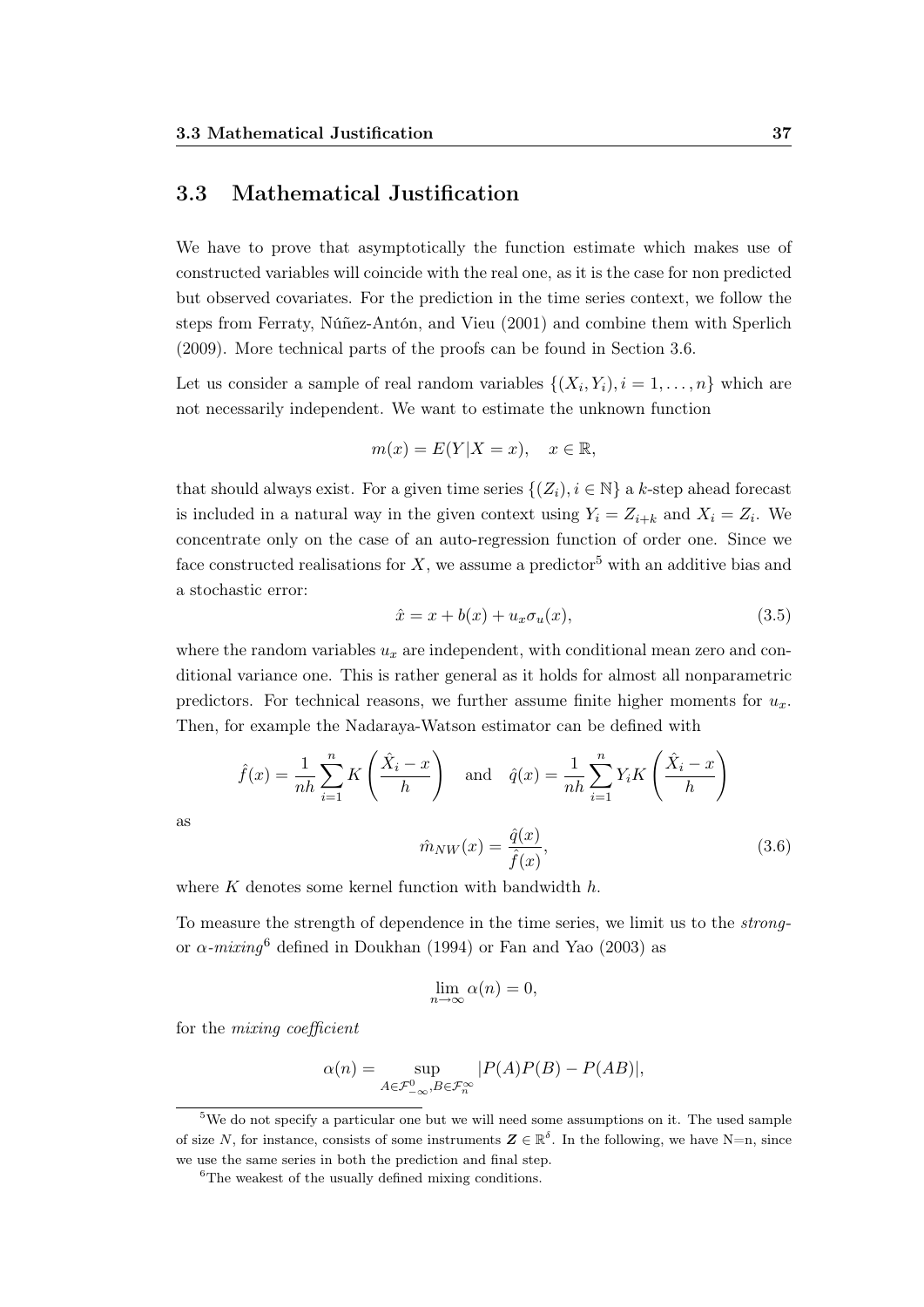where  $\mathcal{F}_i^j$ <sup>*i*</sup> is the  $\sigma$ -algebra generated by  $\{X_k, i \leq k \leq j\}$ . We further assume, that the sequence  $\{(X_i, Y_i), i = 1, \ldots, n\}$  is algebraic  $\alpha$ -mixing, i.e. that for some real constants  $a, c > 0$  we have  $\alpha(n) \leq c n^{-a}$ .

To calculate the asymptotic properties in the context of strong mixing, we make use of an exponential inequality of the Fuk-Nagaev type (cf. [Rio](#page-109-4) [\(2000\)](#page-109-4)).

**Lemma 3.3.1** For an algebraic  $\alpha$ -mixing sequence of random variables  $\{(Z_i), i \in$  $\mathbb{N}$ , with  $s_n^2 = \sum_{i=1}^n \sum_{j=1}^n |\text{cov}(Z_i, Z_j)|$  and  $||Z_i||_{\infty} < \infty$  for all i, holds for some  $\varepsilon > 0$  and  $r > 1$ 

<span id="page-53-1"></span>
$$
P\left(\left|\sum_{i=1}^n Z_i\right| > 4\varepsilon\right) \le 4\left(1 + \frac{\varepsilon^2}{rs_n^2}\right)^{-\frac{r}{2}} + 2ncr^{-1}\left(\frac{2r}{\varepsilon}\right)^{a+1}.
$$

Furthermore, we need the Billingsley inequality from [Bosq](#page-102-3) [\(1998\)](#page-102-3) to bound from above the covariance of two elements of a strong-mixing time series.

**Lemma 3.3.2** For an  $\alpha$ -mixing sequence of random variables  $\{(Z_i), i \in \mathbb{N}\}\$ , with  $||Z_i||_{\infty} < \infty$  for all  $i \neq j$ , holds

<span id="page-53-0"></span>
$$
|\mathrm{cov}(Z_i, Z_j)| \le 4||Z_i||_{\infty}||Z_j||_{\infty} \alpha(|i - j|).
$$

To prove the asymptotic behavior of a kernel regression estimator [\(3.6\)](#page-52-1), we make some common assumptions. As noted above, we analyse an algebraic  $\alpha$ -mixing sequence of real random variables  $\{(X_i, Y_i), i = 1, \ldots, n\}$ . We suppose that for all  $i \neq j$  the joint density  $f_{ij}$  for the pair  $(X_i, X_j)$  exists and that  $|Y| < C < \infty$  almost surely.

Also for the unobservables  $X_i$ , we assume a density function  $f_X$  which is bounded and has a continuous second derivative. At the fix  $x \in \mathbb{R}$  we suppose  $f_X(x) > 0$ .

Since we use kernel-based estimators, let the kernel  $K$  be integrable, bounded, with compact support and continuous second derivative. It fulfills  $\int K(s)ds = 1$  and  $\int sK(s)ds = \int K'(s)ds = \int K''(s)ds = 0.$ 

For both, the deterministic and the stochastic part of the predicted realisations  $\hat{x}$  in [\(3.5\)](#page-52-2), we assume that  $b(x)$  and  $b'(x)$  are of order  $O(h_0^2)$  uniformly, and  $\sigma_u^2(x)$  of order  $O((nh_0^{\delta})^{-1})$ . Here,  $h_0$  is a smoothing parameter tending to zero when the sample size n goes to infinity and  $\delta$  refers to the dimension of the used instruments in the prediction step. Let further be  $b(\cdot)$  and  $\sigma_u(\cdot)$  Lipschitz-continuous.

To simplify our calculations, we further suppose that  $h_0^2 h^{-1}$  and  $(nh_0^{\delta}h)^{-1}$  go to zero, and use the usual assumption that  $nh$  and  $nh_0^{\delta}$  go to infinity as  $n \to \infty$ .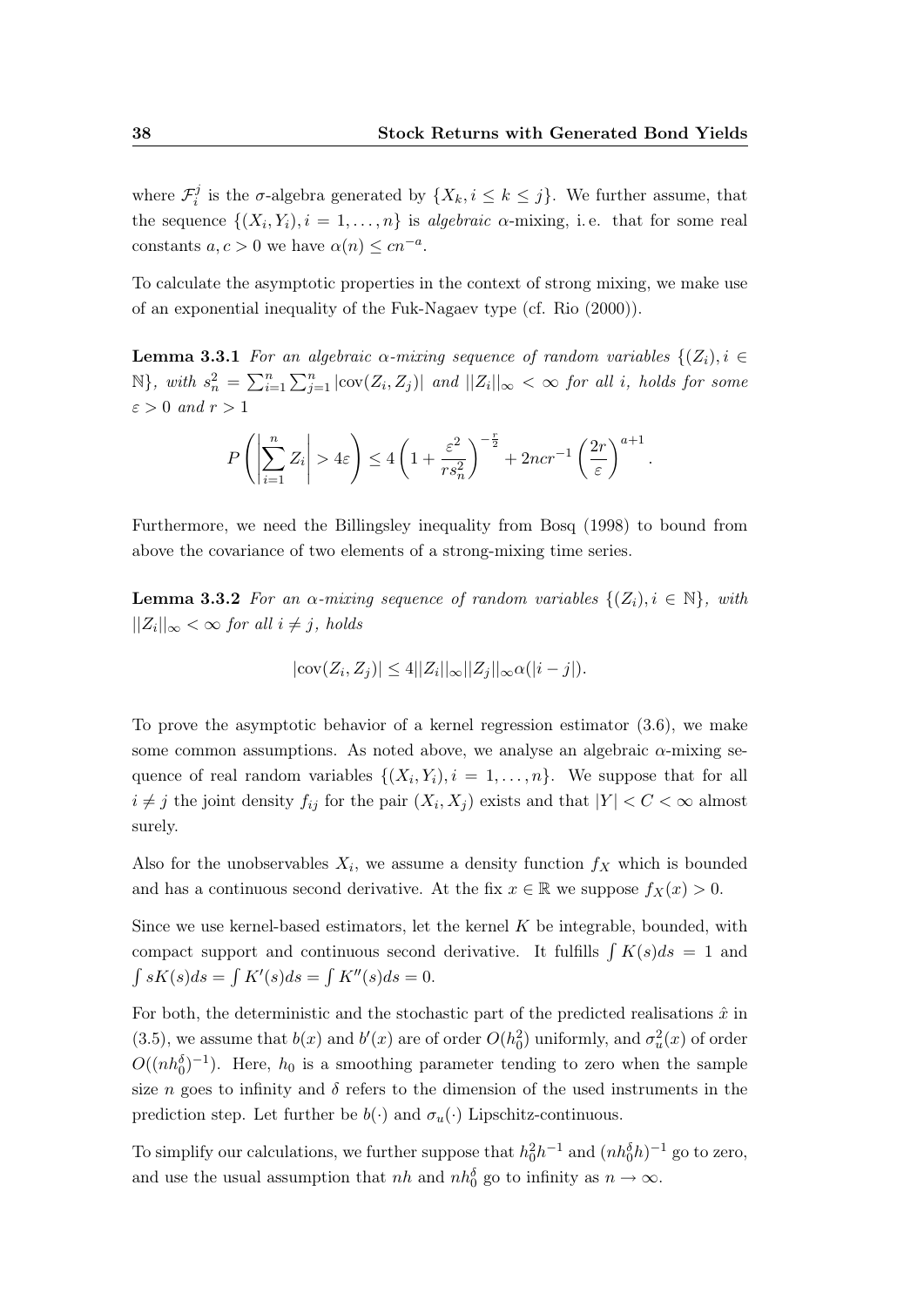Before we state the main result of the section, we collect some important facts. First, we define the following variables for  $l \in \{0, 1\}$ 

<span id="page-54-2"></span>
$$
Z_i = Y_i^l K\left(\frac{\hat{X}_i - x}{h}\right) - E\left[Y_i^l K\left(\frac{\hat{X}_i - x}{h}\right)\right]
$$
(3.7)

and analyse the asymptotic behavior of

$$
s_n^{2*} = \sum_{i=1}^n \sum_{j \neq i} |\text{cov}(Z_i, Z_j)|.
$$

<span id="page-54-1"></span>Proposition 3.3.3 Under the above assumptions,

$$
s_n^{2*} = o(nh) + O(n^2 \alpha(\tilde{\Delta})),
$$

where  $\tilde{\Delta}$  has the same order like the slowest from

$$
\left\{\frac{1}{h\log n}, \frac{nh_0^{\delta}h}{\log n}, \frac{(nh_0^{\delta}h)^2h}{\log n}\right\}.
$$

Note, when  $(nh_0^{\delta})^{-1} = O(h^2)$  the above proposition reduces to  $s_n^{2*} = o(nh)$  +  $O(n^2\alpha((h\log n)^{-1}))$  as in the case without predicted realisations.

**Proposition 3.3.4** Under the given assumptions and if an  $\varepsilon > 0$  exists such that

<span id="page-54-3"></span><span id="page-54-0"></span>
$$
\Delta^{a-1} = O(n^{-1-\varepsilon}),\tag{3.8}
$$

with  $\Delta$  from  $\{h, (nh_0^{\delta}h)^{-1}, ((nh_0^{\delta})^2h^3)^{-1}\},$  it holds that

$$
s_n^{2*} = o(n\Delta).
$$

<span id="page-54-4"></span>**Proposition 3.3.5** Under the stated assumptions, and with  $\Delta$  as in Proposition [3.3.4](#page-54-0) we have

<span id="page-54-6"></span><span id="page-54-5"></span>
$$
var(Z_1) = O(\Delta).
$$

A direct conclusion of these Propositions is

$$
s_n^2 = \sum_{i=1}^n \sum_{j=1}^n |\text{cov}(Z_i, Z_j)| = n \cdot \text{var}(Z_1) + s_n^{2*} = O(n\Delta),\tag{3.9}
$$

with  $\Delta$  from Proposition [3.3.4.](#page-54-0) Before we can directly specify the result about the convergence of the estimator [\(3.6\)](#page-52-1) we need a further proposition.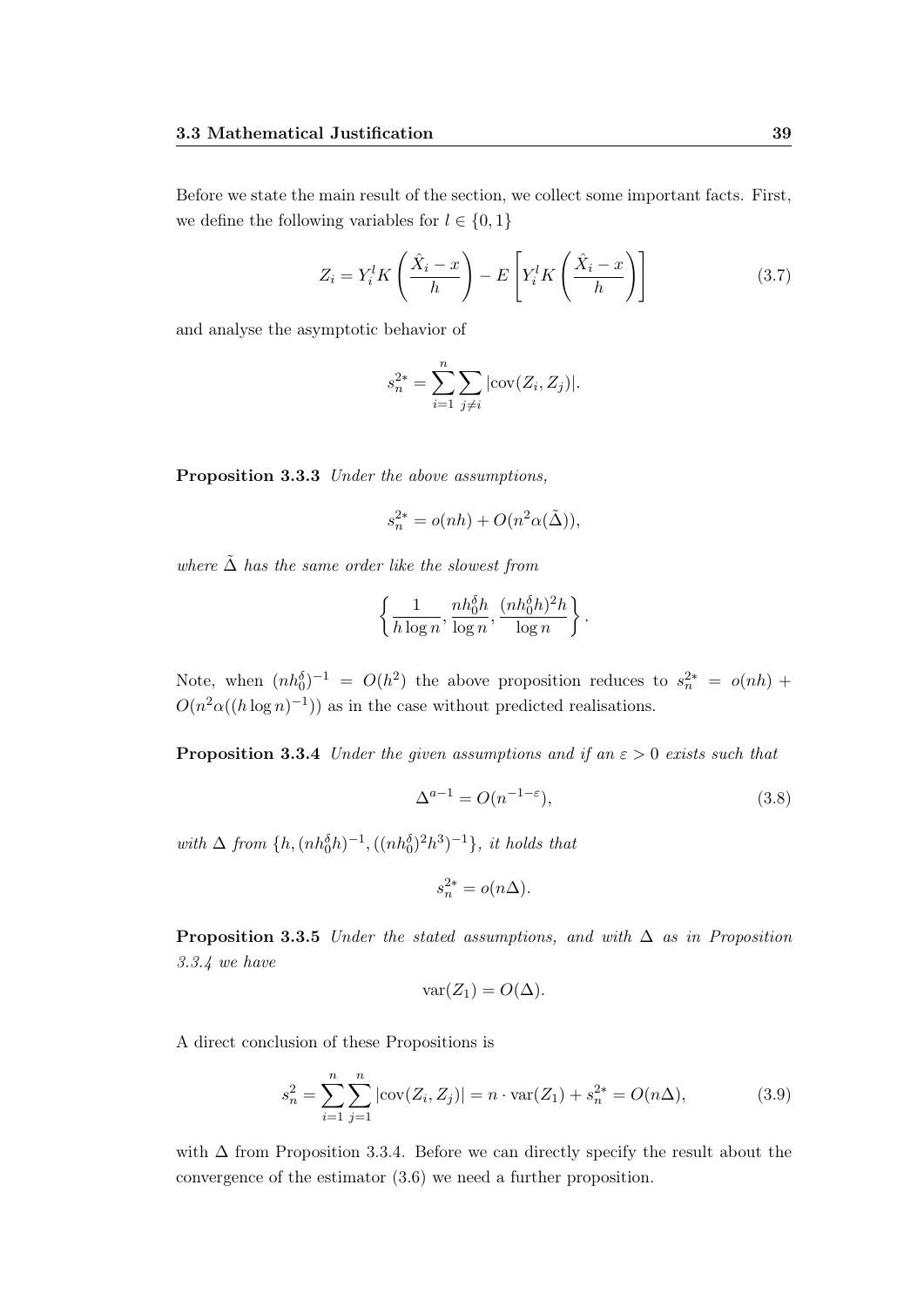**Proposition 3.3.6** Under the above assumptions, and with  $\Delta$  from Proposition [3.3.4](#page-54-0) that verifies the condition

<span id="page-55-3"></span><span id="page-55-1"></span>
$$
c_1 n^{\frac{3-a}{a+1} + \theta} \le \Delta \le c_2 n^{\frac{1}{1-a} - \theta},\tag{3.10}
$$

with existing  $c_1, c_2, \theta > 0$ , holds for  $\nu$  and  $\varepsilon > 0$  with  $\psi = g$  or  $\psi = f$ 

$$
P\left(\left|E\hat{\psi}(x) - \hat{\psi}(x)\right| > \varepsilon \sqrt{\frac{\log n}{nh^2}} \Delta\right) = O(n^{-1-\nu}).\tag{3.11}
$$

In the following, we can state without problems the main theorem of this section. For continuous (around x) functions m and f we find the quasi complete convergence (cf. [Serfling](#page-110-3) [\(1980\)](#page-110-3)) of the Nadaraya-Watson estimator with a constructed regressor.

<span id="page-55-0"></span>Theorem 3.3.7 Under the given assumptions and [\(3.10\)](#page-55-1),

$$
|\hat{m}_{NW}(x) - m(x)| \longrightarrow 0
$$

quasi completely.

The extension to the local linear estimator is almost straightforward. With

$$
s_j(x) = \sum_{i=1}^n K\left(\frac{\hat{X}_i - x}{h}\right)(\hat{X}_i - x)^j \quad \text{and} \quad t_j(x) = \sum_{i=1}^n K\left(\frac{\hat{X}_i - x}{h}\right)(\hat{X}_i - x)^j Y_i,
$$

for  $j = 0, 1, 2$ , we can define

$$
\hat{m}_{LL}(x) = \frac{t_0(x)s_2(x) - t_1(x)s_1(x)}{s_0(x)s_2(x) - s_1^2(x)}.
$$

Basic algebra leads to

<span id="page-55-2"></span>
$$
\hat{m}_{LL}(x) = \frac{\sum_{i=1}^{n} C\left(\frac{\hat{X}_i - x}{h}\right) Y_i}{\sum_{i=1}^{n} C\left(\frac{\hat{X}_i - x}{h}\right)},\tag{3.12}
$$

with  $C\left(\frac{\hat{X}_i-x}{h}\right)=\sum_{i=1}^n$  $j\neq i$  $K\left(\frac{\hat{X}_i-x}{h}\right)(\hat{X}_j-\hat{X}_i)K\left(\frac{\hat{X}_j-x}{h}\right)$  $\left(\hat{X}_j - x\right)$  as a discretization of  $C(u) = \int K(u-v)vK(u)udu^7$ . Since equation [\(3.12\)](#page-55-2) is of the same form like [\(3.6\)](#page-52-1) and the kernel  $C$  fulfills the same conditions as  $K$ , the application of Theorem [3.3.7](#page-55-0) leads to

<sup>&</sup>lt;sup>7</sup>Note that C is a bimodal kernel. Since it puts more weight to points close to x, except if they are too close to  $x$ , than to points far from  $x$ , it would be a natural and desirable choice in the case of strong mixing data, as noted in [Kim et al.](#page-107-3) [\(2009\)](#page-107-3).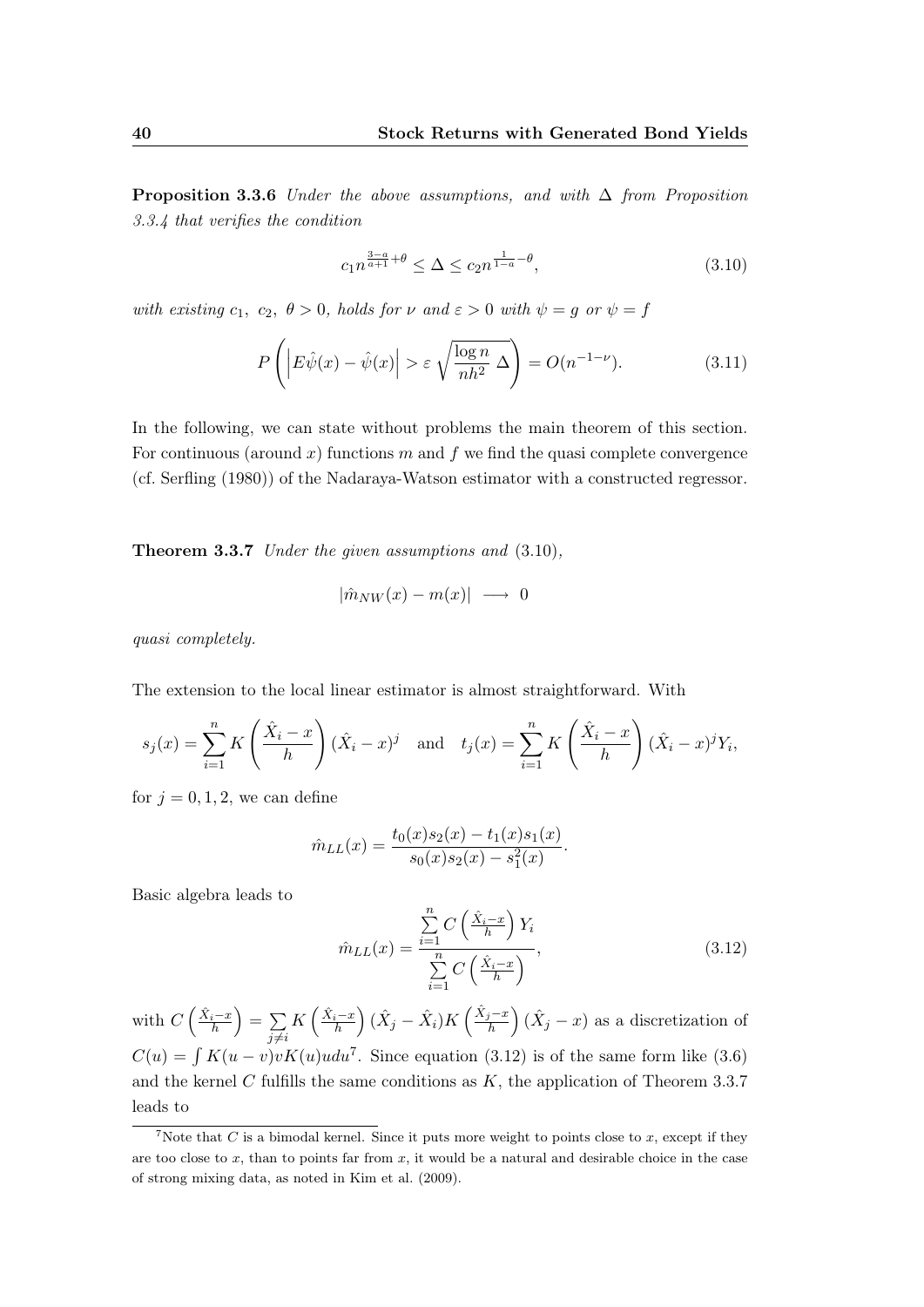Corollary 3.3.8 Under the assumptions of Theorem [3.3.7,](#page-55-0) quasi completely

$$
|\hat{m}_{LL}(x) - m(x)| \longrightarrow 0.
$$

For mean square convergence, asymptotic normality and higher order polynomials, one could directly extend the work of [Masry and Fan](#page-108-3) [\(1997\)](#page-108-3) to the case of predicted regressors.

#### <span id="page-56-0"></span>3.4 Empirical Evidence

Note that we interpret our method presented so far as a two stage model selection approach. Coming from economic motivation that the bond of the same year captures an important part of the stock return we search in the first step the optimal prediction model for the bond. Afterwards, as we have seen in Theorem [3.3.7,](#page-55-0) we can consistently predict stock returns using the nonparametrically constructed bond yields.

#### 3.4.1 Data Description

We consider the annual Danish stock and bond market data for the period 1923 – 1996 from [Lund and Engsted](#page-107-2) [\(1996\)](#page-107-2). In the appendix of their work, a detailed description of the data can be found. We use a stock index based on a value weighted portfolio of individual stocks chosen to obtain maximum coverage of the market index of the Copenhagen Stock Exchange (CSE). Notice that the CSE was open during the second world war. When constructing the data, corrections were made for stock splits and new equity issues below market prices. Table [3.1](#page-57-1) presents summary statistics of the available variables. In the following, we use the dividend price ratio,  $d$ , the stock return,  $S$ , the long-term interest rate,  $L$ , the short-term interest rate,  $r$ , and the bond yields, b, as explanatory variables.

#### <span id="page-56-1"></span>3.4.2 Bond Prediction

We start with model  $(3.3)$  and try to find the best bond prediction model – no stocks yet. As we can see in Table [3.1,](#page-57-1) the bond data are less volatile than the stock market data. Furthermore, Table [3.2](#page-57-0) indicates that we can predict the current bond yield quite well since the table shows large *validated*  $R_V^2$  values of some of the analyzed models. This is not surprising because it agrees with the in Section [3.1](#page-46-0) established present value theory that the bond is basically driven by the interest rate and indeed all advisable models include the interest rate as an explanatory variable.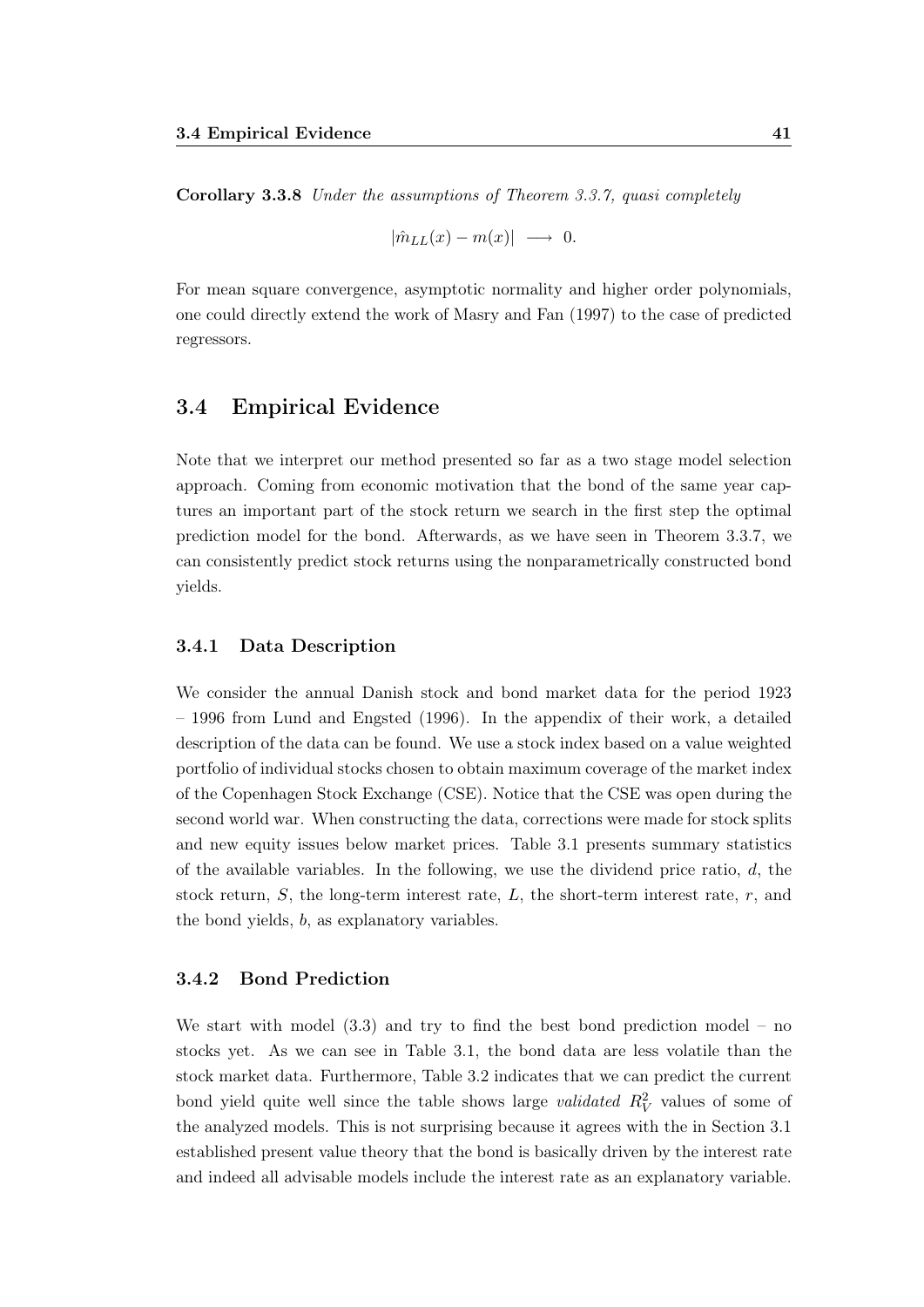<span id="page-57-1"></span>

|                            | Min      | Max     | Mean   | Sd     |
|----------------------------|----------|---------|--------|--------|
| CSE Stock Price Index      | 64.78    | 3177.88 | 511.07 | 662.99 |
| Dividend Accruing to Index | 2.99     | 44.76   | 15.11  | 11.81  |
| <b>Stock Returns</b>       | -42.44   | 72.10   | 2.10   | 17.19  |
| Bond Yield                 | $-13.70$ | 60.30   | 8.61   | 12.07  |
| Dividend Yield             | 0.01     | 0.08    | 0.04   | 0.01   |
| Long-term Interest Rate    | 3.80     | 19.45   | 8.24   | 4.29   |
| Short-term Interest Rate   | 2.50     | 17.86   | 6.96   | 3.46   |

Table 3.1: Danish stock and bond market data (1923-1996).

Note that in Table [3.2](#page-57-0) also results of a simple linear regression are available. There are no large differences to the results from the nonparametric model, but in the most cases the  $R_V^2$  values of the latter approach are larger than that one from the parametric counterpart. The fact that also this simple parametric approach gives a good prediction of bonds confirms our strategy. In fact, we are in the position to forecast the current bond yield in an adequate way and can include this produced information in the more interesting second step – the stock prediction.

<span id="page-57-0"></span>

| $w_{t-1}$       | S            | L            | $\mathcal{r}$ | d, L                                                                   | d, r         | S, L         |
|-----------------|--------------|--------------|---------------|------------------------------------------------------------------------|--------------|--------------|
| par.<br>nonpar. | 11.6<br>16.3 | 24.0<br>23.9 | 22.3<br>26.8  | 21.9<br>23.2                                                           | 19.4<br>19.3 | 31.9<br>31.6 |
|                 |              |              |               |                                                                        |              |              |
| $w_{t-1}$       |              |              |               | $S, r \quad L, b \quad r, b \quad S, L, b \quad S, r, b \quad L, r, b$ |              |              |
| par.            | 33.1         | 29.2         | 35.2          | 31.9                                                                   | 37.4         | 30.9         |
| nonpar.         | 33.0         | 29.2         | 35.5          | 31.7                                                                   | 37.4         | 31.8         |

**Table 3.2:**  $R_V^2$ -values for bond model [\(3.3\)](#page-50-1).

Lagged explanatory variables: S stock return, d dividend by price, r risk-free rate, L long-term interest rate, b bond yield.

#### 3.4.3 Stock Prediction

For the presentation of our results we concentrate in the following on a forecast horizon of one year, i.e.  $Y_t = S_t$ . For larger horizons we got analog results but without further insight. First, we estimate model [\(3.2\)](#page-50-0) without the constructed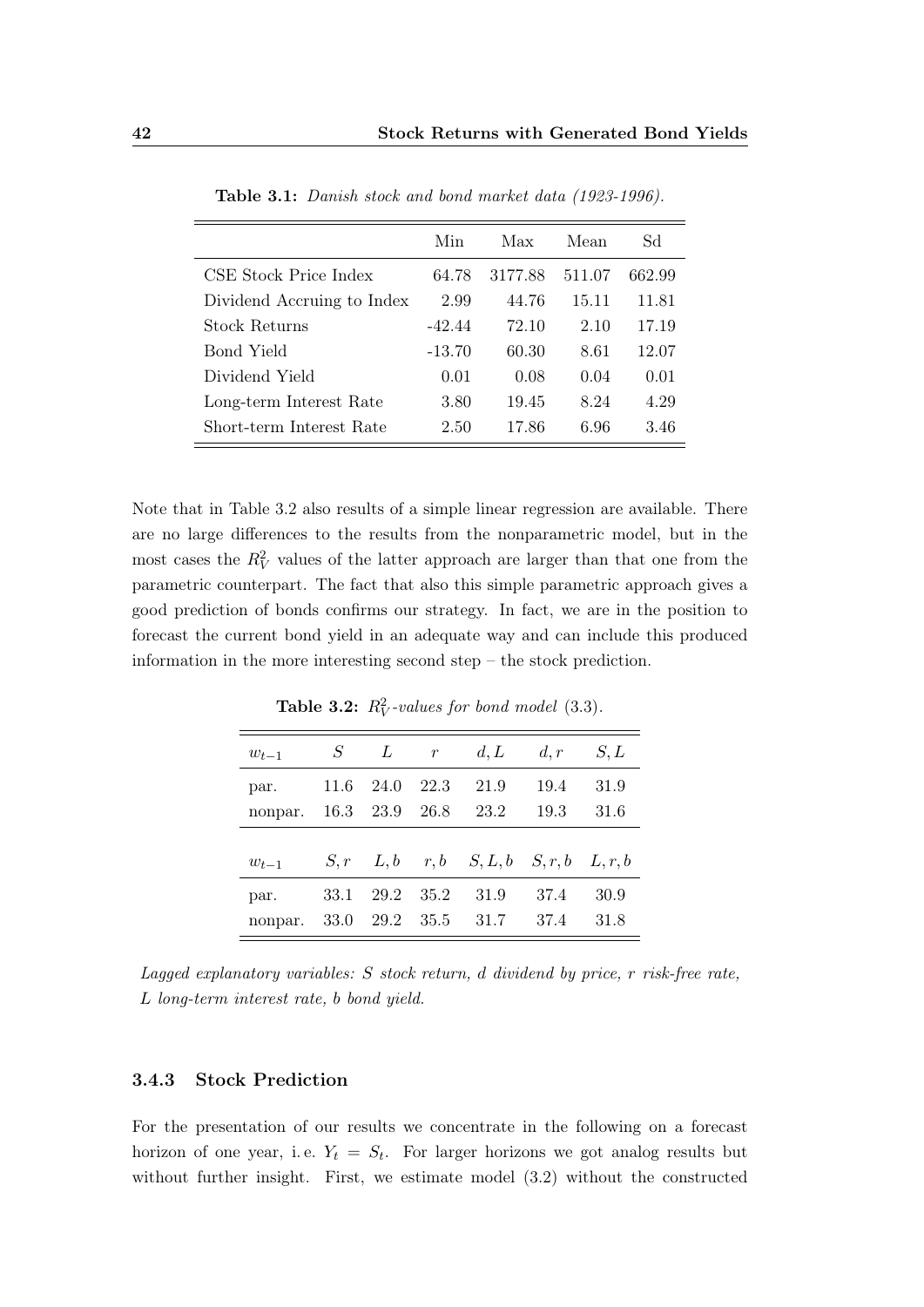bond variable again with a simple parametric regression and a fully nonparametric kernel based method. The results are summarized in the first two lines of Table [3.3](#page-58-0) and show that all parametric models produce negative *validated*  $R_V^2$  values. It means that with a simple regression approach we cannot better forecast one-year stock returns than the simple mean. A more sophisticated technique is needed. In fact, our so far best nonparametric model<sup>8</sup> uses lagged bond yields,  $b_{t-1}$ , and gives a  $R_V^2$  of 5.9. Second, we follow our in Section [3.2](#page-49-0) proposed procedure and generate the

<span id="page-58-0"></span>

| $w_{t-1}$            | $\overline{d}$ | $S_{\rm}$ | L        | $\boldsymbol{r}$                                  | $\boldsymbol{b}$ | d, S    | d, L    | d, r    | d, b    |
|----------------------|----------------|-----------|----------|---------------------------------------------------|------------------|---------|---------|---------|---------|
| nonpar               | $-1.4$         | 1.8       | $-4.2$   | $-3.6$                                            | $5.9\,$          | $5.5\,$ | $-6.0$  | $-7.4$  | 3.1     |
| par                  | $-1.3$         | $-1.8$    | $-4.2$   | $-5.7$                                            | $-4.0$           | $-3.5$  | $-5.8$  | $-7.2$  | $-6.2$  |
| $\hat{b}_t$          | 8.3            | 1.3       | $-3.5$   | 1.4                                               | 10.6             | $-1.5$  | $-3.8$  | 2.9     | 10.1    |
| $\hat{b}_t, v_{t-1}$ | $13.9\,$       | 5.1       | 9.1      | 16.3                                              | 8.9              | $-1.6$  | 28.3    | 21.6    | $3.8\,$ |
|                      |                |           |          |                                                   |                  |         |         |         |         |
| $w_{t-1}$            | S,L            | S,r       | S,b      | L, r                                              | L, b             | r, b    | d, S, L | d, S, r | d, S, b |
| nonpar               | $-3.5$         | $-7.1$    | 4.6      | $-9.4$                                            | 0.8              | $0.5\,$ | $-2.9$  | $-6.7$  | $3.3\,$ |
| par                  | $-6.8$         | $-7.9$    | $-6.6$   | $-9.3$                                            | $-7.5$           | $-8.6$  | $-8.6$  | $-9.8$  | $-8.8$  |
| $\hat{b}_t$          | $-1.1$         | $-3.1$    | 3.9      | $-0.6$                                            | $-0.9$           | $-3.6$  | 1.3     | $-3.5$  | $8.9\,$ |
| $\hat{b}_t, v_{t-1}$ | 1.6            | 13.5      | $-1.3$   | 15.8                                              | 15.6             | 20.3    | 10.8    | 14.2    | $0.8\,$ |
|                      |                |           |          |                                                   |                  |         |         |         |         |
| $w_{t-1}$            |                |           |          | $d, L, r$ $d, L, b$ $d, r, b$ $S, L, r$ $S, L, b$ |                  | L, r, b | S, r, b |         |         |
| nonpar               | $-11.2$        | $-3.8$    | 1.0      | $-11.0$                                           | 0.3              | $-4.4$  | $-1.6$  |         |         |
| par                  | $-10.9$        | $-9.9$    | $-11.2$  | $-12.5$                                           | $-11.1$          | $-13.0$ | $-11.9$ |         |         |
| $\hat{b}_t$          | $-2.8$         | $-1.0$    | $-3.7$   | $-2.1$                                            | 1.8              | $-3.6$  | 1.6     |         |         |
| $\hat{b}_t, v_{t-1}$ | 17.5           | 16.6      | $20.4\,$ | 10.0                                              | 1.6              | 15.9    | 5.1     |         |         |

**Table 3.3:**  $R_V^2$ -values for stock model [\(3.2\)](#page-50-0).

In each panel: nonparametric and parametric stock prediction model with  $w_{t-1}$  as covariates but without the constructed bond  $\hat{b}_t$  (first and second line), nonparametric model only with  $\hat{b}_t$  as regressor and bandwidth chosen in the final step (third line), nonparametric model with  $\hat{b}_t$  and the same variables  $w_{t-1}$  as in the bond prediction step; bandwidth selection in the final step (fourth line); bond  $\hat{b}_t$  constructed with model [\(3.3\)](#page-50-1) and the variables  $w_{t-1}$ . Lagged explanatory variables: S stock return, d dividend by price, r risk-free rate, L long-term interest rate, b bond yield.

<sup>&</sup>lt;sup>8</sup>[Nielsen and Sperlich](#page-108-1) [\(2003\)](#page-108-1) report in an analog setting a  $R_V^2$  value of 5.5 for a fully nonparametric two-dimensional model with dividend-price ratio,  $d_{t-1}$ , and lagged excess stock returns,  $S_{t-1}$ , as explanatory variables, but do not use bond yields in their analysis.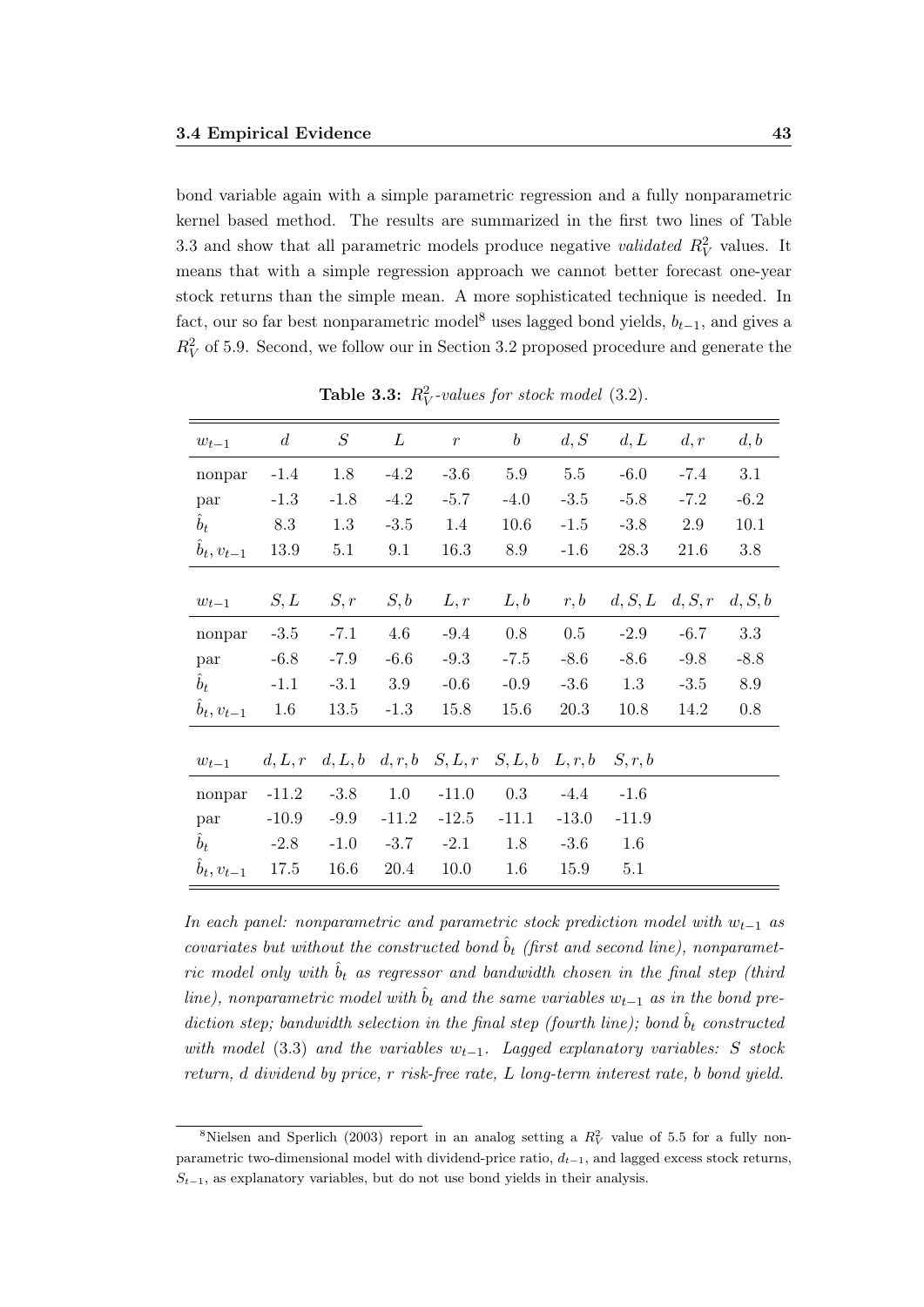current bond yield with model [\(3.3\)](#page-50-1) but include only this as regressor in the final step [\(3.2\)](#page-50-0). Since we use nonparametric methods in both parts, we have two possibilities to choose the appropriate bandwidth. On the one hand we can separately treat both models, i. e. we use the best bond model and include the so constructed variable into the stock prediction. The best model following this procedure<sup>9</sup> uses lagged bond yields,  $b_{t-1}$ , to construct the current bond in the first step and gives a  $R_V^2$  value of 9.0. On the other hand we could also choose the bond model in the final step, not including the best bond prediction model but that one that yields the largest  $R_V^2$ value when we predict stock returns. The predictive power of this method is again greater as can be seen from line three<sup>10</sup> of Table [3.3.](#page-58-0) Our so far best model again uses lagged bond yields,  $b_{t-1}$ , in the first step and has a  $R_V^2$  value of 10.6.

Third, we construct the current bond as before, but we use for stock return prediction this regressor in model [\(3.2\)](#page-50-0) together with any combination of lagged variables from the predictor set  $\{d, S, L, r, b\}$ . The two highest  $R_V^2$  were achieved by  $\hat{g}(\hat{b}_t, d_{t-1}, S_{t-1}, L_{t-1})$  where  $R_V^2 = 30.3$  for  $\hat{b}_t = \hat{p}(d_{t-1})$  and  $R_V^2 = 28.9$  for  $\hat{b}_t =$  $\hat{p}(d_{t-1}, L_{t-1})$ . Note that for an increasing set of regressor variables the corresponding multidimensional bandwidth grid, on which we looked for the best predicting bandwidth combination, had to be reduced for numerical reasons. Consequently, lower dimensional models have the tendency to be slightly favored in our study. The full set of results for the 25 times 25 combinations of  $\{d, S, L, r, b\}$  is not shown here for the sake of presentation, but available in Tables [3.6](#page-67-0) to [3.8](#page-69-0) in the appendix [3.7.](#page-66-0) An interest finding is that for each variable set the diagonal of all results, given in the last line of Table [3.3,](#page-58-0) seems to be among the best prediction models. So here we have  $w_{t-1} = v_{t-1}$  for models [\(3.3\)](#page-50-1) and [\(3.2\)](#page-50-0). We see now clearly that our proposal greatly improves the predictive power for stock returns. For the best model in Table [3.3](#page-58-0) – we construct the bond and predict stock returns with the dividend yield,  $d_{t-1}$ , and long-term interest rate,  $L_{t-1}$  – we find an impressive  $R_V^2$  value of 28.3, an increase of the prediction quality by a factor of almost 5 compared to the model without constructed bonds. This finding again indicates that the bond captures and provides the most important part of the stock return which is related to the change in long term interest rate.

The last part of our empirical study concentrates on the change of the dependent variable. Up to now, we used the excess stock return but for the following we divide this value by the dividend yield, the short-term or the long-term interest rate, i. e.

<sup>&</sup>lt;sup>9</sup>Since the bandwidth choice in the final step yields better results, the  $R_V^2$  values for this approach are deferred to the appendix (see Table [3.5\)](#page-66-1).

<sup>&</sup>lt;sup>10</sup>Note that some  $R_V^2$  of this method are smaller compared to the  $R_V^2$  of the sequential procedure. The reason is that the computational burden growths exponentially. Hence, we use only a grid of  $30\times30$  bandwidths compared to 100 different bandwidths in the sequential procedure.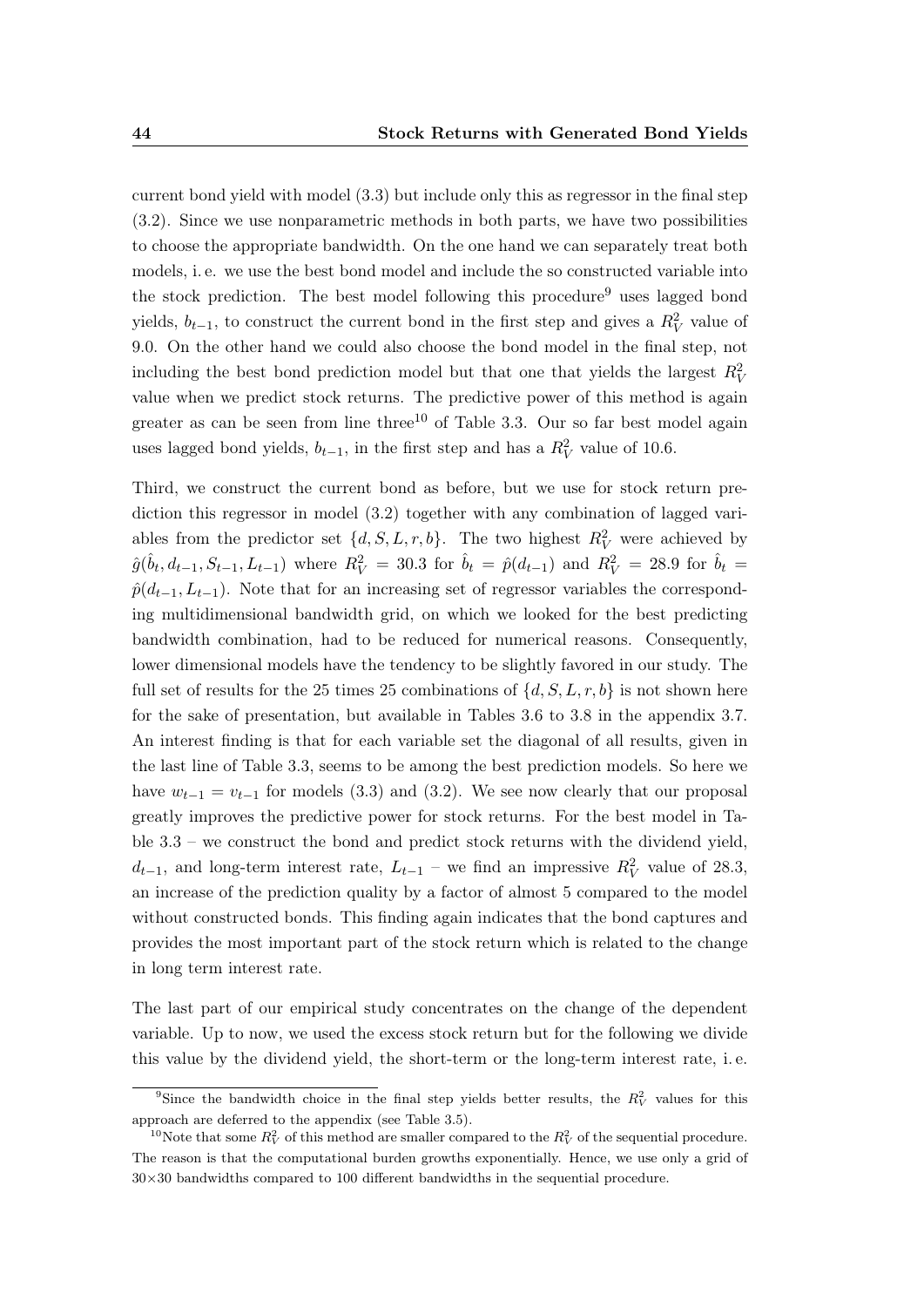we use  $Y_t^* = Y_t/d_t$ ,  $Y_t^{**} = Y_t/L_t$ , and  $Y_t^{***} = Y_t/r_t$ . Table [3.4](#page-60-1) summarizes our findings for  $Y^*$ . The results for  $Y^{**}$  and  $Y^{***}$  are deferred in Tables [3.9](#page-70-0) and [3.10](#page-71-0) of the appendix in [3.7](#page-66-0) because the same models appear but with somewhat lower  $R_V^2$ -values.

| $w_{t-1}$                                        |  |  | $d, L$ $d, r$ $L, r$ $L, b$ $r, b$ $d, L, r$ $d, r, b$ $L, r, b$ |  |
|--------------------------------------------------|--|--|------------------------------------------------------------------|--|
| par.                                             |  |  | $-8.1$ $-10.4$ $-11.2$ $-4.5$ $-6.8$ $-15.0$ $-11.2$ $-12.7$     |  |
| nonpar. -8.3 -10.5 -11.3 1.3 11.4 -15.2 2.4 12.3 |  |  |                                                                  |  |
| final 39.9 35.4 41.4 31.3 35.8 39.5 42.6 43.5    |  |  |                                                                  |  |

<span id="page-60-1"></span>**Table 3.4:**  $R_V^2$ -values for model [\(3.2\)](#page-50-0) with  $Y_t^* = Y_t/d_t$  as dependent variable.

Parametric and nonparametric prediction model for  $Y^*$  with  $w_{t-1}$  as covariate but without the constructed bond  $\hat{b}_t$  (first and second line), nonparametric model with  $\hat{b}_t$  and the same variables  $w_{t-1}$  as in the bond prediction step; bandwidth selection in the final step (third line); bond  $\hat{b}_t$  constructed with model [\(3.3\)](#page-50-1) and the variables  $w_{t-1}$ . Lagged explanatory variables: d dividend by price, r risk-free rate, L longterm interest rate, b bond yield.

The first line of Table [3.4](#page-60-1) refers again to the parametric version of model [\(3.2\)](#page-50-0) and the second line to the fully nonparametric method, both without constructed bonds. Almost all of the parametric models have negative  $R_V^2$  values and also only a small number of nonparametric models beat the simple mean. In contrast, when we include the constructed bond in the nonparametric prediction, a large increase of the *validated*  $R_V^2$  can be observed. For example, the model which uses long- and short-term interest rate, and lagged bond yields for both the bond generation and following stock prediction, has a  $R_V^2$  value (43.5%) that is over three and a half times larger than the value of the best model without constructed bond (12.3%). We see again that the same years bond yield includes the change in interest rate in the stock estimation procedure what results in the strongest improvements.

#### <span id="page-60-0"></span>3.5 Concluding Remarks and Outlook

Motivated by economic theory and statistical arguments, we include the same years bond yield in the fully nonparametric prediction approach for excess stock returns. Since the current bond yield is unknown, we propose to construct it in a prior step using again nonparametric techniques. The bandwidths should be chosen in such a way that they maximize the  $R_V^2$  of the final step. The empirical study demonstrates that this two-step approach can enormously improve the stock return prediction.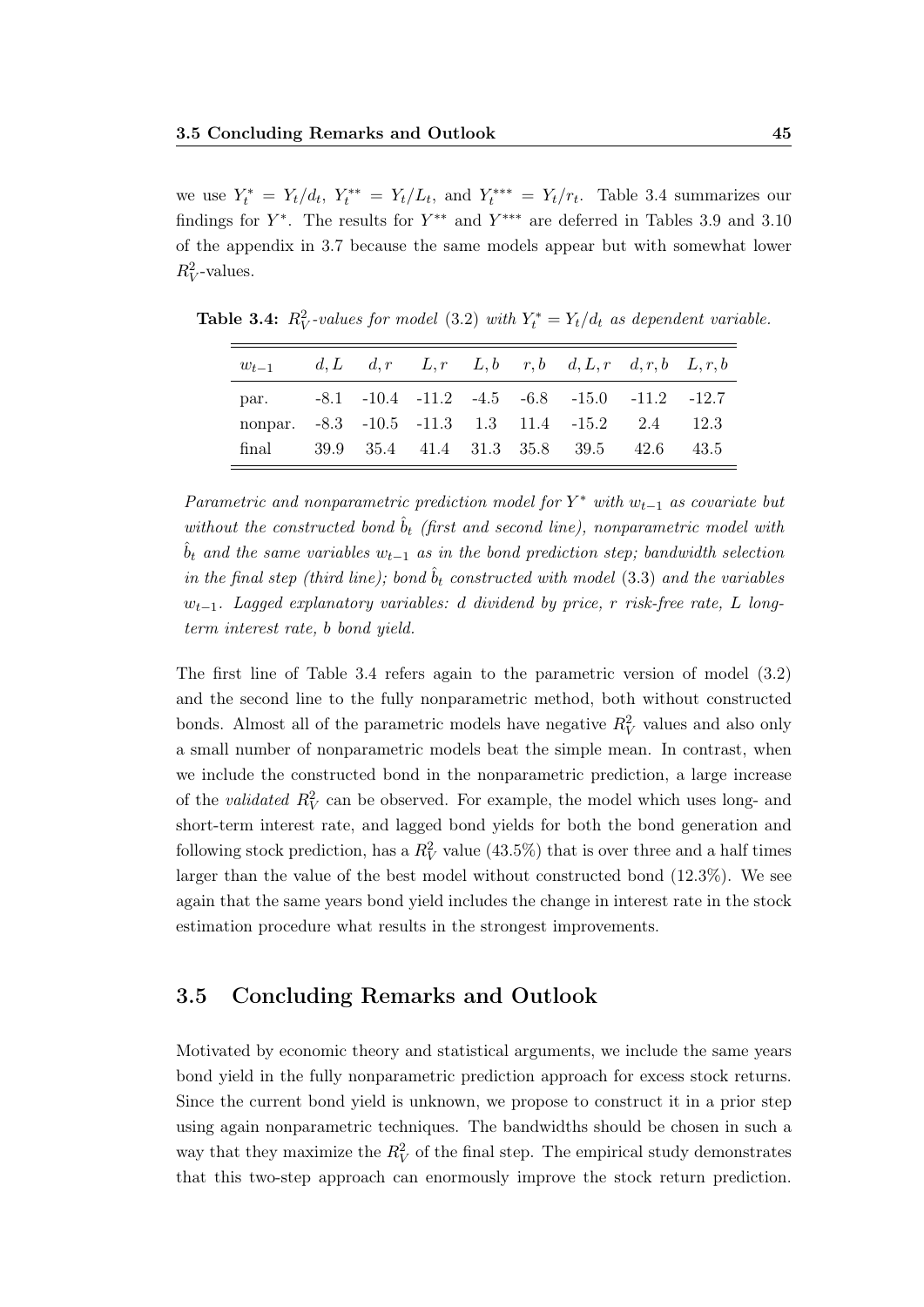Moreover, we prove the consistency of our method and derive the asymptotic behavior of our final predictor. We illustrate the improvement due to our method using annual Danish stock and bond market data which were studied in detail in former articles by different authors. The results confirm our motivation of including the same years bond yield, that it captures the most important part of the stock return, namely the part related to the change in long-term interest rate. This actually holds not only for stock returns but also for transformed variables, as for example returns divided by dividend yields.

The statistical key points are the following. It is clear that we face a regression model that exhibits high complexity and dimensionality. An obvious remedy would be the imposition of structure. Since it has been shown that separability is inappropriate because of unknown interactions, we make use of financial theory to exploit the inherent structure of stock returns. Alternatively, one could interpret the first stage as an optimal nonparametric transformation that maps, for example, the long-term interest rate to the current bond yield,  $L_{t-1} \to \hat{b}_t$ . The subsequent nonparametric smoother of the transformed variable is than characterized by less bias. Here, we present a practical example in the spirit of the somewhat theoretical method proposed by [Park et al.](#page-108-2) [\(1997\)](#page-108-2) which improves nonparametric regression with simple transformation techniques. Note the difference of our approach to their work, namely that we use an additional variable for the transformation whereas [Park et al.](#page-108-2) [\(1997\)](#page-108-2) estimate on the original scale.

## <span id="page-61-0"></span>3.6 Appendix A: Proofs

*Proof of Proposition [3.3.3.](#page-54-1)* Since the variables  $Z_i$  in [\(3.7\)](#page-54-2) are centered, we calculate for  $i \neq j$ 

$$
|EZ_iZ_j| = \left| EY_i^l Y_j^l K\left(\frac{\hat{X}_i - x}{h}\right) K\left(\frac{\hat{X}_j - x}{h}\right) - EY_i^l K\left(\frac{\hat{X}_i - x}{h}\right) EY_j^l K\left(\frac{\hat{X}_j - x}{h}\right) \right|.
$$
\n(3.13)

First, we analyse the second term in the last equation and use the assumption that all  $Y_i$  are bounded.

$$
EY_i^lK\left(\frac{\hat{X}_i - x}{h}\right) \le C \int \int K\left(\frac{u - x + b(u) + v\sigma(u)}{h}\right) f(u, v) du dv.
$$

A simple Taylor-expansion of the kernel leads to

$$
C \int \int \left\{ K\left(\frac{u-x}{h}\right) + K'\left(\frac{u-x}{h}\right)\left(\frac{b(u)+v\sigma(u)}{h}\right) + K''\left(\frac{u-x}{h} + \kappa \frac{b(u)+v\sigma(u)}{h}\right) \frac{(b(u)+v\sigma(u))^2}{2h^2} \right\} f(u,v) du dv,
$$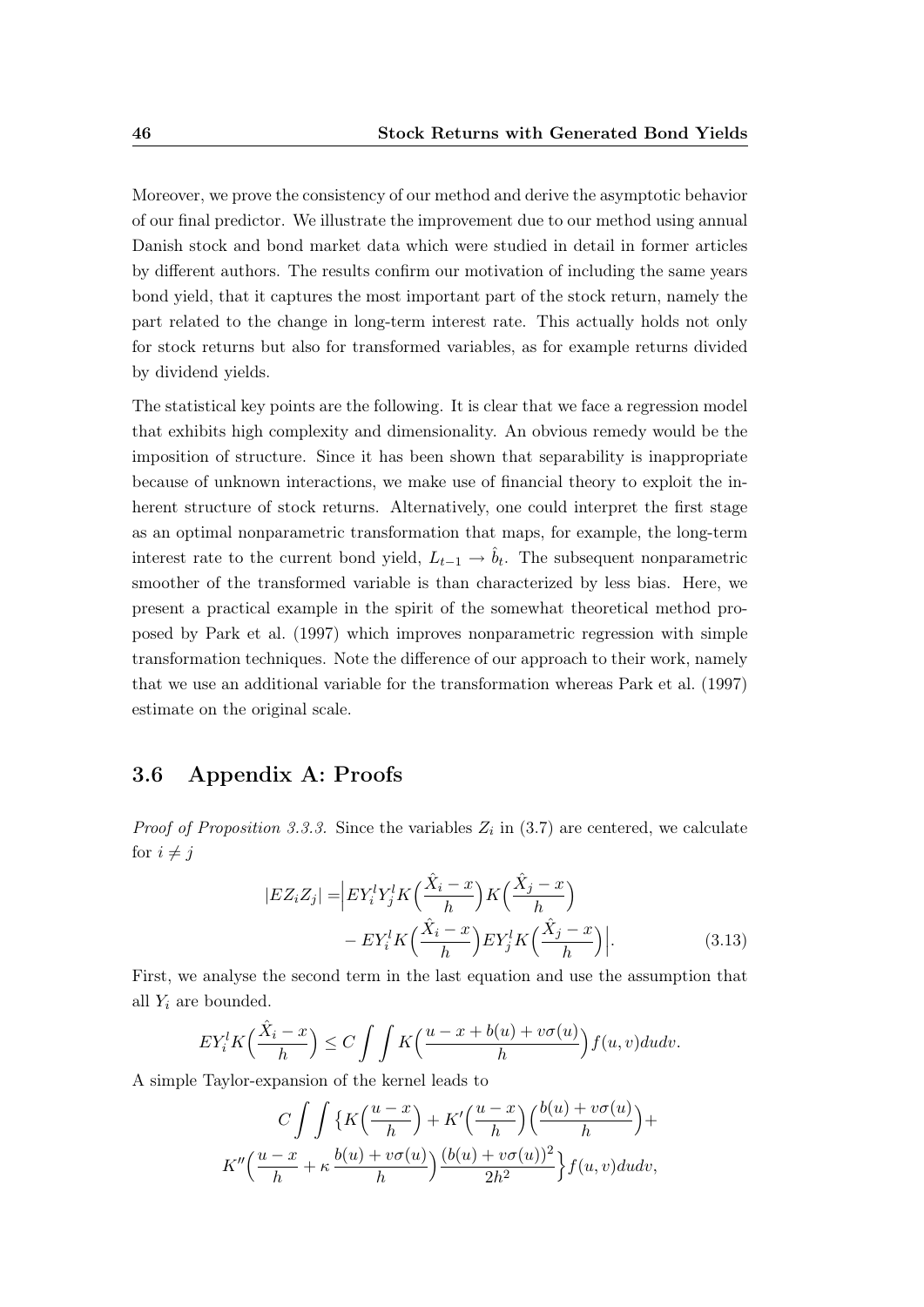where  $\kappa \in (0,1)$ . With the common substitution  $s = (u-x)h^{-1}$  we get

$$
EY_i^l K\left(\frac{\hat{X}_i - x}{h}\right) = O(h + (nh_0^{\delta}h)^{-1}).
$$

Analog steps lead to

$$
E\Big[Y_i^l Y_j^l K\Big(\frac{\hat{X}_i - x}{h}\Big) K\Big(\frac{\hat{X}_j - x}{h}\Big)\Big] = O(h^2 + (nh_0^{\delta})^{-1} + (nh_0^{\delta}h)^{-2}),
$$

and thus the covariance  $|\text{cov}(Z_i, Z_j)|$  for  $i \neq j$  is of the same rate.

On the other hand, we can directly make use of Lemma [3.3.2](#page-53-0) because all  $Y_i$  and  $K$ are bounded so that  $||Z_i||_{\infty} < \infty$ . It follows

$$
|\mathrm{cov}(Z_i, Z_j)| \le C\alpha(|i - j|).
$$

The idea is now to combine both results. When the indices of the two variables  $Z_i$ and  $Z_i$  are close<sup>11</sup> to each other we use the first result, and when they are far from each other the second one. To control this, we introduce a sequence of integers  $a_n$ and obtain

$$
s_n^{2*} = \sum_{i=1}^n \sum_{j \neq i} |\text{cov}(Z_i, Z_j)|
$$
  
 
$$
\leq C \Big[ \sum_{0 < |i-j| \leq a_n} \{ h^2 + (nh_0^{\delta})^{-1} + (nh_0^{\delta}h)^{-2} \} + \sum_{|i-j| > a_n} \alpha(|i-j|) \Big].
$$

Since  $i \neq j$ , the largest possible term for  $a_n$  is  $0 < |i - j| \leq a_n \approx n - 1$  and the smallest  $|i - j| > a_n \approx 1$ . Furthermore, the maximum number of elements in  $s_n^{2*}$ is  $n^2 - n$ , and we obtain for  $\Delta$  that it is of the same order like the slowest term in  $O(h^2 + (nh_0^{\delta})^{-1} + (nh_0^{\delta}h)^{-2})$ 

$$
\frac{\sum_{0 < |i-j| \le a_n} \Delta}{\Delta n a_n} \le \frac{n^2 - n}{n(n-1)} \quad \Longleftrightarrow \quad \sum_{0 < |i-j| \le a_n} \Delta = O(\Delta n a_n)
$$

and

$$
\frac{\sum_{|i-j|>a_n}\alpha(|i-j|)}{n^2\alpha(a_n)}\leq \frac{n^2-n}{n^2}\quad\Longleftrightarrow\quad \sum_{|i-j|>a_n}\alpha(|i-j|)=O(n^2\alpha(a_n)).
$$

This means that

$$
s_n^{2*} = O({h2 + (nh0δ)-1 + (nh0δh)-2}na_n + n2α(a_n)).
$$

Choosing  $a_n$  from  $\{\frac{1}{h\log n}\}$  $\frac{1}{h\log n}, \frac{nh_0^{\delta}h}{\log n}$  $\frac{nh_0^{\delta}h}{\log n}, \frac{(nh_0^{\delta})^2h^3}{\log n}$  $\frac{h_0^o)^2 h^o}{\log n}$  proves the Proposition.

<sup>&</sup>lt;sup>11</sup>Since we use time series data, this means that the two events are close in time.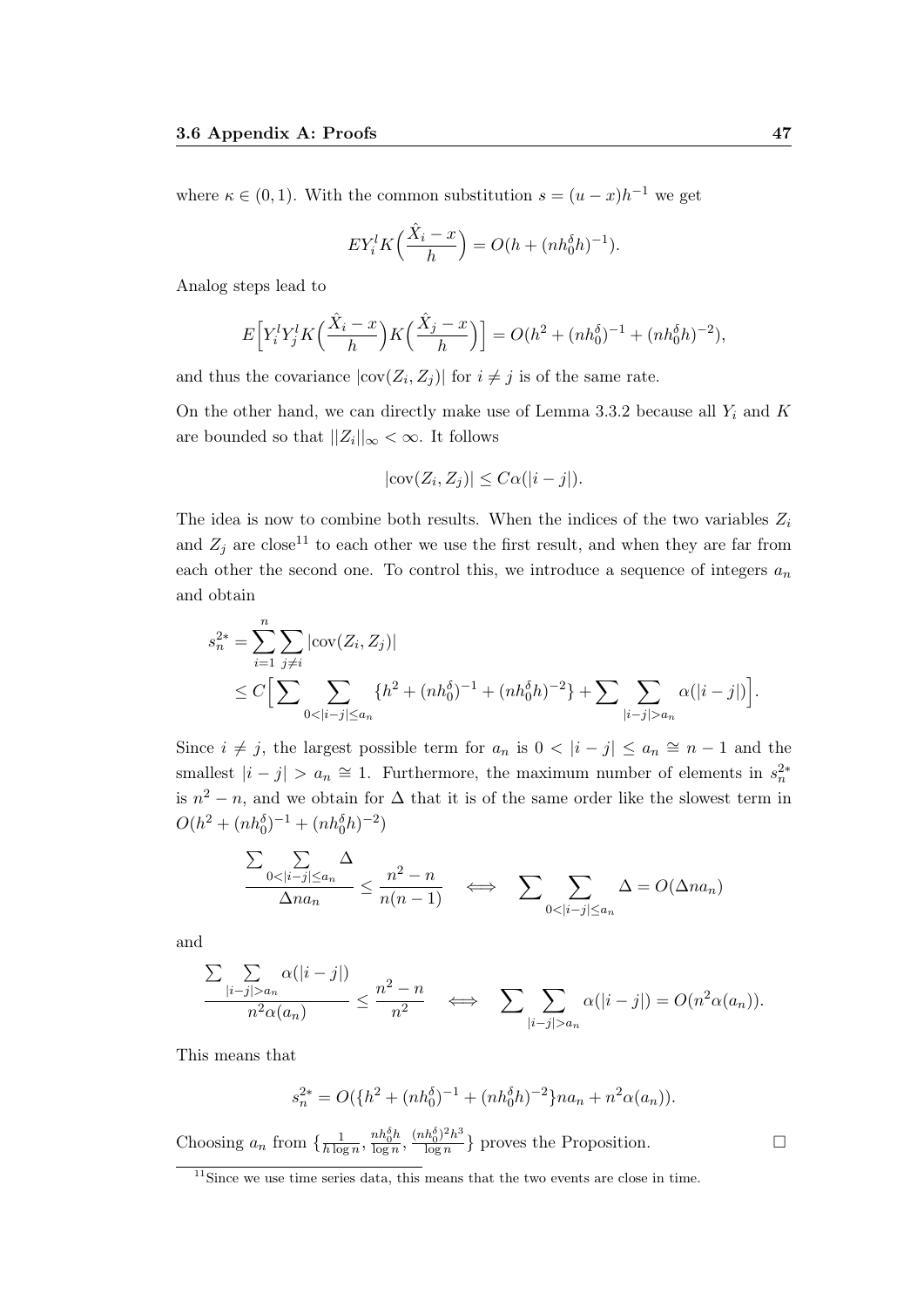Proof of Proposition [3.3.4.](#page-54-0) Using the algebraic mixing condition and Proposition [3.3.3](#page-54-1)

$$
s_n^{2*} = o(nh) + O(n^2\tilde{\Delta}^{-a}),
$$

with  $\tilde{\Delta}$  from

$$
\left\{\frac{1}{h\log n}, \frac{nh_0^{\delta}h}{\log n}, \frac{(nh_0^{\delta}h)^2h}{\log n}\right\}.
$$

Using the assumption [\(3.8\)](#page-54-3) and noting that  $\frac{(\log n)^a}{n^{\varepsilon}} \to 0$  for  $n \to \infty$  closes the proof.  $\Box$ 

*Proof of Proposition [3.3.5.](#page-54-4)* We use again that  $Y_1$  is bounded so that remains to analyse

$$
E\left[K\left(\frac{\hat{X}_1 - x}{h}\right)\right]^2 = \int\int K\left(\frac{u - x + b(u) + v\sigma(u)}{h}\right)^2 f(u, v) du dv.
$$

With a Taylor-expansion and analog steps like in the proof of Proposition [3.3.3](#page-54-1) we get

$$
= \int \int \left\{ K\left(\frac{u-x}{h}\right) + K'\left(\frac{u-x}{h}\right) \left(\frac{b(u)+v\sigma(u)}{h}\right) + K''\left(\frac{u-x}{h} + \kappa \frac{b(u)+v\sigma(u)}{h}\right) \frac{(b(u)+v\sigma(u))^2}{2h^2} \right\}^2 f(u,v) du dv,
$$

where  $\kappa \in (0,1)$ , and find that

$$
E\left[K\left(\frac{\hat{X}_1 - x}{h}\right)\right]^2 = O(h + (nh_0^{\delta}h)^{-1} + (nh_0^{\delta})^2h^3)^{-1})
$$

what proves the Proposition.

*Proof of Proposition [3.3.6.](#page-54-5)* Using  $l = 0$  for  $\psi = f$  and  $l = 1$  for  $\psi = q$ , respectively, we directly get with [\(3.7\)](#page-54-2)

$$
|E\hat{\psi}(x) - \hat{\psi}(x)| = \left| E\left(\frac{1}{nh} \sum_{i=1}^{n} Y_i^l K\left(\frac{\hat{X}_i - x}{h}\right)\right) - \frac{1}{nh} \sum_{i=1}^{n} Y_i^l K\left(\frac{\hat{X}_i - x}{h}\right) \right|
$$
  

$$
= \frac{1}{nh} \left| \sum_{i=1}^{n} \left\{ Y_i^l K\left(\frac{\hat{X}_i - x}{h}\right) - E\left(Y_i^l K\left(\frac{\hat{X}_i - x}{h}\right)\right) \right\} \right|
$$
  

$$
= \frac{1}{nh} \left| \sum_{i=1}^{n} Z_i \right|.
$$

Therefore, applying Lemma [3.3.1](#page-53-1) we obtain

$$
P\left(|E\hat{\psi}(x) - \hat{\psi}(x)| > \delta\right) = P\left(\left|\sum_{i=1}^{n} Z_i\right| > nh\delta\right)
$$
  

$$
\leq 4\left(1 + \frac{\delta^2 n^2 h^2}{16rs_n^2}\right)^{-\frac{r}{2}} + 2ncr^{-1}\left(\frac{8r}{nh\delta}\right)^{a+1}.
$$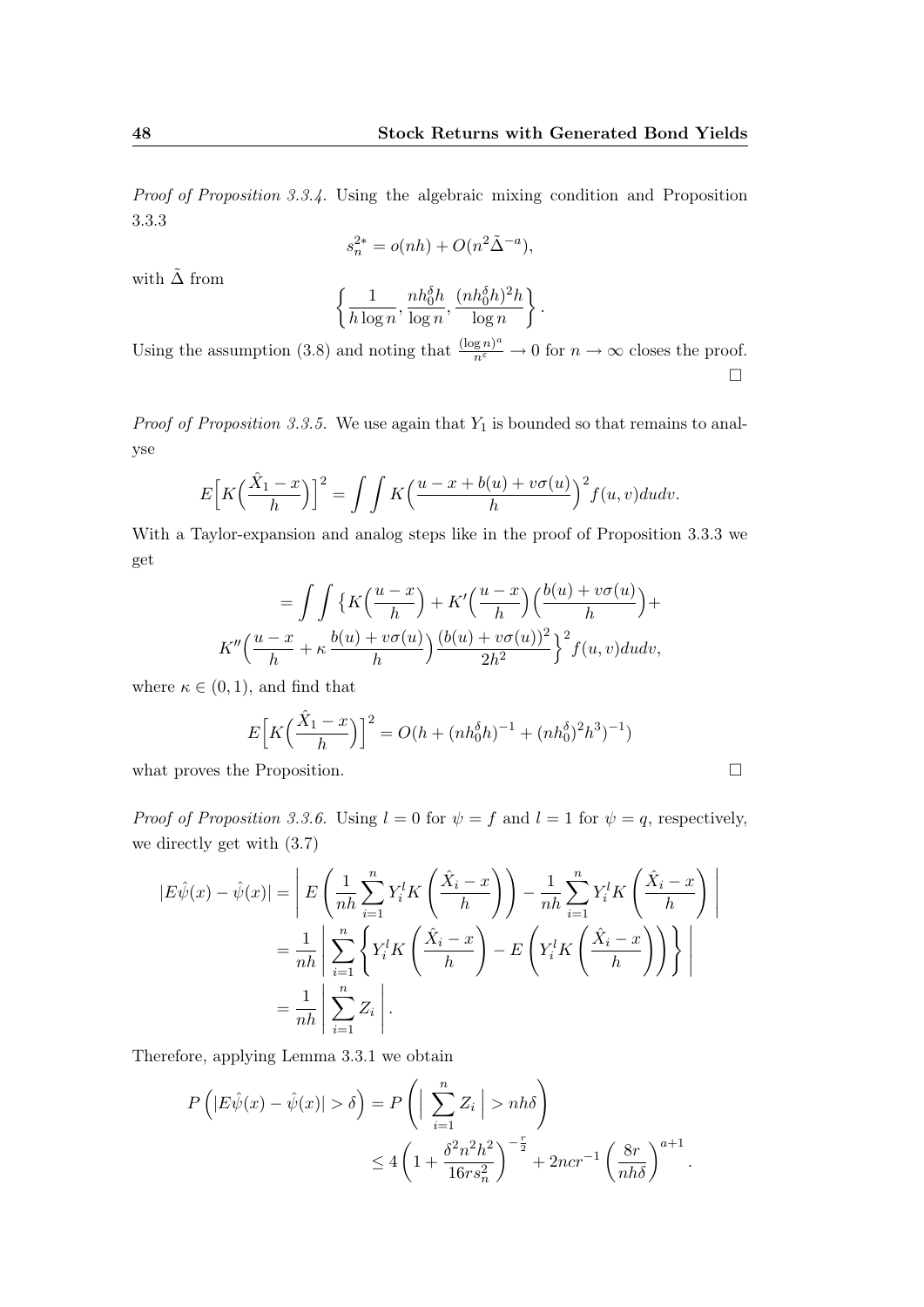Since we have seen in [\(3.9\)](#page-54-6) that  $s_n^2 = O(n\Delta)$ , with  $\Delta$  from Proposition [3.3.4,](#page-54-0) with  $\delta = \varepsilon \sqrt{\frac{\log n}{nh^2} \Delta}$  we get

$$
P(|E\hat{\psi}(x) - \hat{\psi}(x)| > \varepsilon \sqrt{\frac{\log n}{nh^2} \Delta}
$$
  
\n
$$
\leq 4\left(1 + \frac{\varepsilon^2 \log n}{16r}\right)^{-\frac{r}{2}} + 2ncr^{-1} \left(\frac{8r}{\varepsilon}\right)^{a+1} (n\Delta \log n)^{-\frac{a+1}{2}}.
$$
 (3.14)

Now, we can choose  $r > 1$  such that  $\log n = o(r)$ , and use the limit definition

<span id="page-64-0"></span>
$$
\exp(x) = \lim_{z \to \infty} \left( 1 + \frac{x}{z} \right)^z,
$$

with  $z = -r/2$ . For the first term of the right hand side of [\(3.14\)](#page-64-0), we obtain for  $z \rightarrow \infty$ 

$$
\left(1 + \frac{\varepsilon^2 \log n}{16r}\right)^{-\frac{r}{2}} = \left(1 - \frac{\varepsilon^2 \log n}{32z}\right)^z \longrightarrow \exp\left(-\frac{\varepsilon^2 \log n}{32}\right) = n^{-\frac{\varepsilon^2}{32}}.
$$

Noting that  $C(\log n)^{-(a+1)/2} \leq C$  for  $n > 2$  and a constant  $C$ , [\(3.14\)](#page-64-0) can be expressed as

$$
P(|E\hat{\psi}(x) - \hat{\psi}(x)| > \varepsilon \sqrt{\frac{\log n}{nh^2} \Delta} \Big) \le Cn^{-\frac{\varepsilon^2}{32}} + C\varepsilon^{-(a+1)} n^{1-\frac{a+1}{2}} r^a \Delta^{-\frac{a+1}{2}}.
$$

With  $r = n^b$  for  $b > 0$ , i.e.  $\log n = o(r)$ , and the left hand side of the assumption  $(3.10),$  $(3.10),$ 

$$
n^{1+ab-\frac{a+1}{2}}\Delta^{-\frac{a+1}{2}}\leq n^{1+ab-\frac{a+1}{2}-\frac{3-a}{2}-\theta\frac{a+1}{2}}=n^{-1-\theta\frac{a+1}{2}+ab}=n^{-1-\nu}.
$$

Thus, we obtain for a sufficiently small b that

$$
P(|E\hat{\psi}(x) - \hat{\psi}(x)| > \varepsilon \sqrt{\frac{\log n}{nh^2} \Delta} \le Cn^{-\frac{\varepsilon^2}{32}} + C\varepsilon^{-(a+1)}n^{-1-\nu}.
$$

Finally, for a sufficiently large  $\varepsilon$ , we get that exist  $\nu, \varepsilon > 0$  such that

<span id="page-64-1"></span>
$$
P(|E\hat{\psi}(x) - \hat{\psi}(x)| > \varepsilon \sqrt{\frac{\log n}{nh^2}} \,\Delta \Big) \le Cn^{-1-\nu},
$$

what proves the assertion.  $\Box$ 

Proof of Theorem [3.3.7.](#page-55-0) From Proposition [3.3.6](#page-54-5) follows directly

$$
E\hat{q}(x) - \hat{q}(x) \longrightarrow 0
$$
, and  $E\hat{f}(x) - \hat{f}(x) \longrightarrow 0$ , (3.15)

both quasi completely. With the first part of the proof of Proposition [3.3.3](#page-54-1) we  $obtain<sup>12</sup>$ 

$$
E\hat{f}(x) = \frac{1}{h}EK\left(\frac{\hat{X} - x}{h}\right) = f(x) + B_f(x) + o(h_0^2 + h),
$$

 $12A$  similar result can be found in Theorem 2.1 (i) in [Sperlich](#page-110-2) [\(2009\)](#page-110-2).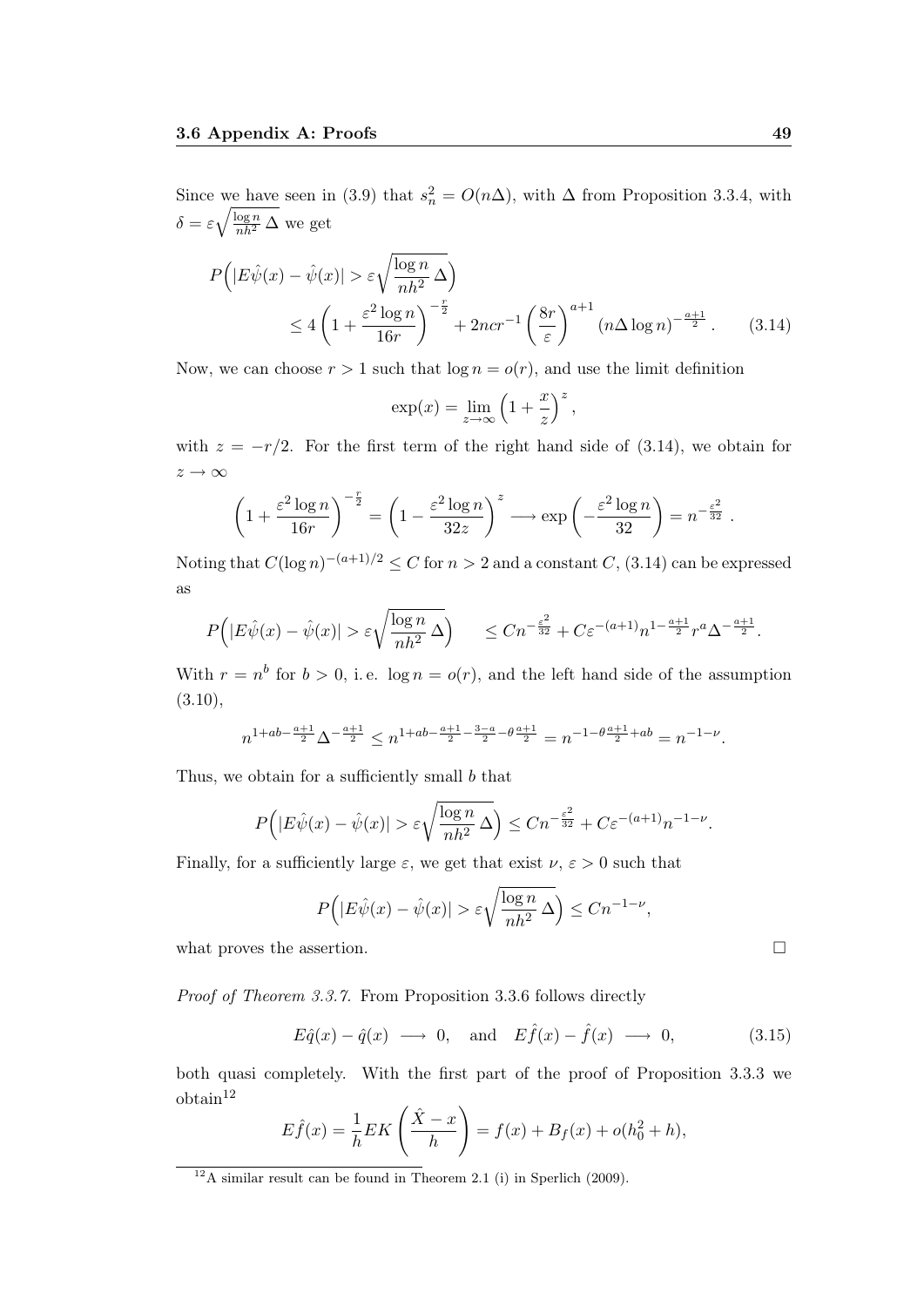with  $B_f(x) = h^2/2f''(x)\mu_2(K) + \{b(x)f'(x) + b'(x)f(x)\}\mu_1(K')$ , and thus

<span id="page-65-0"></span>
$$
E\hat{f}(x) - f(x) \longrightarrow 0. \tag{3.16}
$$

The analog can be shown for  $E\hat{q}(x)$ . With

$$
E\hat{q}(x) = \frac{1}{h}EYK\left(\frac{\hat{X} - x}{h}\right),\,
$$

and taking the conditional expectation for  $X = x$ , we get

$$
E\hat{q}(x) = \frac{1}{h} \int \int m(u)K\left(\frac{u-x+b(u)+v\sigma(u)}{h}\right) f(u,v)dudv.
$$

Repeating the same steps as in the first part of the proof of Proposition [3.3.3,](#page-54-1) using  $q = m \cdot f$  as well as that the function q is continuous over the compact support of the kernel K, i.e. that  $q(x + hs) \longrightarrow q(x)$  uniformly in s, we obtain

$$
E\hat{q}(x) - q(x) \longrightarrow 0. \tag{3.17}
$$

Furthermore, from [\(3.16\)](#page-65-0) and [\(3.11\)](#page-55-3) follows the quasi complete convergence of  $\hat{f}(x)$ to  $f(x)$ , i.e. for all  $\varepsilon > 0$ , it holds that

$$
\sum_{n=1}^{\infty} P(|\hat{f}(x) - f(x)| > \varepsilon) < \infty.
$$

Since  $f(x) > 0$ , we can define  $\delta = \varepsilon = f(x)/2$  and get for  $\delta > 0$ 

$$
\sum_{n=1}^{\infty} P(\hat{f}(x) \le \delta) < \infty. \tag{3.18}
$$

Note, that with [\(3.6\)](#page-52-1) and  $q = f \cdot m$  we can state

<span id="page-65-1"></span>
$$
\hat{m}_{NW}(x) - m(x) = \frac{\hat{q}(x) - q(x)}{\hat{f}(x)} + (f(x) - \hat{f}(x)) \frac{m(x)}{\hat{f}(x)},
$$
\n(3.19)

and thus with  $(3.15) - (3.19)$  $(3.15) - (3.19)$  $(3.15) - (3.19)$  follows the assertion.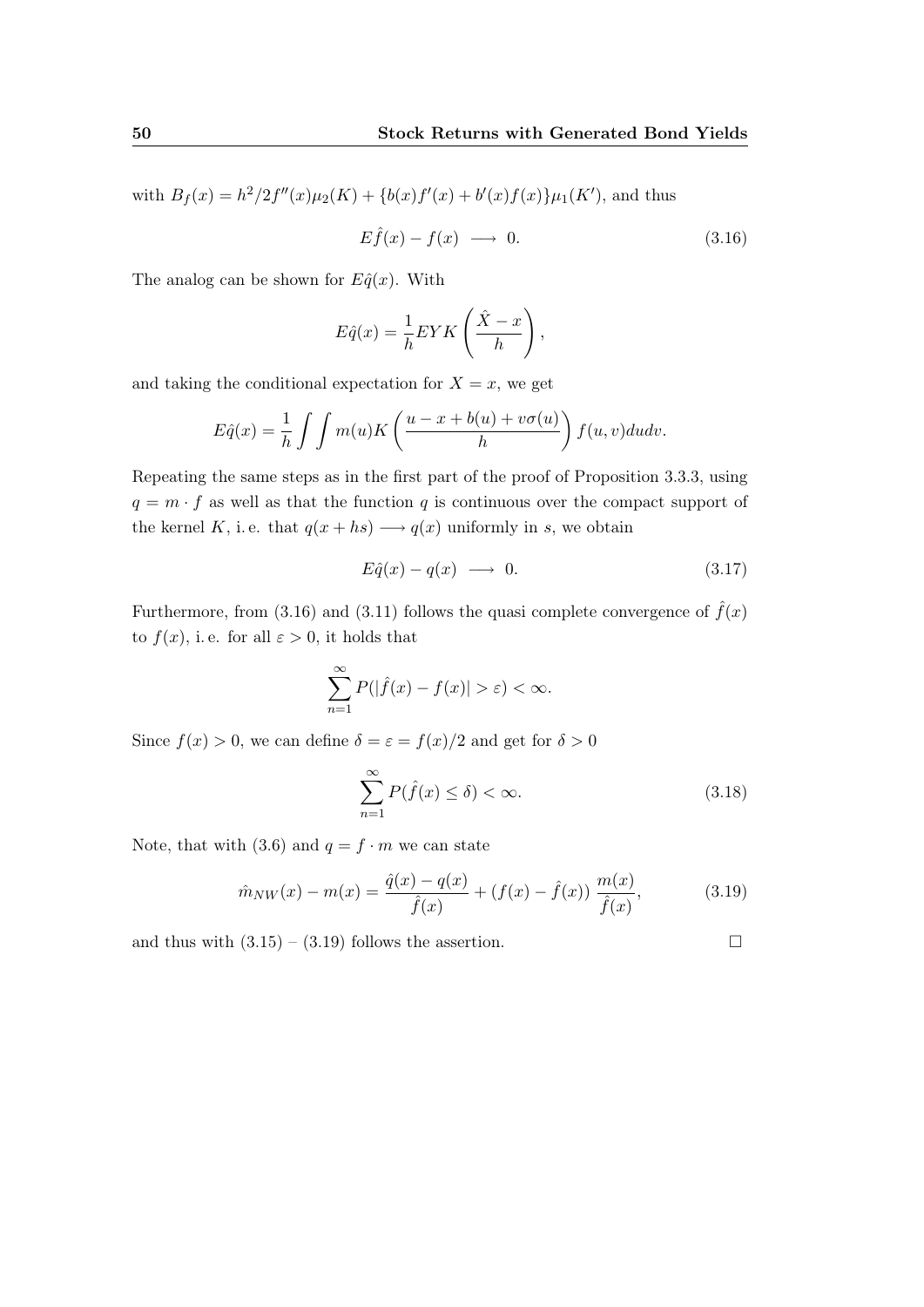# <span id="page-66-0"></span>3.7 Appendix B: Tables of Additional Results

<span id="page-66-1"></span>**Table 3.5:**  $R_V^2$ -values for stock model [\(3.2\)](#page-50-0) using the constructed bond; bandwidths chosen separately in each step.

| $w_{t-1}$                   | $\boldsymbol{d}$ | S      | L       | $\boldsymbol{r}$                      | $\boldsymbol{b}$ | d, S    | d, L                    | d, r    | d, b    |
|-----------------------------|------------------|--------|---------|---------------------------------------|------------------|---------|-------------------------|---------|---------|
| $\hat{b}_{t,\text{sep}}$    | 2.2              | 0.1    | $-4.2$  | $-10.7$                               | 9.0              | $-3.4$  | $-5.2$                  | $-4.3$  | 6.5     |
| $b_{t,\text{sep}}, v_{t-1}$ | 0.4              | 2.3    | 9.7     | 9.6                                   | 4.1              | $-2.0$  | 13.0                    | 19.7    | 3.0     |
|                             |                  |        |         |                                       |                  |         |                         |         |         |
| $w_{t-1}$                   | S, L             | S, r   | S, b    | L, r                                  | L, b             | r, b    | $d, S, L \quad d, S, r$ |         | d, S, b |
| $\hat{b}_{t,\text{sep}}$    | $-3.7$           | $-4.0$ | 6.4     | $-4.1$                                | $-2.4$           | $-3.9$  | $-0.2$                  | $-3.7$  | 8.6     |
| $b_{t,\text{sep}}, v_{t-1}$ | 1.6              | 12.3   | $-36.0$ | 4.0                                   | 10.2             | 18.6    | 1.9                     | $-16.2$ | $-28.5$ |
|                             |                  |        |         |                                       |                  |         |                         |         |         |
| $w_{t-1}$                   | d, L, r          |        |         | $d, L, b \quad d, r, b \quad S, L, r$ | S, L, b          | L, r, b | S, r, b                 |         |         |
| $\hat{b}_{t,\text{sep}}$    | $-3.7$           | $-3.0$ | $-4.1$  | $-3.9$                                | $-2.0$           | $-4.1$  | $-3.6$                  |         |         |
| $b_{t,\text{sep}}, v_{t-1}$ | 13.8             | $-3.4$ | 14.2    | $-19.5$                               | $-11.2$          | 13.2    | 5.1                     |         |         |

In each panel: nonparametric stock prediction model only with the constructed bond  $\hat{b}_t$  as regressor (fist line), nonparametric model with  $\hat{b}_t$  and the same covariates  $w_{t-1}$ as in the bond prediction step (second line); bond  $\hat{b}_t$  constructed with model [\(3.3\)](#page-50-1) and the variables  $w_{t-1}$ ; bandwidth selection in each step (in contrast to Table [3.3\)](#page-58-0). Lagged explanatory variables: S stock return, d dividend by price, r risk-free rate, L long-term interest rate, b bond yield.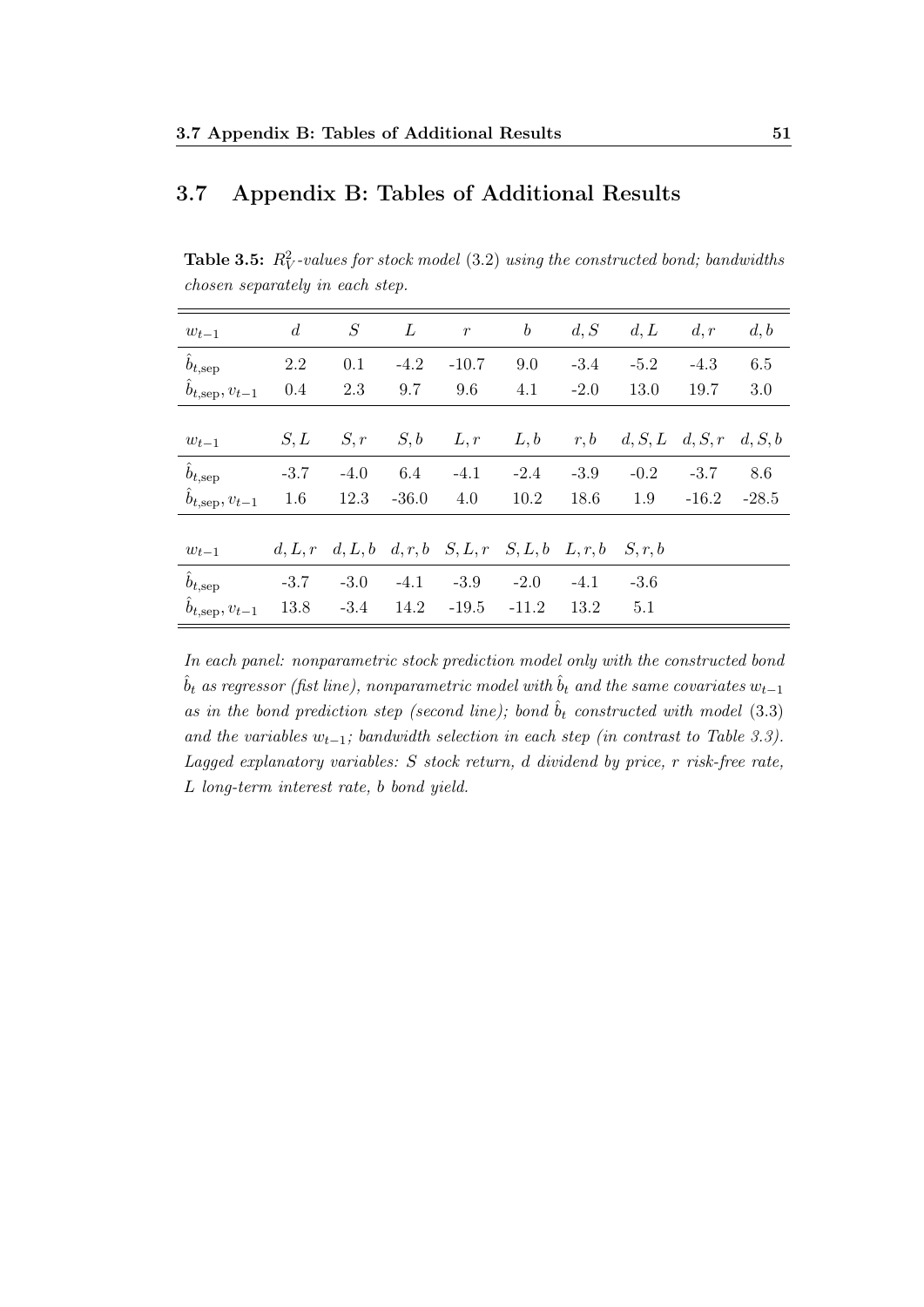|                  | $\boldsymbol{d}$ | $\cal S$ | L       | $\boldsymbol{r}$ | $\boldsymbol{b}$ |
|------------------|------------------|----------|---------|------------------|------------------|
| $\boldsymbol{d}$ | 13.9             | 10.1     | 4.6     | 3.5              | 8.1              |
| $\cal S$         | $-0.4$           | 5.1      | $-3.4$  | $-6.6$           | 0.0              |
| L                | $-5.1$           | $-3.3$   | 9.1     | $-11.0$          | 1.3              |
| $\overline{r}$   | 1.1              | 8.0      | $7.5\,$ | 16.3             | 5.5              |
| $\boldsymbol{b}$ | 9.6              | 8.6      | 7.8     | 7.0              | 8.9              |
| d, S             | 5.7              | 4.9      | $-4.3$  | $-10.5$          | 1.4              |
| d,L              | $-5.8$           | $-3.7$   | 21.2    | $-9.8$           | 2.5              |
| d, r             | $-3.7$           | $-3.8$   | 3.8     | 16.6             | 4.4              |
| d, b             | 5.8              | 9.8      | 6.2     | 4.5              | 8.4              |
| S,L              | $-3.7$           | $-1.5$   | $-6.1$  | $-7.1$           | 4.6              |
| S, r             | $-5.5$           | $-4.8$   | $-8.1$  | $-8.4$           | 1.7              |
| S, b             | 1.9              | 2.5      | $-0.7$  | $-1.4$           | 6.1              |
| L, r             | $1.2\,$          | $-2.4$   | 18.1    | 1.9              | 5.7              |
| L, b             | $-4.8$           | 2.5      | 10.7    | 5.1              | 6.1              |
| r, b             | $-6.1$           | $-2.1$   | $-7.3$  | 6.2              | 5.9              |
| d, S, L          | $-4.5$           | $-1.5$   | $-3.9$  | 2.9              | 4.1              |
| d, S, r          | $-5.5$           | $-3.7$   | $-10.4$ | $-4.0$           | 0.6              |
| d, S, b          | 6.3              | 2.9      | 5.6     | 1.7              | 4.9              |
| d, L, r          | $-4.5$           | $-4.0$   | 14.2    | 4.2              | 3.6              |
| d, L, b          | $-4.6$           | 1.3      | $-3.1$  | 3.8              | 5.9              |
| d, r, b          | $-6.1$           | $-3.0$   | $-10.3$ | $-4.7$           | 1.9              |
| S, L, r          | $-2.9$           | $-2.8$   | $-7.8$  | 1.5              | 1.6              |
| S, L, b          | $-1.1$           | 2.5      | 1.2     | $-0.9$           | 4.6              |
| S, r, b          | $-2.3$           | $-2.0$   | $-1.7$  | 4.2              | 1.7              |
| L,r,b            | $-5.9$           | $-2.5$   | $-9.4$  | 8.6              | 4.5              |

<span id="page-67-0"></span>**Table 3.6:**  $R_V^2$ -values for stock model [\(3.2\)](#page-50-0) using the constructed bond and further covariates; bandwidths chosen in the final step (part I).

The columns refer to different regressors in the stock model and the rows correspond to different variables in the bond model. Lagged explanatory variables: S stock return, d dividend by price, r risk-free rate, L long-term interest rate, b bond yield.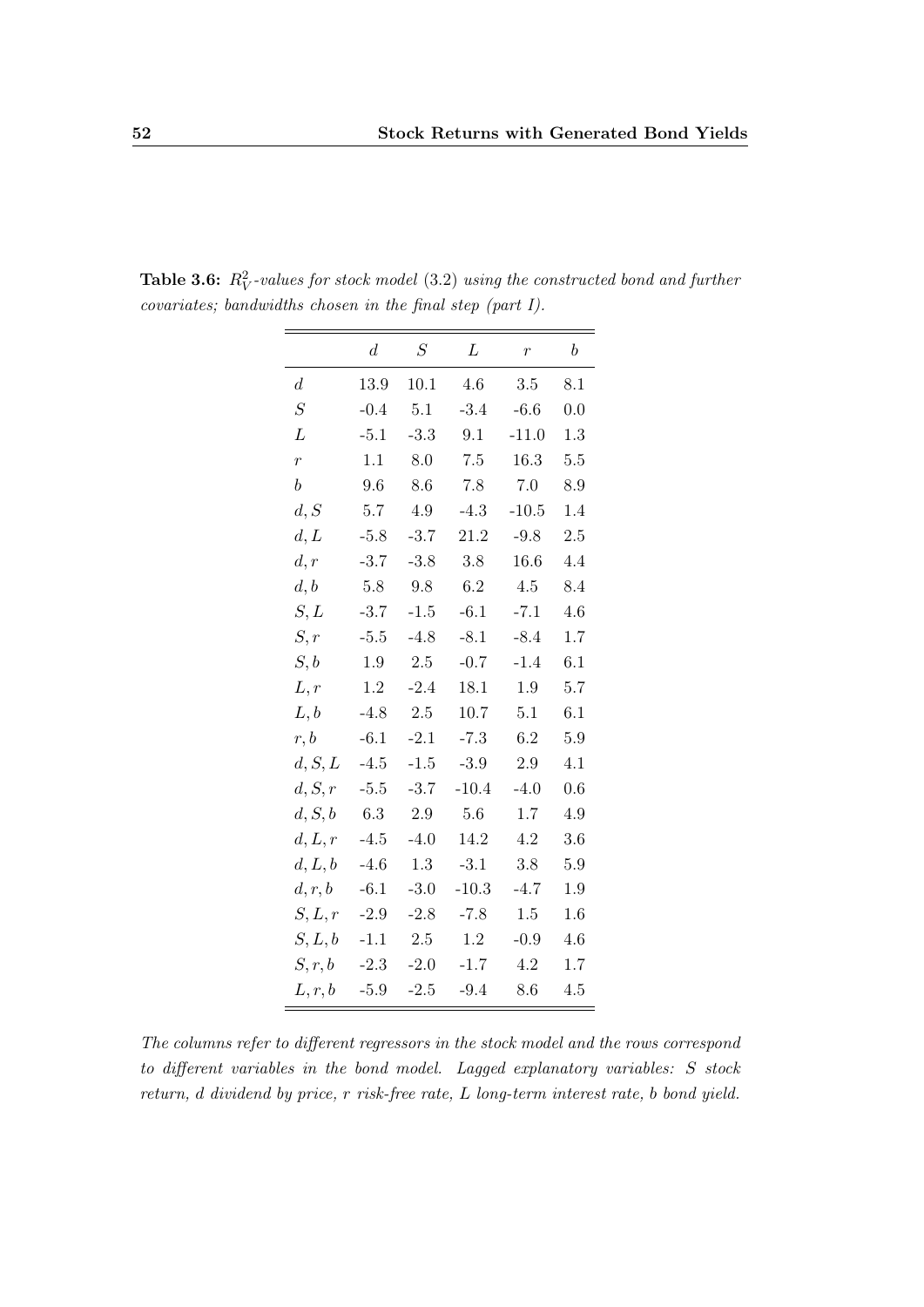|                  | d, S    | d, L     | d, r    | d, b    | S, L    | S,r     | S, b    | L, r    | L, b    | r, b    |
|------------------|---------|----------|---------|---------|---------|---------|---------|---------|---------|---------|
| $\boldsymbol{d}$ | 23.6    | $13.7\,$ | 11.8    | 12.6    | 4.8     | $2.5\,$ | $6.6\,$ | 0.2     | 3.7     | $3.4\,$ |
| $\cal S$         | 3.8     | $-5.9$   | $-8.4$  | $-1.1$  | 1.3     | $0.3\,$ | 4.1     | $-9.7$  | $0.8\,$ | $-3.3$  |
| L                | $-1.1$  | 10.6     | $-13.3$ | $-1.5$  | 6.1     | $-13.2$ | 1.0     | 11.0    | 13.0    | $-7.3$  |
| $\boldsymbol{r}$ | 7.7     | 4.1      | 17.6    | $4.2\,$ | 4.4     | 12.5    | 4.1     | 14.5    | 8.6     | 20.0    |
| $\boldsymbol{b}$ | 8.2     | 6.2      | $5.2\,$ | 8.4     | 5.2     | 4.1     | $5.4\,$ | 0.8     | 5.6     | 4.9     |
| d, S             | $-1.6$  | $-2.8$   | $-10.1$ | 0.4     | 0.3     | $-2.8$  | $8.0\,$ | $-13.7$ | $-3.2$  | $-6.2$  |
| d, L             | $-2.0$  | 28.3     | $-10.5$ | $-2.4$  | 23.5    | $-12.3$ | 0.7     | 19.3    | 21.4    | $-3.6$  |
| d, r             | $-3.2$  | $-0.2$   | 21.6    | $2.4\,$ | 0.6     | 14.3    | $2.5\,$ | 13.7    | $4.5\,$ | 22.5    |
| d, b             | 6.5     | $-0.3$   | $-1.1$  | 3.8     | 6.3     | 3.1     | $6.8\,$ | $-2.9$  | $3.5\,$ | 2.7     |
| S, L             | $-1.0$  | $-2.4$   | $-6.2$  | 1.1     | 1.6     | $-8.3$  | $1.9\,$ | $-15.5$ | $-5.3$  | $-2.3$  |
| S, r             | $-3.2$  | $-7.8$   | $-6.0$  | 1.4     | 1.8     | 13.5    | $-1.1$  | $-16.5$ | $-2.4$  | 0.1     |
| S, b             | 1.7     | $-2.8$   | $-4.9$  | 4.4     | $-1.2$  | $-3.8$  | $-1.3$  | $-3.6$  | 4.9     | 2.2     |
| L, r             | 4.3     | 16.1     | 10.2    | $7.0\,$ | 16.9    | $-1.8$  | $5.8\,$ | 15.8    | 20.6    | $9.1\,$ |
| L, b             | 1.6     | 1.2      | $2.9\,$ | 1.7     | 0.0     | $-5.0$  | 1.9     | 8.9     | 15.6    | 0.0     |
| r, b             | 1.5     | $-5.1$   | 11.7    | 6.1     | $-7.9$  | $-4.1$  | 0.2     | $2.2\,$ | $5.0\,$ | 20.3    |
| d, S, L          | 0.7     | $-0.4$   | $-1.8$  | 1.7     | 9.3     | $-8.2$  | 0.7     | $-13.0$ | $-3.5$  | $2.9\,$ |
| d, S, r          | 2.1     | $-8.1$   | $-2.0$  | $-1.2$  | $-2.3$  | 14.3    | $-1.3$  | $-7.0$  | $-7.1$  | $-4.3$  |
| d, S, b          | 0.3     | 1.9      | $-2.7$  | 1.6     | $-1.2$  | $-5.2$  | $3.0\,$ | $-7.9$  | $2.3\,$ | $-0.9$  |
| d, L, r          | $-1.5$  | 11.0     | 7.3     | 0.4     | 14.9    | 0.9     | 2.1     | 20.3    | 15.2    | 13.5    |
| d, L, b          | 1.0     | 1.3      | 3.8     | 1.1     | $-2.7$  | $-2.7$  | 1.4     | $-0.9$  | 8.7     | 3.1     |
| d, r, b          | 0.2     | $-5.5$   | 9.4     | 3.6     | $-9.7$  | $-8.7$  | $-1.3$  | $-2.6$  | 2.9     | 17.5    |
| S, L, r          | 4.5     | $-6.8$   | 1.5     | 0.9     | $7.0\,$ | $2.1\,$ | $-0.1$  | $-11.5$ | $-3.0$  | 0.3     |
| S, L, b          | 0.6     | 2.8      | $0.9\,$ | 2.7     | $-2.5$  | $-5.3$  | $2.1\,$ | $-5.1$  | 5.3     | $-1.4$  |
| S, r, b          | $2.2\,$ | $-6.6$   | 11.2    | $5.2\,$ | $-5.9$  | $-2.3$  | 1.3     | $2.7\,$ | $6.3\,$ | 24.7    |
| L, r, b          | $-2.5$  | $-2.5$   | 6.6     | $-1.2$  | $-7.5$  | $-1.9$  | $-0.9$  | 2.5     | $-1.0$  | $2.3\,$ |

**Table 3.7:**  $R_V^2$ -values for stock model [\(3.2\)](#page-50-0) using the constructed bond and further covariates; bandwidths chosen in the final step (part II).

The columns refer to different regressors in the stock model and the rows correspond to different variables in the bond model. Lagged explanatory variables: S stock return, d dividend by price, r risk-free rate, L long-term interest rate, b bond yield.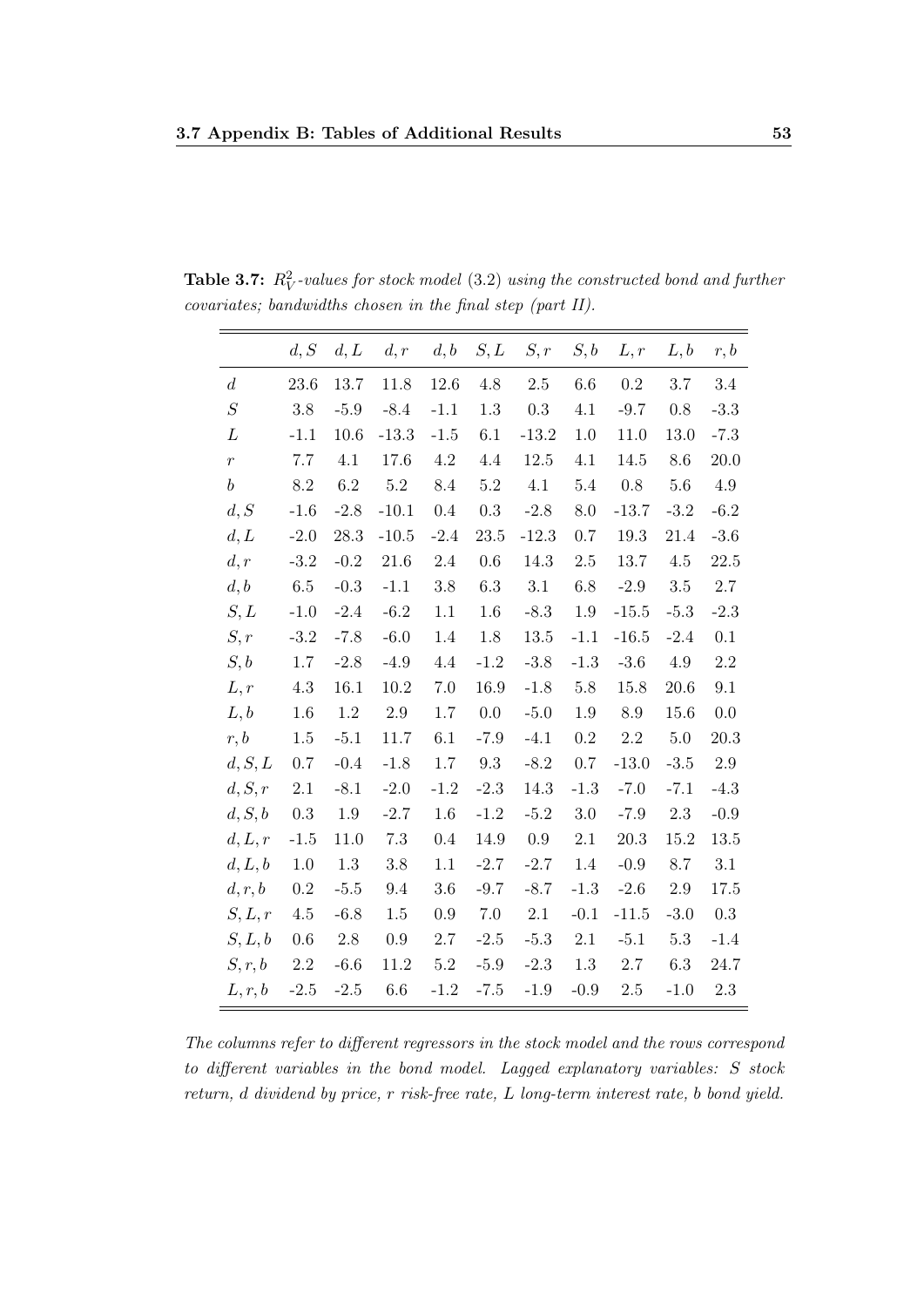|                  | d, S, L | d, S, r |         |         |         |          | $d, S, b, d, L, r, d, L, b, d, r, b, S, L, r$ | $S, L, b \quad S, r, b$ |          | L, r, b  |
|------------------|---------|---------|---------|---------|---------|----------|-----------------------------------------------|-------------------------|----------|----------|
| $\boldsymbol{d}$ | 30.3    | 26.1    | 18.3    | $7.0\,$ | 17.5    | 15.2     | $-1.5$                                        | 1.7                     | 4.5      | 0.7      |
| $\cal S$         | $-0.4$  | $-0.9$  | 3.4     | $-12.4$ | $-3.6$  | $-5.2$   | 2.1                                           | 4.5                     | $-5.6$   | $3.3\,$  |
| L                | 9.9     | $-11.2$ | $-1.8$  | 10.6    | 13.0    | $-6.5$   | 6.1                                           | 6.1                     | 13.7     | $-10.4$  |
| $\boldsymbol{r}$ | 7.1     | 14.4    | $3.6\,$ | 14.6    | 2.8     | 17.8     | $8.3\,$                                       | $5.2\,$                 | 14.2     | 13.4     |
| $\boldsymbol{b}$ | $2.5\,$ | $2.2\,$ | $4.5\,$ | $-3.1$  | $1.7\,$ | 2.5      | $-5.1$                                        | 1.8                     | $-1.7$   | $0.6\,$  |
| d, S             | $-6.3$  | $-7.9$  | $-0.9$  | $-15.4$ | $-6.4$  | $-7.7$   | $-7.4$                                        | $2.8\,$                 | $-7.4$   | $-1.0$   |
| d, L             | 28.9    | $-10.0$ | $-2.8$  | 26.8    | 26.9    | $-5.8$   | 18.6                                          | 23.0                    | 18.3     | $-6.4$   |
| d, r             | $-3.3$  | 19.7    | $0.5\,$ | 19.2    | $-1.3$  | 23.1     | $9.9\,$                                       | 0.9                     | 16.5     | 19.0     |
| d, b             | $-0.1$  | $-1.1$  | $3.6\,$ | $-8.1$  | $-2.1$  | $-3.2$   | $-6.0$                                        | 1.4                     | $-5.0$   | $-0.8$   |
| S, L             | $5.8\,$ | $-7.6$  | $-1.8$  | $-9.1$  | $-5.8$  | 5.1      | $0.7\,$                                       | $1.9\,$                 | $-11.0$  | $-5.6$   |
| S, r             | $-1.8$  | 14.6    | $-2.4$  | $-10.9$ | $-9.1$  | 0.3      | 9.6                                           | 1.2                     | $-4.6$   | 13.5     |
| S, b             | $-4.0$  | $-6.5$  | $-0.9$  | $-7.3$  | 0.8     | $-0.2$   | $-5.0$                                        | $-4.4$                  | $-1.7$   | $-8.7$   |
| L, r             | 15.4    | 11.5    | 7.3     | 14.5    | 15.8    | 13.4     | 12.7                                          | 17.4                    | 17.3     | 6.8      |
| L, b             | $-3.7$  | $-6.3$  | $-0.2$  | $-0.3$  | 15.8    | $4.6\,$  | $-7.6$                                        | 7.8                     | 13.1     | $-5.5$   |
| r, b             | $-3.8$  | $-3.4$  | $-0.5$  | $6.2\,$ | $0.7\,$ | $19.6\,$ | $-8.5$                                        | $-2.0$                  | 14.2     | $13.0\,$ |
| d, S, L          | 10.8    | $-8.9$  | $-1.8$  | $-7.2$  | $-4.9$  | 4.2      | $2.8\,$                                       | 7.9                     | $-1.6$   | $-2.1$   |
| d, S, r          | $-3.5$  | 14.2    | $-1.6$  | $-9.2$  | $-10.5$ | 4.5      | 11.8                                          | $-2.5$                  | $-0.7$   | 15.3     |
| d, S, b          | $-4.4$  | $-8.1$  | 0.8     | $-6.3$  | $-2.5$  | $-6.2$   | $-7.0$                                        | 0.5                     | $-2.9$   | $-2.2$   |
| d, L, r          | 9.0     | 8.4     | $-0.6$  | 17.5    | 9.4     | 13.4     | 19.6                                          | 15.3                    | $23.6\,$ | 12.0     |
| d, L, b          | $-3.6$  | $-6.0$  | $-1.9$  | $2.7\,$ | 16.6    | 2.7      | $-6.4$                                        | 7.4                     | 6.2      | $-0.8$   |
| d, r, b          | $-4.4$  | $-6.6$  | $-1.4$  | $3.2\,$ | $-0.7$  | 20.4     | $-11.6$                                       | $-2.9$                  | 17.3     | 12.5     |
| S, L, r          | 4.2     | 9.2     | $-1.6$  | $-5.3$  | $-8.0$  | $-1.4$   | 10.0                                          | 5.7                     | $-2.3$   | 8.0      |
| S, L, b          | $-4.7$  | $-6.4$  | $-1.8$  | 0.0     | 3.7     | $3.9\,$  | $-9.0$                                        | 1.6                     | $-1.4$   | $-6.5$   |
| S, r, b          | $-3.3$  | $-1.6$  | $2.1\,$ | 3.7     | $-1.3$  | 19.2     | $-5.5$                                        | $2.1\,$                 | 15.9     | 18.6     |
| L, r, b          | $-6.2$  | $0.9\,$ | $-2.4$  | 4.7     | $-7.4$  | $6.0\,$  | $-2.9$                                        | $-2.6$                  | $-3.6$   | $5.1\,$  |

<span id="page-69-0"></span>**Table 3.8:**  $R_V^2$ -values for stock model [\(3.2\)](#page-50-0) using the constructed bond and further covariates; bandwidths chosen in the final step (part III).

The columns refer to different regressors in the stock model and the rows correspond to different variables in the bond model. Lagged explanatory variables: S stock return, d dividend by price, r risk-free rate, L long-term interest rate, b bond yield.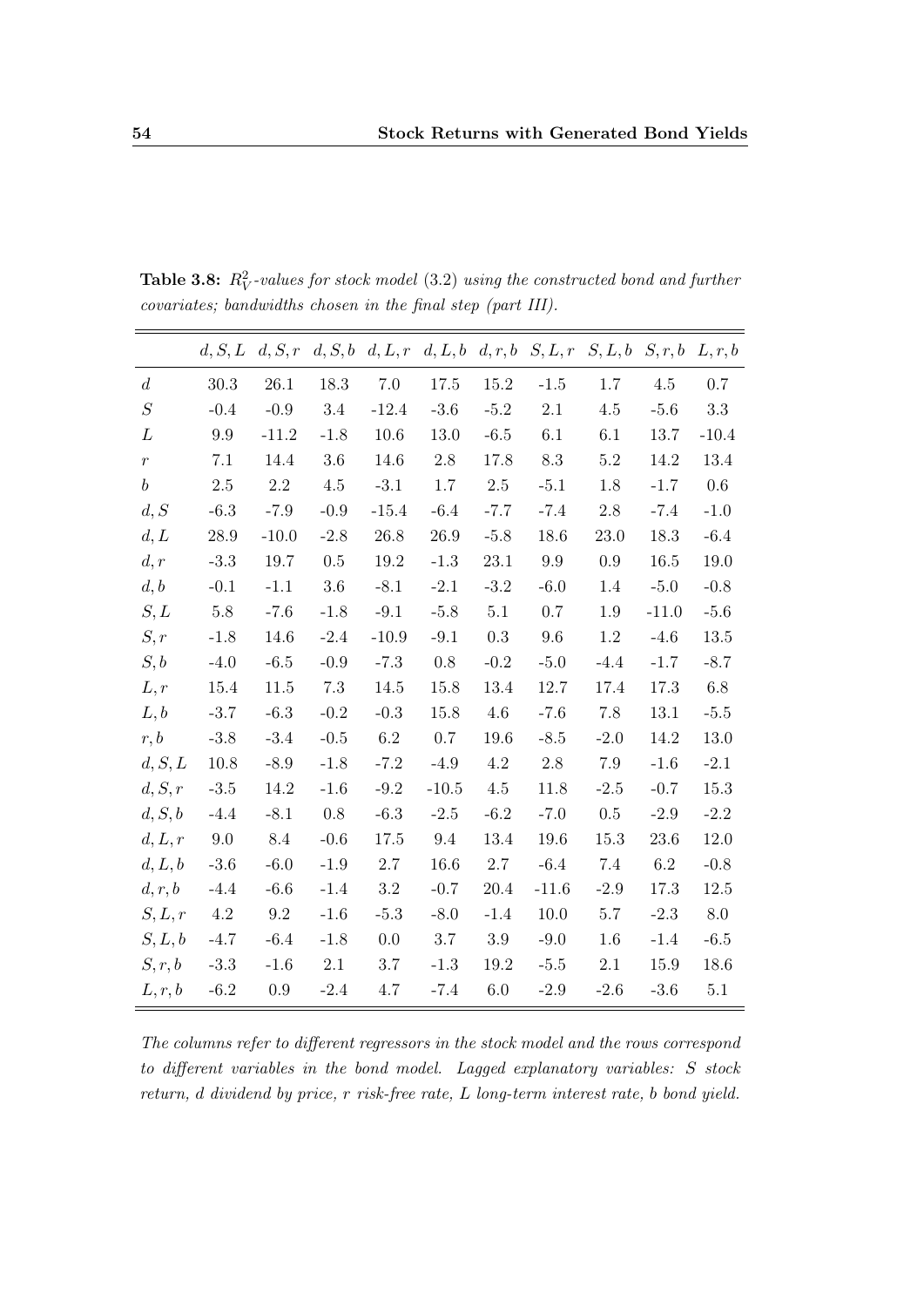| $w_{t-1}$  | $\beta$               | S          |               | $L$ r b |        |        |        | $d, S \quad d, L \quad d, r$ |               |        |                      |                  | $d, b$ $S, L$ $S, r$ $S, b$ $L, r$ | L, b   | r, b    |
|------------|-----------------------|------------|---------------|---------|--------|--------|--------|------------------------------|---------------|--------|----------------------|------------------|------------------------------------|--------|---------|
|            | $-5.0$                |            | $-2.8$        | $-6.0$  | $-2.3$ | $-3.5$ | $-8.1$ | $-10.4$                      | $-6.4$        | $-2.2$ | $-4.5$               | $-2.5$           | $-11.2$                            | $-4.5$ | $-6.8$  |
|            | $-5.1$                | 2.9        | 2.5           | 0.9     | ς.α    | 0.4    | $-8.3$ | $-10.5$                      | $-0.8$        | $-1.2$ | $-3.2$               | $6.6\phantom{0}$ | $-11.3$                            | 1.3    | 11.4    |
|            | 28.2                  | $\ddot{z}$ | 13.0          | 18.4    | 16.7   | $-6.1$ | 39.9   | 35.4                         | 0.7           | 4.0    | $21.3$               | 9.2              | $41.4$                             | 31.3   | 35.8    |
| $Y_t^{**}$ | $-2.4$                | $-1.6$     | $-2.0$        | $-1.8$  | $-1.9$ | $-4.0$ | $-4.5$ | $-4.3$                       | $-4.5$        | $-3.7$ | $-3.2$               | $-4.2$           | $-2.7$                             | $-4.0$ | $-4.0$  |
|            | $-2.5$                | $1.0\,$    | 2.0           | $-1.8$  | 3.2    | 0.9    | $-4.6$ | $-4.4$                       | $-1.6$        | $-2.3$ | $-2.7$               | $2.1\,$          | $-2.7$                             | 0.4    | $1.9\,$ |
|            | $\overline{8.1}$      | 2.0        | $\frac{8}{3}$ | 0.7     | 3.2    | $-2.1$ | 12.6   | 9.2                          | $\frac{1}{2}$ | $-0.3$ | $4.0$                | $-0.9$           | 9.6                                | 4.2    | 11.8    |
|            | $Y_t^{***}$ -1.9 -2.6 |            | $-2.1$        | $-1.4$  | $-2.2$ | $-4.6$ | $-4.0$ | $-3.6$                       |               |        | $-4.4$ $-4.7$ $-3.8$ | $-5.6$           | $-2.9$                             | $-4.4$ | $-3.8$  |
|            | $-1.9$                | 2.5        | $\ddot{2}$ .  | $-1.4$  | $1.8$  | 2.3    | $-4.1$ | $-3.7$                       | $-2.3$        | $-1.2$ | $-2.3$               | $\ddot{L}$ :0    | $-2.9$                             | $-0.8$ | 0.5     |
|            | 3.8                   | 3.4        | 1.8           | 8.4     | 2.3    | 0.8    | 10.4   | $\frac{1}{2}$                | $-0.7$        | $-0.9$ | 1.4                  | $-2.2$           | 3.7                                | 2.4    | 8.5     |

<span id="page-70-0"></span>

| <br> <br>                     |
|-------------------------------|
|                               |
|                               |
| $\overline{\phantom{a}}$      |
| $\frac{1}{11}$                |
| ちらい                           |
| b<br>$\overline{\phantom{a}}$ |
|                               |
|                               |
|                               |
| $1 - 11$<br>$\frac{1}{2}$     |
| $\overline{\phantom{a}}$      |
|                               |
| コーナート<br>د<br>ا               |
|                               |
|                               |
| l<br>ļ                        |
| ֞׀׀<br>֧                      |
| i                             |
|                               |
|                               |
|                               |
|                               |
|                               |
|                               |
|                               |
| ł                             |
|                               |
|                               |
|                               |
| રે                            |
|                               |
| $\frac{1}{2}$                 |
|                               |
| $\epsilon$<br>i<br>¢<br>ì     |
|                               |
| J<br>ì<br>I                   |
|                               |
|                               |
|                               |
| ζ<br>š                        |
|                               |
| I<br>Í<br>l<br>ï              |
| ĺ<br>j                        |
| <u>ب</u> هِ                   |
|                               |
| Table.                        |
|                               |
|                               |

In each panel: parametric and nonparametric prediction model with  $w_{t-1}$  as covariates but without the constructed bond  $\hat{b}_t$  (first and second line), nonparamertic model with  $\hat{b}_t$  and the same variables  $w_{t-1}$  $L$  long-term interest rate,  $b$   $\it bond$  $w_{t-1}$  as in the bond prediction step; bandwidth selection in the final  $w_{t-1}$  as covariates but without the constructed bond L dividend by price, r risk-free rate, In each panel: parametric and nonparametric prediction model with  $\hat{b}_t$  and the same variables dS stock return, step (third line). Lagged explanatory variables: second line), nonparamertic model with In each pa yield.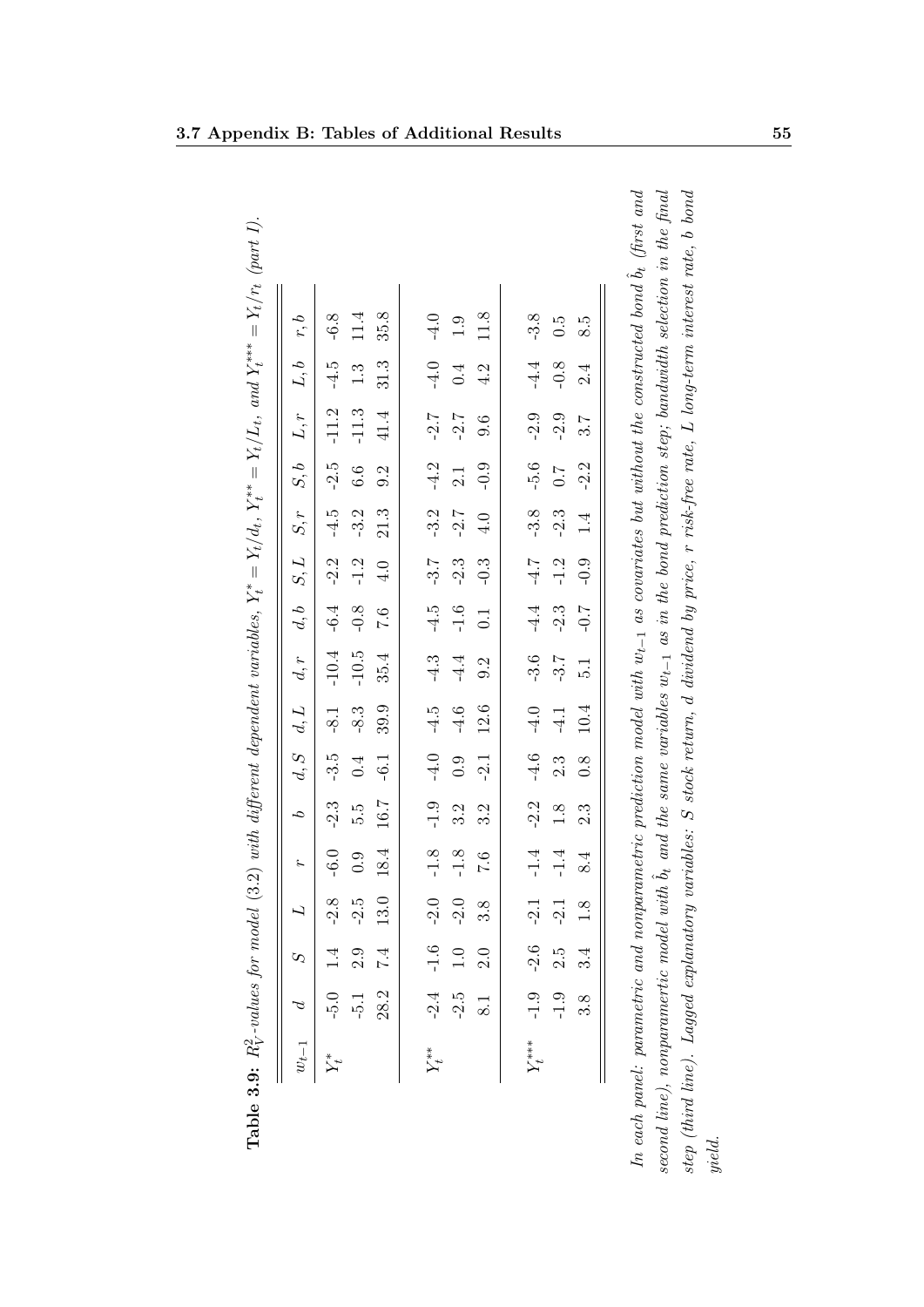|     |                                                             | $Y_t^{***}$ |                                                         | $Y_t^{**}$ |                                                        | $Y_t^\ast$                                            | $\omega_{t-1}$ |
|-----|-------------------------------------------------------------|-------------|---------------------------------------------------------|------------|--------------------------------------------------------|-------------------------------------------------------|----------------|
| 1.1 | $-6.8$                                                      |             | 6<br>9<br>9<br>9<br>9<br>9<br>9<br>9                    |            |                                                        | $\frac{1}{7}$ 3<br>$\frac{4}{8}$ 8                    | $d, S, L$      |
|     | 6<br>3 5 3 3<br>3 3                                         |             | $\frac{1}{2}$ $\frac{1}{2}$ $\frac{1}{2}$ $\frac{3}{2}$ |            | $-9\begin{array}{l} -3 \\ -3 \\ 0 \\ 3 \\ \end{array}$ |                                                       | $d,S,r$        |
|     | $-7.7$<br>$-2.1$<br>$-3.2$                                  |             | $-6.6$<br>$-1.6$<br>$-4.9$                              |            | $-6.76$<br>0.8<br>3<br>3                               |                                                       | $d, S, b$      |
|     | $-5.3$<br>$-6.6$<br>$+3.2$                                  |             | $-6.1$<br>10.1<br>10.1                                  |            |                                                        | $\begin{array}{r} -15.0 \\ -15.2 \\ 39.5 \end{array}$ | $d, L, r$      |
|     | $-6.7$<br>8.0<br>8.0                                        |             | $-6.8$<br>$-5.1$<br>$-9.0$                              |            |                                                        | $-8.6$<br>19.7                                        | $d,L,b$        |
|     | $-6.3$<br>$-4.1$                                            |             | $-6.3$<br>$-3.7$<br>$-11.2$                             |            |                                                        | $\begin{array}{r} -11.2 \\ 2.4 \\ 42.6 \end{array}$   | $d,r,b$        |
|     | $\frac{1}{12}$ $\frac{1}{12}$ $\frac{1}{12}$ $\frac{1}{12}$ |             | $-5\frac{1}{2}$ $\frac{4}{0}$ $\frac{1}{0}$             |            |                                                        | $\begin{array}{c} -10.4 \\ 2.8 \\ 2.8 \end{array}$    | $S,L,r$        |
|     | $-8.1$<br>$-3.0$<br>$-1$<br>$-6.0$                          |             | $-6.8$<br>$-1.8$<br>$-1.2$                              |            | $-5.8$<br>$2.2$<br>$6.0$                               |                                                       | $S,L,b$        |
|     | $-5.7$<br>$-5.0$<br>3.9                                     |             | $-5.6$<br>0.4<br>10.4                                   |            |                                                        | $-12.7$<br>$12.3$<br>$43.5$                           | L, r, b        |
|     | $-7.0$<br>$-2.4$<br>$2.0$                                   |             | $-6.3$<br>$-1.0$<br>$2.9$                               |            | $3.1$ $\,$                                             | $2.2 -$                                               | $S,r,b$        |

| 1<br>aule $\theta$ . The $\theta$<br>$rac{1}{2}$<br>D2                                           |
|--------------------------------------------------------------------------------------------------|
| ì<br>$\sum_{i=1}^{n}$                                                                            |
| ישייני ביני וברי וברי הייני המסייני ביני ב                                                       |
|                                                                                                  |
| r: q<br>å<br>١<br>i                                                                              |
| í<br>.<br>.<br>.<br>.<br>.<br>.<br>.<br>ś<br>.<br>2<br>2<br>2<br>3                               |
| ì<br>S<br>2<br>֦֚֡֡֡֡<br>i<br>$\overline{a}$                                                     |
| $\frac{1}{2}$<br>$\overline{\phantom{a}}$<br>$\overline{\mathbf{u}}$<br>$\overline{a}$<br>l<br>1 |
| $x**$<br>l                                                                                       |
| I                                                                                                |
| l                                                                                                |
| $\overline{\mathsf{I}}$                                                                          |
| $\vdots$                                                                                         |

<span id="page-71-0"></span>In each panel: parametric and nonparametric prediction model with  $\widetilde{v}_t$ 1 as covariates but without the constructed bond  $\hat{P}_t$ (first and second line), nonparamertic model with  $\varphi$ ˆ and the same variables  $\omega_t$ 1 as in the bond prediction step; bandwidth selection in the final step (third line). Lagged explanatory variables: S stock return,  $\omega$ dividend by price, r risk-free rate, L long-term interest rate, P  $_{poup}$ yield.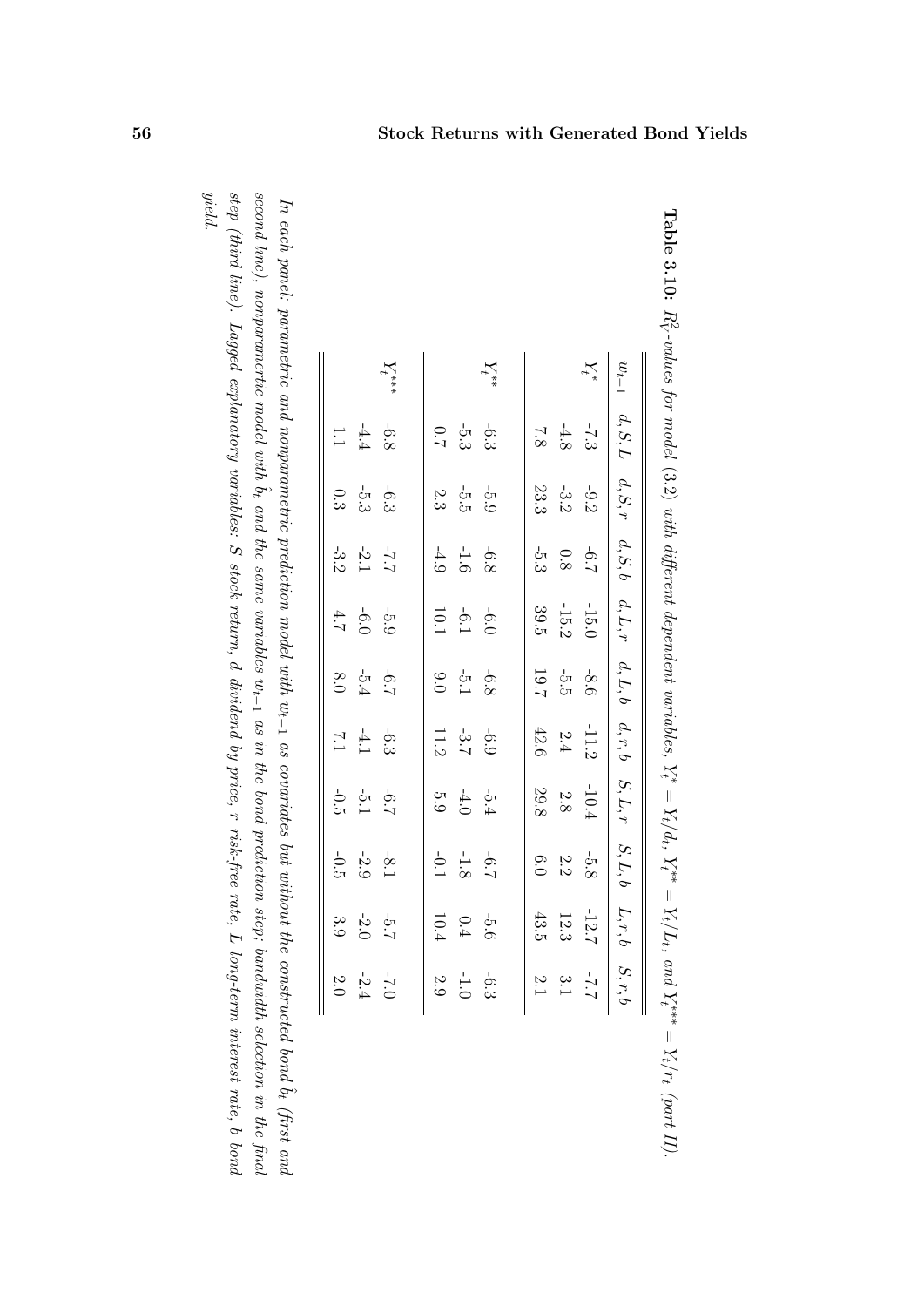## <span id="page-72-0"></span>Chapter 4

# Nonparametric Prediction of Stock Returns Guided by Prior Knowledge

#### 4.1 Introduction and Overview

One of the most studied questions in economics and finance is whether equity returns or premiums are predictable. Until the mid-1980's, the view of financial economists was that returns are not predictable, at least not in an economically meaningful way, see for example [Fama](#page-104-0) [\(1970\)](#page-104-0), and that stock market volatility does not change much over time. Tests of predictability were motivated by efficient capital markets and it was common to assume that predictability would contradict to constant expected returns, the efficient markets paradigm.

However, the empirical research in the late twentieth century suggests that excess returns (over short-term interest rates) are predictable, especially over long horizons, as pointed out in [Cochrane](#page-104-1) [\(1999\)](#page-104-1). For example, [Fama and French](#page-104-2) [\(1988b\)](#page-104-2) or [Poterba](#page-109-0) [and Summers](#page-109-0) [\(1988\)](#page-109-0) take only past returns in an univariate mean-reverting sense into account and find rather weak statistical significance, which seems stronger by the inclusion of other predictive variables. In the vast literature, among others, short term interest rates [\(Fama and Schwert](#page-105-0) [\(1977\)](#page-105-0) or [Campbell](#page-103-0) [\(1991\)](#page-103-0)), yield spreads [\(Keim and Stambaugh](#page-106-0) [\(1986\)](#page-106-0), [Campbell](#page-103-1) [\(1987\)](#page-103-1), or [Fama and French](#page-105-1) [\(1989\)](#page-105-1)), stock market volatility [\(French, Schwert, and Stambaugh](#page-105-2) [\(1987\)](#page-105-2) or [Goyal and Santa-Clara](#page-105-3) [\(2003\)](#page-105-3)), book-to-market ratios [\(Kothari and Shanken](#page-107-0) [\(1997\)](#page-107-0) or [Ponti and Schall](#page-109-1) [\(1998\)](#page-109-1)), and price-earnings ratios [\(Lamont](#page-107-1) [\(1998\)](#page-107-1) or [Campbell and Shiller](#page-103-2) [\(1988a\)](#page-103-2)) are proposed. There are also numerous articles which examine the predictive power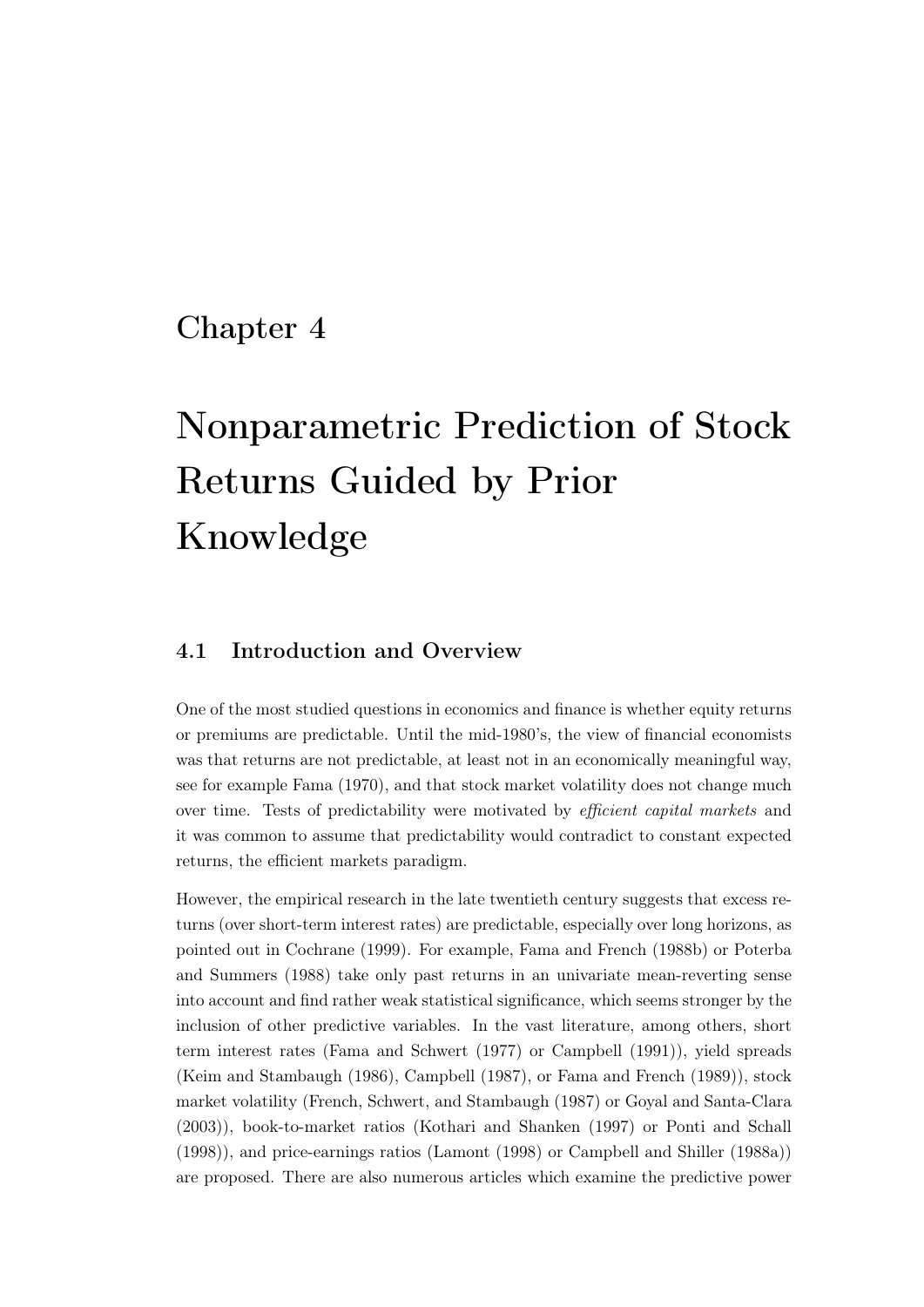of the dividend yield and, particularly, the dividend ratio on excess stock returns over different horizons. The most influential of them are [Fama and French](#page-104-3) [\(1988a,](#page-104-3) [1989\)](#page-105-1), [Campbell and Shiller](#page-103-2) [\(1988a,](#page-103-2)[b\)](#page-103-3), and [Nelson and Kim](#page-108-0) [\(1993\)](#page-108-0). For the economic interpretation and the question what drives this predictability, we refer to the discussion in [Rey](#page-109-2) [\(2004\)](#page-109-2).

By the recent progress in asset pricing theory and the still growing number of publications that report empirical evidence of return predictability it seems that the paradigm of constant expected returns was abandoned. In this spirit, conditional and dynamic asset pricing models (e. g. [Campbell and Cochrane](#page-103-4) [\(1999\)](#page-103-4)) as well as models that analyze the implications of return predictability on portfolio decisions, when expected returns are time-varying (e. g. [Campbell and Viceira](#page-103-5) [\(1999\)](#page-103-5)), are proposed. But, certain aspects of the empirical studies cast doubt on the predicting ability of price-based variables and should be considered with caution. While, for example, [Fama and French](#page-104-3) [\(1988a\)](#page-104-3), [Campbell](#page-103-0) [\(1991\)](#page-103-0) or [Cochrane](#page-104-4) [\(1992\)](#page-104-4) find that the aggregate dividend yield strongly predicts excess returns, with even stronger predictability at longer horizons, in contrast, [Boudoukh, Richardson, and Whitelaw](#page-102-0) [\(2008\)](#page-102-0) criticize these findings as an illusion based on the fact that the  $R^2$  of the model is roughly proportional to the considered horizon. Also [Ang and Bekaert](#page-102-1) [\(2007\)](#page-102-1) find only short-horizon predictability. On the other hand, [Rapach, Strauss,](#page-109-3) [and Zhou](#page-109-3) [\(2010\)](#page-109-3) recommend a combination of individual forecasts, including this way the information provided from different variables and reducing forecast volatility. [Goyal and Welch](#page-105-4) [\(2008\)](#page-105-4) favor the historical average in forecasting excess stock returns, which gives better results than predictive regressions with different variables, but then again [Campbell and Thompson](#page-103-6) [\(2008\)](#page-103-6) respond that many of them beat the historical mean by imposing weak restrictions on the signs of coefficients and return forecasts, or by imposing restrictions of steady-state valuation models. Thus, the evidence for stock market predictability is still controversial debated and less transparent than previous work may have suggested.

The most popular model in the economic and financial literature is the discountedcash-flow or present-value model, which relates the price of a stock to its expected future cash flows, namely, its dividends, discounted to the present value using a constant or time-varying discount rate (e. g. [Rozeff](#page-110-0) [\(1984\)](#page-110-0), [Campbell and Shiller](#page-103-7) [\(1987,](#page-103-7) [1988a,](#page-103-2)[b\)](#page-103-3) or [West](#page-111-0) [\(1988\)](#page-111-0)). The model assumes the efficient market paradigm of constant expected returns and is based on the well-known discrete-time perfect certainty model (Gordon growth model<sup>13</sup>) and its dynamic generalization. Hence,

<sup>&</sup>lt;sup>13</sup>In this model, the stock price at time t is  $P_t = \sum_{j=1}^{\infty} D_t (1+G)^j / (1+R)^j = D_{t+1} / (R - G)$ , with dividend per share D, growth at constant rate G, price P, and interest rate  $R(G < R)$ . Thus, the dividend yield is the interest rate minus the dividend growth,  $D_{t+1}/P_t = R - G$ .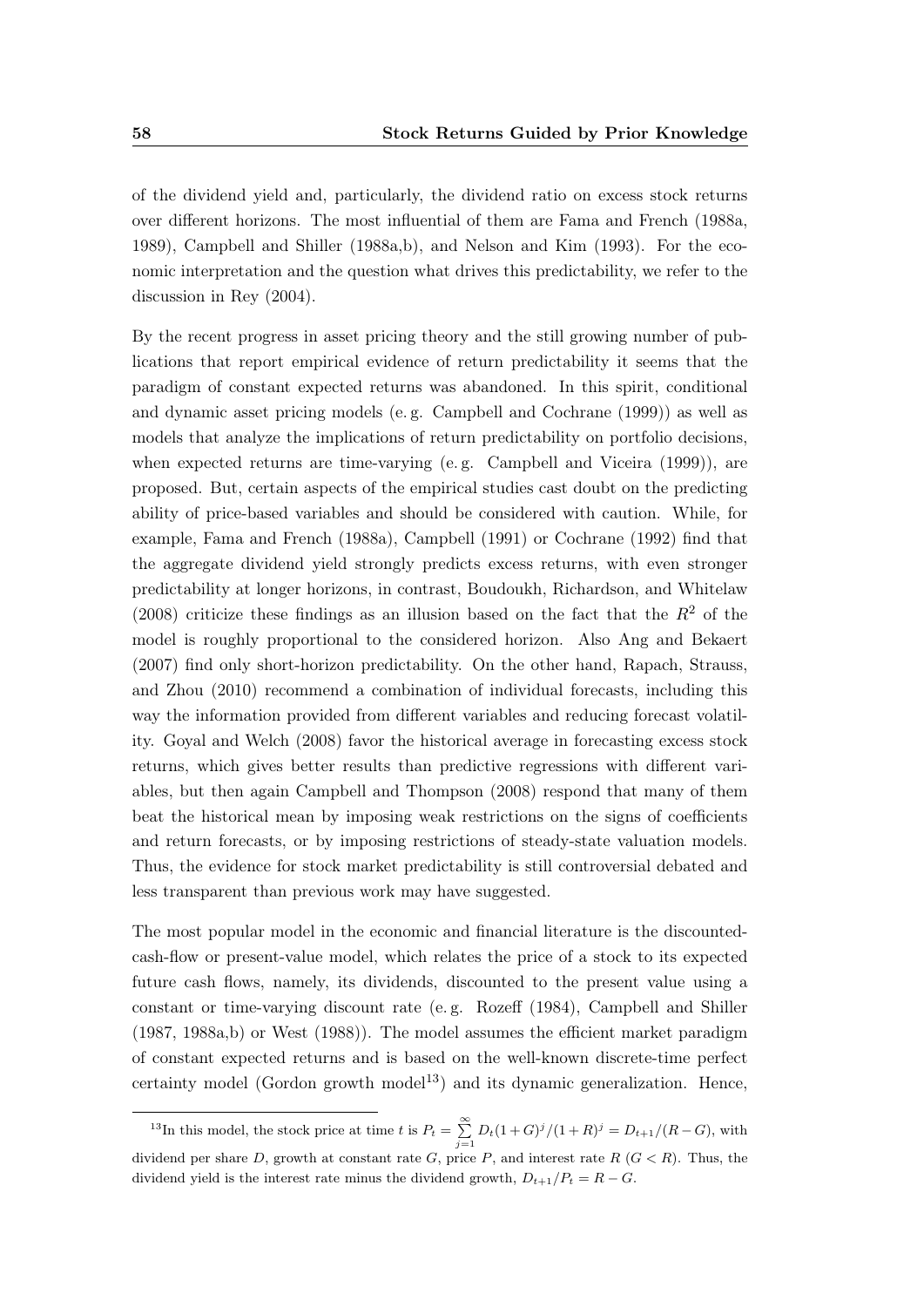stock prices are high when dividends are discounted at a low rate<sup>14</sup> or when dividends are expected to grow rapidly. Limitations of this linear model like the apparently exponential growth of stock prices or dividends over time makes it less appropriate than a nonlinear model which can better capture the properties of returns over time as mentioned by [Chen and Hong](#page-104-5) [\(2009\)](#page-104-5). For example, [Froot and Obstfeld](#page-105-5) [\(1991\)](#page-105-5) introduce a dividend model with intrinsic bubbles which are nonlinearly driven by exogenous fundamental determinants of asset prices. An other possible extension to the simple model is the use of a log-linear approximation of the present-value relation, see, for example, in [Campbell](#page-103-0) [\(1991\)](#page-103-0) or [Ang and Bekaert](#page-102-1) [\(2007\)](#page-102-1). Thus, the asset price behavior can be modeled without imposing restrictions on expected returns. Following these studies and their results that expected asset returns and dividend ratios are time-varying and highly persistent, it is important to model the relationships between equity returns and dividend ratios, interest rates, excess returns, or cash flows in a nonlinear fashion.

In the most empirical studies, the linear predictive regression<sup>15</sup> is applied. Even though this type of model is rather simple, the econometric problems that appear in forecasting asset returns, in testing predictability, and in evaluating the predictive power of the model are numerous. First, the fact that several predictor variables like valuation ratios are highly persistent might cause the found predictability to be spurious. [Stambaugh](#page-110-1) [\(1999\)](#page-110-1) points out that, although an OLS estimate would be consistent, it is biased and has sampling distributions that differ from those in the standard setting. Also [Nelson and Kim](#page-108-0) [\(1993\)](#page-108-0) mention that biases affect inference and should be accounted for in practice when studying predictability. These problems become even more serious if data-mining is used. [Ferson, Sarkissian, and Simin](#page-105-6) [\(2003\)](#page-105-6) show that spurious regression and data-mining effects reinforce each other such that many regressions, based on single predictor variables, may result in spurious conclusions. Possible solutions can be found in [Amihud and Hurvich](#page-102-2) [\(2004\)](#page-102-2), where an augmented regression<sup>16</sup> is used, in [Chiquoine and Hjalmarsson](#page-104-6) [\(2008\)](#page-104-6), where an jackknifing procedure is proposed, or in [Jansson and Moreira](#page-106-1) [\(2006\)](#page-106-1), where inference in a bivariate regression is conducted. Second, an additional source of bias in predictive regressions is the *error-in-variables* problem coming from the fact that, for example, yields contain forecasts of future returns and dividend growth (cf. the discussion in [Fama and French](#page-104-3) [\(1988a\)](#page-104-3), [Goetzmann and Jorion](#page-105-7) [\(1995\)](#page-105-7) or [Lettau](#page-107-2) [and Ludvigson](#page-107-2) [\(2005\)](#page-107-2)), and thus, the explanatory variable is not properly exogenous. [Kothari and Shanken](#page-107-3) [\(1992\)](#page-107-3) examine the extent to which aggregated stock

 $14$ In the original model the discount rates are assumed to be constant at the initial levels.

<sup>&</sup>lt;sup>15</sup>Typically, the simple specification  $Y_{t+1} = \alpha + \beta X_t + \varepsilon_{t+1}$  is used, where  $Y_{t+1}$  is the log excess return (over a certain horizon) and  $X_t$  the predictive variable, which follows a first-order autoregressive process,  $X_{t+1} = \gamma + \delta X_t + \xi_{t+1}$ .

<sup>&</sup>lt;sup>16</sup>They add a proxy for the errors in the autoregressive model.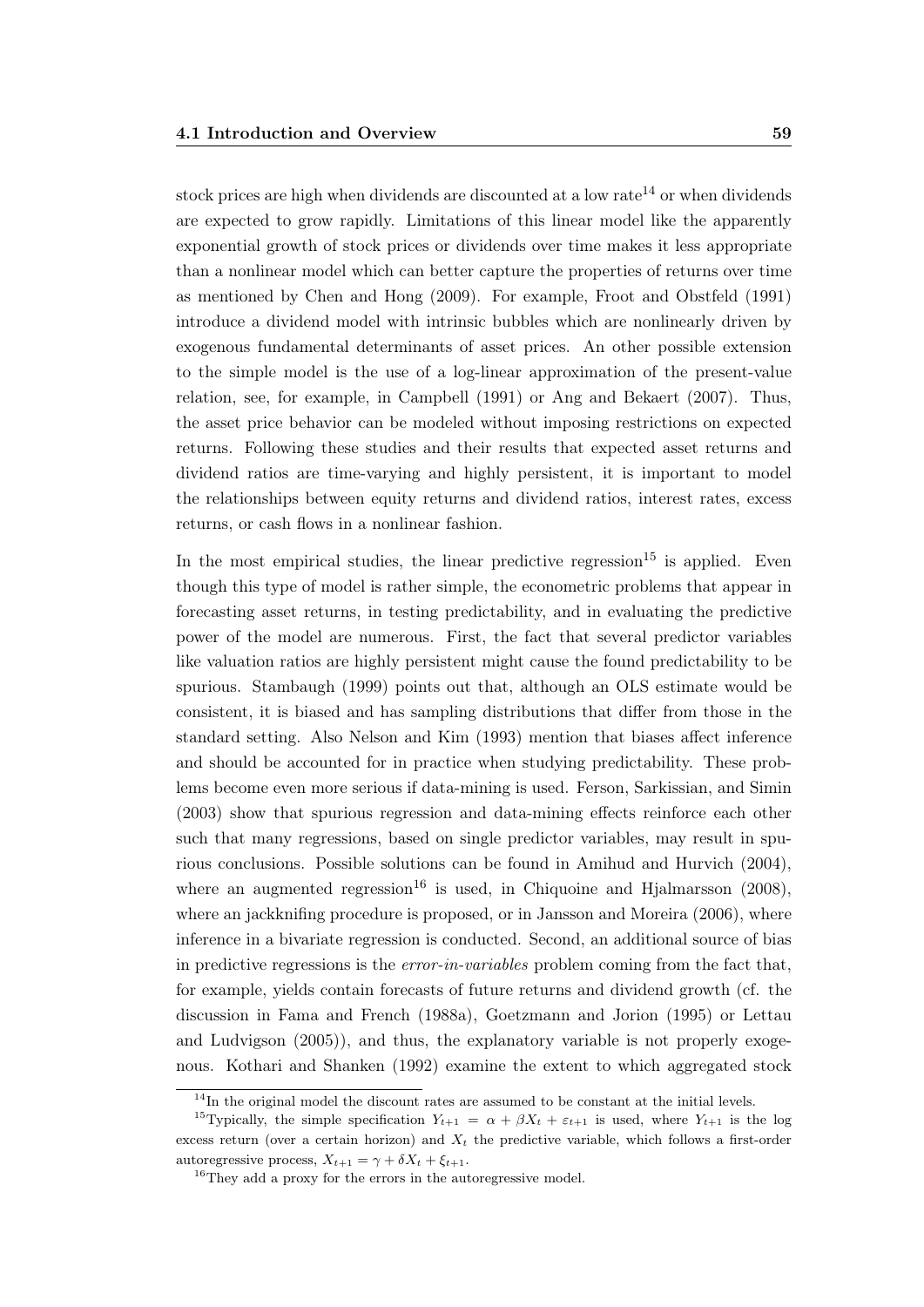return variation is explained by variables, chosen to reflect revisions in expectations of future dividends, and provide evidence that the error-in-variables problem is a major one17. Third, the main concern in long-horizon predictive regression follows from the use of overlapping data such that error terms are caused to be strongly serially correlated, particularly when the time horizon is relatively large compared to the sample size. [Hodrick](#page-106-2) [\(1992\)](#page-106-2) examines the statistical properties of different methods for conducting inference in long-horizon regression and his simulations indicate that the test statistics can be substantially biased, but he still concludes with some predictability for U.S. stock market returns. Also [Nelson and Kim](#page-108-0) [\(1993\)](#page-108-0) analyze small-sample biases in their simulations of a VAR system for returns and dividend yields. Under the null hypothesis of no predictability, they find that the simulated distributions of t-statistics are biased upward by an amount that increases with the horizon and, nevertheless, report predictability of post-war U.S. stock returns. In another simulation, [Goetzmann and Jorion](#page-105-8) [\(1993\)](#page-105-8) use a bootstraping approach to illustrate how inference may be affected and report only marginal evidence of predictability. More recently, [Wolf](#page-111-1) [\(2000\)](#page-111-1) uses subsampling for finding reliable confidence intervals—for regression parameters in the context of dependent and possibly heteroscedastic data—and does not find convincing evidence for the predictability of stock returns. [Valkanov](#page-111-2) [\(2003\)](#page-111-2) shows that, in finite samples where the forecasting horizon is a nontrivial fraction of the sample size, the t-statistics do not converge to a well-defined distribution, and reports only weak predictive power of the dividend yield. Also [Ang and Bekaert](#page-102-1) [\(2007\)](#page-102-1) find that, at long-horizons, excess return predictability by the dividend yield is not statistically significant using a structural model of equity premiums and accounting for small sample properties. Alternative econometric methods or new statistical tests for conducting valid inference and bias correction can be found in the literature<sup>18</sup>. These studies emphasize that the usual corrections to standard errors are only valid asymptotically and pose the question whether *asymptotic* should be measured in terms of years, decades, or centuries, particularly for long-horizon forecasts. Fourth, [Rey](#page-109-2) [\(2004\)](#page-109-2) notes that recent theoretical econometric results indicate that these methods fail to provide an asymptotically valid inference when the predictive variable has a near unit root. [Lewellen](#page-107-4) [\(2004\)](#page-107-4), [Torous, Valkanov, and Yan](#page-110-2) [\(2004\)](#page-110-2) or [Campbell and Yogo](#page-103-8) [\(2006\)](#page-103-8) show that incorporating information about the order of integration can result in large efficiency gains and therefore have a significant effect on inferences. Fifth, while previous studies usually review the inclusion of financial and macroeconomic variables in the linear

<sup>&</sup>lt;sup>17</sup>Also [Fama](#page-104-7) [\(1990\)](#page-104-7) finds a substantial increase in  $R^2$  including measures of future industrial production as further regressors in his analysis.

<sup>18</sup>See, for example, [Cavanagh, Elliot, and Stock](#page-103-9) [\(1995\)](#page-103-9), [Mark](#page-108-1) [\(1995\)](#page-108-1) [Kilian](#page-107-5) [\(1999\)](#page-107-5), [Lewellen](#page-107-4) [\(2004\)](#page-107-4), [Campbell and Yogo](#page-103-8) [\(2006\)](#page-103-8), [Polk, Thompson, and Vuolteenaho](#page-109-4) [\(2006\)](#page-109-4).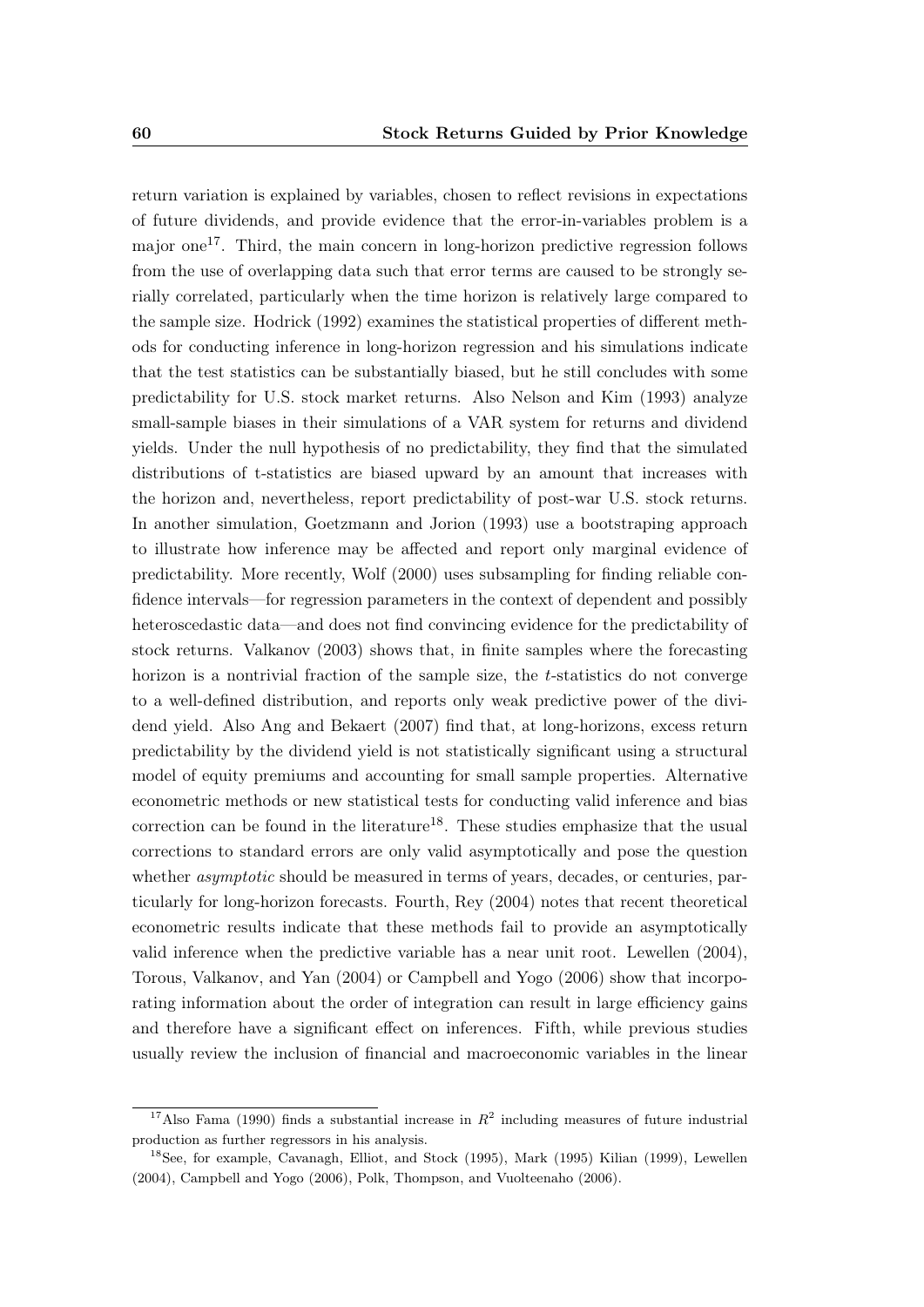regression framework<sup>19</sup>, the functional form of the regression is not verified. [Chen](#page-104-5) [and Hong](#page-104-5) [\(2009\)](#page-104-5) mention that, for example, a VAR model cannot fully capture the nonlinear dynamics of dividend yields implied by the present value model. Thus, for a linear regression, one cannot conclude that the null hypothesis of no predictability holds, because there may exist a disregarded nonlinear relationship<sup>20</sup>. But, more and more articles in the literature address this topic. For example, [Abhyankar, Copeland,](#page-102-3) [and Wong](#page-102-3) [\(1997\)](#page-102-3) provide a summary of evidence of nonlinearity, [Qi](#page-109-5) [\(1999\)](#page-109-5) uses a neural network to examine U.S. stock market return predictability, or [Perez-Quiros](#page-109-6) [and Timmermann](#page-109-6) [\(2000\)](#page-109-6) apply a Markov switching model for returns of large and small U.S. firms. However, for all of them the functional form is known, while [McMillan](#page-108-2) [\(2001\)](#page-108-2) examines the relationship between U.S. stock market returns and various predictive variables with a model-free nonparametric estimator. Also [Har](#page-106-3)[vey](#page-106-3) [\(2001\)](#page-106-3) or [Drobetz and Hoechle](#page-104-8) [\(2003\)](#page-104-8) analyze conditional expectations of excess returns with nonparametric techniques, but fail to improve forecasts. In contrast, [Nielsen and Sperlich](#page-108-3) [\(2003\)](#page-108-3) obtain improvements compared to parametric models using a local-linear kernel-based estimator and Danish stock market data. Sixth, different authors, for example, [Goyal and Welch](#page-105-9) [\(2003,](#page-105-9) [2008\)](#page-105-4), [Butler, Grullon, and](#page-103-10) [Weston](#page-103-10) [\(2005\)](#page-103-10) or [Campbell and Thompson](#page-103-6) [\(2008\)](#page-103-6), criticize that most linear predictive regressions have often performed poorly out-of-sample<sup>21</sup>. It is well-known that useful information on possible misspecified models can be revealed by in-sample diagnostics, while in this way overfitting can be caused or spurious predictability captured. Out-of-sample evaluation could be a possibility to solve these problems and capture the true predictability of a model or a data generating process<sup>22</sup>. For example, [Clark](#page-104-9) [\(2004\)](#page-104-9) shows with Monte Carlo simulations that out-of-sample forecast comparisons can help prevent overfitting, but in contrast, [Inoue and Kilian](#page-106-4) [\(2004\)](#page-106-4) conclude that results of in-sample tests of predictability will be more credible due to more power than results of out-of-sample tests. Thus, an overall assessment of return predictability remains difficult, and the question, whether the reason for poor out-ofsample performance of linear prediction models is due to possible nonlinear relations or due to the unpredictability of returns, persists unclear. Numerous studies that use

<sup>19</sup>[Hodrick](#page-106-2) [\(1992\)](#page-106-2), [Campbell and Shiller](#page-103-2) [\(1988a,](#page-103-2)[b\)](#page-103-3), or [Stambaugh](#page-110-1) [\(1999\)](#page-110-1) use a finite-order VAR system.

 $20$ [Campbell and Shiller](#page-103-11) [\(1998\)](#page-103-11) point out that it is quite possible that the true relation between valuation ratios and long-horizon returns is nonlinear. In this case a linear regression forecast might be excessively bearish.

 $^{21}$ Particularly, during the bull market of the late 1990's, low valuation ratios predicted extraordinarily low stock returns that did not materialize until the early 2000's [\(Campbell and Shiller](#page-103-11) [\(1998\)](#page-103-11)).

 $22$ In the literature, it is often argued that the data snooping bias (and the associated ill effects, see, for example, [Lo and MacKinlay](#page-107-6) [\(1990\)](#page-107-6) or [White](#page-111-3) [\(2000\)](#page-111-3)) can be alleviated, if not completely eliminated, by out-of sample evaluation. Also, unforeseen structural changes or regime shifts can cause poor forecasts from models with good in-sample fits.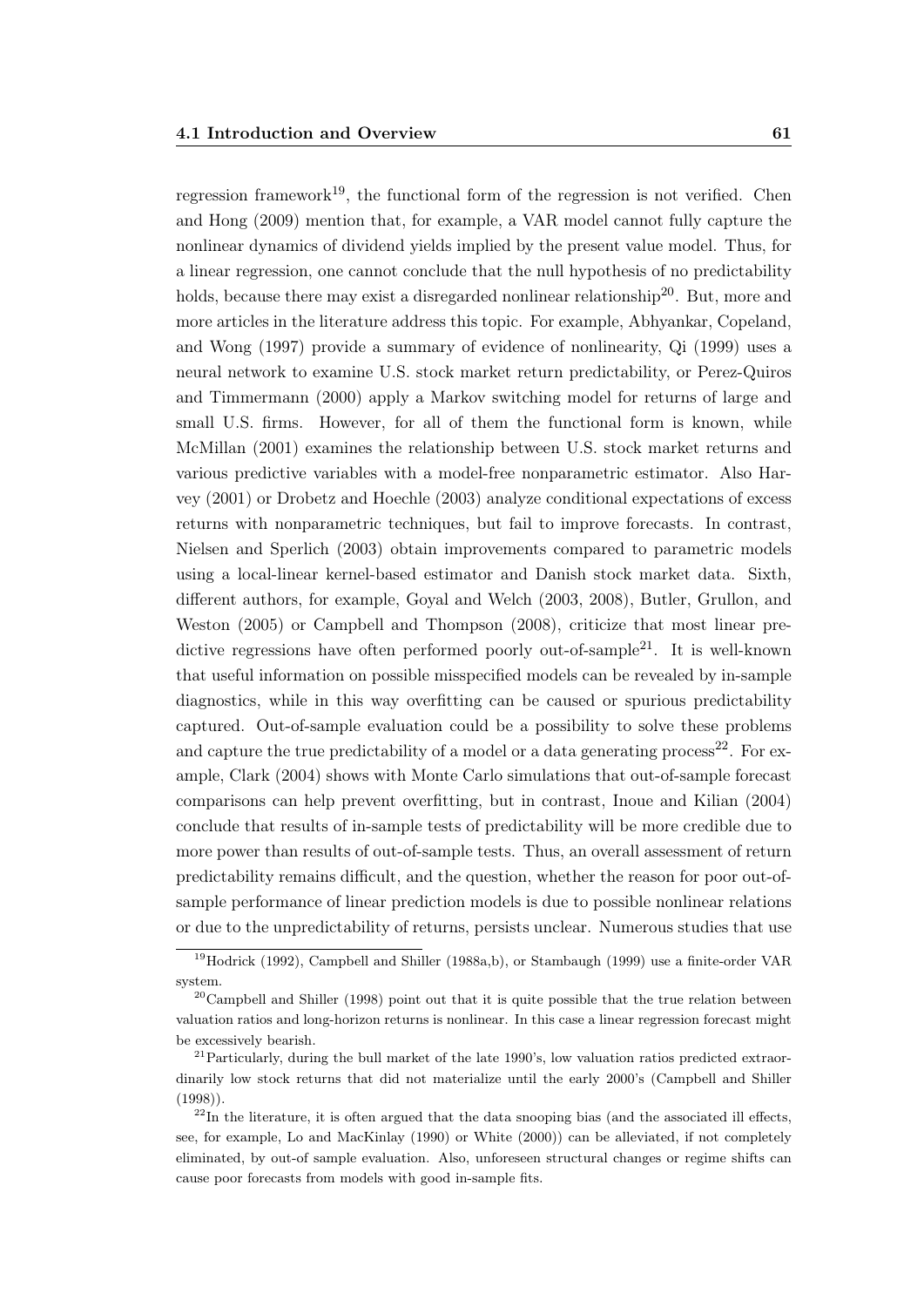out-of-sample tests have focused on valuation ratios. While, for [Fama and French](#page-104-3) [\(1988a\)](#page-104-3), the out-of-sample performance of the dividend yield has been a success, [Bossaerts and Hillion](#page-102-4) [\(1999\)](#page-102-4) discover that even the best prediction models have no out-of-sample forecasting power. [Torous and Valkanov](#page-110-3) [\(2000\)](#page-110-3) study predictive regressions with a small signal-noise ratio and find that in this case spurious regression is unlikely to be a problem. They further argue that the excessive noisy nature of returns, relative to the explanatory variables, can explain both the apparent in-sample predictability as well as the failure to find out-of-sample forecasting power. [Rapach](#page-109-7) [and Wohar](#page-109-7) [\(2006\)](#page-109-7) test stock return predictability with a bootstrap procedure and find that certain financial variables display significant in-sample and out-of-sample forecasting ability. [Goyal and Welch](#page-105-4) [\(2008\)](#page-105-4) systematically analyze the in-sample and out-of-sample performance of mostly linear regressions and find that the historical average return almost always gives better return forecasts. However, [Campbell and](#page-103-6) [Thompson](#page-103-6) [\(2008\)](#page-103-6) show that most of the variables used by [Goyal and Welch](#page-105-4) [\(2008\)](#page-105-4) perform better out-of-sample than the forecast produced with the historical average return, if weak restrictions on the signs of coefficients and return forecasts are imposed. Despite the small out-of-sample explanatory power, they conclude that it is still economically meaningful for investors.

In this chapter, we propose a new way to include prior knowledge in the prediction of stock returns. Economic theory directly guides the modelling process. The immediate consequence of that is a dimension and bias reduction, both to import more structure as a proper way to circumvent the curse of dimensionality. First, we start with a fully nonparametric approach which allows the modeling of nonlinearities and interactions of predictive variables. Here, we estimate the model by a local-linear kernel regression smoother which already improves the predictive power in contrast to simple linear versions of the model. The long-lasting popularity of simple predictive regression models justifies the usefulness of the linear method for stock return prediction. However, a model (statistical or from financial theory) can only be an approximate to the real world and thus a linear model can only be seen as a first step in the representation of the unknown relationship in mathematical terms. Second, we include in a semiparametric fashion the available prior information, where the former nonparametric estimator is multiplicatively guided by the prior. This could be, for example, a standard regression model or likewise a good economic model provided by the clever economist. This approach helps to reduce bias in the nonparametric estimation procedure and thus to improve again the predictive power. An economist might provide an economic model better than our structured one. A good economic model should then be validated along the lines of this chapter. A nonparametric smoother guided by this economic model might be an excellent predictor. Third, we propose a simple bootstrap test to evidence that our method works and does not give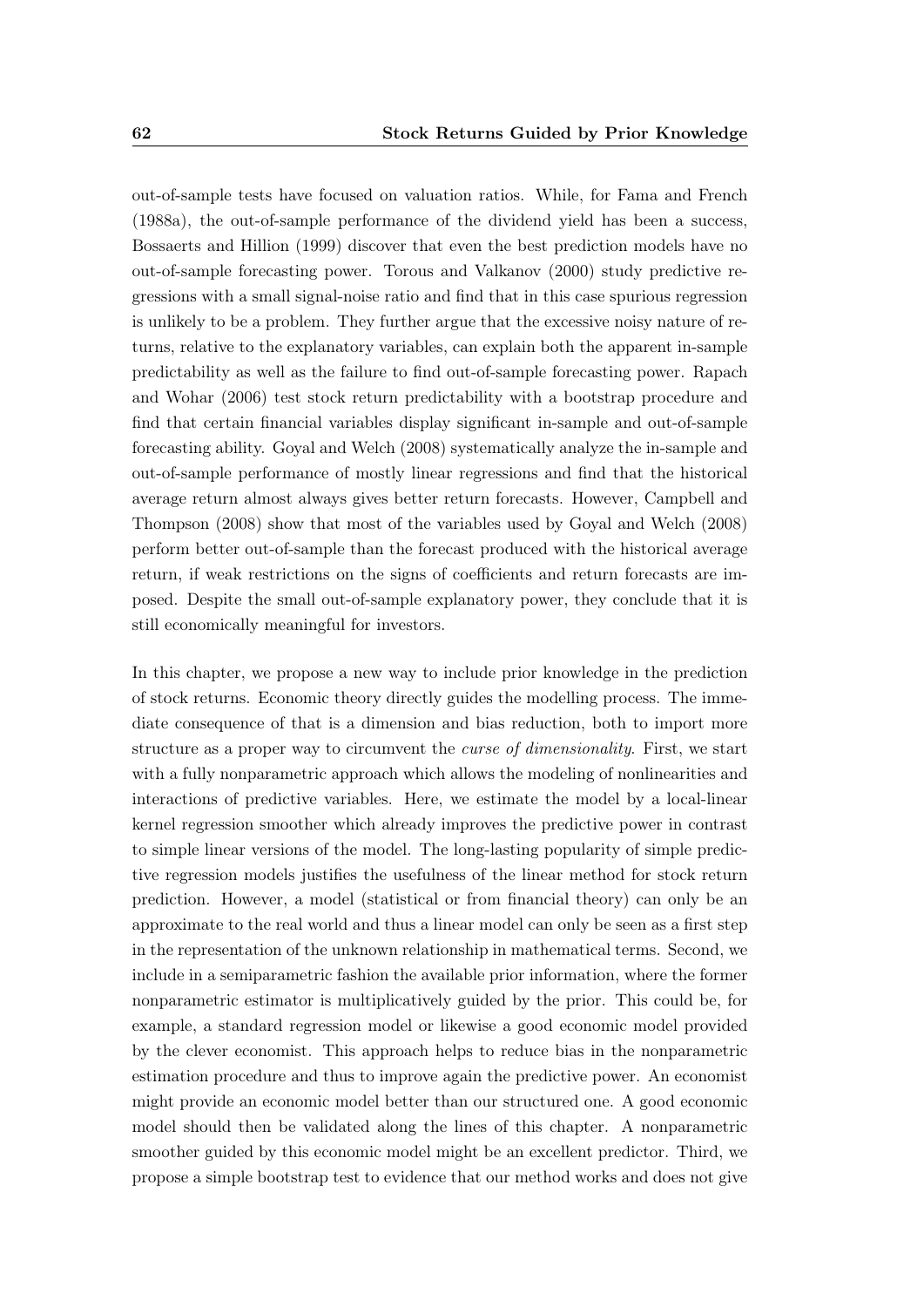better results just by chance. Fourth, we apply the proposed technique to American data. For the empirical part of this chapter, we use the annual data provided by Robert Shiller<sup>23</sup> that include, among other variables, long term stock, bond and interest rate data since 1871 to examine long term historical trends in the US market. It is an updated and revised version of Chapter 26 from [Shiller](#page-110-4) [\(1989\)](#page-110-4), where a detailed description of the data can be found. Note further that the application to this data set is not meant as a comprehensive study rather as an illustration of the auspicious and potential use of the strategy developed in this chapter.

Our scope is to show that linear predictive regression models suffer from neglected nonlinear relationships and that the inclusion of prior information further improves out-of-sample performance of nonlinear prediction models. Moreover, we evidence that our predictor-based regression models beat the historical average excess stock return. For this purpose, we apply for all models the *validated*  $R^2$  of [Nielsen and](#page-108-3) [Sperlich](#page-108-3) [\(2003\)](#page-108-3). This quality measure of the prediction allows directly the comparison of the cross-validated proposed model with the cross-validated historical mean in an out-of-sample fashion. Note further that we also use this instrument to find the optimal bandwidth in non- and semiparametric regression as well as to select the best model.

Note that we do not control and thus allow for nonstationarity, i. e. unit roots, in the predictive variables. Here, we follow the arguments of [Torous, Valkanov, and Yan](#page-110-2) [\(2004\)](#page-110-2). They show that due to rational expectations nonstationarities in predictive variables as functions of asset prices, for example dividend by price or earnings by price, can occur.

For the American data we find that, due to our bootstrap test, nonlinear models are more adequate than linear regressions, and that the inclusion of prior knowledge greatly improves the prediction quality. With our best prediction model for one-year excess stock returns we not only beat the simple historical mean but we also obtain an essentially improved *validated*  $R^2$  of 18.5, a relative increase of 35% compared to the best nonparametric model without prior, or a relative increase of 131% compared to the simple regression.

The remainder of the chapter is structured as follows. Section [4.2](#page-79-0) describes the prediction framework and the used measure of validation. Furthermore, the bootstrap test is introduced and first results of linear and nonlinear models are provided. Section [4.3](#page-85-0) considers the nonparametric prediction that is guided in a new way by prior knowledge. Among others, the dimension reduction approach is evolved. Finally, Section [4.4](#page-92-0) outlines wider results, summarizes the chapter and gives a short outlook.

<sup>23</sup>Downloadable from http://www.econ.yale.edu/∼shiller/data.htm.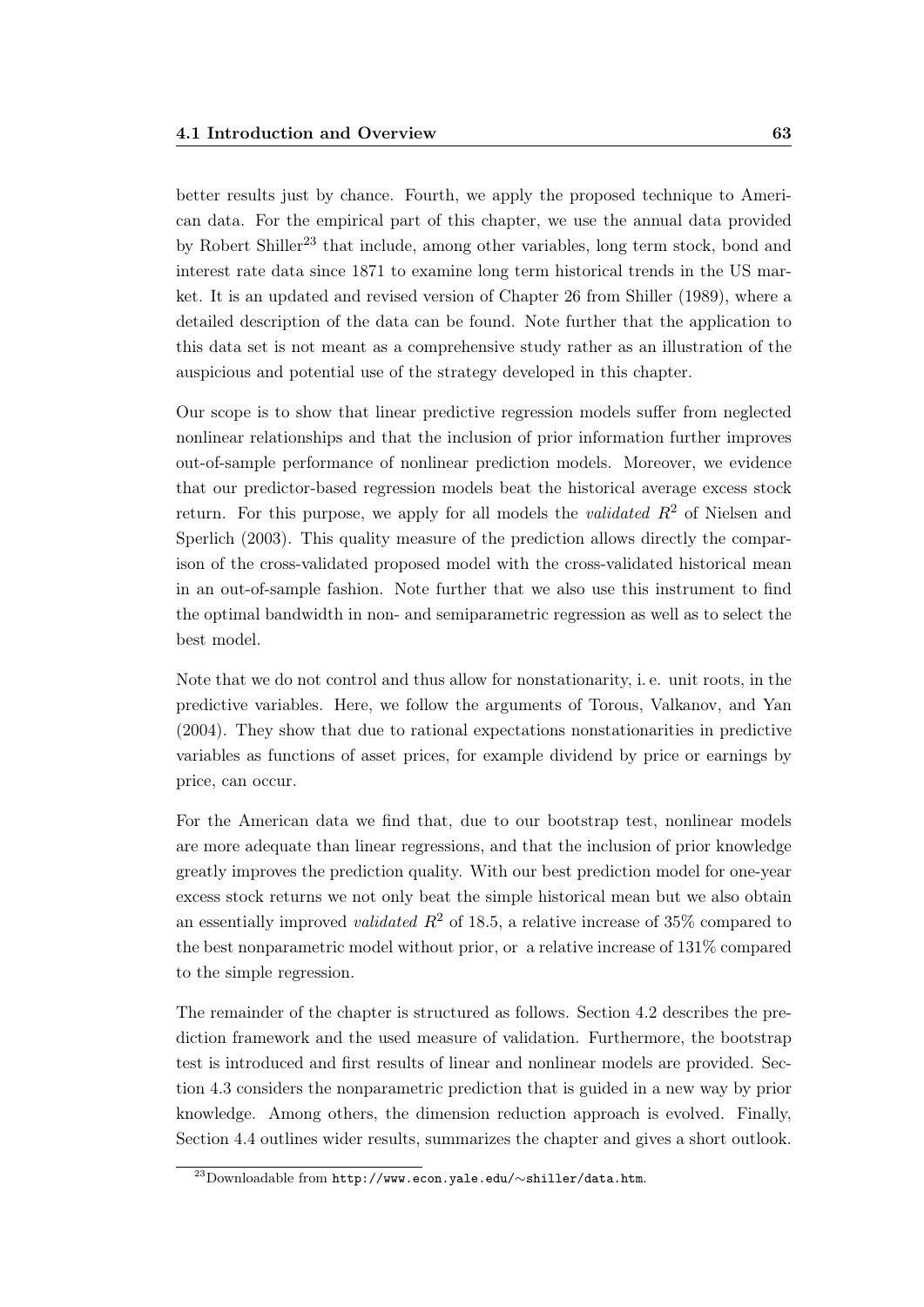#### <span id="page-79-0"></span>4.2 Preliminaries and First Steps

We consider excess stock returns defined as

$$
S_t = \log\{(P_t + D_t)/P_{t-1}\} - r_{t-1},
$$

where  $D_t$  denotes the (nominal) dividends paid during year  $t$ ,  $P_t$  the (nominal) stock price at the end of year  $t$ , and  $r_t$  the short-term interest rate, which is

$$
r_t = \log(1 + R_t/100)
$$

using the discount rate  $R_t$ . In this chapter, we concentrate on forecasts over the oneyear horizon, but also longer periods can easily be included with  $Y_t = \sum_{i=0}^{T-1} S_{t+i}$ , the excess stock return at time  $t$  over the next  $T$  years.

In the following, we study the prediction problem<sup>24</sup>

<span id="page-79-2"></span>
$$
Y_t = g(X_{t-1}) + \xi_t, \tag{4.1}
$$

where we want to forecast excess stock returns  $Y_t$  using lagged predictive variables  $X_{t-1}$ , like the dividend-price ratio,  $d_{t-1}$ , earnings by price,  $e_{t-1}$ , the long-term interest rate,  $L_{t-1}$ , the risk-free rate,  $r_{t-1}$ , inflation,  $inf_{t-1}$ , the bond,  $b_{t-1}$ , or also the stock return,  $Y_{t-1}$ . The functional form of g is fixed for the simple parametric relationship, but remains fully flexible for the non- and semiparametric counterpart. The error terms  $\xi_t$  are mean zero variables given the past.

#### <span id="page-79-3"></span>4.2.1 The Measure of Validation

Since we use non- and semiparametric techniques, we need an adequate measure for the predictive power. Classical in-sample measures like  $R^2$  or adjusted  $R^2$  cannot be used because various problems occur. For example, the classical  $R^2$  favors always the most complex model or is also inconsistent, if the estimator is inconsistent, as shown by [Valkanov](#page-111-2) [\(2003\)](#page-111-2). Furthermore, the usual penalization for complexity via a degree-of-freedom adjustment gets meaningless in nonparametrics because it is still unclear what degrees-of-freedom are in this setting. Moreover, in prediction we are not interested in how well a model explains the variation inside the considered sample but, in contrast, would like to know how well it works out-of-sample. For this reasons, we use the *validated*  $R^2$  of [Nielsen and Sperlich](#page-108-3) [\(2003\)](#page-108-3) which has some nice features and is defined as

<span id="page-79-1"></span>
$$
R_V^2 = 1 - \frac{\sum_t \{Y_t - \hat{g}_{-t}\}^2}{\sum_t \{Y_t - \bar{Y}_{-t}\}^2}.
$$
\n(4.2)

<sup>&</sup>lt;sup>24</sup>Basically, we address the regression problem of estimating the conditional mean function  $q(x)$  =  $E(Y|X=x)$  using n i.i.d. pairs  $(X_i, Y_i)$  observed from a smooth joint density and its multivariate generalization.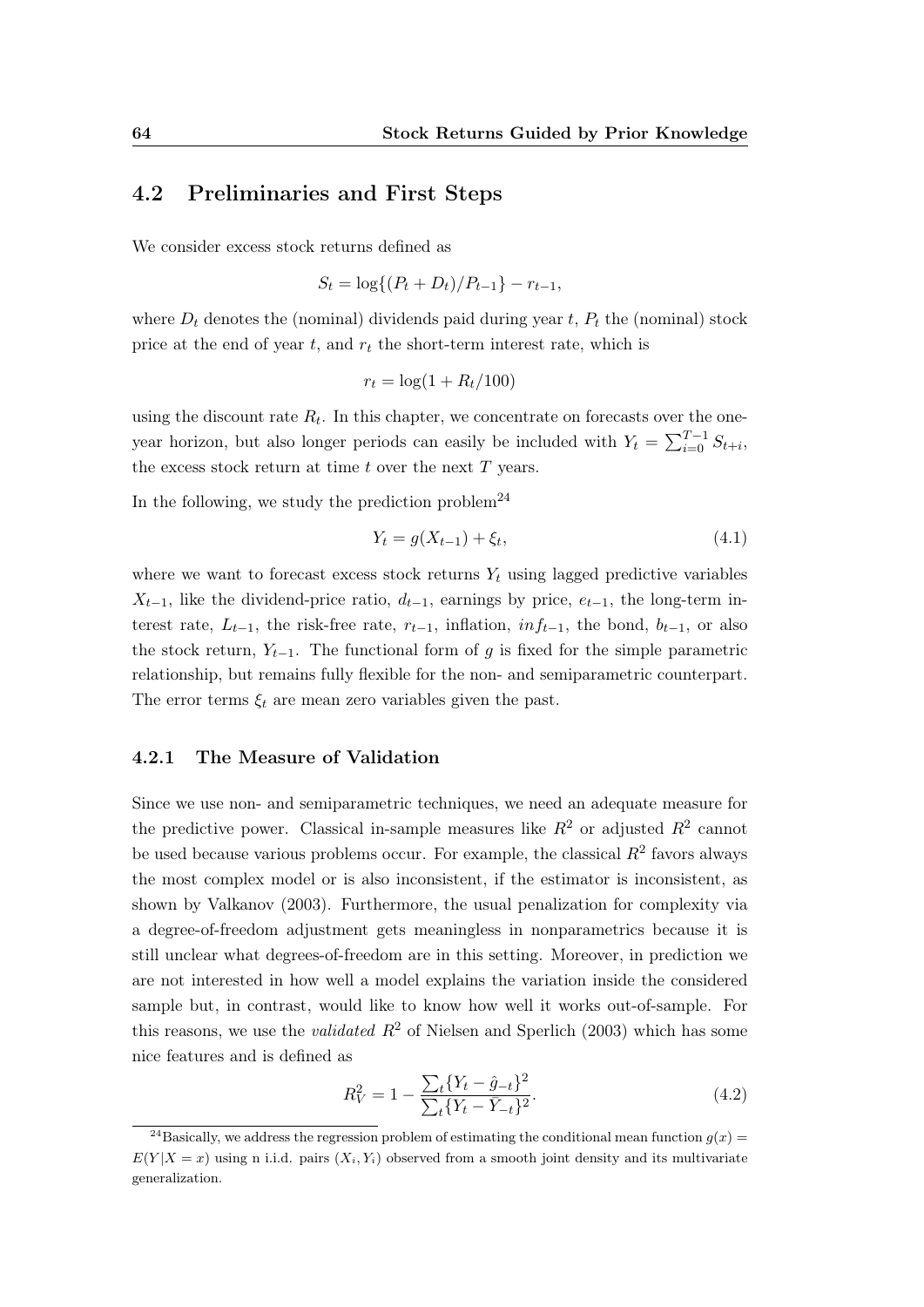Note that in [\(4.2\)](#page-79-1) cross-validated values  $\hat{g}_{-t}$  and  $\bar{Y}_{-t}$  are used, i.e. the (parametric or nonparametric) function g and the historical mean  $\overline{Y}$  are predicted at t without the information contained in this point in time, and hence, the  $R_V^2$  is an out-of-sample measure. The *validated*  $R^2$  is independent of the amount of parameters (in the simple parametric case of  $q$ ) and measures how well a given model and estimation principal predicts compared to the cross-validated historical mean. This means for positive  $R_V^2$ values, that the predictor-based regression model [\(4.1\)](#page-79-2) beats the historical average excess stock return.

Moreover, cross-validation not only punishes overfitting, i. e. pretending a functional relationship which does not really exist, but also allows us to find the optimal (prediction) bandwidth for the non- and semiparametric estimators<sup>25</sup>. This means that we use the *validated*  $R_V^2$  for both, model selection and optimal bandwidth choice<sup>26</sup>.

Note further that in standard out-of-sample tests, which estimate the model up to some year and test on the next years data, the underlying amount of data changes in size for different years. But the standard variance-bias trade-off is extremely dependent on the underlying amount of data. Due to cross-validation, our approach with the  $R_V^2$  has almost the exact correct underlying size of data so that the variance-bias trade-off of our validation is therefore expected to be more accurate than current methods. Moreover, for a stationary process it should not matter, if we skip only the information in point  $t$  or all following points in time. The only difference would be that the remaining size of data is to small for the application of non- or semiparametric methods.

#### 4.2.2 A Bootstrap Test

To show that our method works and does not give better results as the cross-validated historical mean just by chance, we propose a simple bootstrap test. In this, we test the parametric null that the true model is the cross-validated historical mean against a non/semiparametric alternative, i. e. that the true model is our proposed fully nonparametric [\(4.5\)](#page-82-0) or semiparametric model with [\(4.8\)](#page-86-0). In detail, we estimate the model under the null and under the alternative, and calculate the  $R_V^2$  as well as

<span id="page-80-0"></span>
$$
\tau = \frac{1}{T} \sum_{t} (\hat{g}_{-t} - \bar{Y}_{-t})^2.
$$
\n(4.3)

The intention is now to simulate the distribution of  $R_V^2$  and  $\tau$  under the null. Since we do not know the distribution of the underlying random variables, the excess stock

 $25$ See, for example, [Gyöfri et al.](#page-106-5)  $(1990)$ .

 $^{26}$ In which, of course, the bandwidth choice is a part of the model selection process.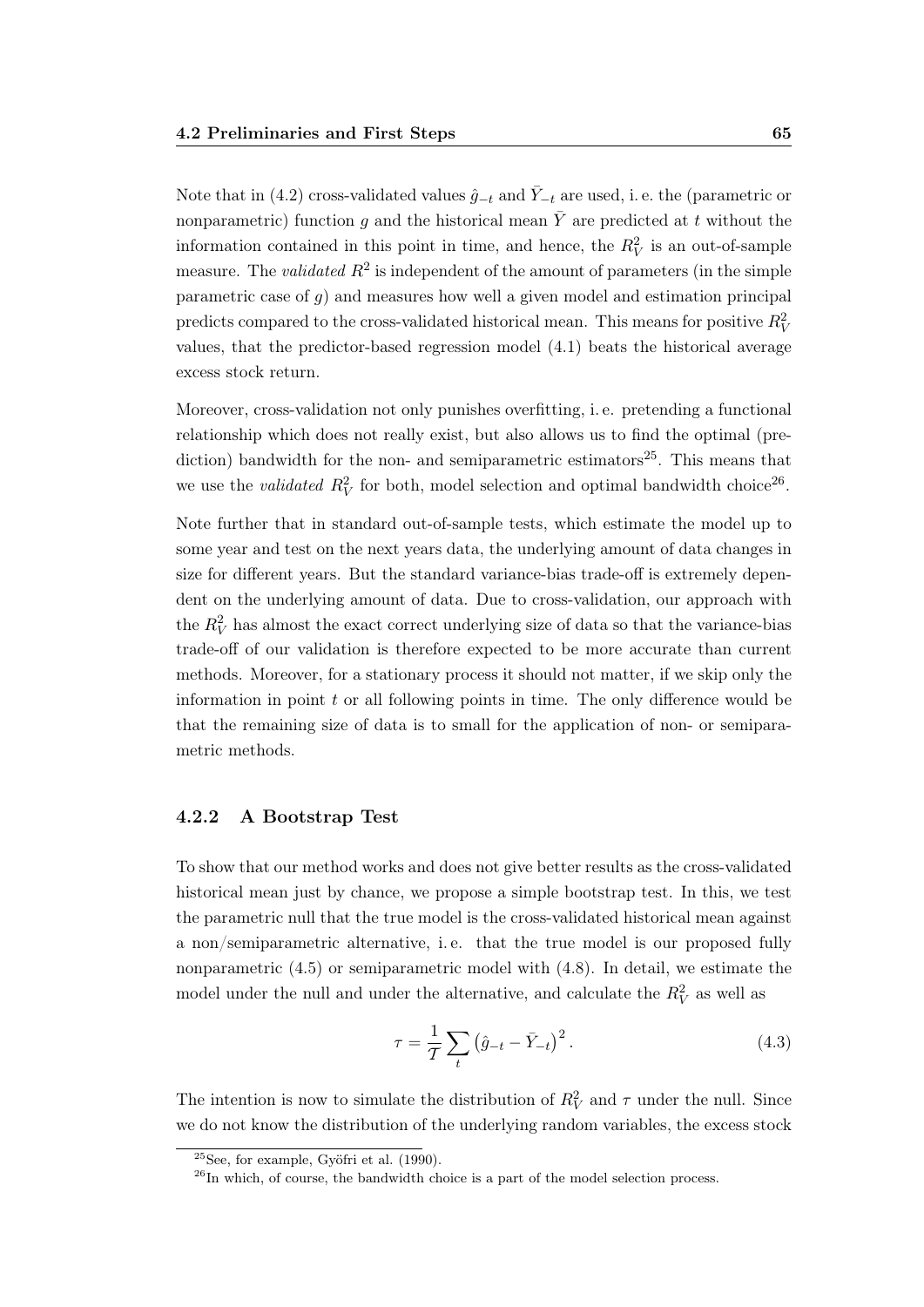returns<sup>27</sup>, we cannot directly sample from them and thus apply the wild bootstrap. For this, we construct B bootstrap samples  $\{Y_1^b, \ldots, Y_T^b\}$  using the residuals under the null

$$
\hat{\varepsilon}_t^0 = Y_t - \bar{Y}_{-t}
$$

and independent and identically distributed random variables with mean zero and variance one, for example,  $u_t^b \sim N(0, 1)$ , such that

$$
Y_t^b = Y_t + \hat{\varepsilon}_t^0 \cdot u_t^b.
$$

In each bootstrap iteration b, we calculate now the cross-validated mean  $\bar{Y}_{-t}^b$  of the  $Y_t^b$ ,  $t = 1, \ldots, T$ , as well as the estimates of the alternative model  $\hat{g}_{-t}^b$ , and, finally,  $R_V^{2,b}$  $\frac{2,b}{V}$  and  $\tau^b$  like in [\(4.2\)](#page-79-1) and [\(4.3\)](#page-80-0) with this new estimates. To decide, if we reject or not, we use critical values from corresponding quantiles of the empirical distribution function of the B bootstrap analogues  $R_V^{2,b}$  $V^{2,b}$  or  $\tau^b$ , for example, from

$$
F^*(u) = \frac{1}{B} \sum_b \mathbb{I}_{\{\tau^b \le u\}}.
$$

This is a well-known testing procedure, which has proved to be consistent in numerous tests, and has therefore been applied, of cause with certain modifications, to many non- or semiparametric testing problems.

#### 4.2.3 The Simple Predictive Regression

For the sake of illustration, we develop our strategy step by step and start with the simple model. In empirical finance, often the linear predictive regression model

<span id="page-81-0"></span>
$$
Y_t = \beta_0 + \beta_1 X_{t-1} + \varepsilon_t \tag{4.4}
$$

is used to evidence predictability of excess stock returns. We are fully aware of the in the introduction mentioned problems with this model, nevertheless, we use it in this basic form, not only as starting point of our empirical study but also as a straightforward possibility to generate a simple prior.

For the American data, Table [4.1](#page-82-1) shows both, the usual adjusted and the validated  $R^2$ . More or less the same values appear, whereas the adjusted  $R^2$  is always greater than the validated  $R^2$ . But already [Fama and French](#page-104-3) [\(1988a\)](#page-104-3) note that the usual insample  $R^2$  tend to overstate explanatory power due to possible bias. More important, both measures evidence the earnings yield as the variable with the most explanatory power, i.e. we start our analysis with a *validated*  $R^2$  of 8.0 and will concentrate on the behavior of models which include this covariate.

 $^{27}$ It is a stylized fact that stock returns are not normally distributed. Using the wild bootstrap, we avoid this poor approximation.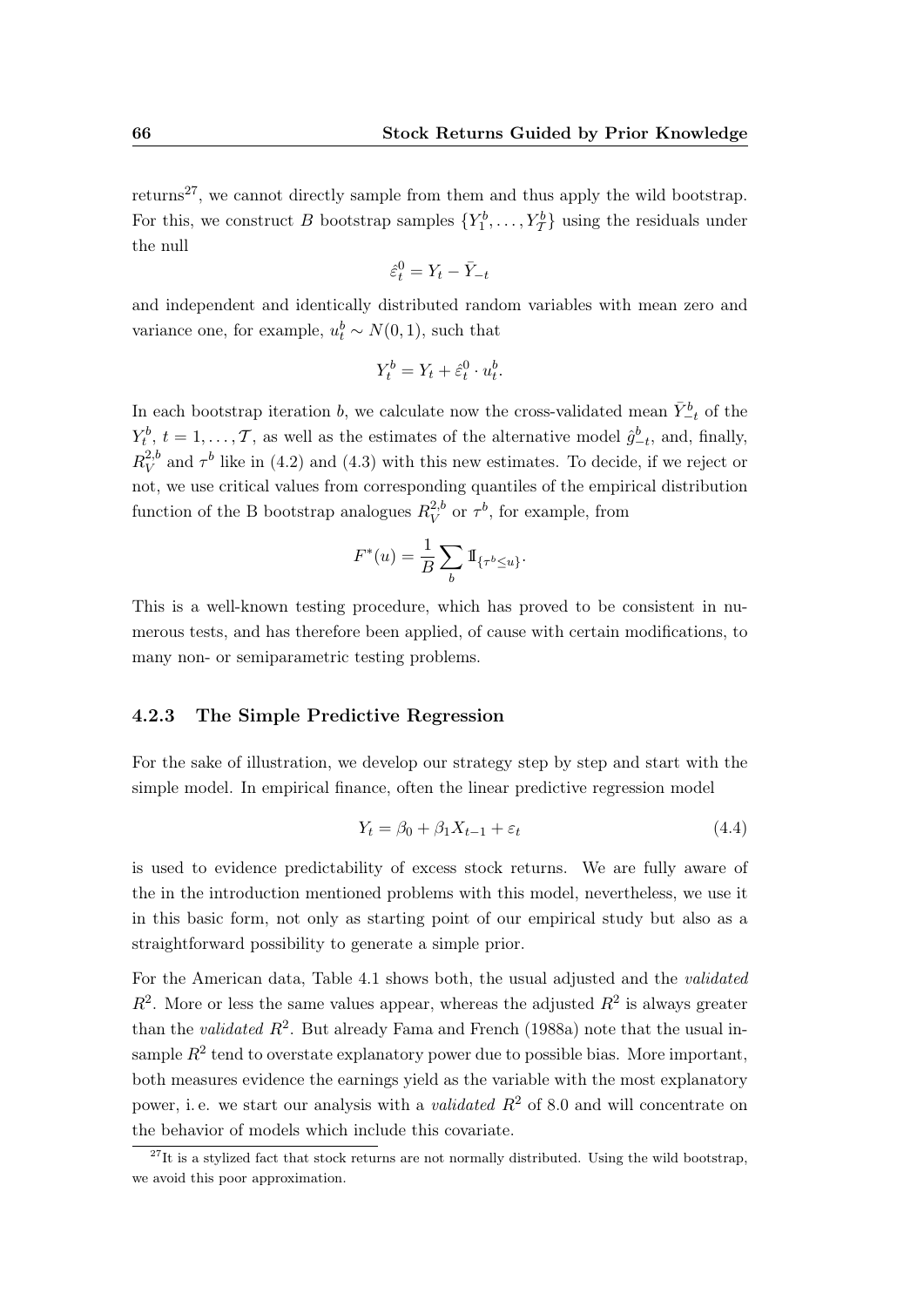|                                            |  | $S \quad d \quad e \quad r \quad L \quad inf \quad b$ |  |
|--------------------------------------------|--|-------------------------------------------------------|--|
| $R_V^2$ -1.0 1.0 8.0 2.7 -1.1 -1.4 -0.4    |  |                                                       |  |
| $R_{adj}^2$ 0.2 1.7 8.8 3.6 -0.6 -0.4 -0.1 |  |                                                       |  |

<span id="page-82-1"></span>Table 4.1: Predictive power of the simple linear model  $(4.4)$ .

Our findings directly confirm to the results of [Lamont](#page-107-1) [\(1998\)](#page-107-1), who mentions the additional power of the earnings-price ratio for the prediction of excess stock returns in his study using postwar U.S. data. Interestingly, the often used dividend-price ratio gives only poor results.

#### <span id="page-82-2"></span>4.2.4 The Nonparametric Model

Following the growing evidence of nonlinear behavior in asset returns documented in the literature, we examine the relationship of excess stock returns and the financial variables of the last section using a flexible, because model-free, nonparametric estimator. The model

<span id="page-82-0"></span>
$$
Y_t = g(X_{t-1}) + \xi_t \tag{4.5}
$$

is estimated with a local-linear kernel smoother using the quartic kernel and the optimal bandwidth chosen by cross-validation, i.e. by maximizing the  $R_V^2$  as described in Section [4.2.1.](#page-79-3) Note again, that no functional form is assumed. One should further keep in mind that the nonparametric method can estimate the linear function without any bias, since we apply a local-linear smoother. Thus, the simple linear model is automatically embedded in our approach<sup>28</sup>. Table [4.2](#page-83-0) shows the results, the *validated*  $R^2$  and the estimated p-values of the bootstrap test. Remember that we test the parametric null hypothesis, i. e. the true model is the cross-validated historical mean, against the nonparametric alternative, i. e. model [\(4.5\)](#page-82-0) holds. The estimated p-value gives the probability that under the null a  $R_V^2$  value can be found which is greater or equal to the observed one.<sup>29</sup> Using the usual significance levels, we find only the earnings variable with a p-value of 0.005 to be able to forecast stock returns better than the historical mean. We further find an almost factor 1.5 increase

Lagged explanatory variables: S stock return, d dividend by price, e earnings by price, r risk-free rate, L long-term interest rate, inf inflation, b bond yield.

 $^{28}$ This also holds for all of the non- and semiparametric models proposed in the rest of this work. <sup>29</sup>We focus here on the  $R_V^2$  and its estimated p-values, since no essential differences occur between the decisions made for  $R_V^2$  and  $\tau$ . Nevertheless, we show the  $\tau$  statistics and its estimated p-values in the corresponding tables, since the basic distinction of both is the fact that  $\tau$  basically measures only the variation between the estimates of two procedures, while the  $R_V^2$  compares the fit of them.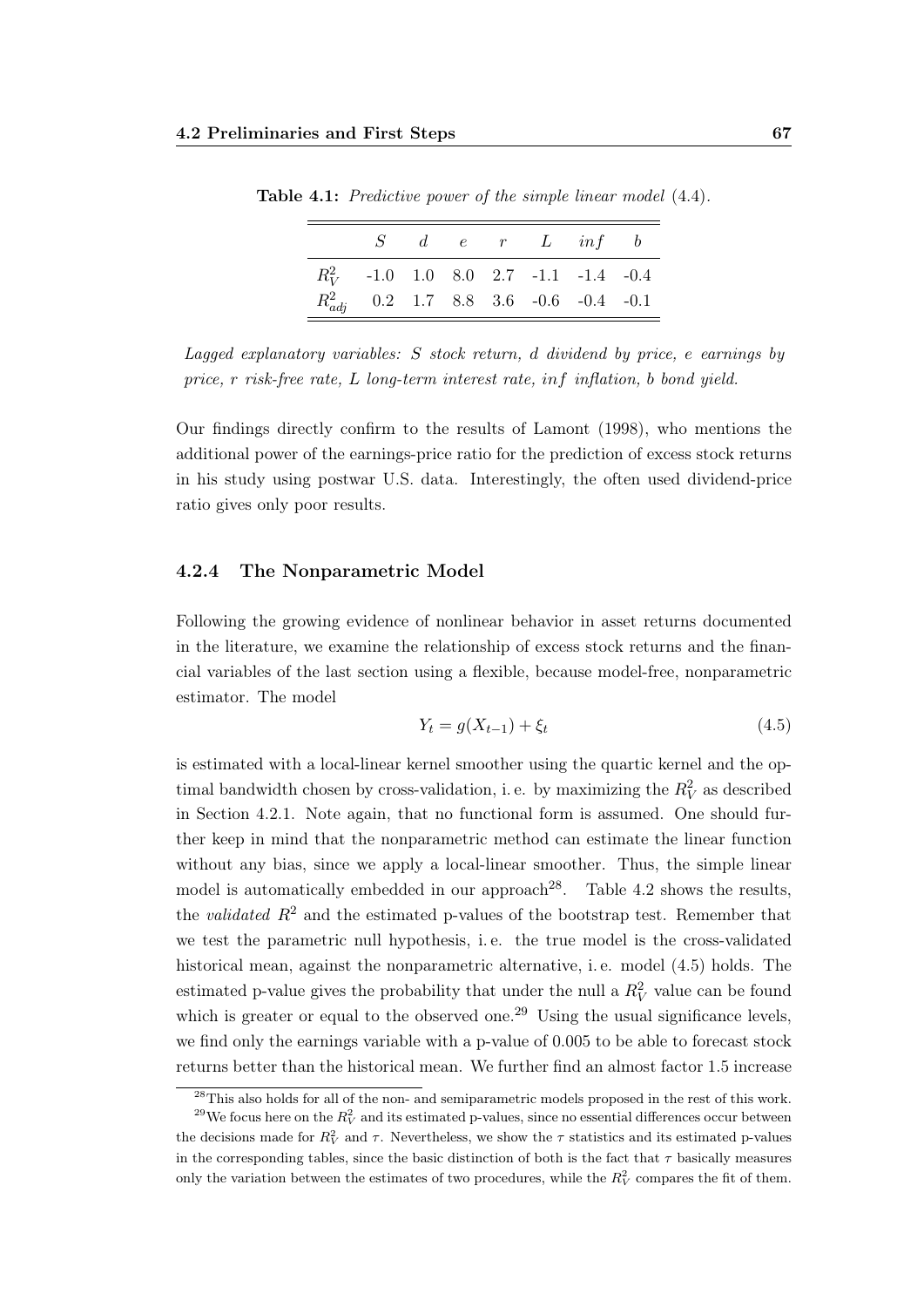|                                                   |  | $S$ de r L inf b                                  |  |  |
|---------------------------------------------------|--|---------------------------------------------------|--|--|
| $R_V^2$ -1.2 0.9 11.8 2.5 -0.8 -1.6 -0.7          |  |                                                   |  |  |
| p-value 0.596 0.193 0.005 0.079 0.571 0.759 0.573 |  |                                                   |  |  |
|                                                   |  | $\tau$ 0.029 0.078 0.384 0.139 0.008 0.013 0.026  |  |  |
|                                                   |  | p-value 0.543 0.253 0.047 0.062 0.643 0.645 0.482 |  |  |

<span id="page-83-0"></span>Table 4.2: Predictive power of the one-dimensional nonparametric model [\(4.5\)](#page-82-0) and corresponding estimated p-values of the bootstrap test.

Lagged explanatory variables: S stock return, d dividend by price, e earnings by price, r risk-free rate, L long-term interest rate, inf inflation, b bond yield.

in the validated  $R^2$  from 8.0 to 11.8, compared to the simple regression. Note also, that at a 10% level the risk-free rate has small predictive power with a  $R_V^2$  value of 2.5, which is smaller than the one obtained with the linear model.

Figure [4.1](#page-84-0) shows for both variables the estimated linear and nonlinear functions. While for risk-free an almost identical linear relationship is found, for earnings by price, nonlinearities appear. Economic theory predicts that the short-term interest rate has a negative impact on stock returns. Figure [4.1](#page-84-0) confirms this relationship, since it shows an almost linear declining stock return for an increasing risk-free rate. An increase in the interest rate could raise financial costs, followed by a reduce of future corporate profitability and stock prices. Also the findings for earnings by price agree with the theory. A growing earnings-price ratio makes firms more interesting for investors, and thus stock returns should also increase, as can bee seen in the left part of Figure [4.1.](#page-84-0)

Motivated by this results that both, earnings and risk-free, explain to some extent stock returns, we broaden in the next subsection our model to the multivariate case.

#### 4.2.5 The Multivariate Parametric Model

The natural extension of model [\(4.4\)](#page-81-0) is

<span id="page-83-1"></span>
$$
Y_t = \beta_0 + \boldsymbol{\beta}^\top \mathbf{X}_{t-1} + \varepsilon_t,\tag{4.6}
$$

where  $X_{t-1}$  can be a vector of different explanatory variables, higher order terms, interactions of certain variables, or a combination of them. But again, we concentrate on the simple case, i.e. we use only two different regressor variables in  $(4.6)$  for creating a simple prior. Table [4.3](#page-84-1) shows the results, the validated and the adjusted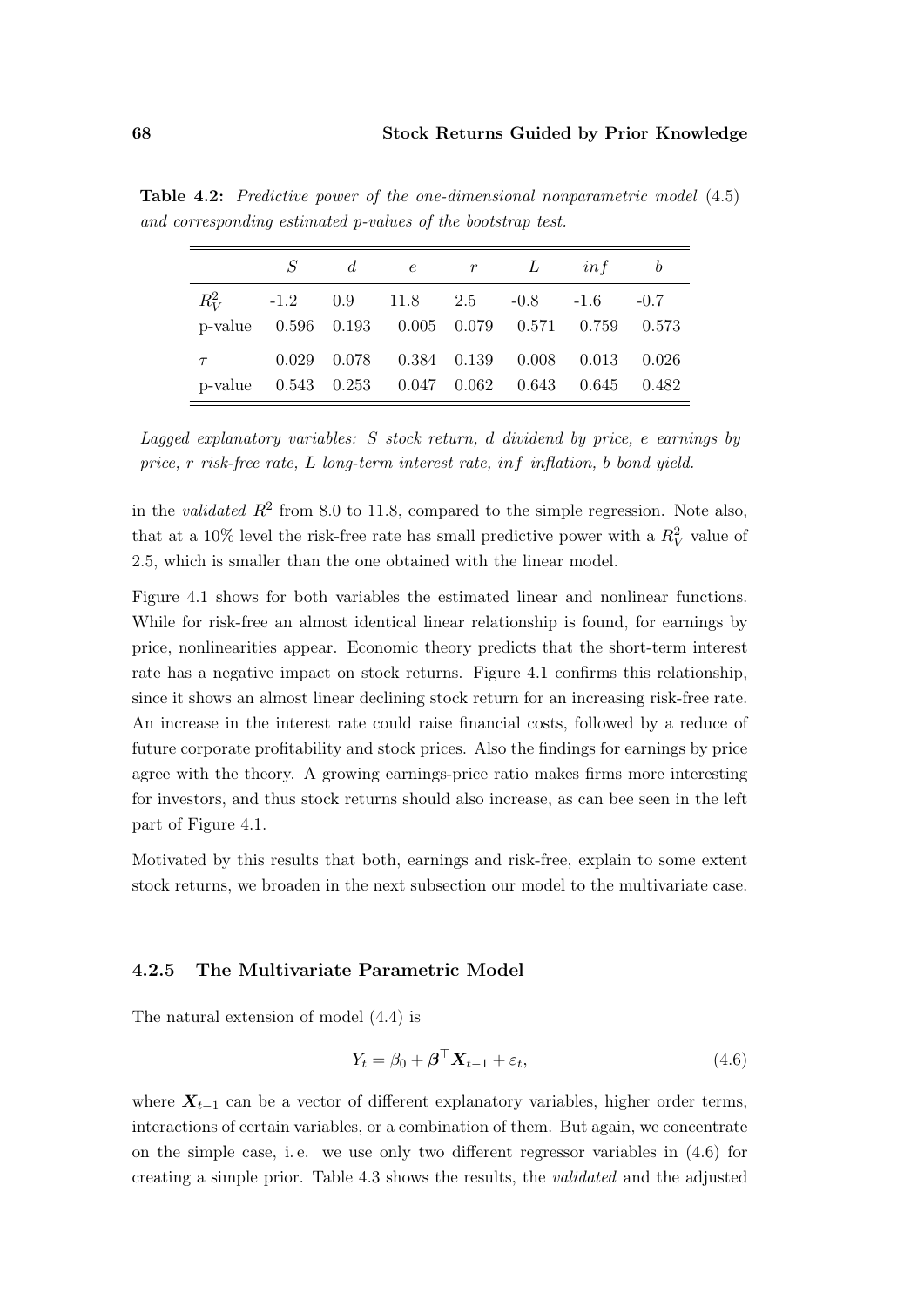Figure 4.1: Left: stock returns and earnings by price, Right: stock returns and risk-free; both estimated with linear model [\(4.4\)](#page-81-0) (circles) and nonlinear model [\(4.5\)](#page-82-0) (triangles)



<span id="page-84-0"></span> $R<sup>2</sup>$ , for the regression of lagged earnings by price together with another variable on stock returns. We find again that the size of both measures is comparable. Moreover, the additional variables inflation, bond yield, and risk-free rate further improve the prediction, compared to the simple model [\(4.4\)](#page-81-0) with earnings by price as unique explanatory variable, due to  $R_V^2$  values greater than 8.0. In particular, even the one-dimensional nonparametric model [\(4.5\)](#page-82-0) with earnings by price as covariate is outperformed by the multivariate linear model [\(4.6\)](#page-83-1) using earnings by price and the risk-free rate as regressors. Here we find a  $R_V^2$  of 12.2 instead of 11.8 for the former one.

<span id="page-84-1"></span>Table 4.3: Predictive power of the two-dimensional linear model [\(4.6\)](#page-83-1).

|  |  | $e, S$ $e, d$ $e, r$ $e, L$ $e, inf$ $e, b$                                           |  |
|--|--|---------------------------------------------------------------------------------------|--|
|  |  | $R_V^2$ 6.8 6.9 12.2 7.3 9.2 8.8                                                      |  |
|  |  | $R^2_{adj} \quad 8.5 \quad \ 8.7 \quad \ 13.9 \quad \ 8.7 \quad \ 10.7 \qquad \ 10.0$ |  |

Lagged explanatory variables: e earnings by price together with S stock return, d dividend by price, r risk-free rate, L long-term interest rate, inf inflation, b bond yield.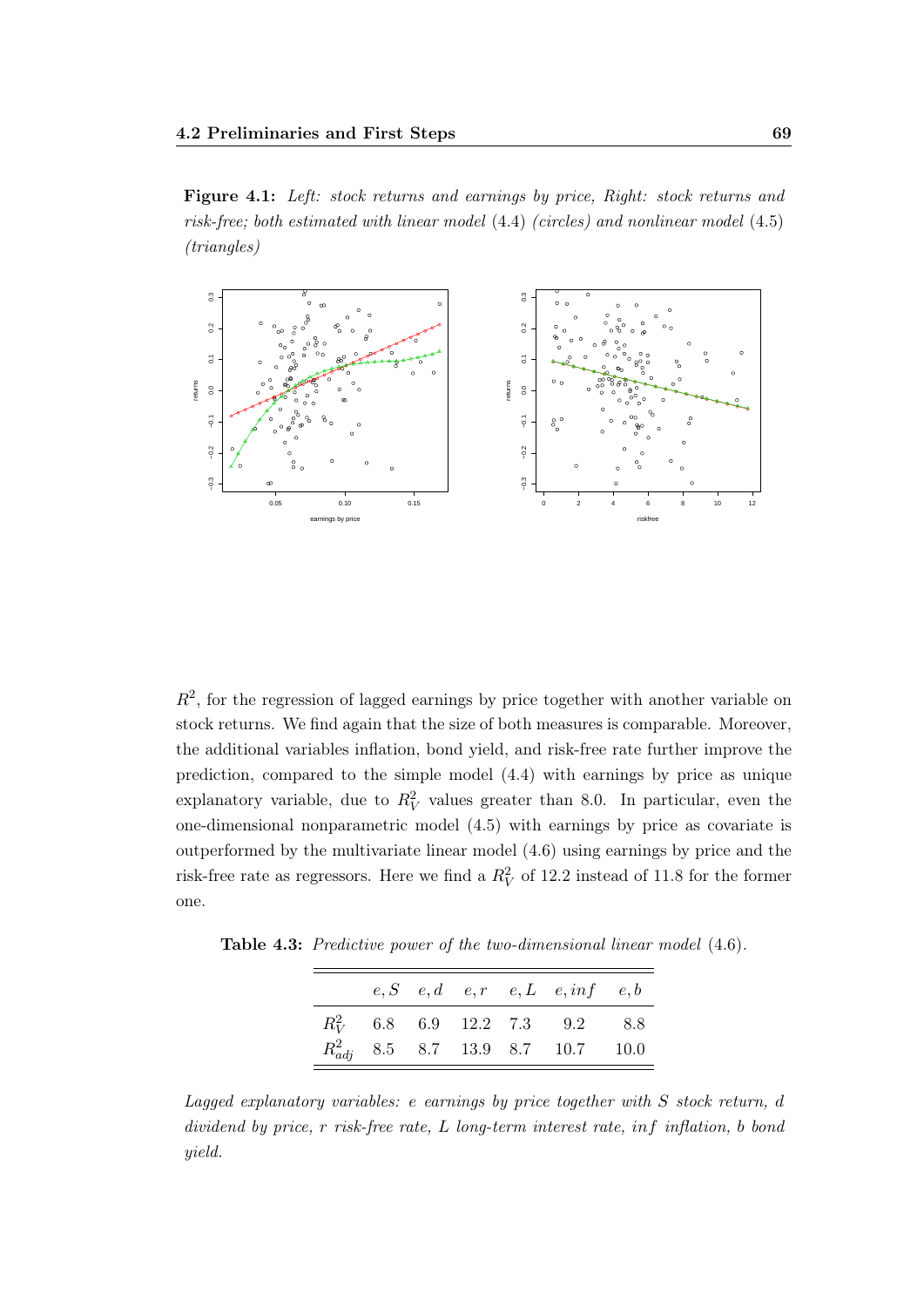### <span id="page-85-0"></span>4.3 Nonparametric Prediction Guided by Prior Knowledge

#### <span id="page-85-2"></span>4.3.1 The Fully Nonparametric Model

To allow the use of more than one explanatory variable in a flexible nonparametric way, we consider the conditional mean equation

<span id="page-85-1"></span>
$$
Y_t = g(X_{t-1}) + \xi_t, \t\t(4.7)
$$

where the vector  $\mathbf{X}_{t-1}$  includes now different regressor variables<sup>30</sup>. Table [4.4](#page-86-1) gives the results, the *validated*  $R^2$  and the estimated p-value of the proper bootstrap test, using again earnings by price together with another explanatory variable. Here, we find evidence that the appropriate functional form is nonlinear. For all these models we reject at the usual significance levels the null hypothesis that the true model would be the simple historical mean. Moreover, we find again for all models improved stock return predictions compared to the multivariate linear model [\(4.6\)](#page-83-1) because all  $R_V^2$  values are significantly higher. The best model at the moment is the fully two-dimensional one using earnings by price and the risk-free rate, resulting in a  $R_V^2$  value of 13.7, what is a remarkable increase in predictive power of 12% compared to the parametric counterpart.

Here, we only apply two-dimensional models because more complex<sup>31</sup> nonparametric models would not end in better results. Typically, such settings are faced with essential difficulties, like the *curse of dimensionality*, boundary or bandwidth problems. We will see in the following how it is possible to circumvent or at least to reduce them in the combination of strategies that are usually applied individually.

#### <span id="page-85-3"></span>4.3.2 Improved Smoothing through Prior Knowledge

In this subsection, we include prior information in our analysis. This could be, for example, a regression model coming from empirical data analysis or statistical modeling, or likewise a good economic model provided by the clever economist. We restrict ourselves to the former because already the use of such simple pilot estimates helps to improve the prediction of stock returns as we will demonstrate in the following.

<sup>&</sup>lt;sup>30</sup>Different authors, for example, [McMillan](#page-108-2) [\(2001\)](#page-108-2), include here only the significant exogenous variables identified in the linear model [\(4.6\)](#page-83-1). Although insignificant variables in a linear framework could be significant in nonlinear models, they follow [Granger and Teräsvirta](#page-106-6) [\(1993\)](#page-106-6) and argue that if the true data generating process is nonlinear then applying a linear model would result in an overfit of the data and in more significant parameters than required by the correct nonlinear specification.

 $31$ In the sense of more than two dimensions.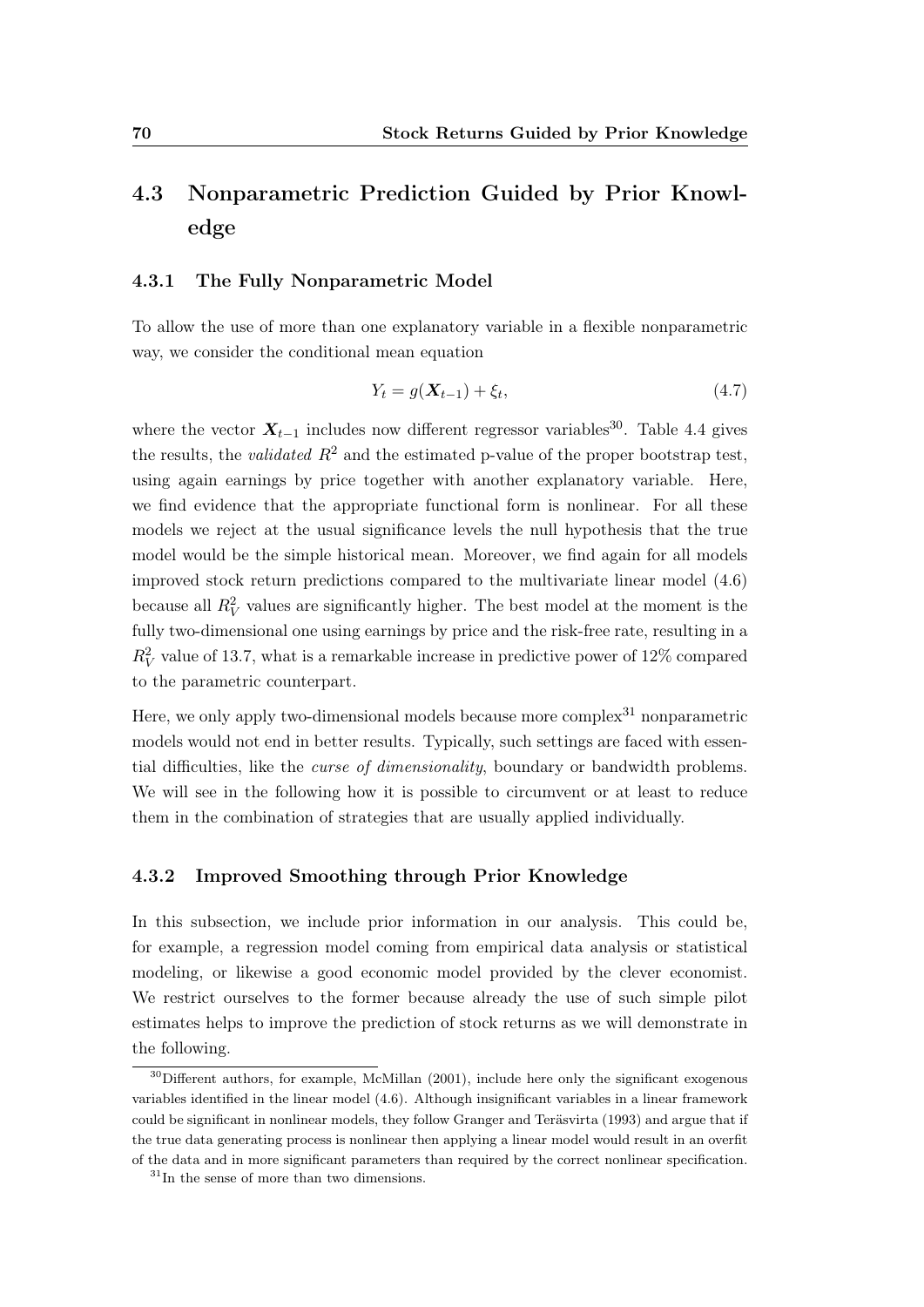|  |  | $e, S$ $e, d$ $e, r$ $e, L$ $e, inf$ $e, b$             |  |
|--|--|---------------------------------------------------------|--|
|  |  | $R_V^2$ 8.5 12.6 13.7 11.0 11.0 11.3                    |  |
|  |  | p-value $0.003$ $0.003$ $0.000$ $0.004$ $0.000$ $0.000$ |  |
|  |  | $\tau$ 0.307 0.503 0.485 0.383 0.452 0.430              |  |
|  |  | p-value 0.045 0.018 0.005 0.021 0.011 0.001             |  |

<span id="page-86-1"></span>Table 4.4: Predictive power of the fully two-dimensional nonparametric model [\(4.7\)](#page-85-1) and corresponding estimated p-values of the bootstrap test.

Lagged explanatory variables: e earnings by price together with S stock return, d dividend by price, r risk-free rate, L long-term interest rate, inf inflation, b bond yield.

The basic idea—see, for example, the well written paper of [Glad](#page-105-10) [\(1998\)](#page-105-10)—is the combination of the parametric pilot from model [\(4.4\)](#page-81-0) or [\(4.6\)](#page-83-1) and the nonparametric smoother from Subsections [4.2.4](#page-82-2) or [4.3.1](#page-85-2) in a semiparametric fashion, where the latter nonparametric estimator is multiplicatively guided by the former parametric and builds on the simple identity<sup>32</sup>

<span id="page-86-0"></span>
$$
g(x) = g_{\theta}(x) \cdot \frac{g(x)}{g_{\theta}(x)}.\tag{4.8}
$$

The essential fact is that if the prior captures some of the characteristics of the shape of  $g(x)$ , the second factor in [\(4.8\)](#page-86-0) becomes less variable than the original  $g(x)$  itself. Thus a nonparametric estimator of the *correction factor*  $\frac{g(x)}{g_{\theta}(x)}$  gives better results with less bias.

Note again, that the global pilot could be generated by any parametric technique including simple linear methods, by more complex approaches like nonparametric regression<sup>33</sup> or regression splines with few knots, but also by well-founded economic theory. However, very often even a simple and rough parametric guide is enough to improve the estimate.

From [\(4.8\)](#page-86-0) it is obvious that local problems for the above guided approach can occur if the prior itself crosses the x-axis one or more times. Two possible solutions are usually described in the literature. First, a suitable truncation is proposed, i. e. clipping the absolute value of the correcting factor, for example, below 1/10 and above 10 makes the estimator more robust. Second, one could shift all response data

 $32$ Remember that we address the regression problem of estimating the conditional mean function  $g(x) = E(Y|X = x)$ , utilizing its standard solution, the fit of some parametric model  $g_{\theta}(x)$ , with the parameter  $\theta$ , to the data. Of course, the prior should be estimated consistently.

<sup>&</sup>lt;sup>33</sup>For the multiplicative bias correction in nonparametric regression, see [Linton and Nielsen](#page-107-7) [\(1994\)](#page-107-7).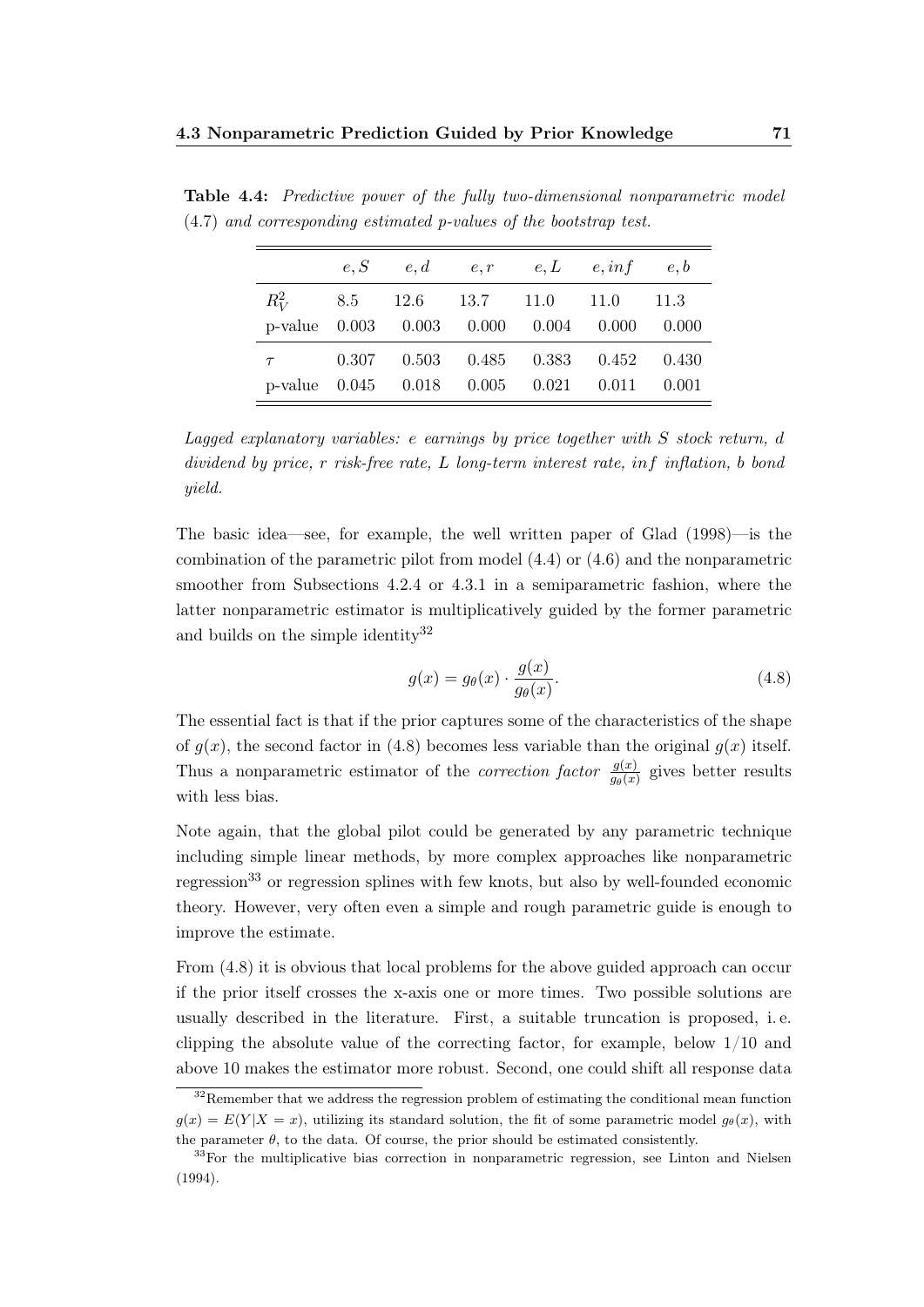$Y_i$  a distance c in such a way that the new prior  $g_{\theta}(x) + c$  is strictly greater than zero and does not anymore intersect the x-axis:

<span id="page-87-0"></span>
$$
g(x) + c = (g_{\theta}(x) + c) \cdot \frac{g(x) + c}{g_{\theta}(x) + c}.
$$
 (4.9)

Note that the estimator becomes for increasing size of  $c$  more and more equal to the usual local polynomial which is invariant to such shifts, so that large values of c resolve the intersection problem, but diminish the effect of the guide.

Of course, parameter estimation variability also affects the result, but [Glad](#page-105-10) [\(1998\)](#page-105-10) shows that there is actually no loss in precision caused by the prior. Even for clear misleading guides she reports the tendency of ignoring the incorrect information and to end up with results similar to that one produced by the fully nonparametric estimator. Also in small samples the guided estimator has strong bias reducing properties. In her experiments, all not too unreasonable guides significantly reduce the bias for all sample sizes and level of noise.

Mainly in the multivariate version, this approach can improve prediction. The reason for it lies in the fact that traditional nonparametric estimators, like the in Section [4.3.1](#page-85-2) presented one, have a rather slow rate of convergence in higher dimensions<sup>34</sup>. Also for a guided multivariate kernel estimator the possibility for bias reduction is essential if the parametric guide captures important features<sup>35</sup> of  $q(x)$ . Thus, the idea of guided nonparametric regression turns out to be even more helpful in such a setting.

It is also possible to interpret equations [\(4.8\)](#page-86-0) or [\(4.9\)](#page-87-0) as an optimal transformation of the nonparametric estimation problem. The subsequent nonparametric smoother of the transformed variables, i. e. of the correction factor, is characterized by less bias. For simple transformation techniques that improve nonparametric regression, see, for example, [Park et al.](#page-108-4) [\(1997\)](#page-108-4).

Table [4.5](#page-88-0) shows the results<sup>36</sup>, i.e. the *validated*  $R_V^2$ , of models based on [\(4.9\)](#page-87-0) which use earnings by price together with another explanatory variable. The same variables are used to generate the simple linear prior with model [\(4.6\)](#page-83-1) and to estimate the correction factor. We find that for earnings by price together with dividend by price as well as long term interest rate our strategy helps to improve the prediction power.

 $34$ It is a well known fact that the rate of convergence decreases dramatically for higher dimensions.

<sup>&</sup>lt;sup>35</sup>Note that in the conditional asymptotic bias of the multivariate local-linear estimator the hessian of the true function appears. But for a "quasi linear" *correction factor* produced by a very good prior, the second derivatives should be very small and thus also the bias.

<sup>&</sup>lt;sup>36</sup>We do not show the results of the bootstrap test for the following models guided by a prior because we will see that those models result with further improved  $R_V^2$  than the fully nonparametric models (we have already seen in the applied bootstrap tests that the fully nonparametric models are significantly better than the simple historical mean).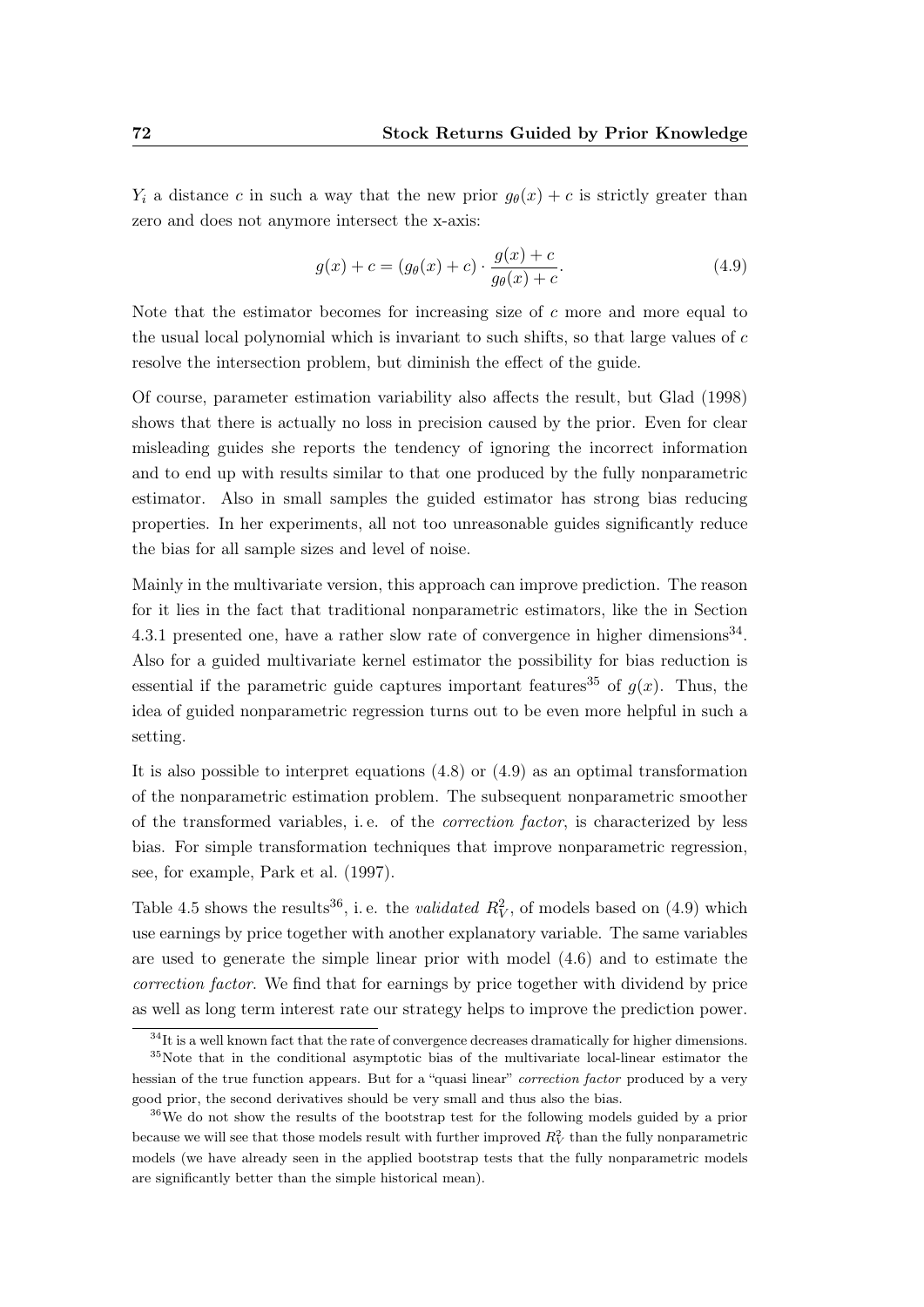Compared to the fully two-dimensional model [\(4.7\)](#page-85-1) with the same variables, for the former we find a still not satisfying increase of the *validated*  $R^2$  of 7%, and a notable one of 16% for the latter. For the other variables, our quality measure for the prediction decreases slightly. The reason for this lies in a poor prior or in the fact that the fully two-dimensional smoother already estimates the unknown relationship between stock returns and the used explanatory variables adequately.

|  |  | $e, S \quad e, d \quad e, r \quad e, L \quad e, inf \quad e, b$ |  |
|--|--|-----------------------------------------------------------------|--|
|  |  | $R_V^2$ 6.6 13.5 12.1 12.8 9.5 8.0                              |  |

<span id="page-88-0"></span>Table 4.5: Predictive power for model  $(4.9)$ .

In both steps, the prior and estimation of the correction factor, used lagged explanatory variables: e earnings by price together with S stock return, d dividend by price, r risk-free rate, L long-term interest rate, inf inflation, b bond yield.

#### 4.3.3 Prior Knowledge for Dimension Reduction

As discussed in the previous subsections, fully nonparametric models suffer in several aspects, with increasing number of dimensions, from the curse of dimensionality, and are faced with bandwidth or boundary problems. Since this type of estimator is based on the idea of local weighted averaging, the observations are sparsely distributed in higher dimensions causing unsatisfactory performance. To circumvent this, it is often proposed to import more structure in the estimation process, like additivity (cf. [Stone](#page-110-5) [\(1985\)](#page-110-5)) or semiparametric modelling. But, these are not the only possible solutions. Here, our in Section [4.3.2](#page-85-3) proposed approach can also help to import more structure and reduce dimensionality in a multiplicative way. For example, instead of using for both, prior and nonparametric smoother of the correction factor, a two dimensional model, we reduce both to one-dimensional problems, but with different explanatory variables. For this, we first generalize [\(4.9\)](#page-87-0) and concentrate on the analog identity

<span id="page-88-1"></span>
$$
g(x_1) + c = (g_{\theta}(x_2) + c) \cdot \frac{g(x_1) + c}{g_{\theta}(x_2) + c}.
$$
\n(4.10)

Please keep in mind that this is a separable model of  $x_1$  and  $x_2$ . The results of this approach can be found in Table [4.6.](#page-89-0) Here, we use the simple linear parametric model [\(4.4\)](#page-81-0) with different variables for the prior step. After that we estimate the correction factor with the one-dimensional nonparametric model [\(4.5\)](#page-82-0) and earnings by price as covariate. Four of the six in Table [4.6](#page-89-0) presented models improve stock return prediction, as we can observe an increased  $R_V^2$  compared to the fully two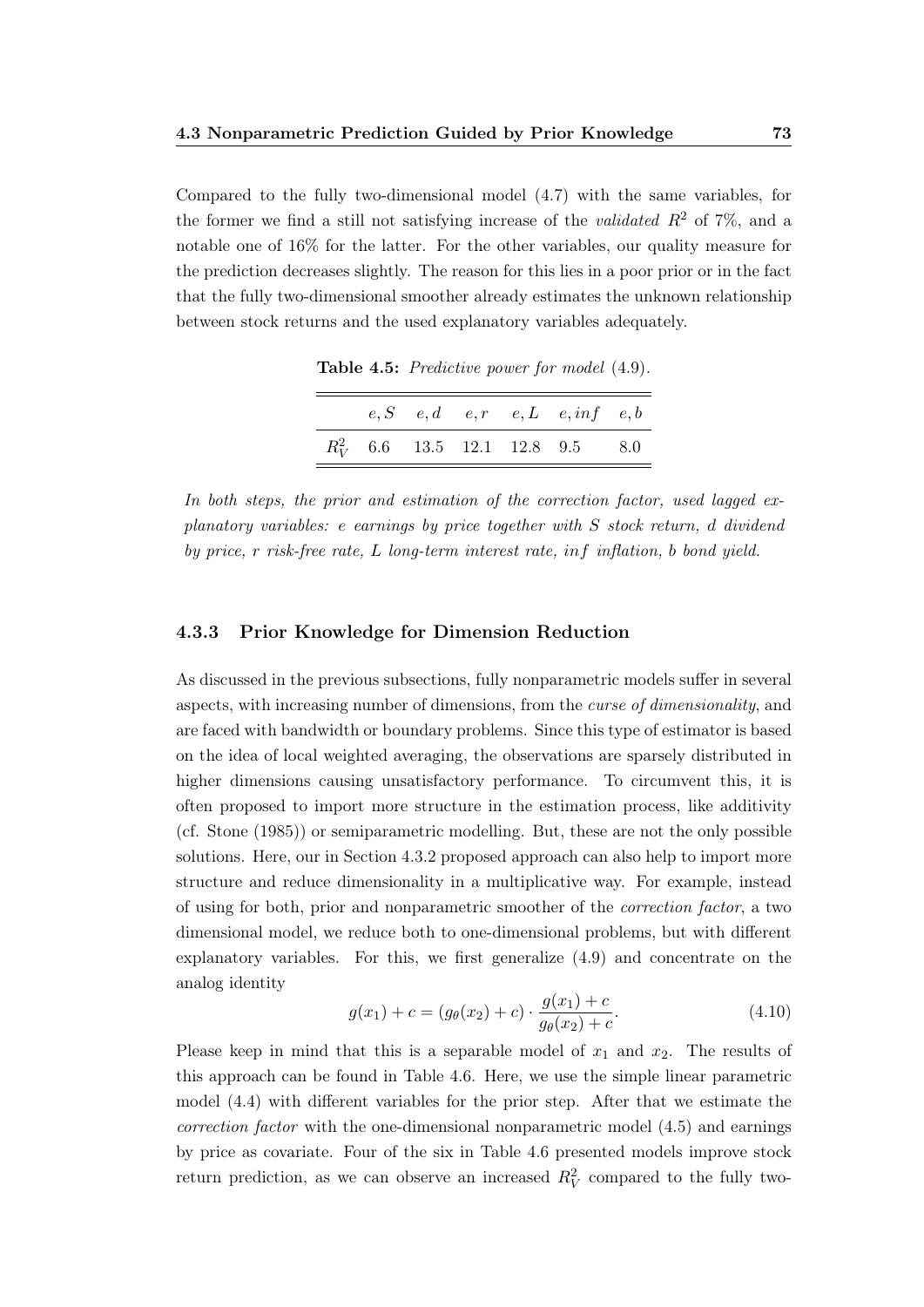dimensional models from Subsection [4.3.1.](#page-85-2) For example, a simple linear prior with the risk-free rate and nonparametric smoother with earnings by price gives a validated  $R<sup>2</sup>$  of 15.8, a remarkable increase of 15% compared to our best model so far, the fully two-dimensional one with exact the same variables.

|  |  | $S \quad d \quad r \quad L \quad inf \quad b$ |  |
|--|--|-----------------------------------------------|--|
|  |  | e 8.8 7.6 15.8 10.7 11.4 11.8                 |  |

<span id="page-89-0"></span>Table 4.6: Predictive power for dimension reduction using identity  $(4.10)$ .

The prior is generated by a one-dimensional linear regression [\(4.4\)](#page-81-0) and uses as lagged explanatory variables  $S$  stock return, d dividend by price, r risk-free rate,  $L$ long-term interest rate, inf inflation, and b bond yield. The correction factor is estimated as in model [\(4.5\)](#page-82-0) using only e earnings by price.

The estimated functions for both models, the fully two-dimensional one [\(4.7\)](#page-85-1) and the model guided by prior<sup>37</sup> with  $(4.10)$ , as well as for the simple parametric counterpart are shown in Figure [4.2.](#page-90-0) Note that we fix one variable at a certain level and plot the relationship of stock returns with the remaining variable. On the left hand side of Figure [4.2,](#page-90-0) we fix the risk-free rate at values of 1.0, 6.0, and 12.0. For example, we see that the estimated function, which is guided by the prior, always forecasts negative stock returns for very high earnings by price. In contrast, the parametric and fully nonparametric fit show positive increasing stock returns for earnings by price from a value of 0.11. On the right hand side of Figure [4.2,](#page-90-0) we fix earnings by price at 0.03, 0.05, and 0.13. All displayed estimates are more or less linear and find at all levels of earnings by price a linear relationship between stock returns and the risk-free rate. Again, the negative impact of the risk-free rate on stock returns can bee seen. Only for a small earnings-price ratio, the estimator guided by the prior results in an almost constant line, what means that for small earnings by price the risk-free rate has no, or only a small, impact on stock returns.

Note further, that the approach with the prior results in a better fit in the boundary region compared to the fully nonparametric one<sup>38</sup>, and thus in more reliable results. The reason for this lies again in the different number of dimensions used for the nonparametric part of the estimators.

 $37\text{As}$  just described, we use the simple linear prior  $(4.4)$  with the risk-free rate as regressor.

<sup>&</sup>lt;sup>38</sup>Boundary effects are quite common in nonparametrics as well as different approaches to circumvent them.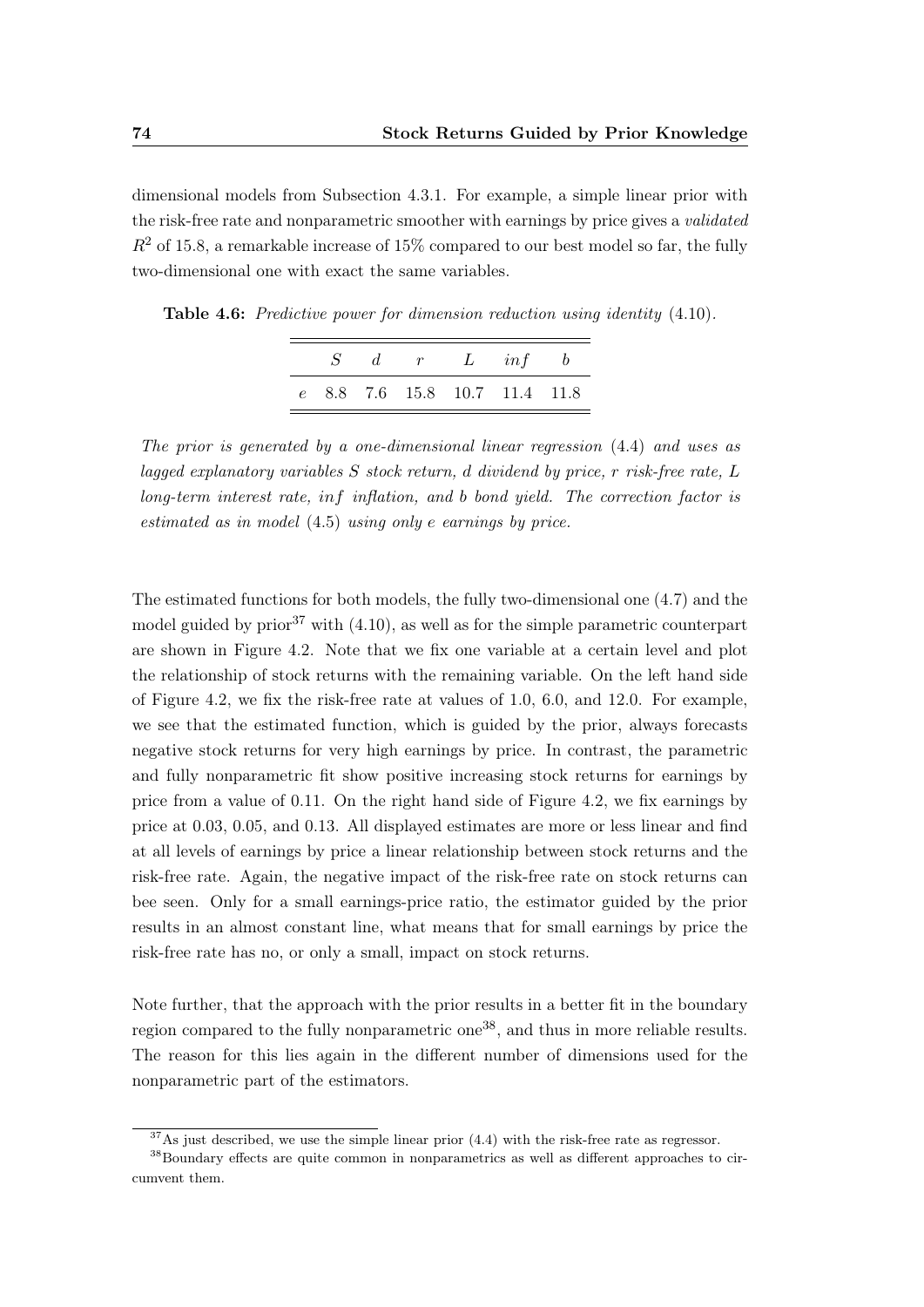<span id="page-90-0"></span>

Figure 4.2: Left: stock returns and earnings by price at different levels of riskfree, Right: stock returns and risk-free at different levels of earnings by price; both estimated with simple linear model [\(4.6\)](#page-83-1) (circles), fully nonparametric model [\(4.7\)](#page-85-1) (triangles), and the model guided by prior [\(4.10\)](#page-88-1) (diamonds). The simple linear model [\(4.4\)](#page-81-0) with the risk-free rate as regressor is used to generate the prior.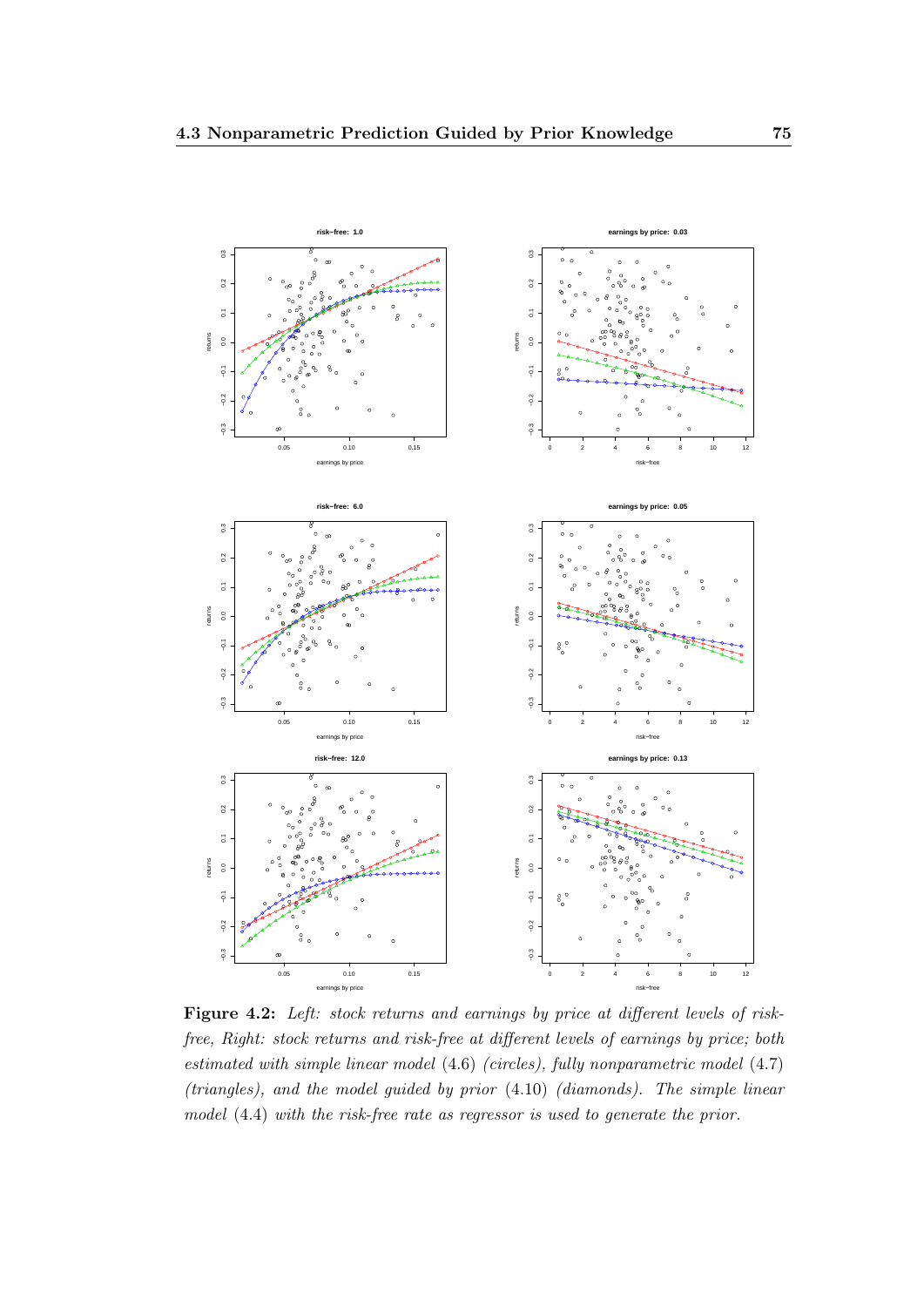#### 4.3.4 Extensions to Higher Dimensional Models

The above approach can easily be extended in several ways. Here, we consider higher dimensions for  $x_1$  and  $x_2$  in [\(4.10\)](#page-88-1) with possible overlapping covariates. For example, we could also use a two-dimensional linear prior in [\(4.10\)](#page-88-1) and still estimate the correction factor with a one-dimensional nonparametric model. This results again in an improvement because we find a *validated*  $R^2$  of 16.1 for the model that uses earnings by price and the risk-free rate for the simple linear prior and only earnings in the nonparametric step, as can be seen in Table [4.7.](#page-91-0) This is again a notable increase in predictive power of 18% compared to the best fully nonparametric model.

<span id="page-91-0"></span>Table 4.7: Predictive power for dimension reduction using identity [\(4.10\)](#page-88-1).

|  |  | $e, S$ $e, d$ $e, r$ $e, L$ $e, inf$ $e, b$ |  |
|--|--|---------------------------------------------|--|
|  |  | $e$ 7.5 8.5 16.1 9.9 10.2 10.1              |  |

The prior is generated by a two-dimensional linear regression [\(4.6\)](#page-83-1) and uses as lagged explanatory variables e earnings by price together with S stock return, d dividend by price, r risk-free rate, L long-term interest rate, inf inflation, and b bond yield. The correction factor is estimated as in model [\(4.5\)](#page-82-0) using only e earnings by price.

The other way around is possible too. We use the simple one-dimensional parametric prior [\(4.4\)](#page-81-0) together with a fully two-dimensional nonparametric smoother. In the application of this method, we find the results presented in Table [4.8.](#page-92-1) For example, using in the simple linear prior step the risk-free rate and in the nonparametric smoother earnings by price and the long-term interest rate, we find an  $R_V^2$  of 18.5, an improvement of impressive 35% compared to the nonparametric model without prior, or an increase of 131% compared to the simple predictive regression, the starting point of our analysis. Also a simple linear prior with the long-term interest rate, together with earnings by price and again long-term interest rate in the nonparametric step, improves the prediction power by remarkable 29% compared to the fully nonparametric version of the model. This results are in accordance with economic theory since the most important part of the stock return is related to the change in interest rates and earnings.

In the above examples, we have seen that the simple extension to identity [\(4.10\)](#page-88-1) combines transformation, bias and dimension reduction techniques in a new way and in a single approach, in contrast to the usual proposed separable or additive structures. Thus, boundary and bandwidth problems are easily alleviated and the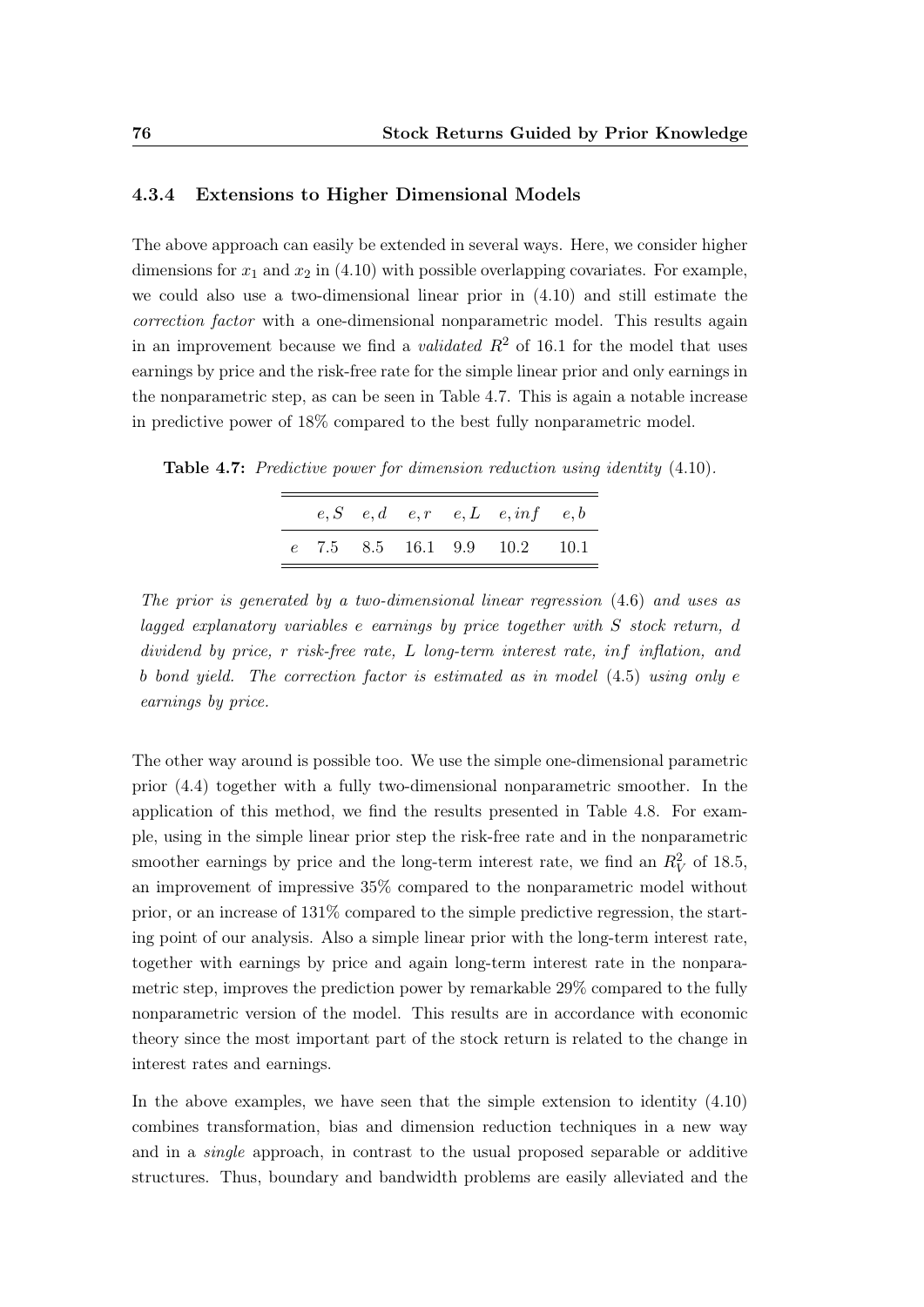|  |  | $S \quad d \quad e \quad r \quad L \quad inf \quad b$ |  |
|--|--|-------------------------------------------------------|--|
|  |  | $e, L$ 9.9 13.1 14.2 18.5 13.3 13.3 11.4              |  |

<span id="page-92-1"></span>Table 4.8: Predictive power for dimension reduction using identity [\(4.10\)](#page-88-1).

The prior is generated by a one-dimensional linear regression [\(4.4\)](#page-81-0) and uses as lagged explanatory variables S stock return, d dividend by price, e earnings by price, r risk-free rate, L long-term interest rate, inf inflation, and b bond yield. The correction factor is estimated as in model [\(4.7\)](#page-85-1) using e earnings by price and L long-term interest rate as covariates.

curse of dimensionality circumvented.

#### <span id="page-92-0"></span>4.4 Further Remarks and Conclusions

#### 4.4.1 Wider Results

Up to now, we concentrated in this chapter on models which involved the variable earnings by price. Of course, we used other explanatory variables too. The results of such models can be found on the analogy to previous representations in Table [4.10–](#page-95-0) [4.14](#page-97-0) in the appendix. There, we also give a short overview of the used data. Table [4.9](#page-95-1) presents summary statistics of the available variables. Note that we calculate the inflation variable as the percentage change of the consumer price index and the bond variable as the difference of the ten-year government bond.

As Table [4.10](#page-95-0) and [4.11](#page-96-0) indicate, it is hard to find a model that can better predict than the simple historical mean. But it is not surprising that, once we find such a model, the risk-free rate is an important part of it. For example, we find for the fully nonparametric model, risk-free rate together with dividend by price  $(R_V^2 = 3.0)$  or long-term interest rate  $(R_V^2 = 8.5)$ , *validated*  $R^2$  values that are significantly different from zero. However, these models do not have the predictive power found before for the model that uses earnings by price and risk-free  $(R_V^2 = 13.7)$ .

In Table [4.12](#page-96-1)[–4.14,](#page-97-0) we include the already shown results (for earnings by price) for reasons of clarity and comparability. We find that earnings by price consistently gives the best results<sup>39</sup>, together with the interest rates. Moreover, we see that more complex models do not automatically imply better results. For example, if we use the simple linear prior [\(4.4\)](#page-81-0) with the risk-free rate and estimate the correction factor along [\(4.10\)](#page-88-1) with model [\(4.5\)](#page-82-0) and earnings by price as covariate (see third line in

<sup>&</sup>lt;sup>39</sup>In the sense of the largest  $R_V^2$  value.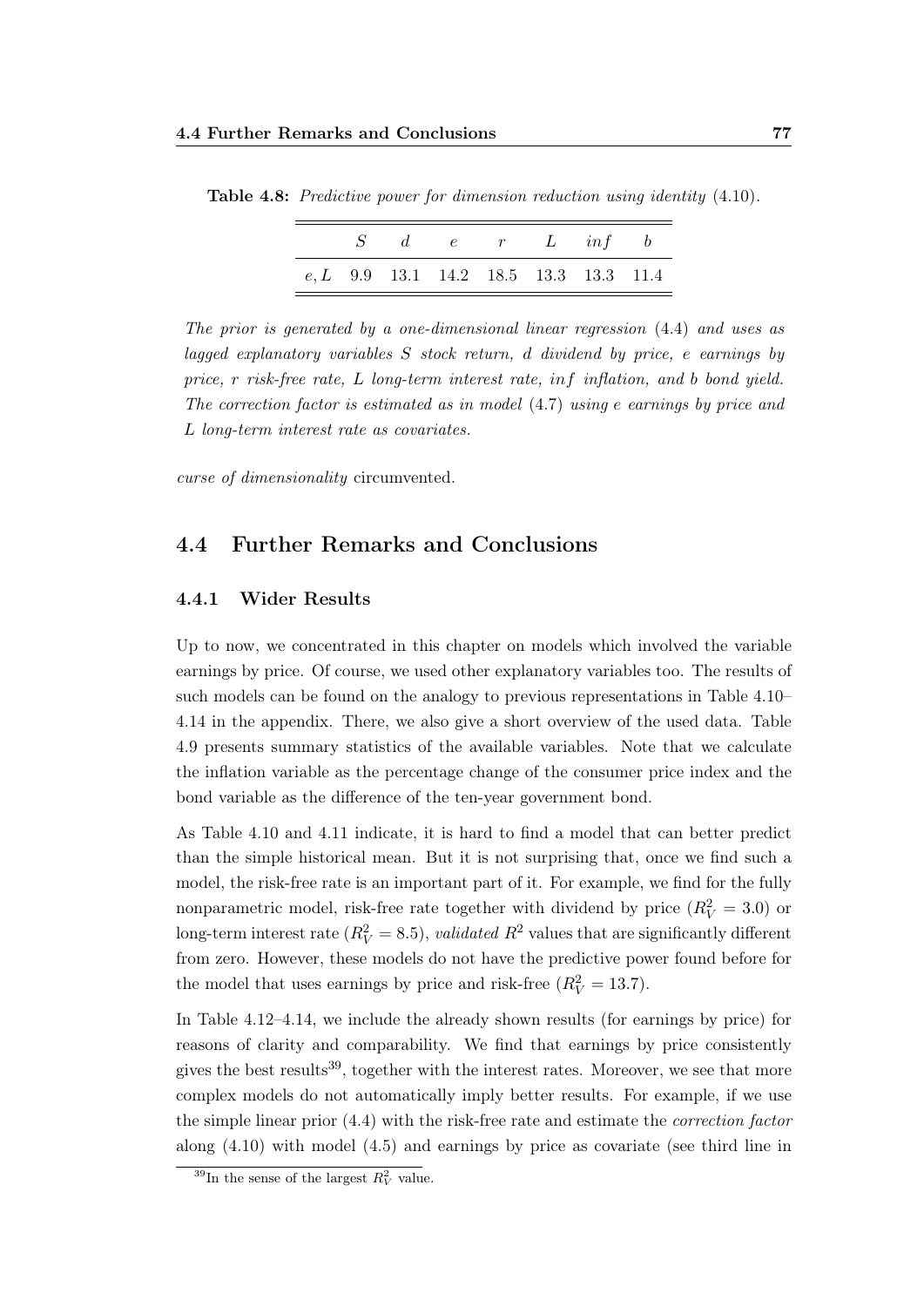Table [4.12\)](#page-96-1), we obtain a *validated*  $R^2$  of 15.8. On the other side, if we also include the risk-free rate when we estimate the correction factor, i. e. with the more complex model [\(4.7\)](#page-85-1), we get only a  $R_V^2$  of 10.7 (see third line in Table [4.14\)](#page-97-0). Furthermore, we stress again that the choice of the prior is crucial. This can bee seen, for example, in line three of Table [4.13,](#page-97-1) where we estimate the correction factor with model [\(4.5\)](#page-82-0) and earnings by price as covariate. The use of the simple prior [\(4.6\)](#page-83-1) with earnings by price and dividend by price gives a  $R_V^2$  of 8.5, while we nearly double  $(R_V^2 = 16.1)$ the result if we take the same prior but the risk-free rate instead of dividend by price.

#### 4.4.2 Summary and Outlook

The objective of this chapter is to show that the prediction of excess stock returns can essentially be improved by the approach of flexible non- and semiparametric techniques. We start with a fully nonparametric model and estimate this with a standard local-linear kernel regression, whereas we maximize the *validated*  $R^2$  for the choice of the best model and the bandwidth. We further propose a simple wild-bootstrap test which allows us to decide whether we can accept the parametric null hypothesis, that the historical mean is the right model, or whether we prefer the non- or semiparametric alternative. After we have seen the usefulness of the nonparametric approach, we introduce a possibility to include prior knowledge in the estimation procedure. This can be, for example, a good economic model or likewise a simple parametric regression. We indicate, that even the inclusion of the latter in a semiparametric fashion, more precisely, in a multiplicative way, can enormously improve the prediction of stock returns. To illustrate the potential of our method, we apply it to annual American stock market data, which are provided by Robert Shiller and used for several other articles. Our results confirm to economic theory, namely that the most important part of stock returns is related to the change in interest rates and earnings.

To deliver a statistically insight into our method, we mention that, mainly in higher dimensions, a nonparametric approach would suffer from the *curse of dimensional*ity, bandwidth or boundary problems. A possible adjustment for this problem is the imposition of more structure. Our method contributes to this strategy due to its new and innovative idea—a model directly guided by economic theory. We achieve by a simple transformation the combination of bias and dimension reduction, i. e. more structure to circumvent the curse of dimensionality. This means in our case that a reliable prior captures some of the characteristics of the shape of the estimating function, and thus a multiplicative correction can cause a bias and dimension reduction in the remaining nonparametric estimation process of the correction factor. Thus, we present here a method which greatly improves nonparametric regression in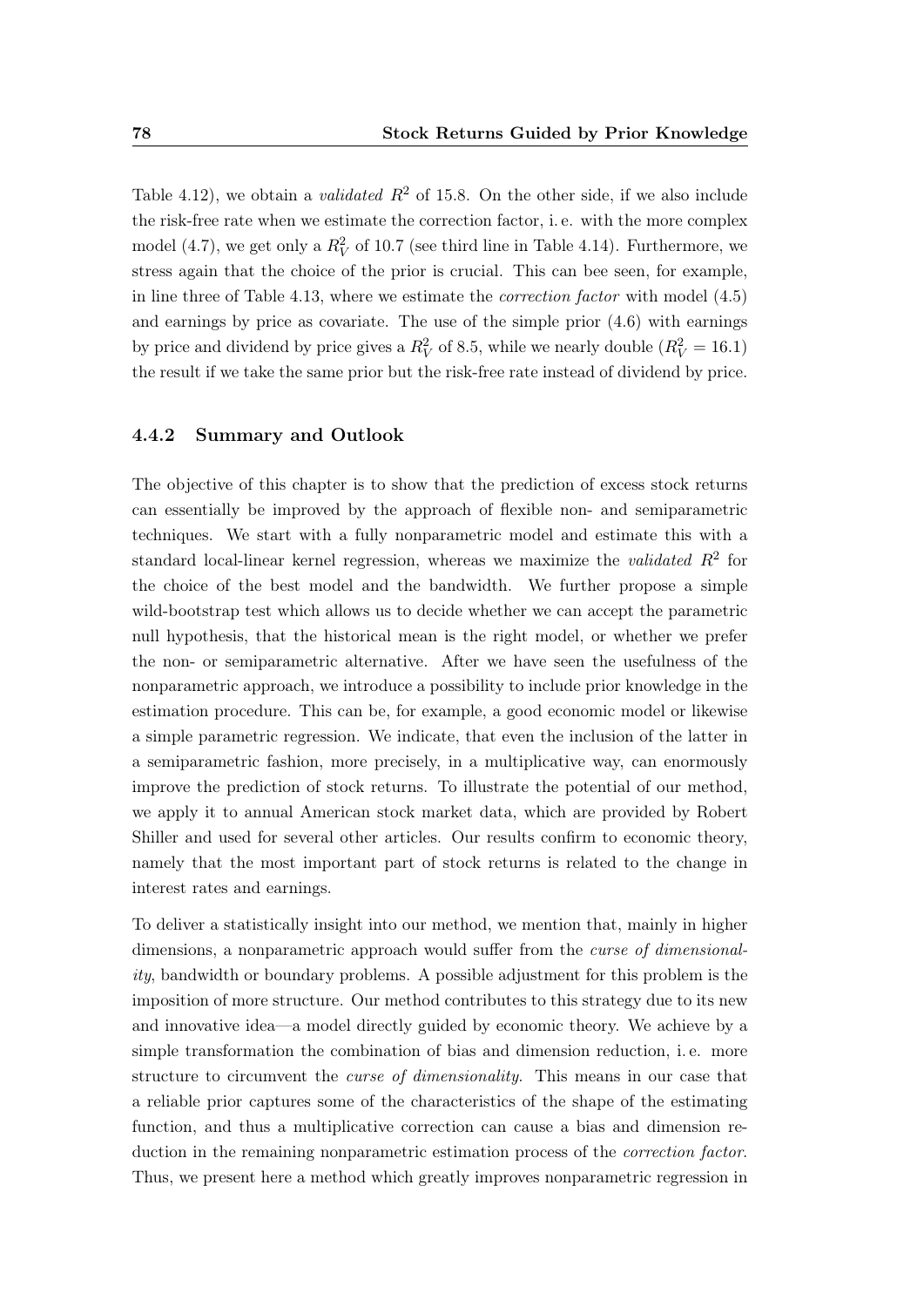combination with a simple parametric technique.

An other possibility to impose more structure in the prediction process of excess stock returns could be the use of same years covariates. Usually, economic theory says that the price of a stock is driven by fundamentals and investors should focus on forward earnings and profitability. Thus, information on same years, instead of last years, earnings or interest rates can improve prediction. The problem which obviously occurs is that this information is unknown and must also be predicted in some way40. Furthermore, one should also take into account structural breaks or calendar effects. As already mentioned, also longer horizons are easily included in the analysis. Here, a possible improvement could be an error-correction method, like the one described in [Bansal and Kiku](#page-102-5) [\(2011\)](#page-102-5).

<sup>&</sup>lt;sup>40</sup>Cf. the article of [Scholz, Sperlich, and Nielsen](#page-110-6) [\(2011\)](#page-110-6), where a two-step procedure for the inclusion of the same years bond yield is proposed, which is related to the change in interest rates.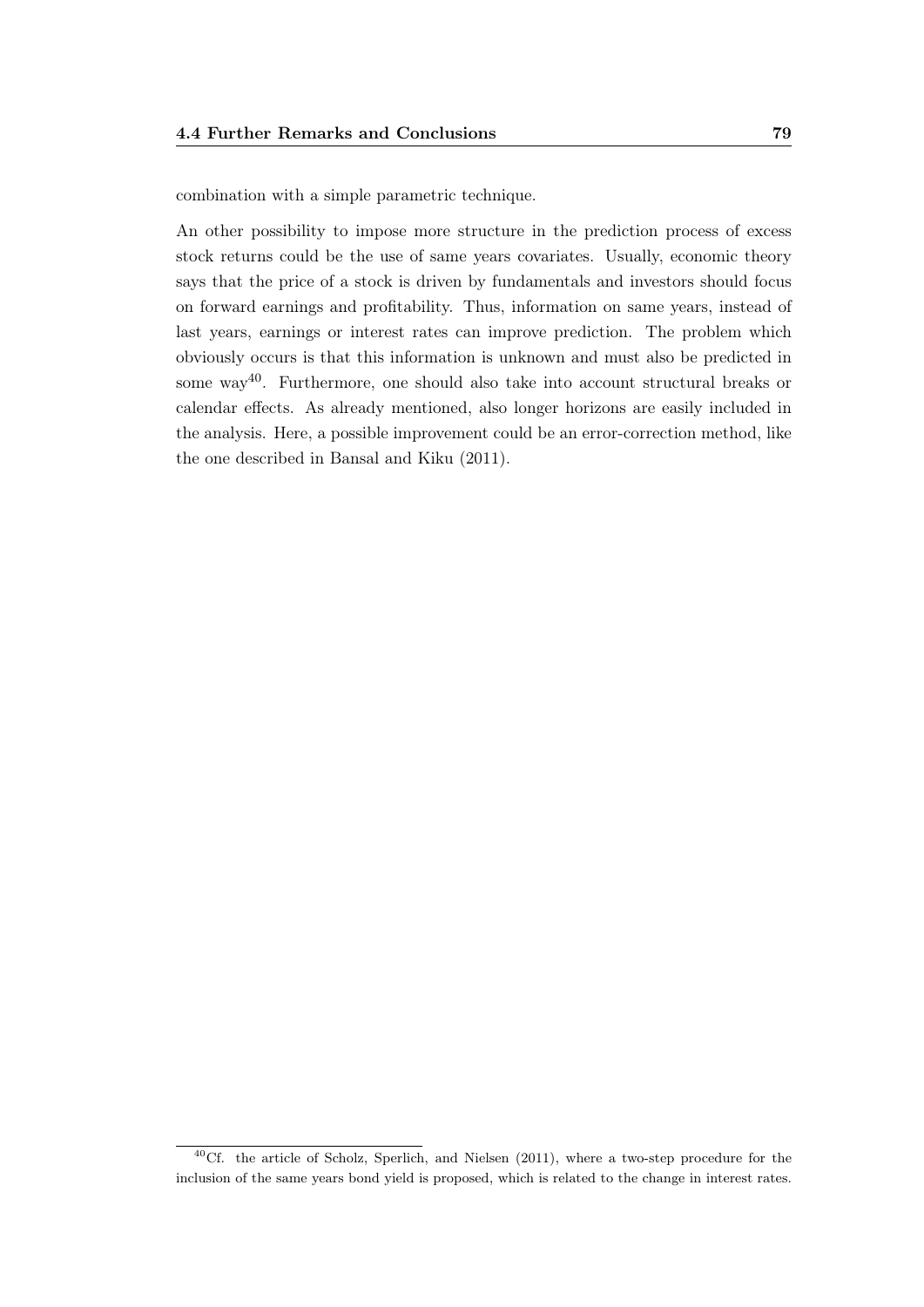### <span id="page-95-1"></span>4.5 Appendix: Tables of Additional Results

|                            | Max     | Min     | Mean    | Sd     |
|----------------------------|---------|---------|---------|--------|
| S&P Stock Price Index      | 1479.22 | 3.25    | 165.08  | 345.39 |
| Dividend Accruing to Index | 28.39   | 0.18    | 3.96    | 6.27   |
| Earnings Accruing to Index | 81.51   | 0.16    | 8.69    | 15.54  |
| <b>Stock Returns</b>       | 0.44    | $-0.62$ | 0.04    | 0.18   |
| Dividend by Price          | 0.09    | 0.01    | 0.05    | 0.01   |
| Earnings by Price          | 0.17    | 0.02    | 0.08    | 0.03   |
| Short-term Interest Rate   | 17.63   | 0.53    | 4.77    | 2.77   |
| Long-term Interest Rate    | 14.59   | 1.95    | 4.67    | 2.27   |
| Inflation                  | 0.21    | $-0.16$ | 0.02    | 0.06   |
| Bond                       | 2.03    | $-4.13$ | $-0.02$ | 0.77   |

Table 4.9: US market data (1872-2009).

<span id="page-95-0"></span>Table 4.10: Predictive power of the two-dimensional linear model [\(4.6\)](#page-83-1).

|  |  | $S, d \quad S, r \quad S, L \quad S, inf \quad S, b \quad d, r \quad d, L \quad d, inf$ |  |  |
|--|--|-----------------------------------------------------------------------------------------|--|--|
|  |  | $R_V^2$ 0.7 1.1 -2.2 -2.3 -1.6 3.5 -0.1 -0.4                                            |  |  |
|  |  | $R_{adj}^2$ 2.5 3.4 -0.4 -0.1 -0.1 5.0 1.0 1.3                                          |  |  |
|  |  |                                                                                         |  |  |
|  |  | $d, b$ r, L r, inf r, b L, inf L, b inf, b                                              |  |  |
|  |  | $R_V^2$ 0.8 7.7 1.2 1.5 -2.5 -1.5 -1.9                                                  |  |  |
|  |  | $R_{adj}^2$ 1.8 8.6 2.9 2.9 -1.1 -0.8 -0.7                                              |  |  |

Lagged explanatory variables: S stock return, d dividend by price, r risk-free rate, L long-term interest rate, inf inflation, b bond yield.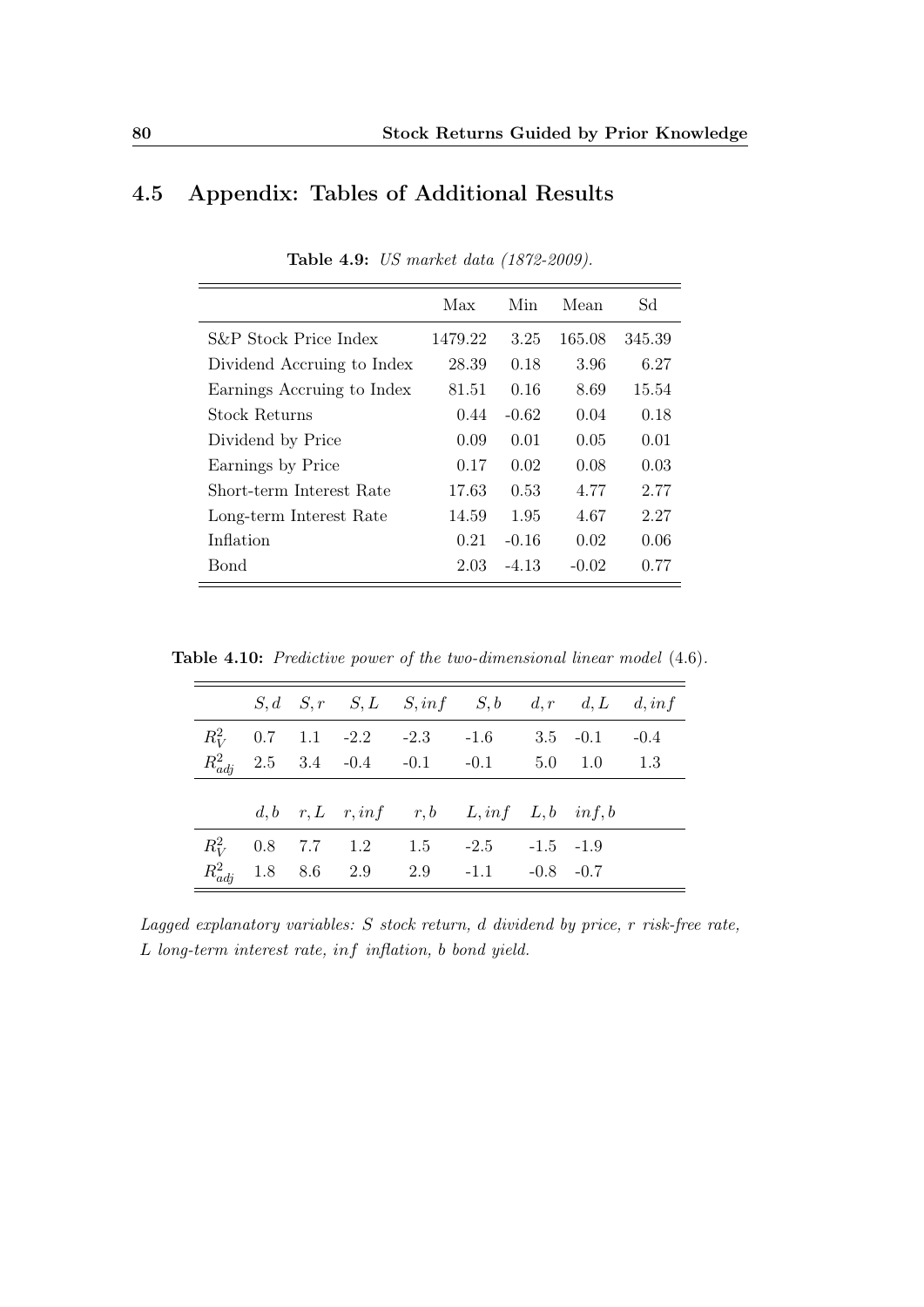<span id="page-96-0"></span>

|  |                                                                     |  |  | <b>Table 4.11:</b> Predictive power of the fully two-dimensional nonparametric model |  |
|--|---------------------------------------------------------------------|--|--|--------------------------------------------------------------------------------------|--|
|  | $(4.7)$ and corresponding estimated p-values of the bootstrap test. |  |  |                                                                                      |  |

|         | S, d  | S, r  | S, L   | S, inf | S, b   | d, r   | d, L   | d, inf |
|---------|-------|-------|--------|--------|--------|--------|--------|--------|
| $R_V^2$ | 0.3   | 0.5   | $-2.3$ | $-2.4$ | $-2.1$ | 3.0    | $-0.3$ | $-0.7$ |
| p-value | 0.192 | 0.206 | 0.686  | 0.625  | 0.556  | 0.043  | 0.226  | 0.312  |
| $\tau$  | 0.123 | 0.165 | 0.039  | 0.050  | 0.052  | 0.202  | 0.079  | 0.086  |
| p-value | 0.240 | 0.185 | 0.589  | 0.574  | 0.499  | 0.069  | 0.233  | 0.369  |
|         |       |       |        |        |        |        |        |        |
|         | d, b  | r, L  | r, inf | r, b   | L, inf | L, b   | inf, b |        |
| $R_V^2$ | 0.3   | 8.5   | 0.7    | 1.9    | $-2.5$ | $-1.6$ | $-2.4$ |        |
| p-value | 0.131 | 0.002 | 0.161  | 0.071  | 0.811  | 0.625  | 0.718  |        |
| $\tau$  | 0.123 | 0.319 | 0.140  | 0.144  | 0.014  | 0.026  | 0.031  |        |
| p-value | 0.082 | 0.013 | 0.186  | 0.101  | 0.818  | 0.659  | 0.665  |        |

Lagged explanatory variables: S stock return, d dividend by price, r risk-free rate, L long-term interest rate, inf inflation, b bond yield.

|             |  | $S \quad d \quad e \quad r \quad L \quad inf \quad b$ |  |  |
|-------------|--|-------------------------------------------------------|--|--|
| $S^-$       |  | $-4.8$ $-1.0$ $5.2$ $-0.5$ $-3.8$ $-3.9$ $-3.2$       |  |  |
| $d_{\cdot}$ |  | $-1.0$ $-2.1$ $5.6$ $1.9$ $-1.8$ $-2.0$ $-0.6$        |  |  |
| $\epsilon$  |  | 8.8 7.6 9.3 15.8 10.7 11.4 11.8                       |  |  |
| $r$ and $r$ |  | $-0.6$ 1.8 10.8 $-0.8$ $-1.2$ $-1.0$ $-0.1$           |  |  |
| L           |  | $-3.5$ $-1.7$ $5.9$ $2.3$ $-3.7$ $-3.8$ $-2.6$        |  |  |
|             |  | $\inf$ -3.9 -2.0 8.8 -0.5 -4.3 -4.9 -3.6              |  |  |
|             |  | $b = -3.4 -1.0$ 7.6 0.7 $-3.3$ $-3.8$ $-3.3$          |  |  |

<span id="page-96-1"></span>Table 4.12: Predictive power for dimension reduction using identity  $(4.10)$ .

The prior (columns) is generated by a one-dimensional linear regression [\(4.4\)](#page-81-0) and the correction factor (rows) is estimated as in model [\(4.5\)](#page-82-0). Both use as lagged explanatory variables S stock return, d dividend by price, e earnings by price, r risk-free rate, L long-term interest rate, inf inflation, and b bond yield.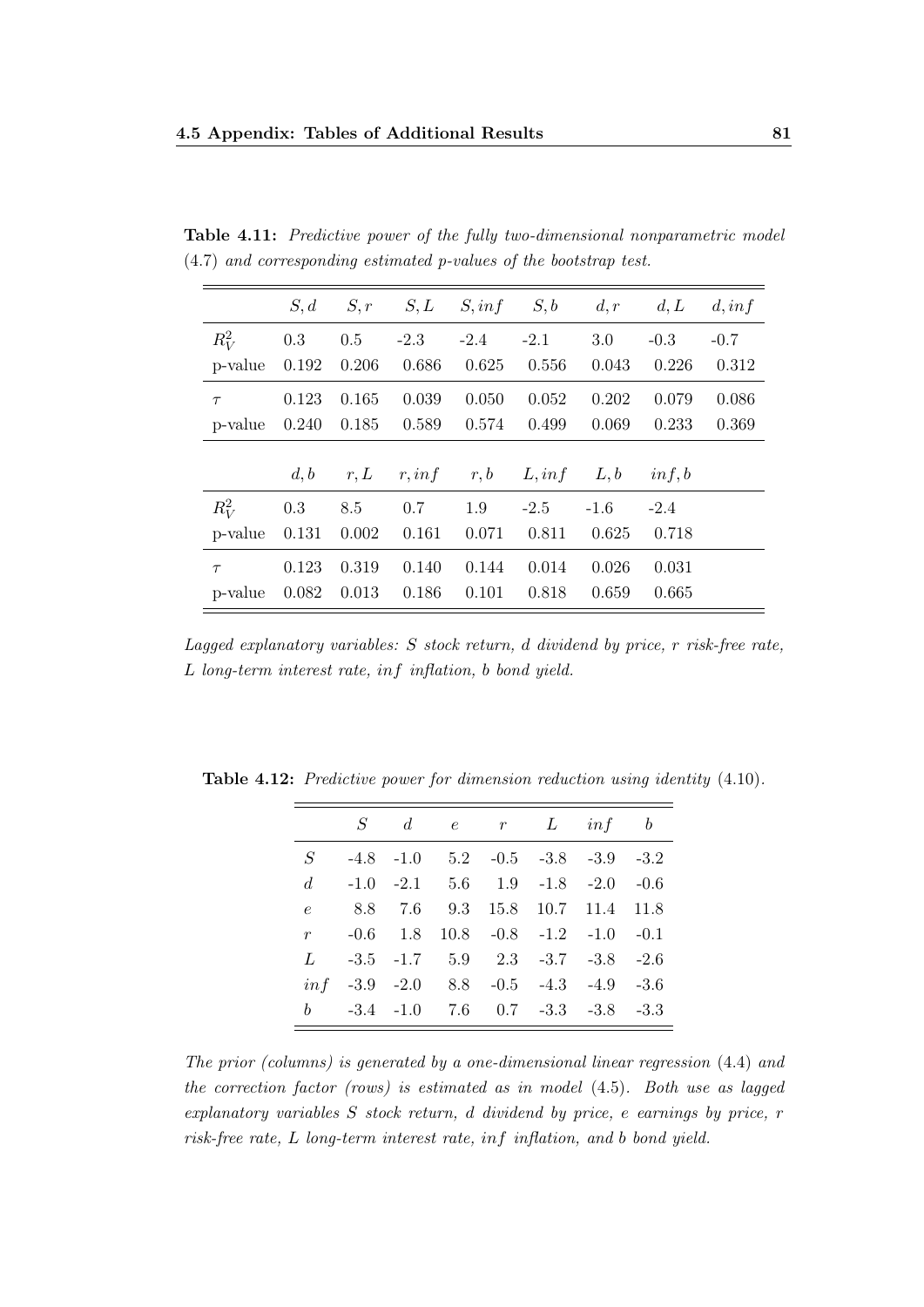|                  | e, S |              |                  |     | $e, d$ $e, r$ $e, L$ $e, inf$ $e, b$ |      |
|------------------|------|--------------|------------------|-----|--------------------------------------|------|
| S                | 3.5  |              | $3.9 \quad 9.0$  | 4.4 | 6.9                                  | 5.8  |
| $\overline{d}$   | 4.2  | 4.1          | $10.7 \quad 5.3$ |     | 8.0                                  | 6.5  |
| $\epsilon$       | 7.5  | 8.5          | 16.1             | 9.9 | 10.2                                 | 10.1 |
| $\boldsymbol{r}$ | 9.0  | $10.5$ $9.1$ |                  | 7.5 | 10.3                                 | 10.1 |
| L                | 4.5  | 5.4          | $11.2 \quad 4.3$ |     | 6.7                                  | 6.4  |
| inf              | 7.9  | 8.8          | 11.0             | 7.4 | 7.8                                  | 8.3  |
| h                | 6.2  | 6.9          | 11.4             | 6.6 | 7.9                                  | 6.0  |

<span id="page-97-1"></span>Table 4.13: Predictive power for dimension reduction using identity [\(4.10\)](#page-88-1).

The prior (columns) is generated by a two-dimensional linear regression [\(4.6\)](#page-83-1) and uses as lagged explanatory variables e earnings by price together with S stock return, d dividend by price, r risk-free rate, L long-term interest rate, inf inflation, and b bond yield. The correction factor (rows) is estimated as in model [\(4.5\)](#page-82-0) using only one of the explanatory variables.

|                                         | $S \quad d \quad e \quad r \quad L \quad inf \quad b$ |  |  |  |
|-----------------------------------------|-------------------------------------------------------|--|--|--|
| e, S                                    | 5.3 2.9 5.8 12.2 7.1 7.9 8.7                          |  |  |  |
| e, d                                    | 9.6 11.0 10.2 17.1 12.0 12.6 12.5                     |  |  |  |
| $e, r$ 9.9 6.8 11.0 10.7 10.1 12.9 12.6 |                                                       |  |  |  |
| e, L                                    | 9.9 13.1 14.2 18.5 13.3 13.3 11.4                     |  |  |  |
| $e, inf$ 7.9 5.7 8.9 13.0 9.5 8.7 10.2  |                                                       |  |  |  |
| $e, b$ 8.3 5.6 8.5 15.9 9.9 10.6 9.1    |                                                       |  |  |  |

<span id="page-97-0"></span>Table 4.14: Predictive power for dimension reduction using identity [\(4.10\)](#page-88-1).

The prior (columns) is generated by a one-dimensional linear regression [\(4.4\)](#page-81-0) and uses as lagged explanatory variables S stock return, d dividend by price, e earnings by price, r risk-free rate, L long-term interest rate, inf inflation, and b bond yield. The correction factor (rows) is estimated as in model [\(4.7\)](#page-85-1) using e earnings by price together with another covariate.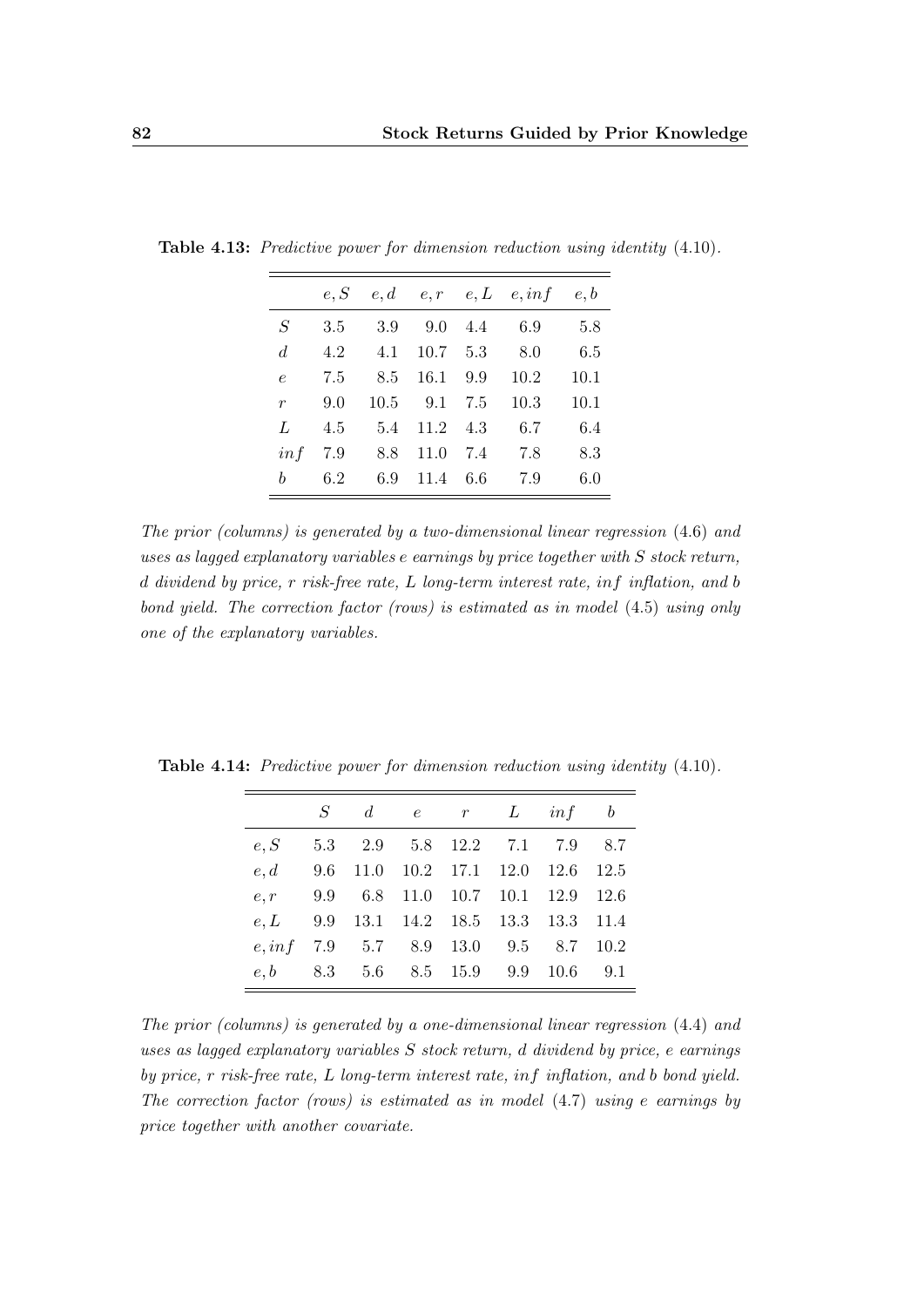## Chapter 5

## Conclusions and Outlook

This thesis deals with the inclusion of economic prior knowledge in the statistical modelling process. Widely established non- and semiparametric approaches, namely the local-polynomial smoother and the wild bootstrap, are adequately adapted to particular economic problems. A major objective of research in this thesis is to show that, by suitable modification, these popular techniques can perform well in different economic fields. The reason for this lies in the fact that our proposed methods address the *curse of dimensionality and complexity*. In contrast to additivity or separability, which are often recommended in the statistical literature, this thesis makes use of the semiparametric nature of economic problems to reduce dimensionality. It directly takes advantage of the structure that is inherent in the economic process that generates the data. Prior knowledge not only improves the plausibility of the models but also the interpretability of their results. It can also be used to address some other problems that widely occur by the use of fully nonparametric approaches. For example, the estimation accuracy on boundaries can be improved, and the bias can be reduced by applying a semiparametric approach. This final chapter reviews the main ideas and results of the thesis. It also suggests possible extensions and directions in which further research can be carried out.

Chapter [2](#page-20-0) considers a semiparametric approach to investigate consumer demand. Since the starting point is a model of indirect utility, rationality restrictions are easily imposed. Economic theory yields a model for expenditure shares that is given by a fraction whose numerator is partially linear, but whose denominator comprises the derivative of the numerator. The key point is the achieved dimension reduction in the fully nonparametric part of the model which has only one dimension. The model thus contributes to the methods that address the *curse of dimensionality*. In Chapter [2](#page-20-0) a new asymmetric version of the wild bootstrap is introduced for inference. The bootstrap residuals are generated in a special way to take into account that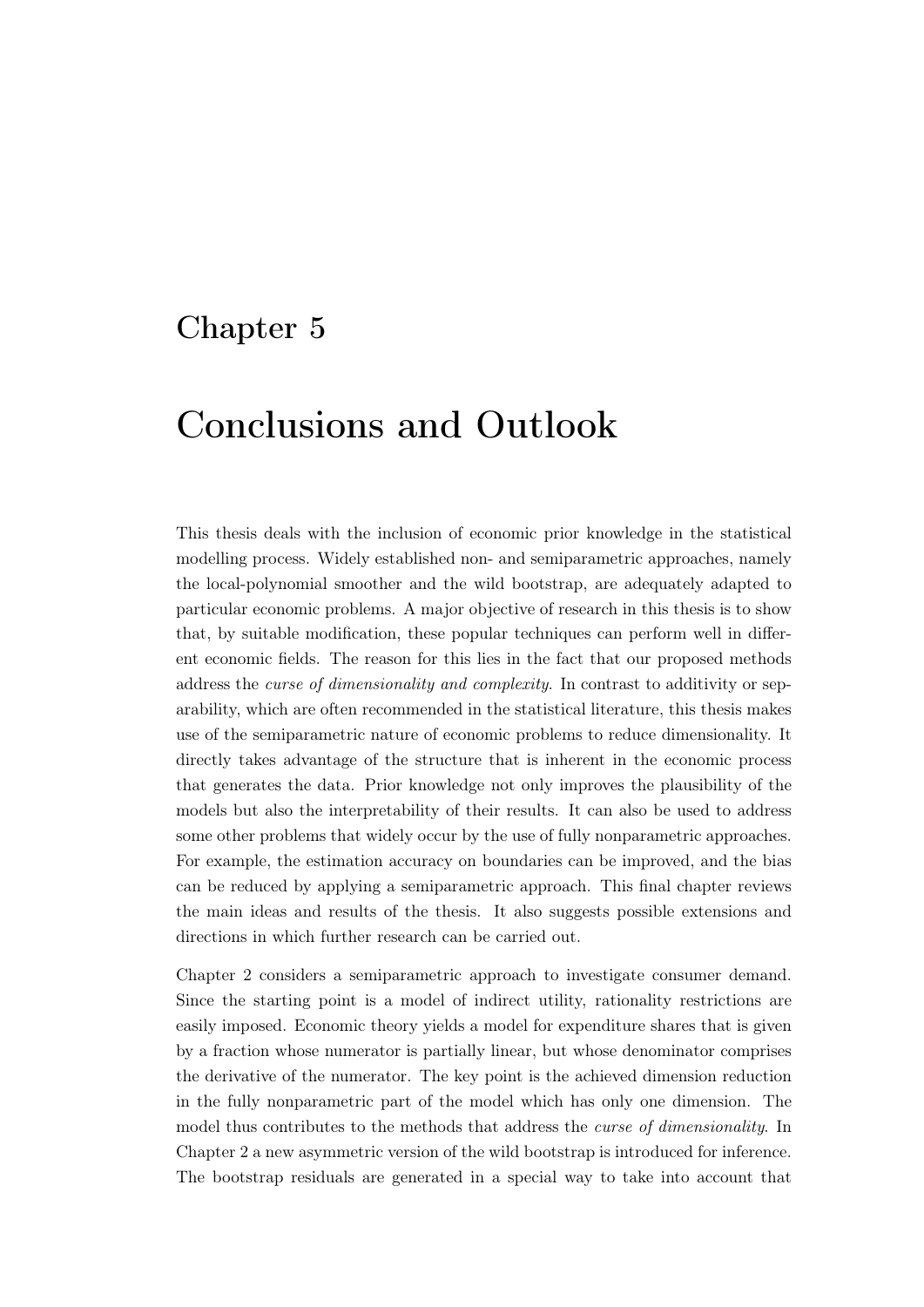expenditure shares cannot lie outside of the interval [0, 1]. A simulation study shows the potential of the method because it is possible to capture shapes, for example with a flat plateau or a bump, that are usually difficult to estimate. It further approves that the bootstrap procedure achieves an acceptable level of accuracy. The application of the method to Canadian price and expenditure data suggests that some expenditure shares exhibit remarkable degrees of nonlinearity. Some interesting challenges are still open for further research. Although the modest Monte Carlo study verified that the proposed techniques work, the mathematical justification for the approach and the properties of the estimator are of interest, for example, for the direct calculation of confidence bands. Since the denominator in the fraction of the model is the same for all budget share equations, it could also be possible to use this fact for the development of a slightly different, but even more efficient and robust algorithm. Moreover, the difficult *qlobal reqularity* problem may be addressed. The restriction of the estimated budget shares to be everywhere in the interval  $[0, 1]$ should be directly considered in the estimation algorithm. Finally, in the empirical part it would be worth investigating the social welfare by the calculation, for example, of the cost of living impacts as a consequence of price changes.

Chapters [3](#page-46-0) and [4](#page-72-0) investigate the intensively debated question of whether equity returns (or premiums) can be predicted by empirical models. While many articles in the financial and actuarial literature favor the historical mean, or other simple parametric methods, both chapters focus on more sophisticated techniques. These approaches not only outperform the simple historical mean, they also result in a greatly improved prediction quality compared to fully nonparametric versions of the models. This could be achieved by the imposition of more structure in the estimation process which is an appropriate way to circumvent the curse of dimensionality.

Economic theory and statistical arguments motivate in Chapter [3](#page-46-0) the inclusion of the same years bond yield in the fully nonparametric prediction approach for excess stock returns. Since the current bond yield is unknown, it is predicted in a prior step also with a fully nonparametric method. Chapter [3](#page-46-0) thus presents the theoretical justification for the use of *constructed* variables in the nonparametric regression when the time series data are *dependent*. The proposed method is implemented on Danish stock and bond market data and shows, as already mentioned, a remarkable improvement of the prediction quality, as measured by the *validated*  $R^2$ . The results confirm the economic motivation for the inclusion of the same years bond yield. It captures the most important part of the stock return, namely the part related to the change in interest rates. In addition, the first step of the method (the construction of the current bond yield) can be seen as an optimal transformation of the predictors. This can significantly improve the prediction of stock returns because the nonparametric smoother of the transformed variables is characterized by less bias.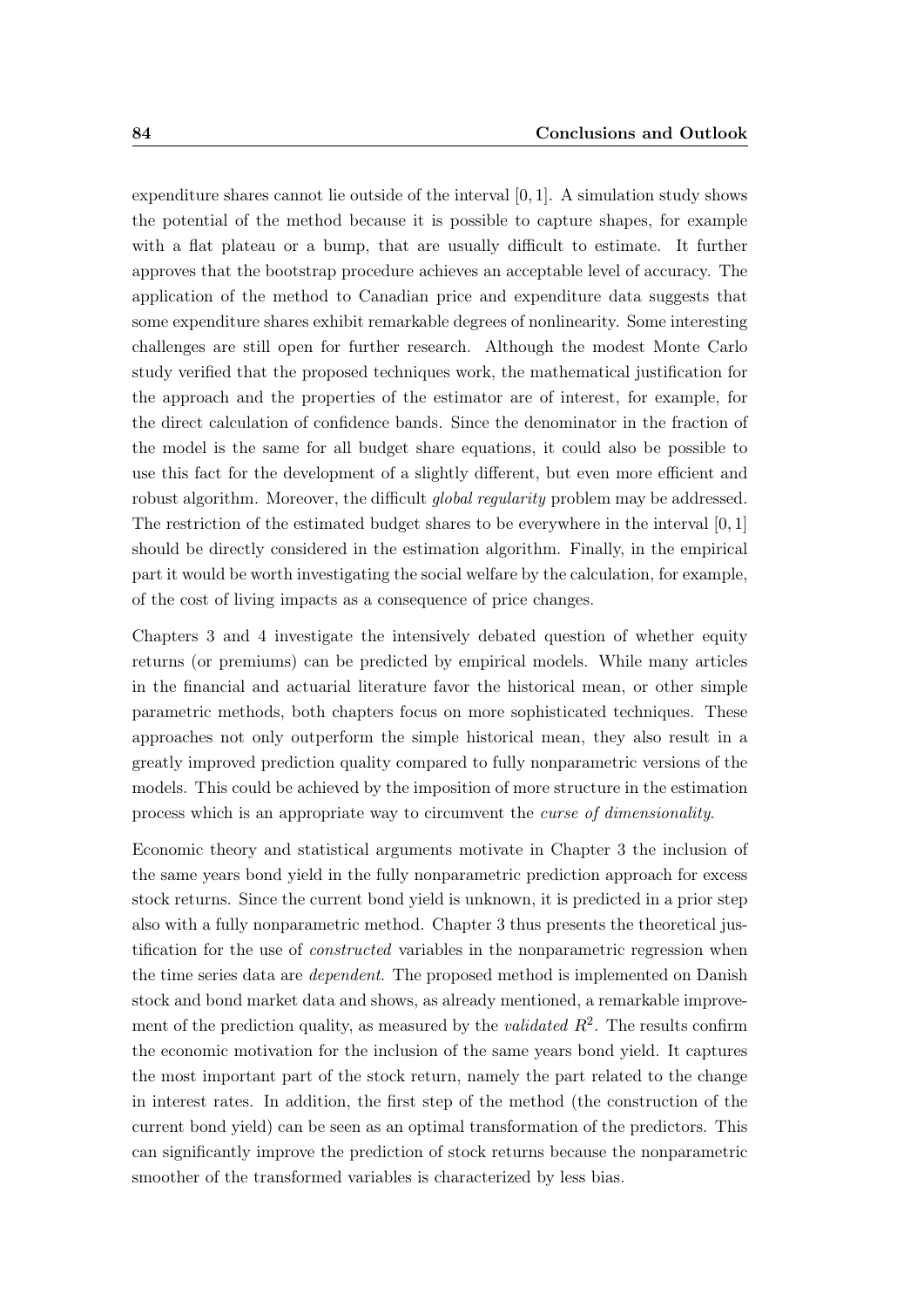The starting point of Chapter [4](#page-72-0) is the fully nonparametric model that allows a flexible form of the conditional mean function. A straightforward bootstrap test confirms that non- and semiparametric methods yield better forecasts than do parametric models, and shows therefore the usefulness of more sophisticated techniques. In Chapter [4](#page-72-0) a new approach is introduced to include prior knowledge in the forecasting procedure of excess stock returns. Economic theory directly guides the modelling process. The available prior information is included in a semiparametric manner, where the nonparametric smoother is multiplicatively guided by the prior. The application of economic theory or the examination of standard parametric models leads to the necessary prior, whose choice is essential. In consequence of this approach a dimension and bias reduction is achieved, both to impose more structure to circumvent the curse of dimensionality. It can be shown that certain boundary and bandwidth difficulties, which could occur in fully nonparametric approaches, are thereby overcome in a single idea. To illustrate the potential of the proposed method, it is implemented on American stock market data. The results of the empirical part show a notable improvement of the prediction quality which is again measured by the validated  $R^2$ . As in Chapter [3,](#page-46-0) the findings confirm to economic theory. The most important part of the stock return is related to the change in interest rates and earnings.

Chapters [3](#page-46-0) and [4](#page-72-0) propose important and innovative techniques for the improvement of forecasts of excess stock returns. The aim of further research could be to investigate other possibilities that impose more structure in the estimation process. Economic theory usually indicates that the price of a stock is driven by fundamentals and that investors should focus on forward earnings and profitability. Thus, information on same years covariates, instead of last years data, as earnings or interest rates could further improve the prediction. Chapter [3](#page-46-0) indicates a possible way how current regressors may be generated. The proposed approach could also be applied, for example, to adequate American, UK, or German data. Another worthwhile question is the investigation of longer horizons. Both chapters concentrate on the one-year period but are readily adapted to this problem. In doing so, attention should be paid in the cross-validation as described in detail in Chapter [3.](#page-46-0) A further improvement may be here the use of an error-correction method in spirit of the article of [Bansal and](#page-102-5) [Kiku](#page-102-5) [\(2011\)](#page-102-5). Furthermore, structural breaks and calendar effects should be taken into account when predicting stock returns. It remains also for further research to apply the described techniques in related economic fields. For example, the Sharpe ratio is often calculated to measure the risk of an investment. Thus, the proposed methods could not only be extended to volatility but also combined with volatility to a forecast of risk.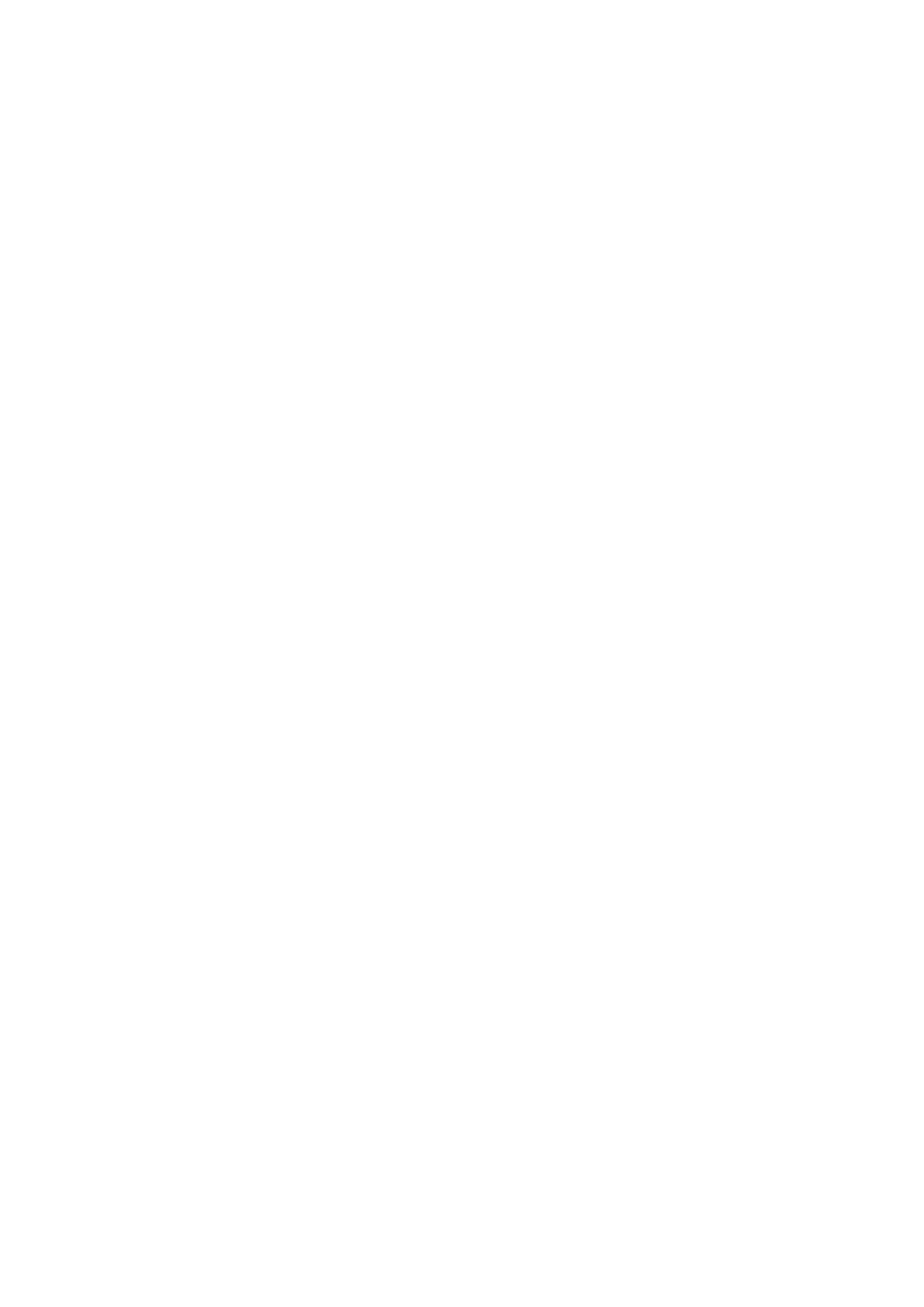## Bibliography

- <span id="page-102-3"></span>Abhyankar, A., Copeland, L. S., and Wong, W. (1997). Uncovering Nonlinear Structure in Real-Time Stock Market Indices. Journal of Business and Economic Statistics 15, 1–14.
- <span id="page-102-2"></span>Amihud, Y., and Hurvich, C. M. (2004). Predictive Regression: A Reduced-Bias Estimation Method. Journal of Financial and Quantitative Analysis 39, 813–841.
- <span id="page-102-1"></span>Ang, A., and Bekaert, G. (2007). Stock Return Predictability: Is It There? Review of Financial Studies 20, 651–707.
- Asness, C. (2003). Fight the Fed Model: The Relationship Between Future Returns and Stock and Bond Market Yields. Journal of Portfolio Management 30, 11–24.
- BANKS, J., BLUNDELL, R., and LEWBEL, A. (1997). Quadratic Engel curves and consumer demand. Review of Economics and Statistics 79, 527–539.
- <span id="page-102-5"></span>Bansal, R., and Kiku, D. (2011). Cointegration and Long-Run Asset Allocation. Journal of Business and Economic Statistics 29, 161–173.
- Blundell, R., Chen, X., and Kristensen, D. (2003). Semi-nonparametric IV estimation of shape-invariant Engel curves. Centre for Microdata Methods and Practice, working paper CWP15/03.
- Blundell, R., Duncan, A., and Pendakur, K. (1998). Semiparametric estimation of consumer demand. Journal of Applied Econometrics 13, 435–461.
- Bosq, D. (1998). Nonparametric Statistics for Stochastic Processes, 2nd ed. Springer, New York.
- <span id="page-102-4"></span>Bossaerts, P., and Hillion, P. (1999). Implementing Statistical Criteria to Select Return Forecasting Models: What Do We Learn? The Review of Financial Studies 12, 405–428.
- <span id="page-102-0"></span>Boudoukh, J. M. Richardson, M. P. and Whitelaw, R. F.(2008). The Myth of Long-Horizon Predictability. The Review of Financial Studies 21, 1577–1605.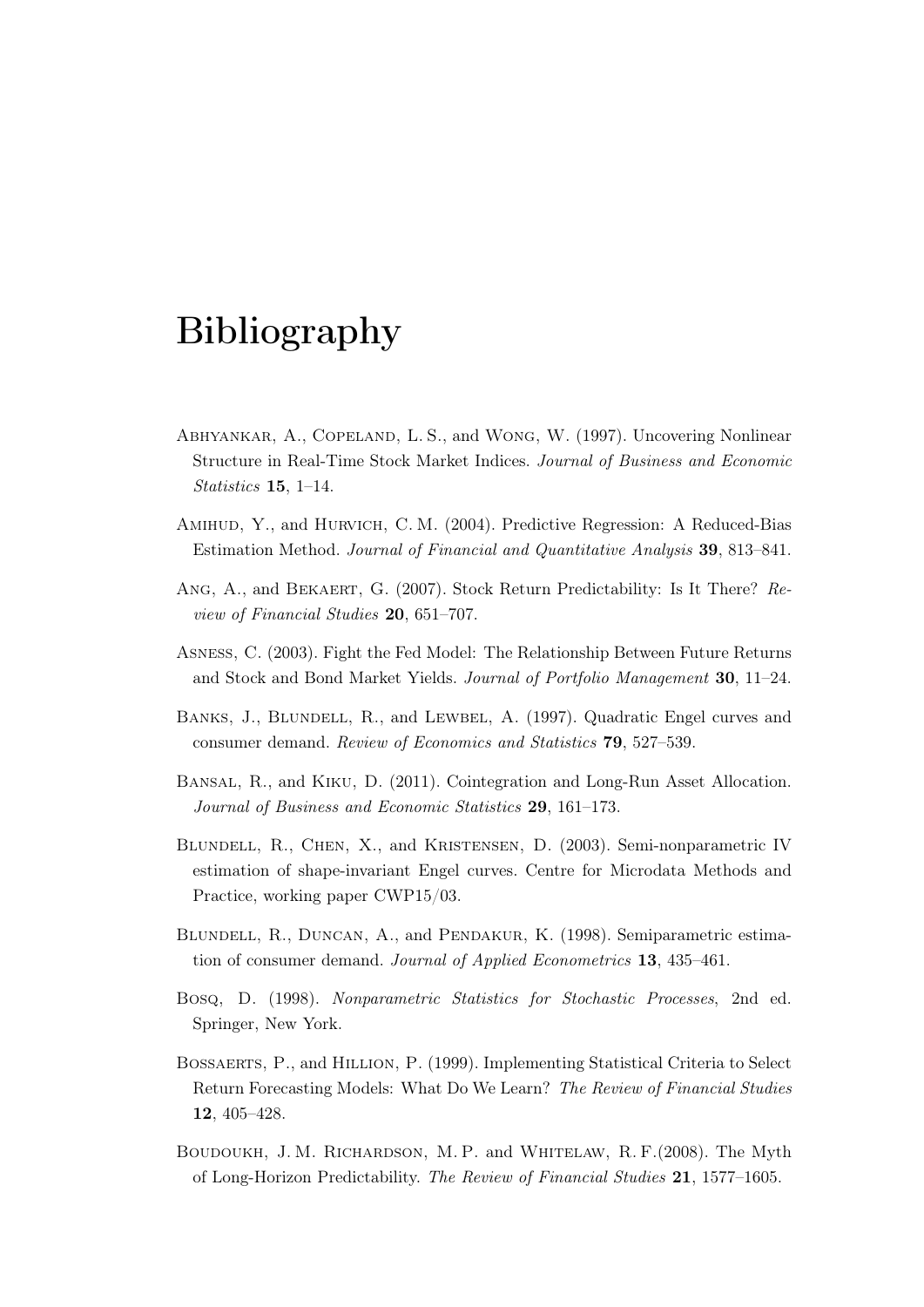- <span id="page-103-10"></span>Butler, A.W., Grullon, G., and Weston, J. P. (2005). Can Managers Forecast Aggregate Market Returns? Journal of Finance 60, 963–986.
- <span id="page-103-1"></span>Campbell, J. Y. (1987). Stock Returns and the Term Structure. Journal of Financial Economics 18, 373–399.
- <span id="page-103-0"></span>Campbell, J. Y. (1991). A Variance Decomposition for Stock Returns. Economic Journal 101, 157–179.
- <span id="page-103-4"></span>Campbell, J. Y. and Cochrane, J. H. (1999). By Force of Habit: A Consumption-Based Explanation of Aggregate Stock Market Behavior. Journal of Political Economy 107, 205–251.
- Campbell, S. D., and Diebold, F. X. (2009). Stock Returns and Expected Business Conditions: Half a Century of Direct Evidence. Journal of Business and Economic Statistics 27, 266–278.
- Campbell, J. Y., Lo, A. W., and MacKinlay, A. C. (1997). The Econometrics of Financial Markets, Princeton University Press, Princeton, New Jersey.
- <span id="page-103-7"></span>Campbell, J. Y., and Shiller, R. J. (1987). Cointegration and Tests of Present Value Models. Journal of Political Economy 95, 1067–1087.
- <span id="page-103-2"></span>Campbell, J. Y., and Shiller, R. J. (1988a). Stock Prices, Earnings, and Expected Dividends. Journal of Finance 43, 661–676.
- <span id="page-103-3"></span>Campbell, J. Y., and Shiller, R. J. (1988b). The Dividend-Price Ratio and Expectations of Future Dividends and Discount Factors. The Review of Financial Studies 1, 195–228.
- <span id="page-103-11"></span>Campbell, J. Y., and Shiller, R. J. (1998). Valuation Ratios and the Long-Run Stock Market Outlook. Journal of Portfolio Management 1, 195–227.
- <span id="page-103-6"></span>Campbell, J. Y., and Thompson, S. B. (2008). Predicting Excess Stock Returns Out of Sample: Can Anything Beat the Historical Average? The Review of Financial Studies 21, 1455–1508.
- <span id="page-103-5"></span>Campbell, J. Y., and Viceira, L. M. (1999). Consumption and Portfolio Decisions when Expected Returns are Time-Varying. Quarterly Journal of Economics 144, 433–495.
- <span id="page-103-8"></span>Campbell, J. Y., and Yogo, M. (2006). Efficient Tests of Stock Return Predictability. Journal of Financial Economics 81, 27–60.
- <span id="page-103-9"></span>CAVANAGH, C. L., ELLIOT, G., and STOCK, J. H. (1995). Inference in Models With Nearly Integrated Regressors. Econometric Theory 11, 1131–1147.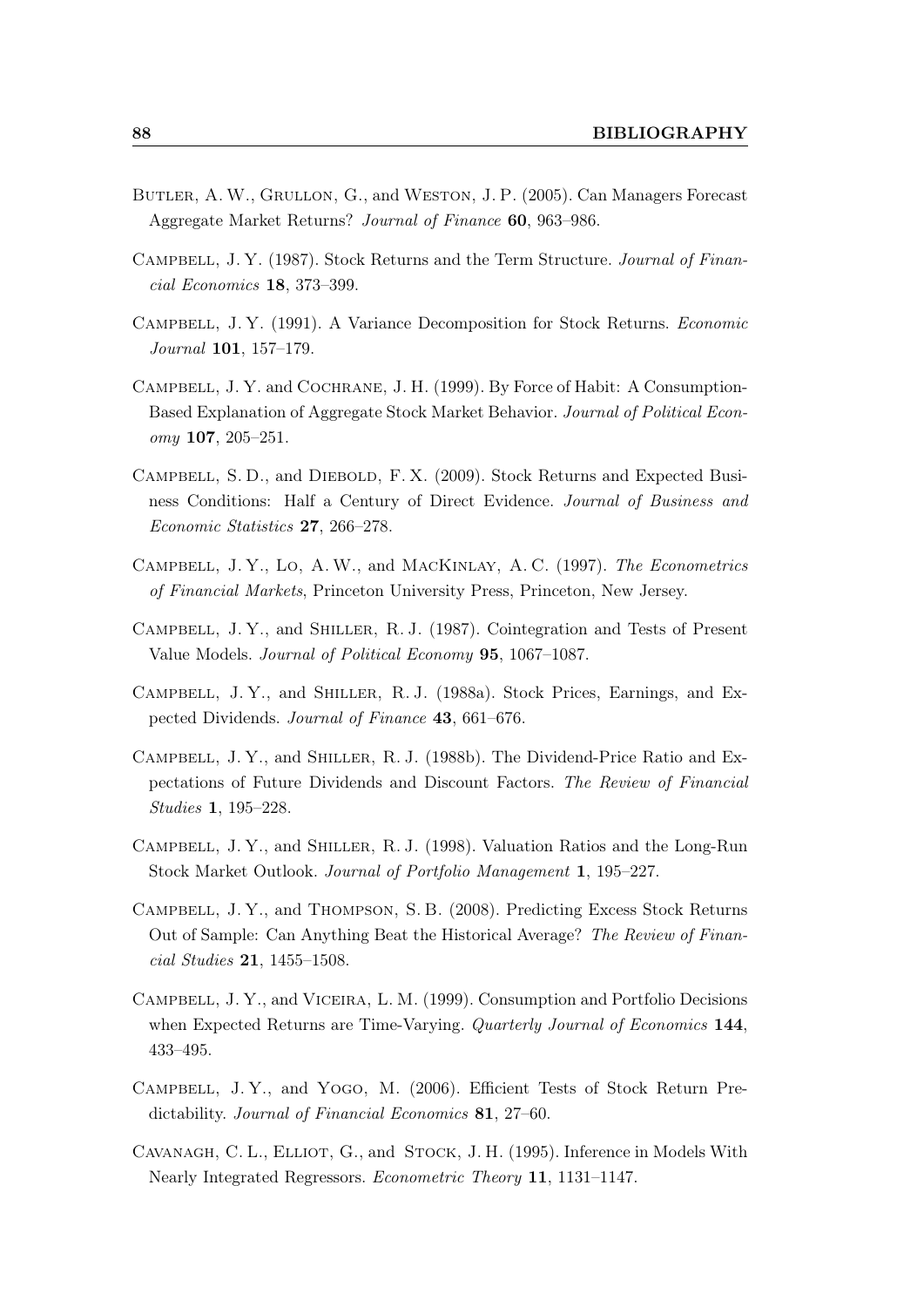- <span id="page-104-5"></span>Chen, Q., and Hong, Y. (2009). Predictability of Equity Returns over Different Time Horizons: A Nonparametric Approach. Cornell University/Department of Economics. Working Paper.
- <span id="page-104-6"></span>Chiquoine, B., and Hjalmarsson, E. (2008). Jackknifing Stock Return Predictions. International Finance Discussion Papers. Number 932.
- Chu, C. K., and Marron, J. S. (1991). Comparison of Two Bandwidth Selectors With Dependent Errors. The Annals of Statistics 19, 1906–1918.
- <span id="page-104-9"></span>Clark, T. E. (2004). Can Out-of-Sample Forecast Comparisons Help Prevent Overfitting? Journal of Forecasting 23, 115–139.
- <span id="page-104-4"></span>Cochrane, J. H. (1992). Explaining the Variance of Price-Dividend Ratios. The Review of Financial Studies 5, 243–280.
- <span id="page-104-1"></span>Cochrane, J. H. (1999). New Facts in Finance. Economic Perspectives 23, 36–58.
- DEATON, A., and MUELLBAUER, J. (1980). An almost ideal demand system. American Economic Review 70, 312–326.
- Deschamps, P.J. (1988). A note on the maximum likehood estimation of allocation systems. Computational Statistics & Data Analysis 6, 109-112.
- Doukhan, P. (1994). Mixing. Springer, New-York.
- <span id="page-104-8"></span>DROBETZ, W., and HOECHLE, D. (2003). Parametric and Nonparametric Estimation of Conditional Return Expectations. WWZ/Department of Finance, Working Paper No. 9/03.
- Engsted, T., and Tanggaard, C. (2001). The Danish Stock and Bond Markets: Comovement, Return Predictability and Variance Decomposition. Journal of Empirical Finance 8, 243–271.
- <span id="page-104-0"></span>Fama, E. F. (1970). Efficient Capital Markets: A Review of Theory and Empirical Work . Journal of Finance 25, 383–417.
- <span id="page-104-7"></span>Fama, E. F. (1990). Stock Returns, Expected Returns, and Real Activity. Journal of Finance 45, 1089–1108.
- <span id="page-104-3"></span>FAMA, E.F., and FRENCH, K.R. (1988). Dividend Yields and Expected Stock Returns. Journal of Financial Economics 22, 3–25.
- <span id="page-104-2"></span>Fama, E. F., and French, K. R. (1988). Permanent and Temporary Components of Stock Prices. Journal of Political Economy 96, 246–273.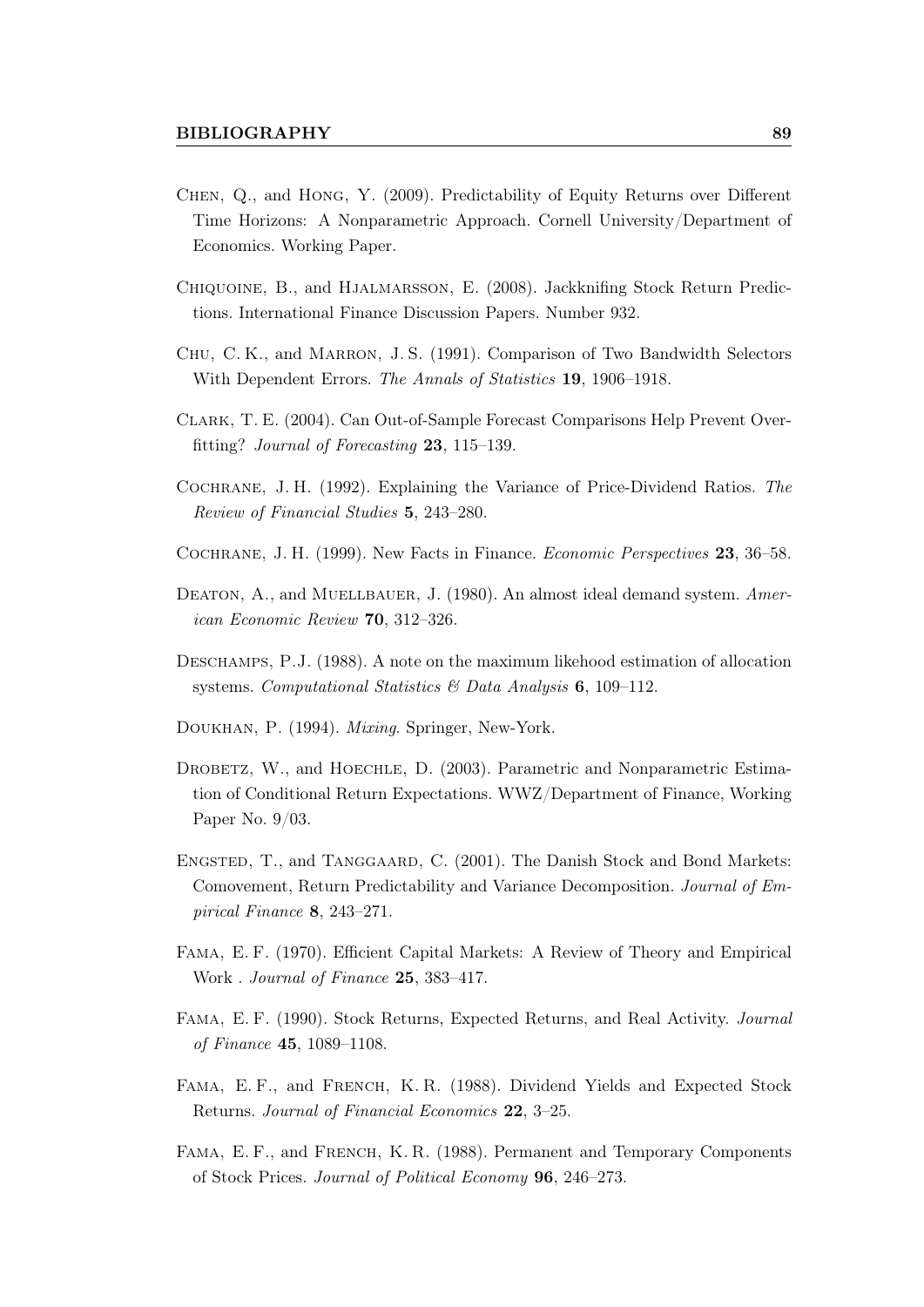- <span id="page-105-1"></span>Fama, E. F., and French, K. R. (1989). Business Conditions and Expected Returns on Stocks and Bonds. Journal of Financial Economics 25, 23–49.
- <span id="page-105-0"></span>FAMA, E. F., and SCHWERT, G. W. (1977). Asset Returns and Inflation. Journal of Financial Economics 5, 115–146.
- FAN, J., and GIJBELS, I. (1996). Local Polynomial Modelling and Its Applications. Chapman and Hall, London.
- Fan, J., and Yao, Q. (2003). Nonlinear Time Series. Springer, New-York.
- Fan, J., and Zhang, W. (1999). Statistical estimation in varying coefficient models. Annals of Statistics 27, 1491–1518.
- Ferraty, F., Núñez-Antón, V., and Vieu, P. (2001). Regresión No Paramétrica: Desde la Dimensión Uno Hasta la Dimensión Infinita. Servicio Editorial da la Universidad del Pais Vasco, Bilbao.
- <span id="page-105-6"></span>Ferson, W. E., Sarkissian, S., and Simin, T. T. (2003). Spurious Regression in Financial Economics? Journal of Finance 58, 1393–1413.
- <span id="page-105-2"></span>French, K. R., Schwert, G. W., and Stambaugh, R. F. (1987). Expected Stock Returns and Volatility. Journal of Financial Economics 19, 3–29.
- <span id="page-105-5"></span>FROOT, K., and OBSTFELD, M. (1991). Intrinsic Bubbles: The Case of Stock Prices. American Economic Review 81, 1189–1217.
- <span id="page-105-10"></span>Glad, I. K. (1998). Parametrically Guided Non-Parametric Regression. Scandinavian Journal of Statistics 25, 649–668.
- <span id="page-105-8"></span>GOETZMANN, W. N., and JORION, P. (1993). Testing the Predictive Power of Dividend Yields. Journal of Finance 48, 663–679.
- <span id="page-105-7"></span>GOETZMANN, W. N., and JORION, P. (1995). A Longer Look at Dividend Yields. Journal of Business 68, 483–508.
- <span id="page-105-3"></span>GOETZMANN, W.N., and SANTA-CLARA, P. (2003). Idiosyncratic Risk Matters!. Journal of Finance 58, 975–1007.
- <span id="page-105-9"></span>Goyal, A., and Welch, I. (2003). The Myth of Predictability: Does the Dividend Yield Forecast the Equity Premium? Management Science 49, 639–654.
- <span id="page-105-4"></span>Goyal, A., and Welch, I. (2008). A comprehensive look at the empirical performance of equity premium prediction. The Review of Financial Studies 21, 1455– 1508.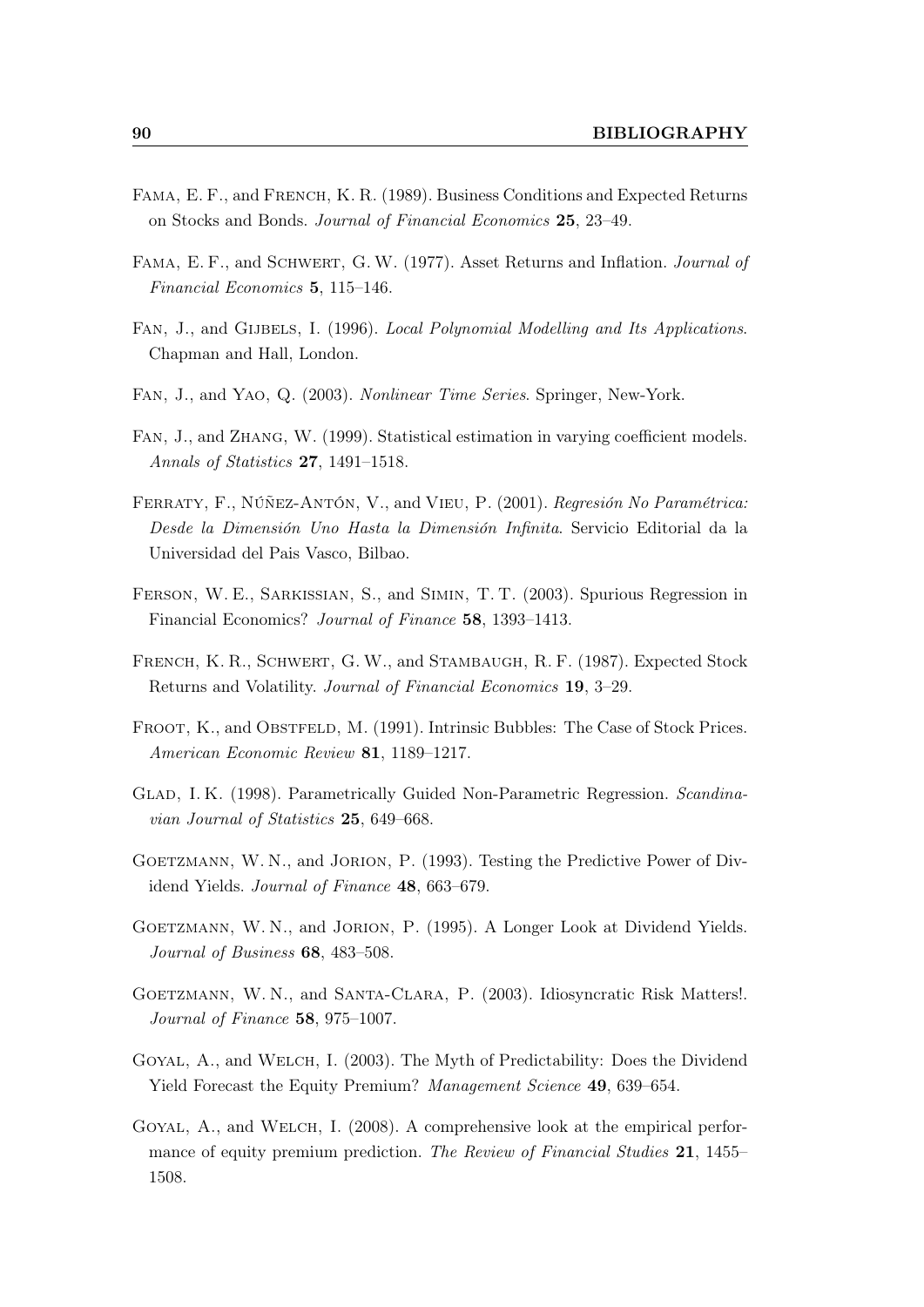- <span id="page-106-6"></span>Granger, C.W. J., and Teräsvirta, T. (1993). Modelling nonlinear economic relationships. Oxford University Press, Oxford.
- Guo, H., and Savickas, R. (2006). Idiosyncratic Volatility, Stock Market Volatility, and Expected Stock Returns. Journal of Business and Economic Statistics 24, 43– 56.
- <span id="page-106-5"></span>Gyöfri, L., Härdle, W., Sarda, P., and Vieu, Ph. (1990). Nonparametric Curve Estimation from Time Series(Lecture Notes in Statistics). Springer, Heidelberg.
- Haag, B. R., Hoderlein, S., and Pendakur, K. (2009). Testing and imposing Slutsky symmetry in nonparametric demand systems. Journal of Econometrics 153, 33–50.
- HÄRDLE, W. (1990). Applied Nonparametric Regression. Cambridge University Press, Boston.
- HÄRDLE, W., and MARRON, J.S. (1991). Bootstrap simultaneous error bars for nonparametric regression. The Annals of Statistics 19, 778–796.
- HÄRDLE, W., MÜLLER, M., SPERLICH, S., and WERWATZ A. (2004). Nonparametric and semiparametric models. Springer Verlag, Berlin.
- <span id="page-106-3"></span>HARVEY, C. R.(2001). The Specification of Conditional Expectations. Journal of Empirical Finance 8, 573–638.
- HASTIE, T. J., and TIBSHIRANI, R. J. (1984). Generalized aditive models. Department of Statistics, Stanford University, Technical Report 98.
- HASTIE, T. J., and TIBSHIRANI, R. J. (1990). Generalized Additive Models. Chapman and Hall, London.
- <span id="page-106-2"></span>Hodrick, R. J.(1992). Dividend Yields and Expected Stock Returns: Alternative Procedures for Inference and Measurement. The Review of Financial Studies 5, 357–386.
- <span id="page-106-4"></span>Inoue, A., and Kilian, L. (2004). In-Sample or Out-of-Sample Tests of Predictability: Which One Should We Use? Econometric Reviews 23, 371–402.
- <span id="page-106-1"></span>Jansson, M., and Moreira, M. J. (2006). Optimal Inference in Regression Models With Nearly Integrated Regressors. Econometrica 74, 681–714.
- Jorgensen, D., Lau, L., and Stoker, T. (1980). Welfare comparison and exact aggregation. American Economic Review 70, 268–272.
- <span id="page-106-0"></span>Keim, D. B., and Stambaugh, R. F. (1986). Prediction of Stock Returns in the Stock and Bond Markets. Journal of Financial Economics 17, 357–390.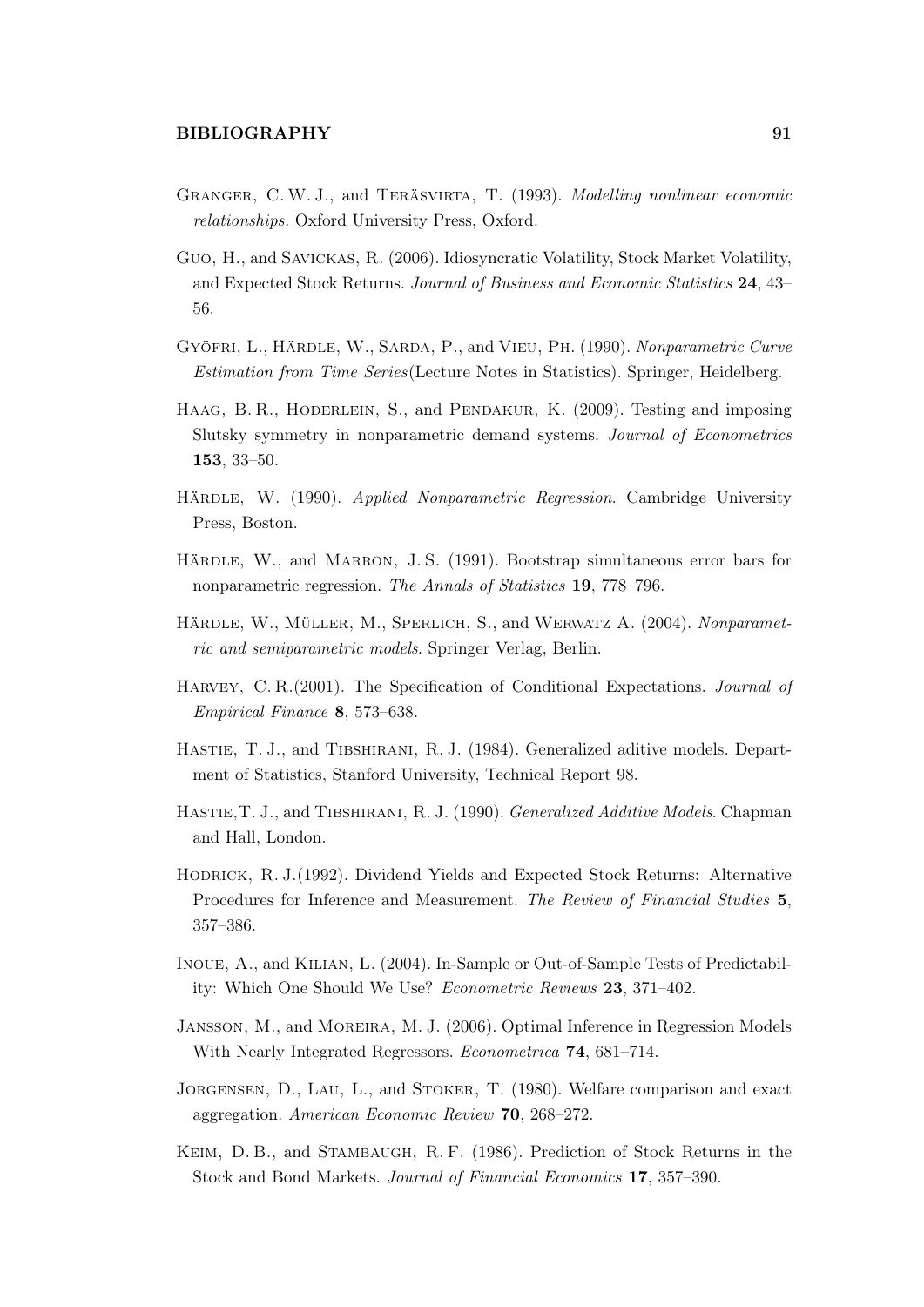- <span id="page-107-5"></span>Kilian, L. (1999). Exchange Rates and Monetary Fundamentals: What Do We Learn from Long-Horizon Regressions?. Journal of Applied Econometrics 14, 491– 510.
- Kim, T. Y., Park, B. U., Moon, M. S., and Kim, K. (2009). Using bimodal kernel for inference in nonparametric regression with correlated errors. Journal of Multivariate Analysis 100, 1487–1497.
- <span id="page-107-3"></span>KOTHARI, S., and SHANKEN, J. (1992). Stock Return Variation and Expected Dividens: A Time-Series and Cross-Sectional Analysis. Journal of Financial Economics 31, 177–210.
- <span id="page-107-0"></span>KOTHARI, S., and SHANKEN, J. (1997). Book-to-market, Dividend Yield, and Expected Market Returns: A Time-Series Analysis. Journal of Financial Economics 44, 169–203.
- <span id="page-107-1"></span>LAMONT, O. (1998). Earnings and Expected Returns. Journal of Finance 53, 1563– 1587.
- <span id="page-107-2"></span>LETTAU, M., and LETTAU, M. (2005). Handbook of Financial Econometrics Measuring and Modeling Variation in the Risk-Return Tradeoff.
- LETTAU, M., and NIEUWERBURGH, S.V. (2008). Reconciling the Return Predictability Evidence. The Review of Financial Studies 21, 1607-1652.
- LEWBEL, A. (2000). Consumer demand systems and household equivalence scales, Handbook of Applied Econometrics, Volume II: Microeconomics. Blackwell Publishers Ltd, Oxford.
- LEWBEL, A., and PENDAKUR, K. (2009). Tricks with Hicks: The EASI demand system. American Economic Review 99, 827–863.
- <span id="page-107-4"></span>LEWELLEN, J. (2004). Predicting Returns With Financial Ratios. Journal of Financial Economics 74, 209–235.
- <span id="page-107-7"></span>Linton, O., and Nielsen, J. P. (1994). A multiplicative bias reduction method for nonpametric regression. Statistics and Probability Letters 19, 181–187.
- <span id="page-107-6"></span>Lo, A. W., and MACKINLAY, A. C. (1990). Data-Snooping Biases in Tests of Financial Asset Pricing Models. Review of Financial Studies 3, 431–467.
- LUND, J., and ENGSTED, T. (1996). GMM and present value tests of the C\_CAPM: Evidence from Danish, German, Swedish, and UK stock markets. Journal of International Money and Finance 15, 497–521.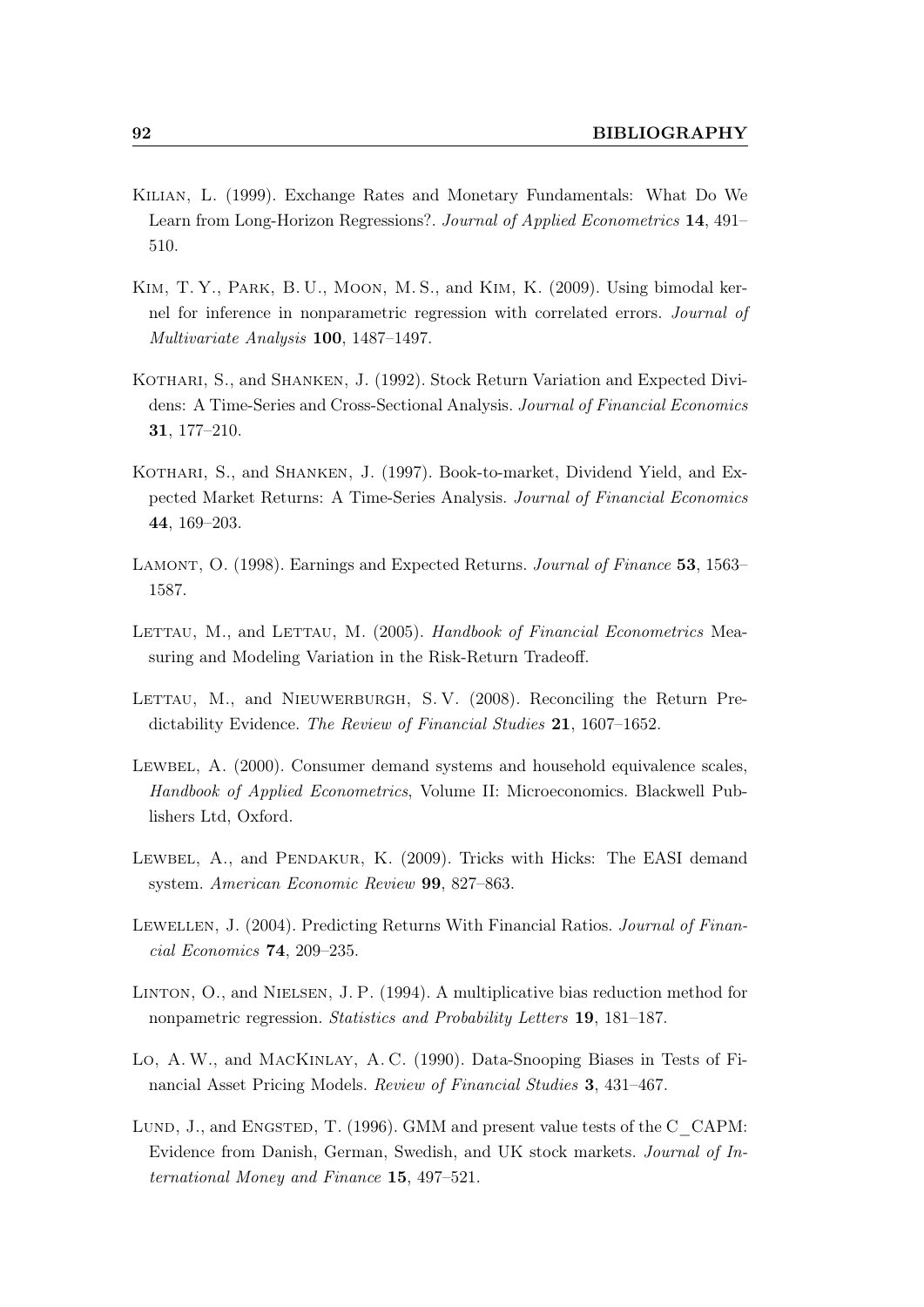- Mark, N. C. (1995). Exchange Rates and Fundamentals: Evidence on Long-Horizon Predictability. American Economic Review 85, 201–218.
- Mas-Colell, A., Whinston, M., and Green, J. (1995). Microeconomic Theory. Oxford University Press, New York.
- Masry, E., and Fan, J. (1997). Local Polynomial Estimation of Regression Functions for Mixing Processes. Scandinavian Journal of Statistics 24, 165–179.
- Mazzocchi, M. (2006). Time patterns in UK demand for alcohol and tobacco: an application of the EM algorithm. Computational Statistics  $\mathcal{B}'$  Data Analysis 50, 2191–2205.
- McMillan, D. G. (2001). Nonlinear Predictability of Stock Market Returns: Evidence from Nonparametric and Treshold Models. International Review of Economics and Finance 10, 353–368.
- Moral-Arce, I., Rodríguez-Póo, J. M., and Sperlich, S. (2007). Feasible semiparametric estimation of censored expenditure equations. Preprint, University of Göttingen, ZfS-2007-13.
- MILLIMET, D., and RUSTY T. (2008). Estimating demand systems and measuring consumer preferences, Journal of Econometrics 147, 384–395.
- Nelson, C., and Kim, M. (1993). Predictable Stock Returns: Reality or Statistical Illusion? Journal of Finance 48, 641–661.
- Nielsen, J. P., and Linton, O. (1998). An optimization interpretation of integration and back-fitting estimators for separable nonparametric models. Journal od Royal Statistical Society B 60, 217–222.
- NIELSEN, J. P., and SPERLICH, S. (2003). Prediction of Stock Returns: A new way to look at it. Astin Bulletin 33, 399-417.
- ORBE, S., FERREIRA, E., and RODRÍGUEZ-PÓO, J.M. (2003). An algorithm to estimate time-varying parameter SURE models under different types of restriction. Computational Statistics & Data Analysis 42, 363–383.
- PARK, B. U., KIM, W. C., RUPPERT, D., JONES, M. C., SIGNORINI, D. F., and Kohn, R. (1997). Simple Transformation Techniques for Improved Nonparametric Regression. Scandinavian Journal of Statistics 24, 145–163.
- PENDAKUR, K. (2002). Taking prices seriously in the measurement of inequality. Journal of Public Economics 86, 47–69.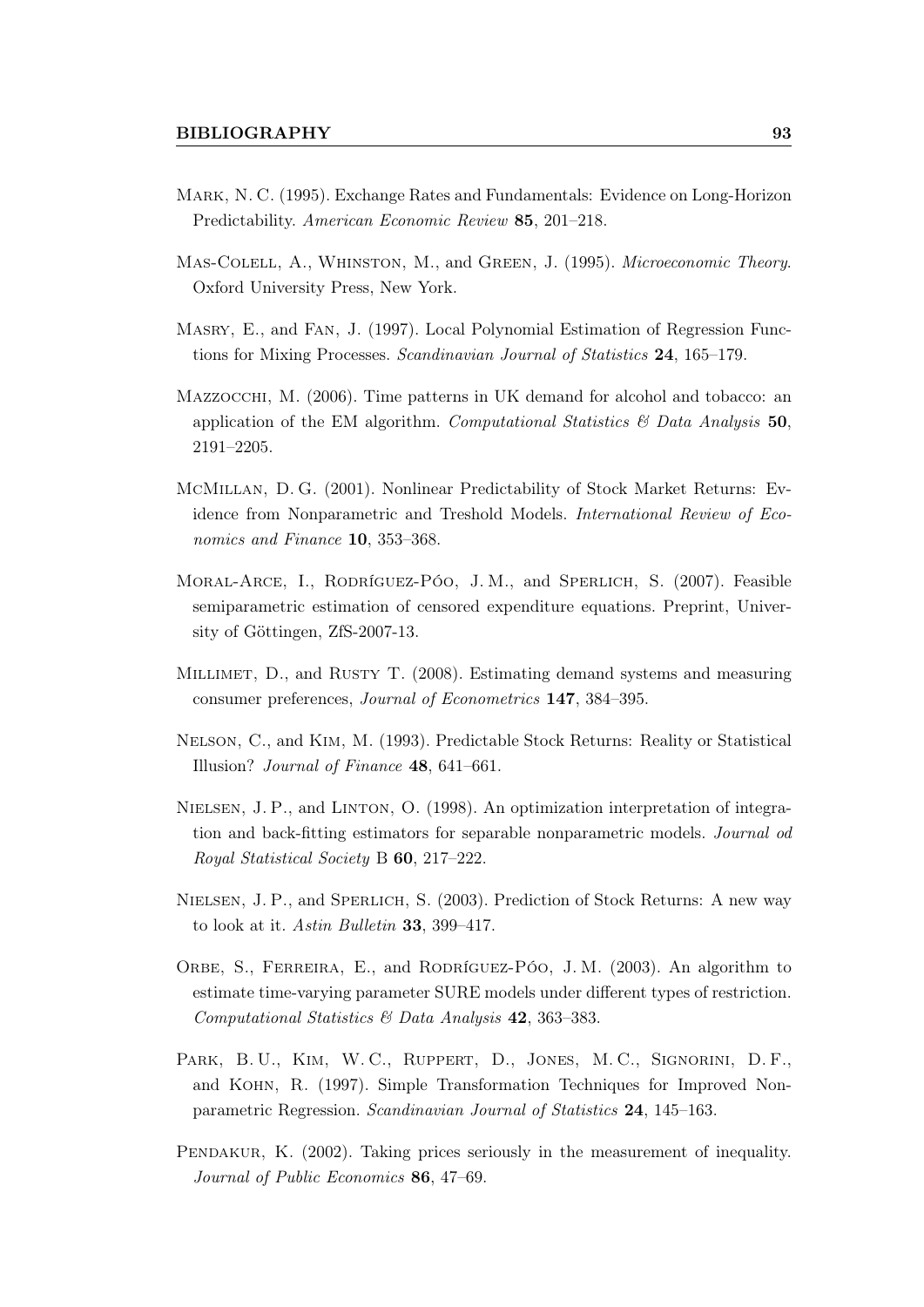- PENDAKUR, K., SCHOLZ, M., and SPERLICH, S. (2010). Semiparametric indirect utility and consumer demand. Computational Statistics and Data Analysis 54, 2763–2775.
- Pendakur, K., and Sperlich, S. (2010). Semiparametric estimation of consumer demand systems in real expenditure. Journal of Applied Econometrics 25, 420– 457.
- Perez-Quiros, G., and Timmermann, A. (2000). Firm Size and Cyclical Variations in Stock Returns. Journal of Finance 55, 1229–1262.
- Polk, C., Thompson, S., and Vuolteenaho, T. (2006). Cross-Sectional Forecasts of the Equity Premium. Journal of Financial Economics 81, 101–141.
- POLLACK, R., and WALES, T. (1991). Demand system specification and estimation. Oxford University Press, New York.
- PONTI, J., and SCHALL, L.D. (1998). Book-to-Market Ratios as Predictors of Market Returns. Journal of Financial Economics 49, 141–160.
- Poterba, J., and Summers, L. (1988). Mean Reversion in Stock Returns: Evidence and Applications. Journal of Financial Economics 22, 27–60.
- Qi, M. (1999). Nonlinear Predictability of Stock Returns Using Financial and Economic Variables. Journal of Business and Economic Statistics 17, 419–429.
- Racine, J. (2001). On the Nonlinear Predictability of Stock Returns Using Financial and Economic Variables Journal of Business and Economic Statistics 19, 380–382.
- Rapach, D. E., and Wohar, M. E. (2006). In-Sample vs. Out-of-Sample Tests of Stock Return Predictabilty in the Context of Data Mining. Journal of Empirical Finance 13, 231–247.
- Rapach, D. E., Strauss, J. K., and Zhou, G. (2010). Out-of-Sample Equity Premium Prediction: Combination Forecasts and Links to the Real Economy. The Review of Financial Studies 23, 821–862.
- Rey, D. (2004). Stock Market Predictability: Is it There? A Critical Review. WWZ/Department of Finance, Working Paper No. 12/03.
- Rio, E. (2000). Théorie asymptotique pour des processus aléatoires faiblement dépendants. In SMAI, Mathématiques et Applications 31. Springer, Berlin.
- Roy, R. (1947). La Distribution du Revenu Entre Les Divers Biens, Econometrica 15, 205-225.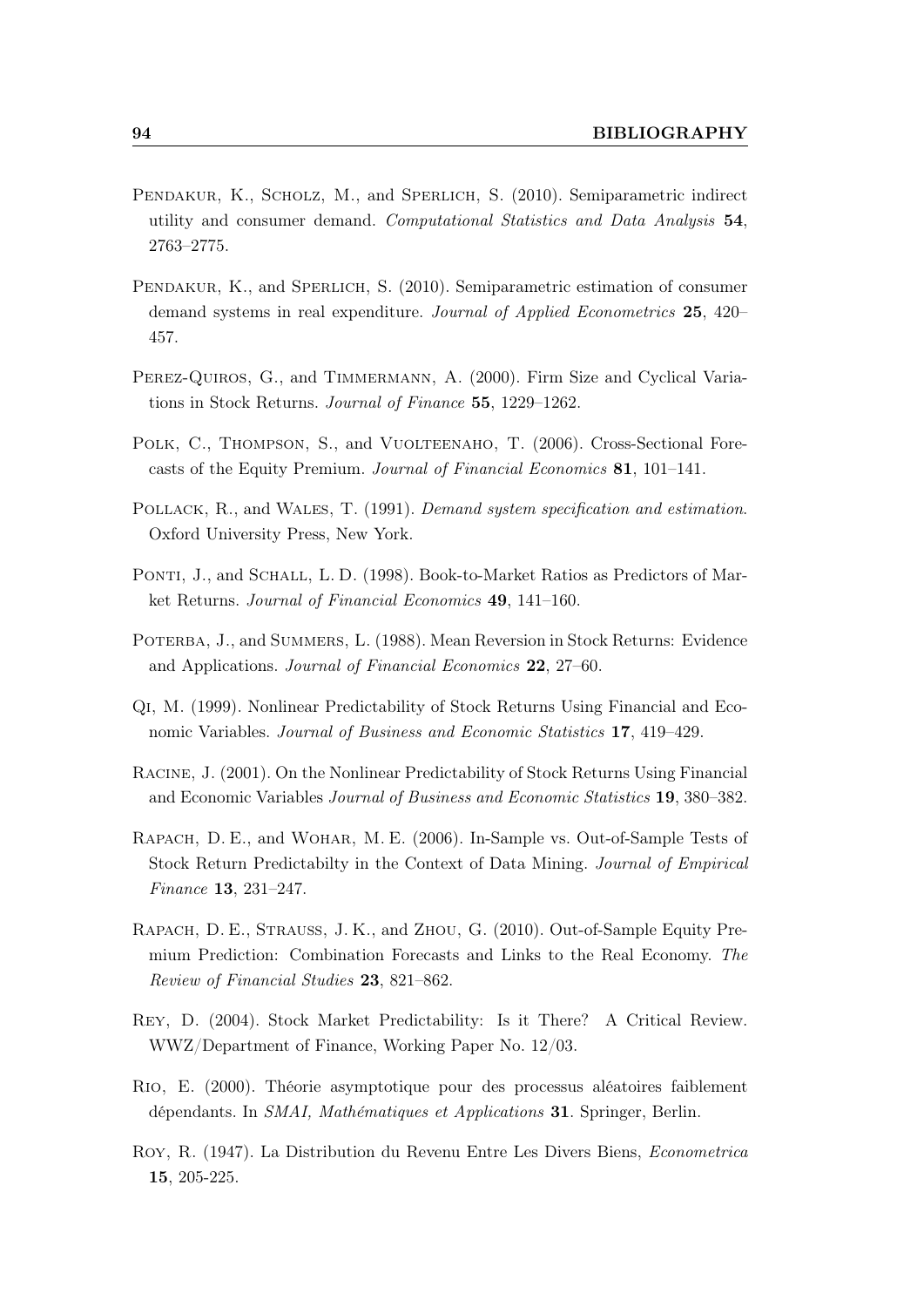- Rozeff, M. (1984). Dividend Yields Are Equity Risk Premiums. Journal of Portfolio Management 11, 68–75.
- SARMIENTO, C. (2005). A varying coefficient approach to global flexibility in demand analysis: a semiparametric approximation. American Journal of Agricultural Economics 87, 38–47.
- SCHOLZ, M., SPERLICH, S., and NIELSEN, J.P. (2011). Nonparametric Prediction of Stock Returns With Generated Bond Yields. Working Paper.
- Scholz, M., Nielsen, J. P., and Sperlich, S. (2011). Nonparametric Prediction of Stock Returns Guided by Prior Knowledge. Working Paper.
- SCOTT, D. W. (1992). Multivariate Density Estimation: Theory, Practice, and Visualization. Wiley, New York.
- Serfling, R. J. (1980). Approximation Theorems of Mathematical Statistics. Wiley, New York.
- Shiller, R. J. (1989). Market Volatility. MIT-Press, Cambridge.
- SHILLER, R. J., and BELTRATTI, A. E. (1992). Stock Prices and Bond Yields. Journal of Monetary Economics 30, 25–46.
- Silverman, B. W. (1986). Density Estimation for Statistics and Data Analysis. Chapman and Hall, London.
- SPERLICH, S. (2009). A note on nonparametric estimation with predicted variables. The Econometrics Journal 12, 382–395.
- SPERLICH, S., LINTON, O., and HÄRDLE, W. (1999). Integration and backfitting methods in additive models – Finite sample properties and comparison. Test  $\mathbf{8}$ , 419–458.
- Stambaugh, R. (1999). Predictive Regressions. Journal of Financial Economics 54, 375–421.
- Stone, C.J. (1985). Additive Regression and Other Nonparametric Models. Annals of Statistics 13, 689–705.
- Torous, W., and Valkanov, R. (2000). Boundaries of Predictability: Noisy Predictive Regressions. Working Paper, UCLA.
- Torous, W., Valkanov, R., and Yan, S. (2004). On Predicting Stock Returns with Nearly Integrated Explanatory Variables. Journal of Business 77, 937-966.